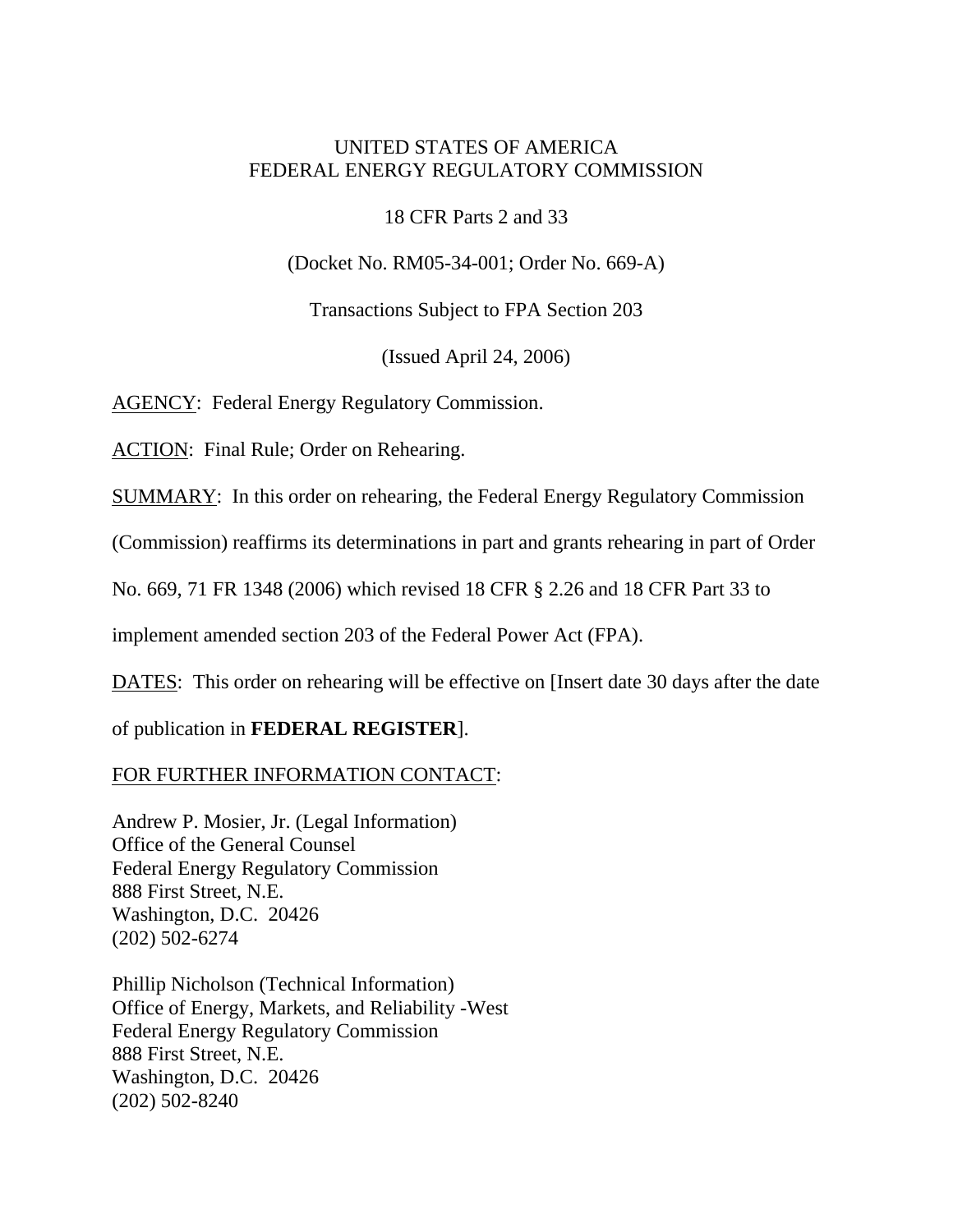Jan Macpherson (Legal Information) Office of the General Counsel Federal Energy Regulatory Commission 888 First Street, N.E. Washington, D.C. 20426 (202) 502-8921

James Akers (Technical Information) Office of Energy, Markets, and Reliability - West Federal Energy Regulatory Commission 888 First Street, N.E. Washington, D.C. 20426 (202) 502-8101

## SUPPLEMENTARY INFORMATION: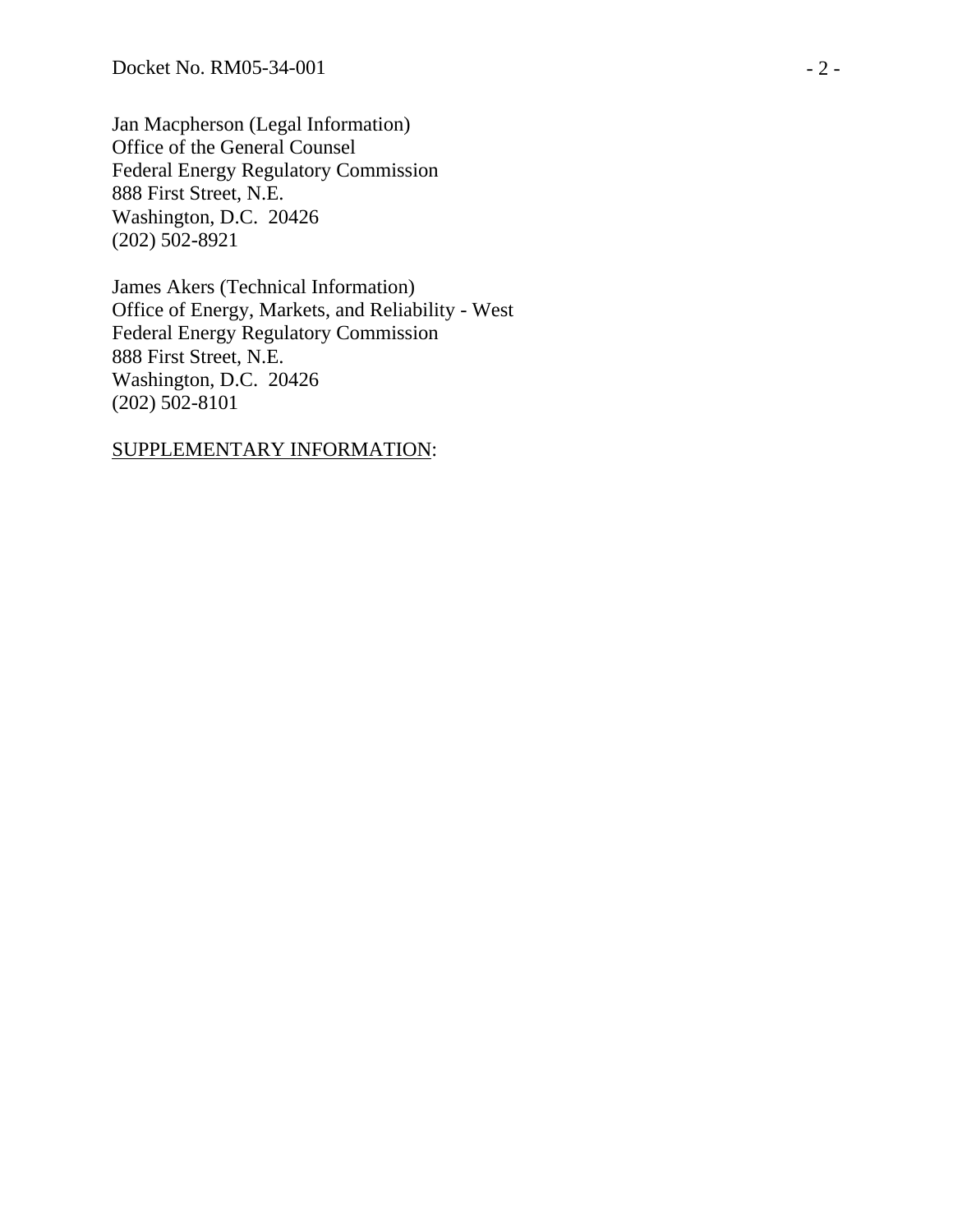## **TABLE OF CONTENTS**

# **Paragraph Number**

| 2. Section $33.1(b)(4)$ – Definitions of "Electric Utility Company" and "Holding |
|----------------------------------------------------------------------------------|
|                                                                                  |
| 3. Section 33.1(c)(1) - Blanket Authorizations: Intrastate Commerce, Local       |
|                                                                                  |
| 4. Blanket Authorizations for Cash Management Programs, Money Pools, and Intra-  |
|                                                                                  |
| 5. Section 33.1(c)(2)-(c)(4) - Blanket Authorizations: Purchases of Voting and   |
|                                                                                  |
| 6. Other Requested Blanket Authorizations - Holding Company Purchasing Its       |
| Own Securities, Fiduciary Investments and Bank Underwriting/Hedging 113.         |
| 7. Section 33.2(j) - General Information Requirements Regarding Cross-           |
|                                                                                  |
| 8. Section 33.11(b) - Commission Procedures for Consideration of Applications    |
|                                                                                  |
|                                                                                  |
|                                                                                  |
|                                                                                  |
|                                                                                  |
|                                                                                  |
|                                                                                  |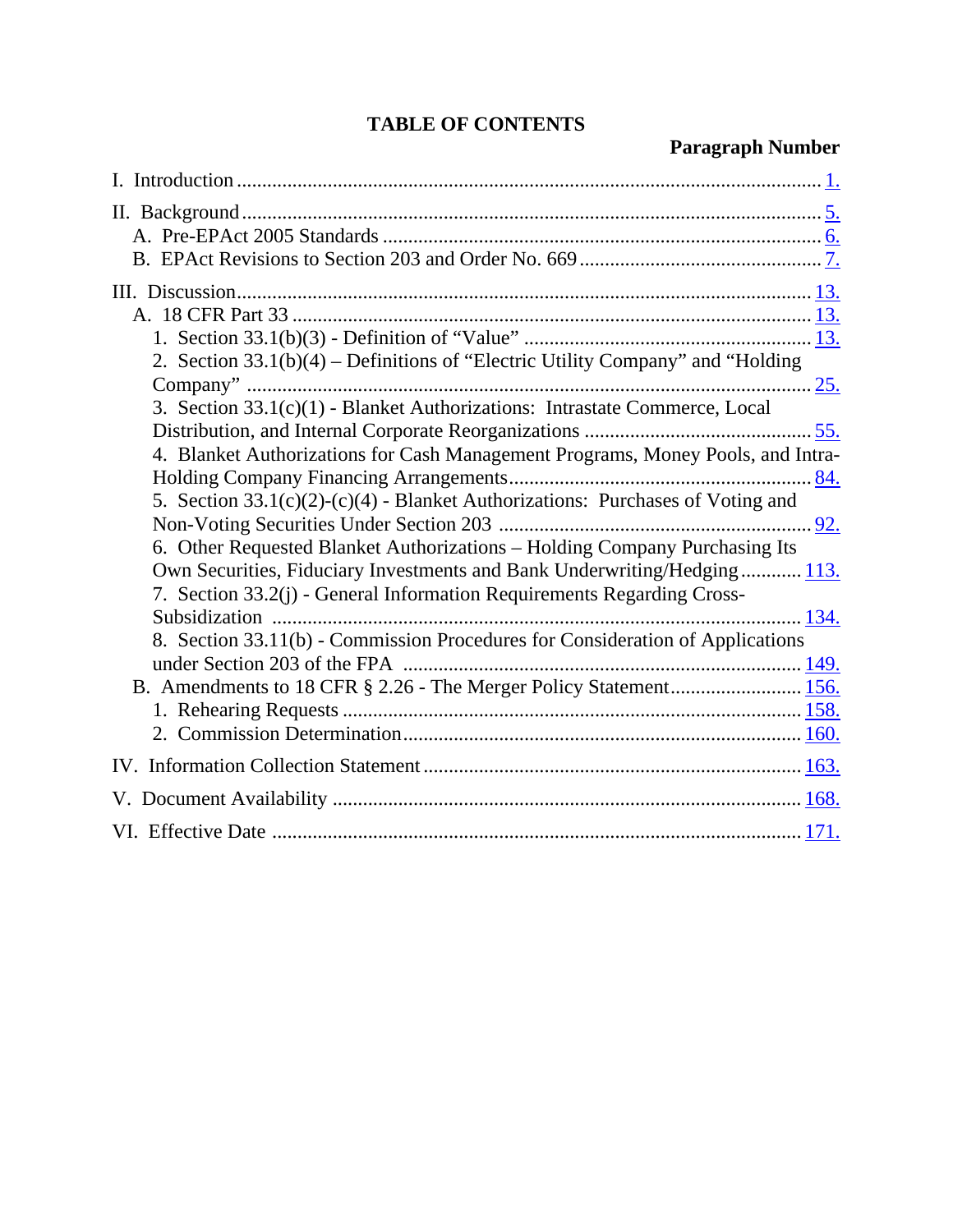## UNITED STATES OF AMERICA FEDERAL ENERGY REGULATORY COMMISSION

<span id="page-3-0"></span>Before Commissioners: Joseph T. Kelliher, Chairman; Nora Mead Brownell, and Suedeen G. Kelly.

Transactions Subject to FPA Section 203 Docket No. RM05-34-001

#### ORDER NO. 669-A

#### ORDER ON REHEARING

(Issued April 24, 2006)

## **I. Introduction**

1. On August 8, 2005, the Energy Policy Act of 2005 (EPAct 2005)**[1](#page-3-1)** was signed into law. Section 1289 (Merger Review Reform) of Title XII, Subtitle G (Market Transparency, Enforcement, and Consumer Protection),**[2](#page-3-2)** of EPAct 2005 amends section 203 of the Federal Power Act (FPA).**[3](#page-3-3)** Amended section 203: (1) increases (from \$50,000 to \$10 million) the value threshold above which certain transactions are subject to section 203; (2) extends the scope of section 203 to include transactions involving certain transfers of generation facilities and certain public utility holding companies' transactions with a value in excess of \$10 million; (3) limits the Federal

<span id="page-3-3"></span><span id="page-3-2"></span><span id="page-3-1"></span> $\frac{1}{1}$ Energy Policy Act of 2005, Pub. L. No. 109-58, 119 Stat. 594 (2005).

**<sup>2</sup>** EPAct 2005 at 1281 et seq*.*

**<sup>3</sup>** 16 U.S.C. 824b (2000).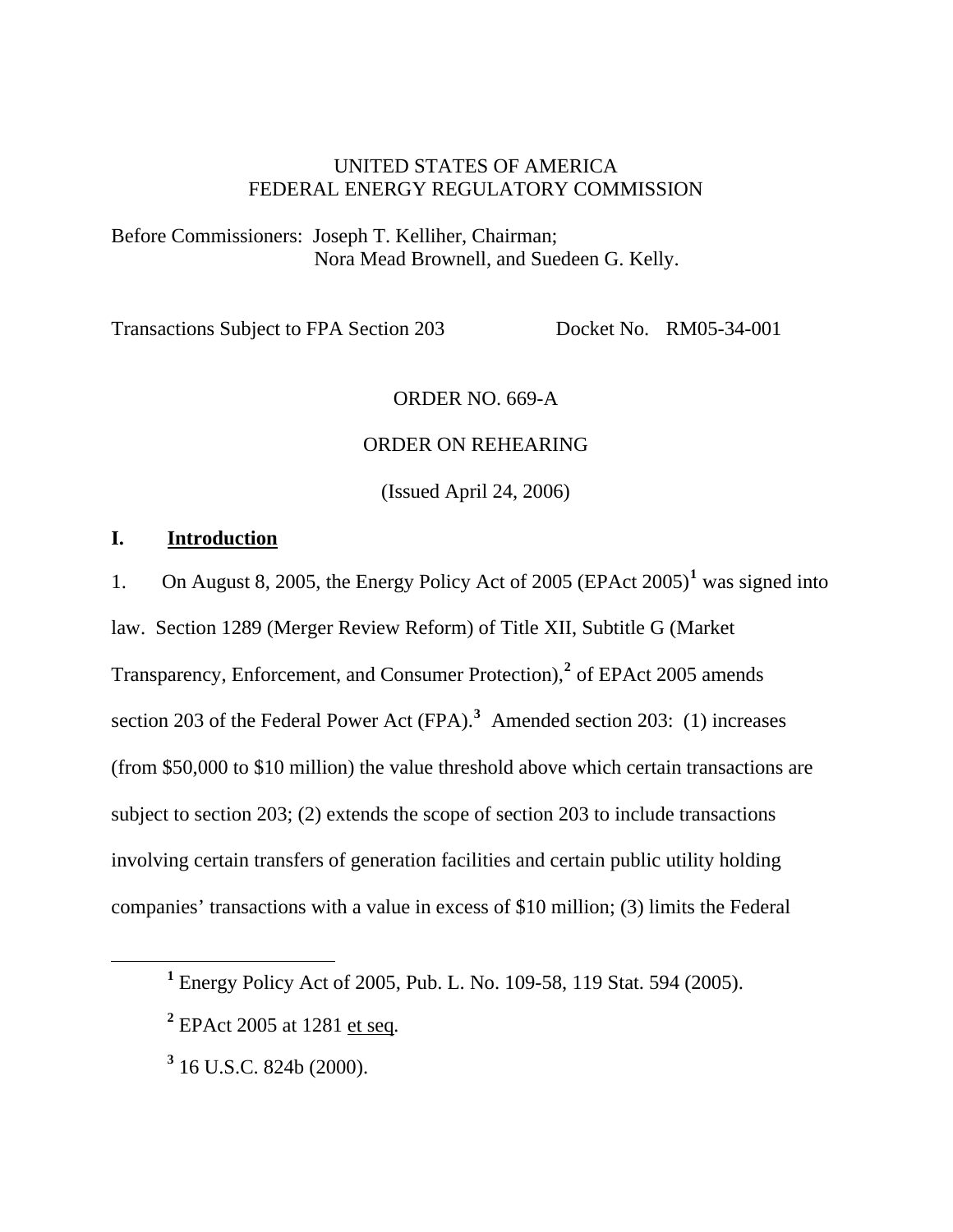Docket No.  $RM05-34-001$   $-2$  -

 $\overline{a}$ 

Energy Regulatory Commission's (Commission) review of a public utility's acquisition of securities of another public utility to transactions greater than \$10 million; (4) requires that the Commission, when reviewing proposed section 203 transactions, examine crosssubsidization and pledges or encumbrances of utility assets; and (5) directs the Commission to adopt, by rule, procedures for the expeditious consideration of applications for the approval of transactions under section 203.

2. On October 3, 2005, the Commission issued a notice of proposed rulemaking (NOPR) requesting comment on its proposal to amend its regulations to implement amended section 203.**[4](#page-4-0)** As discussed below, on December 23, 2005, the Commission issued a final rule (Order No. 669)<sup>[5](#page-4-1)</sup> adopting certain modifications to 18 CFR § 2.26 and 18 CFR Part 33 to implement amended section 203. Generally, Order No. 669:

> (1) Implemented the new applicability of amended section 203;

<span id="page-4-0"></span>**<sup>4</sup>** Transactions Subject to FPA Section 203, 70 FR 58636 (Oct. 7, 2005), FERC Stats. & Regs. ¶ 32,589 (2005).

<span id="page-4-1"></span>**<sup>5</sup>** Transactions Subject to FPA Section 203, Order No. 669, 71 FR 1348 (Jan. 6, 2006), FERC Stats. & Regs. ¶ 31,200 (2005). On January 10, 2006, the Commission issued an errata notice to Order No. 669 revising parts of the regulatory text to conform to the version of the order that was issued in the Federal Register. Transactions Subject to FPA Section 203, 114 FERC ¶ 61,018 (2006). As relevant here, in instruction 7, at 18 CFR 33.11(b)(2), a footnote was added after "(2) transactions that do not require Appendix A analysis," reading: "Inquiry Concerning the Commission's Merger Policy Under the FederalPower Act: Policy Statement," Order No. 592, 61 FR 68595 (Dec. 30, 1996), FERC Stats. & Regs. ¶ 31,044 (1996), reconsideration denied, Order No. 592-A, 62 FR 33340 (June 19, 1997), 79 FERC ¶ 61,321 (1997) (Merger Policy Statement).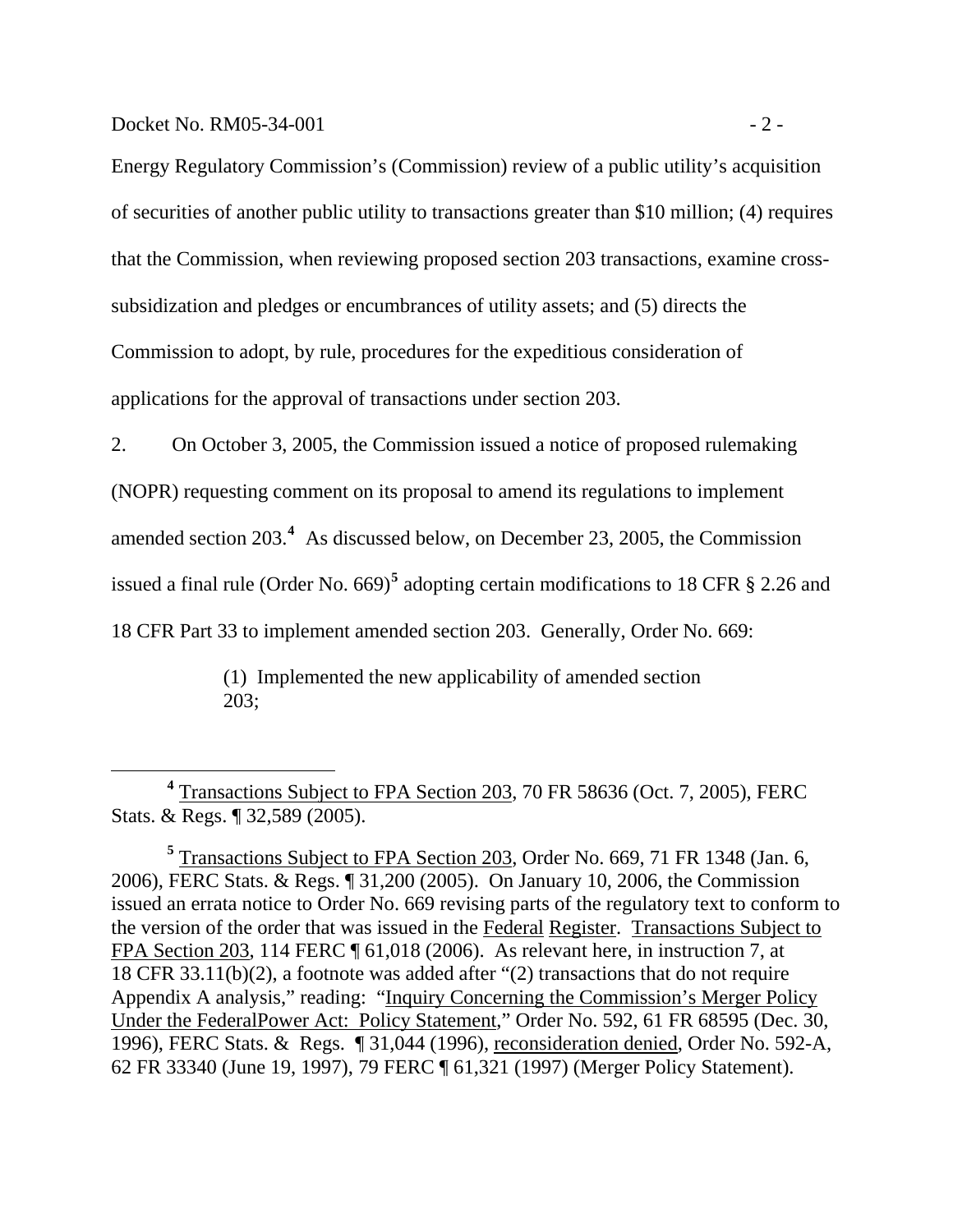$\overline{a}$ 

(2) Granted blanket authorizations, in some instances with conditions, for certain types of transactions, including acquisitions of foreign utilities by holding companies, intraholding company system financing and cash management arrangements, certain internal corporate reorganizations, and certain acquisitions of securities of transmitting utilities and electric utility companies;

(3) Defined terms, including "electric utility company," "holding company," and "non-utility associate company;"

(4) Defined "existing generation facility;"

(5) Adopted rules on the determination of "value" as it applies to various section 203 transactions;

(6) Set forth a section 203 applicant's obligation to demonstrate that a proposed transaction will not result in cross-subsidization of a non-utility associate company or the pledge or encumbrance of utility assets for the benefit of an associate company; and

(7) Provided for expeditious consideration of completed applications for the approval of transactions that are not contested, do not involve mergers, and are consistent with Commission precedent.

3. In Order No. 669, the Commission also announced that, at a technical conference

on the Public Utility Holding Company Act of 2005 (PUHCA 2005),**[6](#page-5-0)** to be held within

the next year,**[7](#page-5-1)** we will also address certain issues raised in this proceeding. These

include whether the blanket authorizations granted in Order No. 669 should be revised

<span id="page-5-0"></span><sup>&</sup>lt;sup>6</sup> EPAct 2005 at 1261 et seq. Repeal of the Public Utility Holding Company Act of 1935 and Enactment of the Public Utility Holding Company Act of 2005, Order No. 667, 70 FR 55805, FERC Stats. & Regs. ¶ 31,197 (2005) (PUHCA 2005 Final Rule).

<span id="page-5-1"></span><sup>&</sup>lt;sup>7</sup> PUHCA 2005 Final Rule at P 17. The Commission stated that we intend to hold a technical conference no later than one year after PUHCA 2005 became effective to evaluate whether additional exemptions, different reporting requirements, or other regulatory actions need to be considered. The PUHCA 2005 Final Rule took effect on February 8, 2006.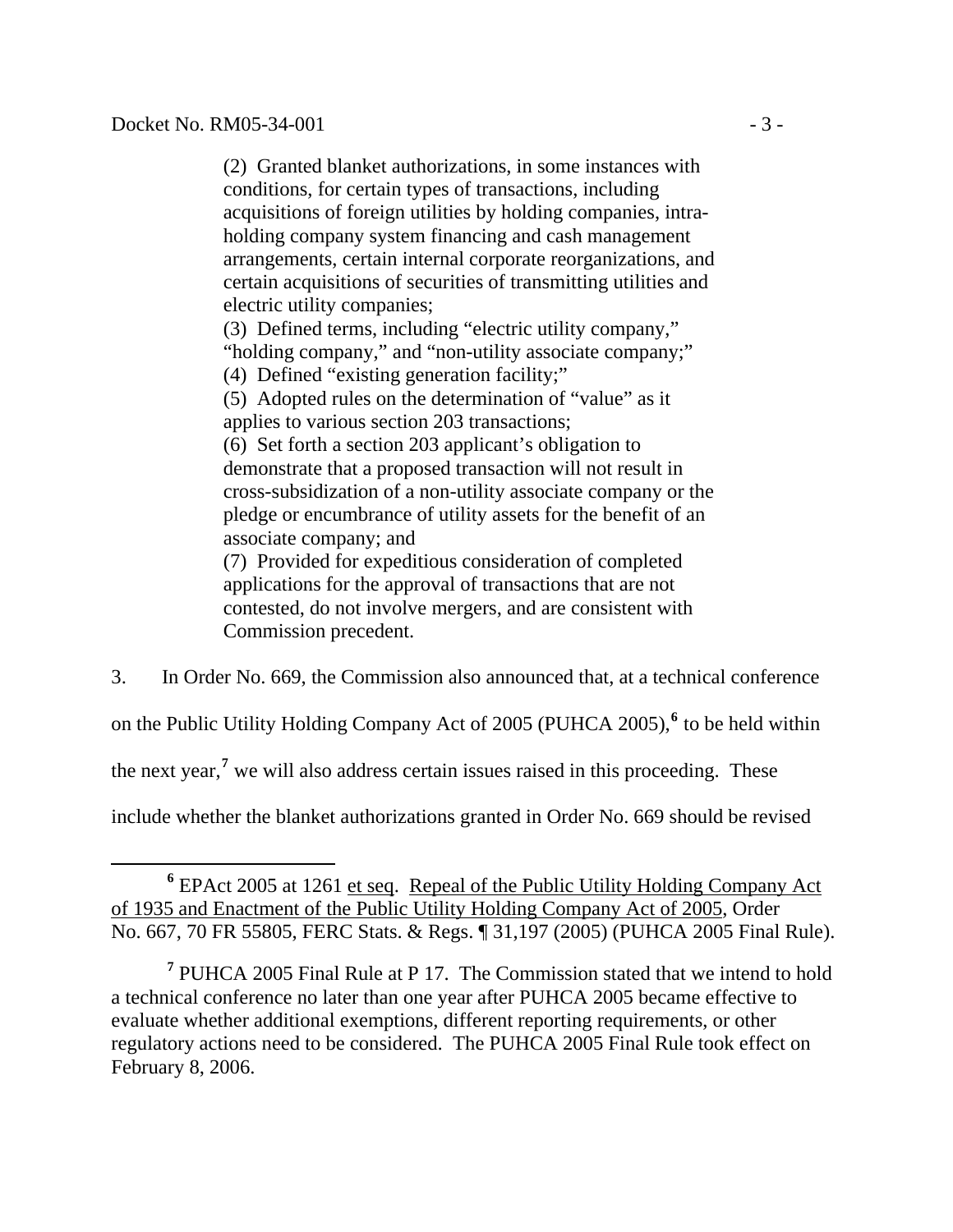<span id="page-6-0"></span>and whether additional protection against cross-subsidization and pledges or encumbrance of utility assets is needed.**[8](#page-6-1)**

4. In this order, the Commission grants rehearing in part, grants clarification in part, and denies rehearing in part of its Order No. 669. Our actions here will necessitate further changes in the regulations. In light of the number of regulatory text changes, the Commission is including the revised regulations in their entirety. In addition, for the convenience of interested persons, we will include a version of the revised regulations in their entirety that highlights the changes from Order No. 669 as a separate attachment. (See Appendix B.) This attachment will not be published in the Federal Register.

## **II. Background**

5. The background to Order No. 669 is set forth in detail in that order. We will summarize it here.

## **A. Pre-EPAct 2005 Standards**

6. Prior to EPAct 2005, section 203 provided that

no public utility shall sell, lease or otherwise dispose of the whole of its facilities subject to the jurisdiction of the Commission, or any part thereof of a value in excess of \$50,000, or by any means whatsoever, directly or indirectly, merge or consolidate such facilities or any part thereof with those of any other person, or purchase, acquire, or take any security of any other public utility, without first having secured an order of the Commission authorizing it do so.

<span id="page-6-1"></span>**<sup>8</sup>** Order No. 669 at P 4.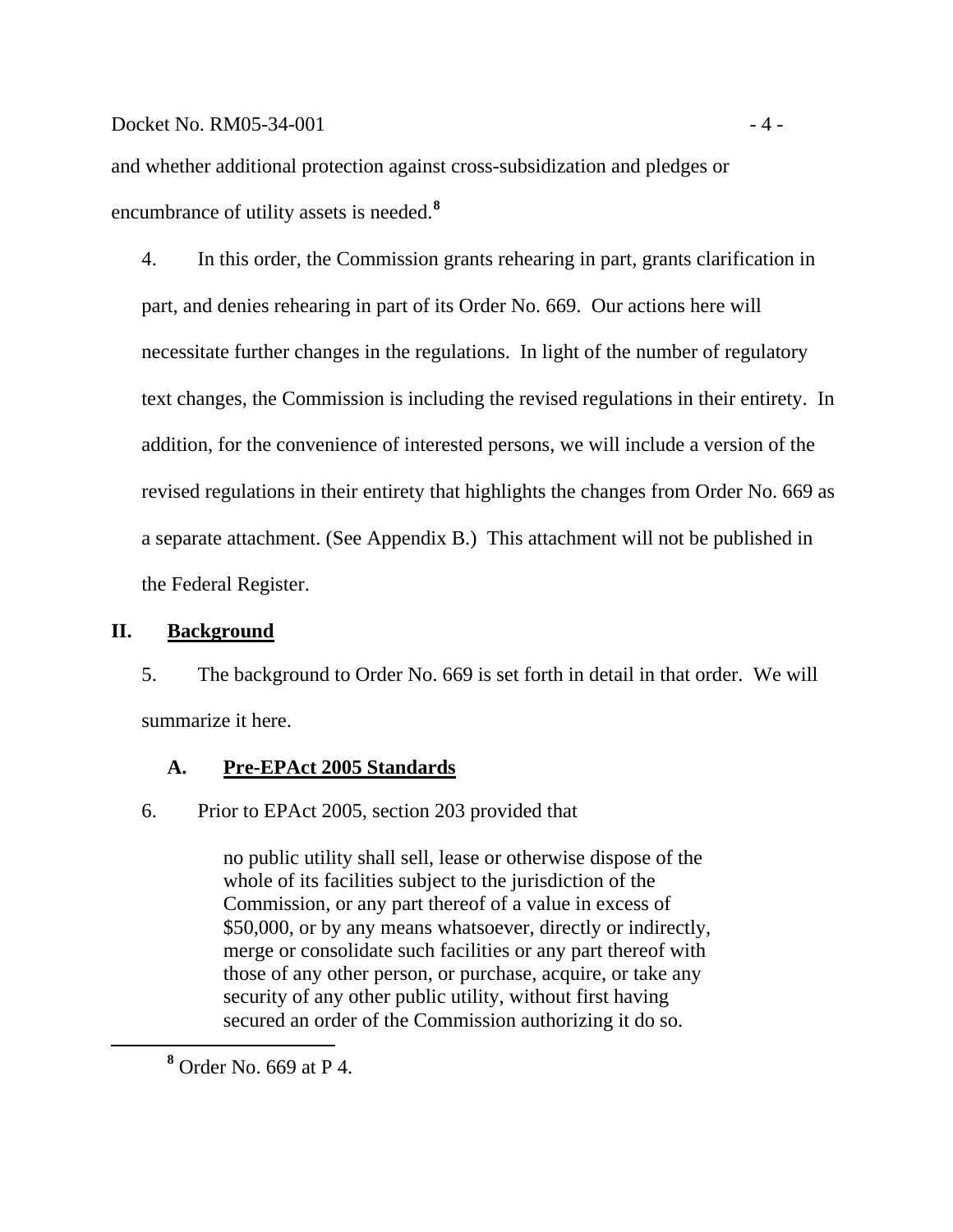#### <span id="page-7-0"></span> $Docke$ t No. RM05-34-001  $-5$  -

The Commission applied the "public interest" standard in approving proposed transactions. The purpose of the Merger Policy Statement was to ensure that mergers are consistent with the public interest and to provide greater certainty and expedition in the Commission's analysis of merger applications. The Merger Policy Statement sets out three factors the Commission generally considers when analyzing whether a proposed section 203 transaction is consistent with the public interest: effect on competition; effect on rates; and effect on regulation. The Commission later issued the Filing Requirements Rule,**[9](#page-7-1)** a final rule updating the filing requirements under 18 CFR Part 33 of the Commission's regulations for section 203 applications. The Filing Requirements Rule implements the Merger Policy Statement and provides detailed guidance to applicants for preparing applications. The revised filing requirements also assist the Commission in determining whether section 203 transactions are consistent with the public interest, provide more certainty, and provide for expedited review of such applications.

## **B. EPAct Revisions to Section 203 and Order No. 669**

7. Amended section 203(a)(1) states that no public utility shall, without first having secured an order of the Commission authorizing it to do so: (A) sell, lease, or otherwise dispose of the whole of its facilities subject to the jurisdiction of the

<span id="page-7-1"></span>**<sup>9</sup>** Revised Filing Requirements Under Part 33 of the Commission's Regulations, Order No. 642, 65 FR 70,984 (Nov. 28, 2000), FERC Stats. & Regs., July 1996-Dec. 2000 ¶ 31,111 (2000), order on reh'g, Order No. 642-A, 66 FR 16,121 (Mar. 23, 2001), 94 FERC ¶ 61,289 (2001) (codified at 18 CFR Part 33 (2005)) (Filing Requirements Rule).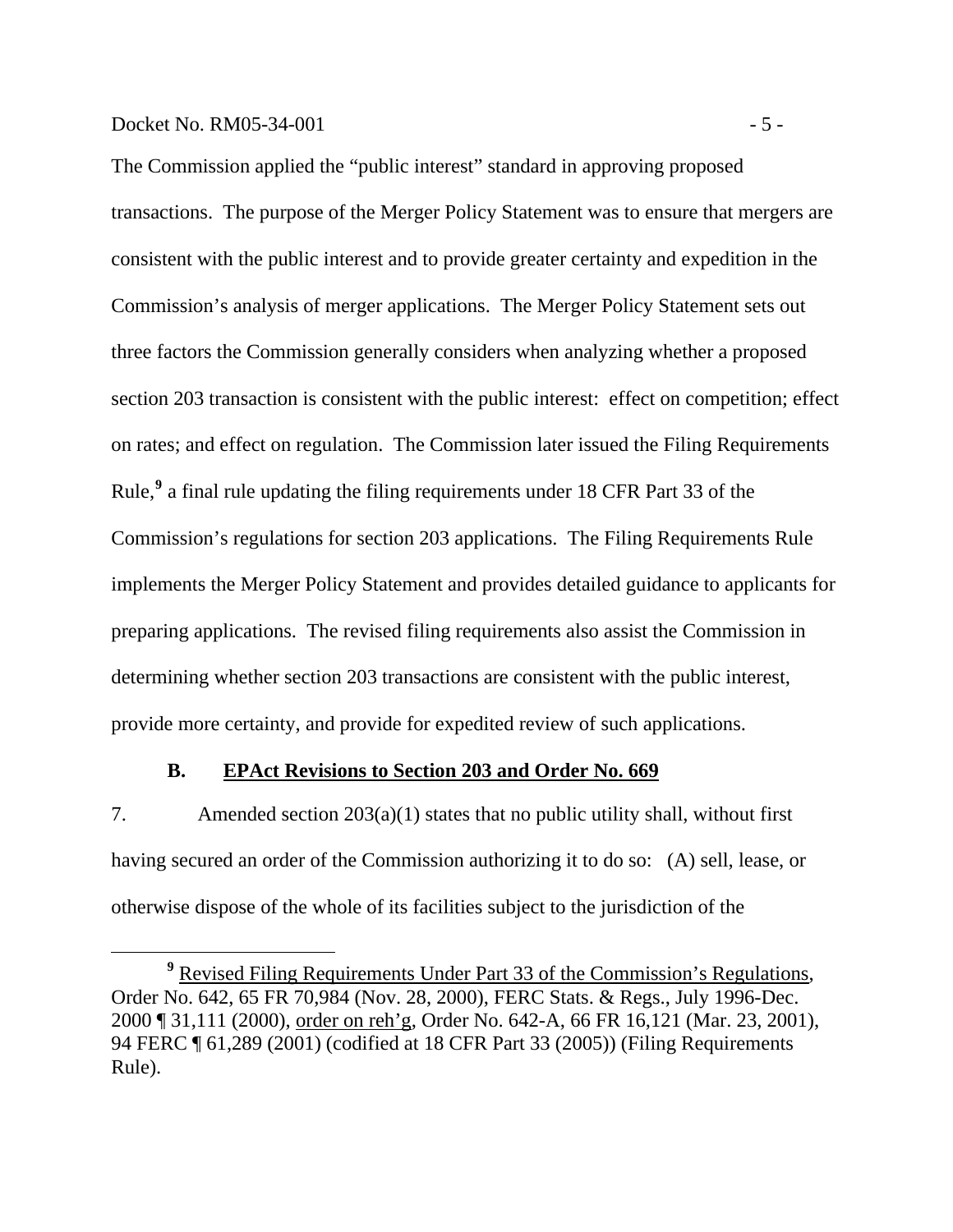#### Docket No.  $RM05-34-001$   $-6-$

Commission, or any part thereof of a value in excess of \$10 million; (B) merge or consolidate, directly or indirectly, such facilities or any part thereof with those of any other person, by any means whatsoever; (C) purchase, acquire, or take any security with a value in excess of \$10 million of any other public utility; or (D) purchase, lease, or otherwise acquire an existing generation facility: (i) that has a value in excess of \$10 million; and (ii) that is used for interstate wholesale sales and over which the Commission has jurisdiction for ratemaking purposes.

8. Section  $203(a)(2)$  adds the entirely new requirement that no holding company in a holding company system that includes a transmitting utility or an electric utility shall purchase, acquire, or take any security with a value in excess of \$10 million of, or, by any means whatsoever, directly or indirectly, merge or consolidate with, a transmitting utility, an electric utility company, or a holding company in a holding company system that includes a transmitting utility, or an electric utility company, with a value in excess of \$10 million without prior Commission authorization.

9. Amended section 203(a)(4) states that, after notice and opportunity for hearing, the Commission shall approve the proposed disposition, consolidation, acquisition, or change in control if it finds that the transaction will be consistent with the public interest. This standard was contained in the pre-EPAct 2005 section 203 as well. Amended section 203(a)(4) also provides a new specific requirement that the Commission must find that the transaction will not result in cross-subsidization of a non-utility associate company or pledge or encumbrance of utility assets for the benefit of an associate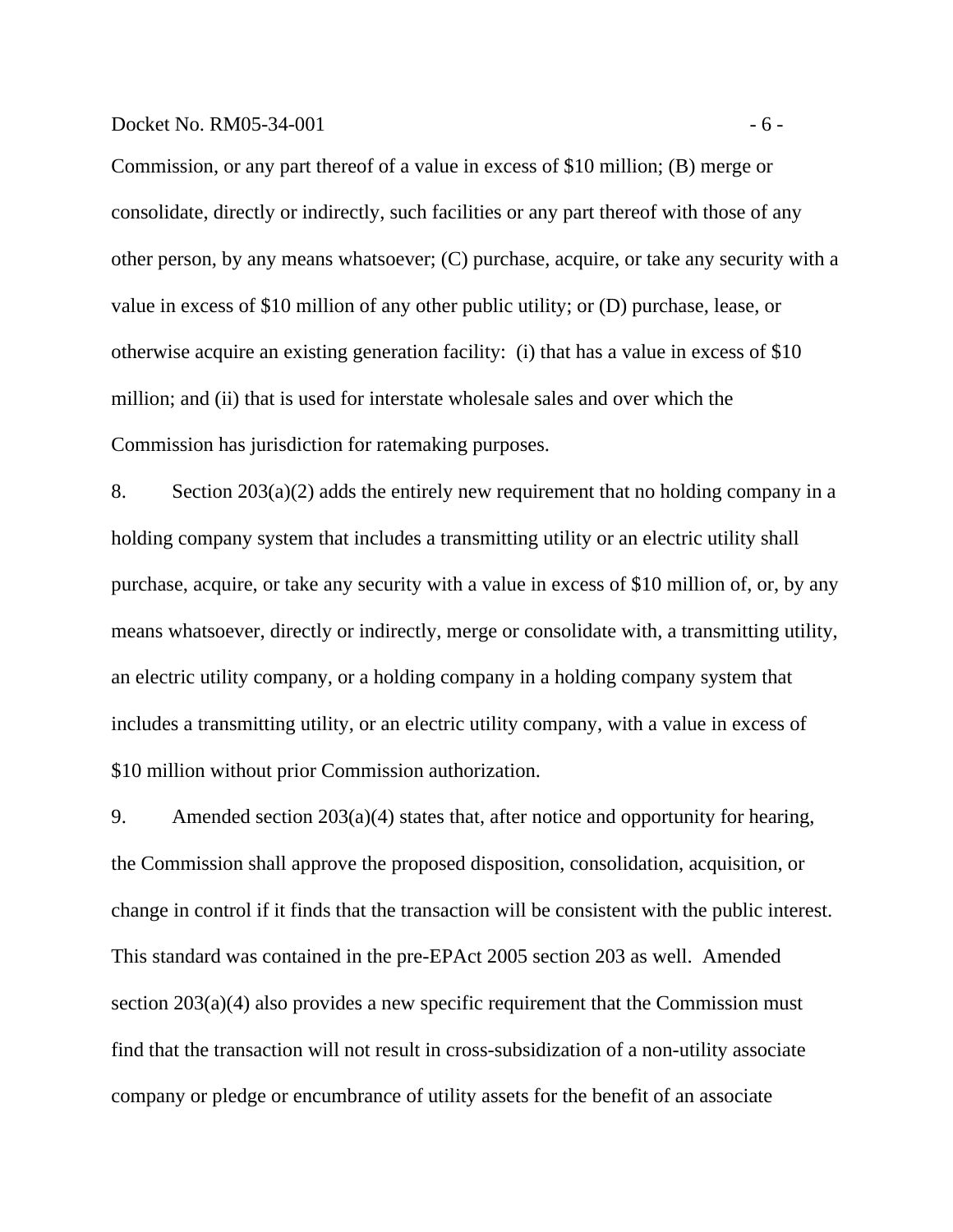company, unless that cross-subsidization, pledge, or encumbrance will be consistent with the public interest.

10. Section 203(a)(5) adds the entirely new requirement that the Commission shall adopt procedures for the expeditious consideration of applications for the approval of section 203 transactions. Such rules shall identify classes of transactions, or specify criteria for transactions, that normally meet the section 203 standards for approval. The Commission shall provide expedited review for such transactions. It further provides that the Commission must act on a proposed section 203 transaction within 180 days of filing but may extend the time for not more than an additional 180 days for good cause.

11. Section 203(a)(6), which is also new, provides that for purposes of this section, the terms "associate company," "holding company," and "holding company system" have the meaning given those terms in PUHCA 2005.**[10](#page-9-0)**

12. Order No. 669 became effective on February 8, 2006. The aspects of Order No. 669 on which rehearing were filed are described in more detail below.**[11](#page-9-1)**

<span id="page-9-0"></span> $\overline{a}$ 

**<sup>10</sup>** EPAct 2005 at 1262.

<span id="page-9-1"></span><sup>&</sup>lt;sup>11</sup> The entities that filed requests for rehearing are listed in an appendix to this order.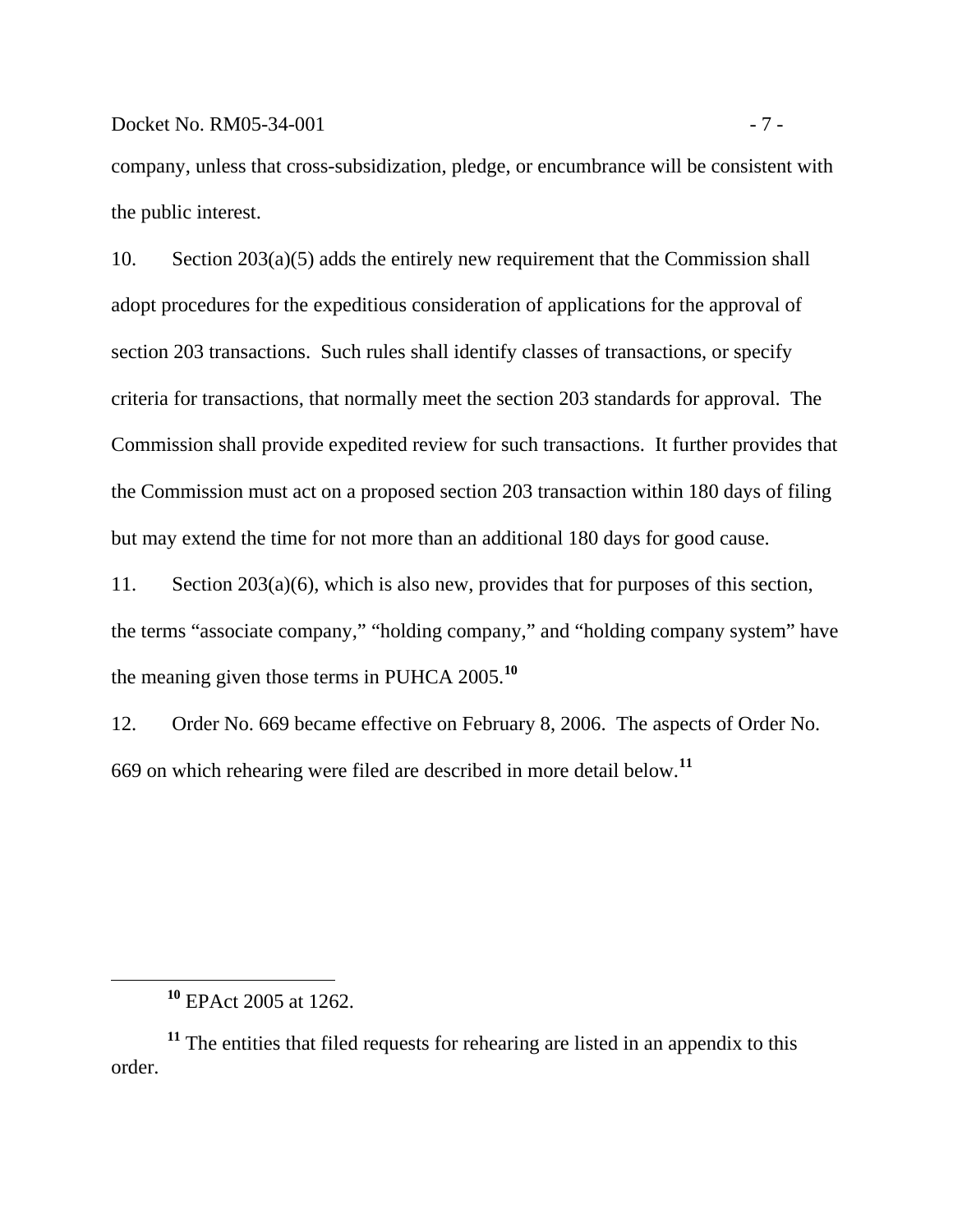#### <span id="page-10-0"></span>**III. Discussion**

#### **A. 18 CFR Part 33**

#### **1. Section 33.1(b)(3) - Definition of "Value"**

13. Section 33.1(b)(3)(i) generally uses market value as the appropriate measure of value for transfers of physical facilities (transmission facilities and generation facilities) for purposes of determining whether the \$10 million jurisdictional threshold is met.**[12](#page-10-1)** The rule states that when a transaction occurs between non-affiliates, the Commission will rebuttably presume that market value is the transaction price. For transactions between affiliated companies, value means original cost undepreciated, as defined in the Commission's Uniform System of Accounts, or original book cost,**[13](#page-10-2)** as applicable.

14. Section 33.1(b)(3)(ii) provides that value as applied to transfers of wholesale contracts between non-affiliates also means the market value. The Commission will rebuttably presume that market value is the transaction price. For transfers of contracts between affiliates, value means total expected nominal revenues over the remaining life of the contract.**[14](#page-10-3)**

15. The Commission noted that a complicating factor in relying on transaction price as a measure of market value is that transactions will sometimes include assets whose

<span id="page-10-3"></span><span id="page-10-2"></span><span id="page-10-1"></span>**<sup>12</sup>** Order No. 669 at P 116. Section 33.1(b)(3)(iii) provides that for securities, value means market value, which is rebuttably presumed to be transaction price.

**<sup>13</sup>** Book cost, as used here, refers to original book cost.

**<sup>14</sup>** Order No. 669 at P 120-21.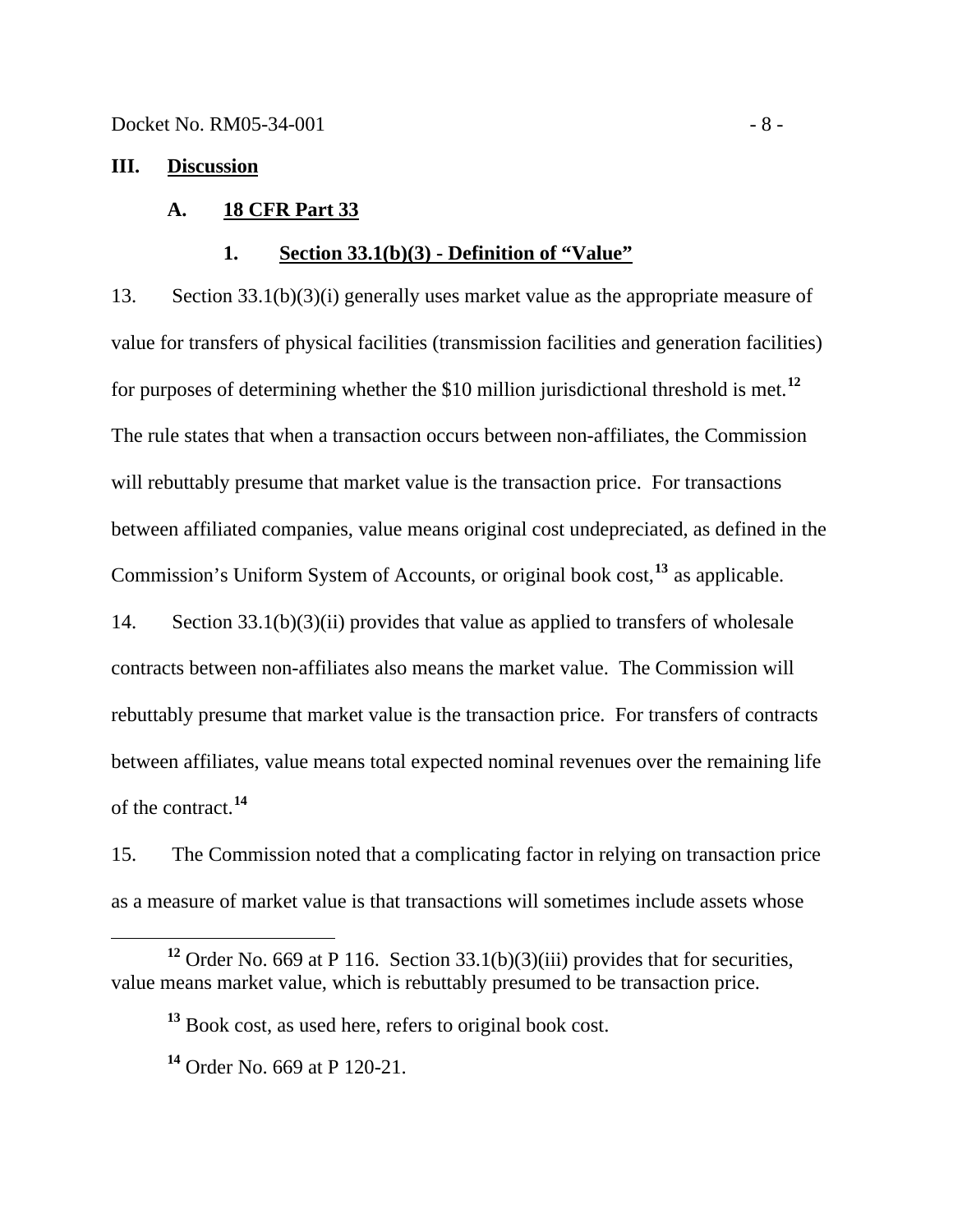#### Docket No. RM05-34-001 - 9 -

transfer is not subject to amended section 203 (non-jurisdictional assets) and the problem arises as to how to value the jurisdictional assets included in the transaction. In this situation, the Commission instructed applicants to rely on a valuation analysis of the individual jurisdictional parts in deciding whether to file for section 203 authorization.

#### **a. Rehearing Requests**

16. APPA/NRECA argue that the Commission should require that valuations of asset transactions between non-affiliates under section  $203(a)(1)(A)$  be consistent with generally accepted accounting principles (GAAP), particularly when the transaction also includes non-jurisdictional assets. They assert that, without such a requirement, parties will be able to value jurisdictional assets or weight the value of non-jurisdictional assets to evade Commission review, while maintaining the same total purchase price for all assets.**[15](#page-11-0)**

17. APPA/NRECA are concerned about a possible unintended "spillover effect" of using market value.**[16](#page-11-1)** They request that the Commission confirm that valuation for purposes of determining whether section 203 approval is required will not affect the valuation placed on the assets for purposes of applying cost-based ratemaking standards,

<span id="page-11-0"></span>**<sup>15</sup>** APPA/NRECA Rehearing Request at 24-25.

<span id="page-11-1"></span>**<sup>16</sup>** Id. at 26.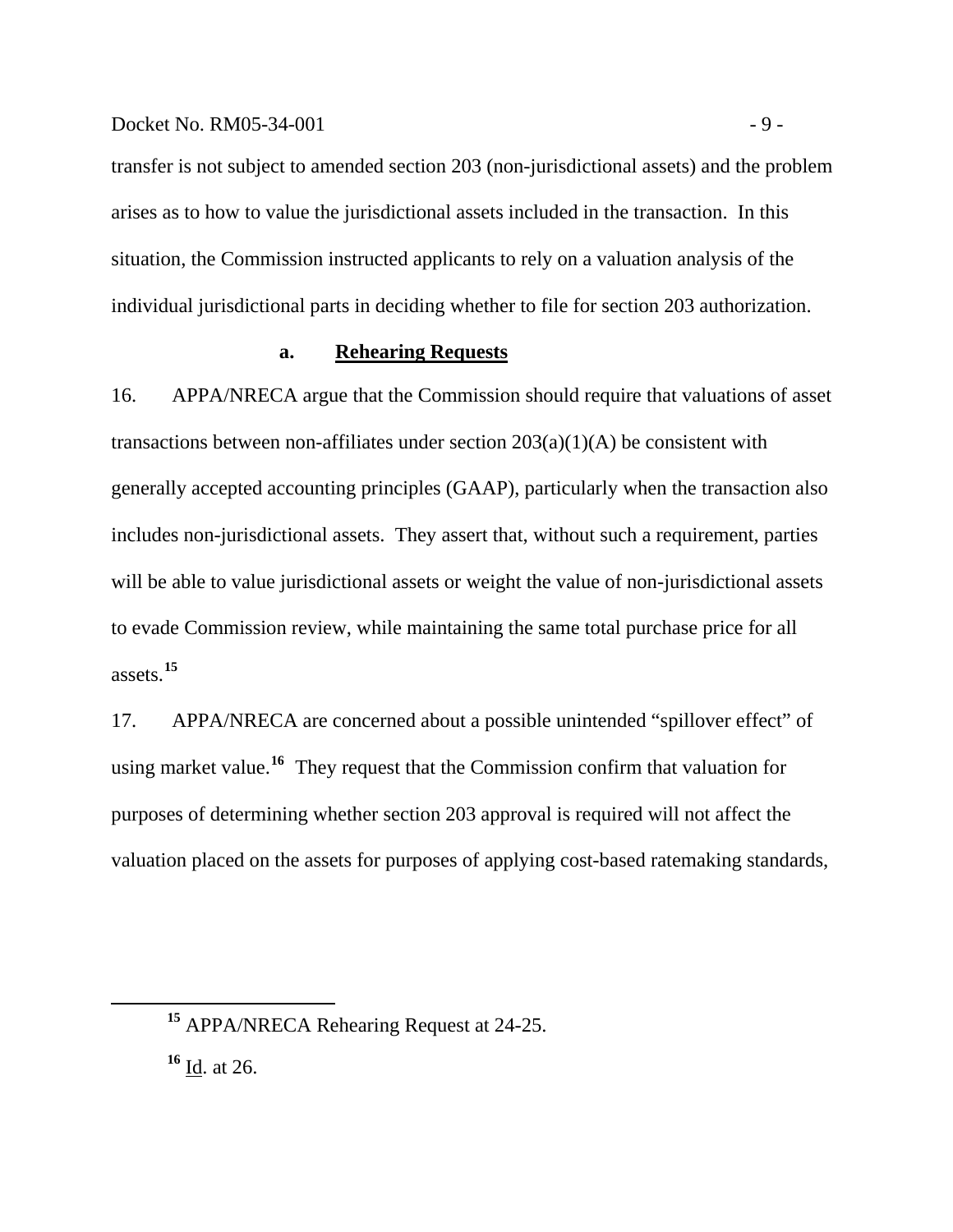in particular, the Commission's policy concerning acquisition adjustments in cost-based jurisdictional rates.**[17](#page-12-0)**

18. APPA/NRECA lastly argue that the Commission should require that valuations of wholesale contracts being transferred between non-affiliates be based on the expected contract revenues rather than on market value. They contend that market value, which is based on expected profits, cannot be reliably determined and will be prone to abuse and manipulation. They suggest that "expected profit" has little meaning when the transaction is undertaken as much for risk mitigation purposes as for power supply. Using the same method to value contract transfers between non-affiliates as for affiliates, i.e., expected contract revenues, has the virtue of regulatory simplicity.**[18](#page-12-1)**

19. NARUC argues that the record does not support using "original cost undepreciated" as market value in transactions between affiliates. NARUC says that net book value is a better way to value the assets in affiliate transactions because it represents the remaining monetary value of an asset that is "used and useful" at the time of the proposed transaction. Net book value, unlike original cost undepreciated, reflects changes in value caused by wear and tear during use of the asset, obsolescence, the return

 $\overline{a}$ 

<span id="page-12-1"></span><span id="page-12-0"></span><sup>&</sup>lt;sup>17</sup> Id. The Commission disallows acquisition adjustments in rates absent a showing of ratepayer benefit. See PSEG Power Connecticut, LLC., 110 FERC  $\P$  61,020 at P 32 (2005), citing Utilicorp United, Inc., 56 FERC ¶ 61,031 at 61,120 and nn. 26-28, reh'g denied, 56 FERC ¶ 61,427, 62,528-29 (1991).

**<sup>18</sup>** APPA/NRECA Rehearing Request at 25.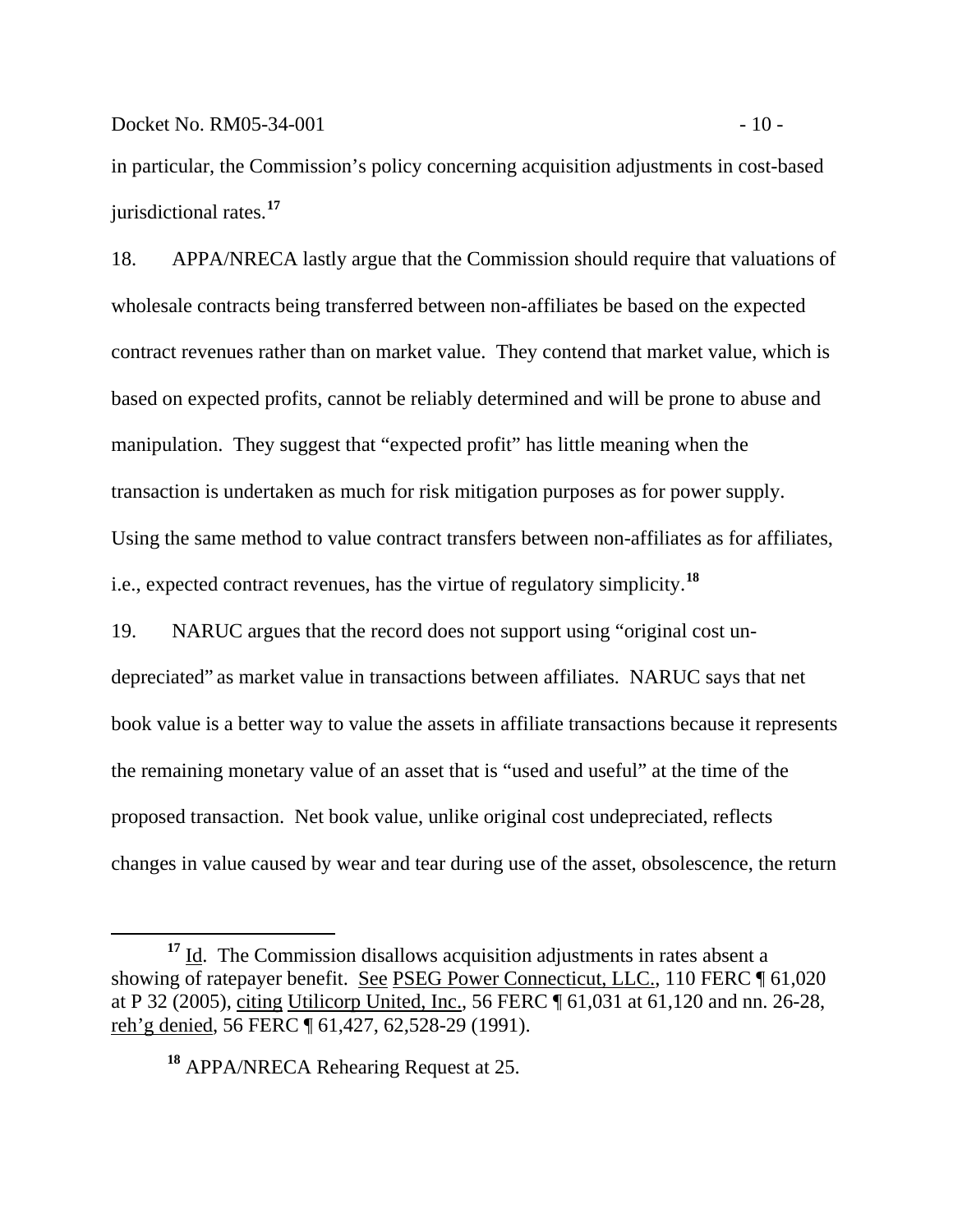#### Docket No. RM05-34-001 - 11 -

of capital through annual depreciation expense, and any improvements that have been made since the asset was originally placed in service. These factors, particularly deterioration and improvements, NARUC contends, are typically reflected in the prices negotiated by unaffiliated buyers and sellers.**[19](#page-13-0)**

#### **b. Commission Determination**

20. The Commission clarifies that GAAP must be used to value jurisdictional physical assets for purposes of amended section 203 when they are included with nonjurisdictional assets in a transaction between non-affiliates.**[20](#page-13-1)**

21. Order No. 669 states that to place a value on wholesale contracts that are part of a transfer that also includes assets not subject to section 203, the parties should rely on valuation analyses consistent with the value used in audited financial statements and with GAAP requirements.**[21](#page-13-2)** A similar approach is required for the transfer of physical jurisdictional assets included in a transaction with non-jurisdictional facilities.**[22](#page-13-3)** We note that an entity's decision not to seek section 203 approval for a transaction based on its

<span id="page-13-3"></span><span id="page-13-2"></span>**<sup>22</sup>** Consistent with our ruling in Order No. 669 (at P 116), if a transaction between non-affiliates involves only jurisdictional assets, the Commission will rebuttably presume that market value is the transaction price.

**<sup>19</sup>** NARUC Rehearing Request at 8.

<span id="page-13-1"></span><span id="page-13-0"></span>**<sup>20</sup>** As we held in Order No. 669 at P 117, if a valuation analysis is not performed, the standard of original cost undepreciated is to be used in determining whether section 203 applies to the transaction.

**<sup>21</sup>** Order No. 669 at P 120.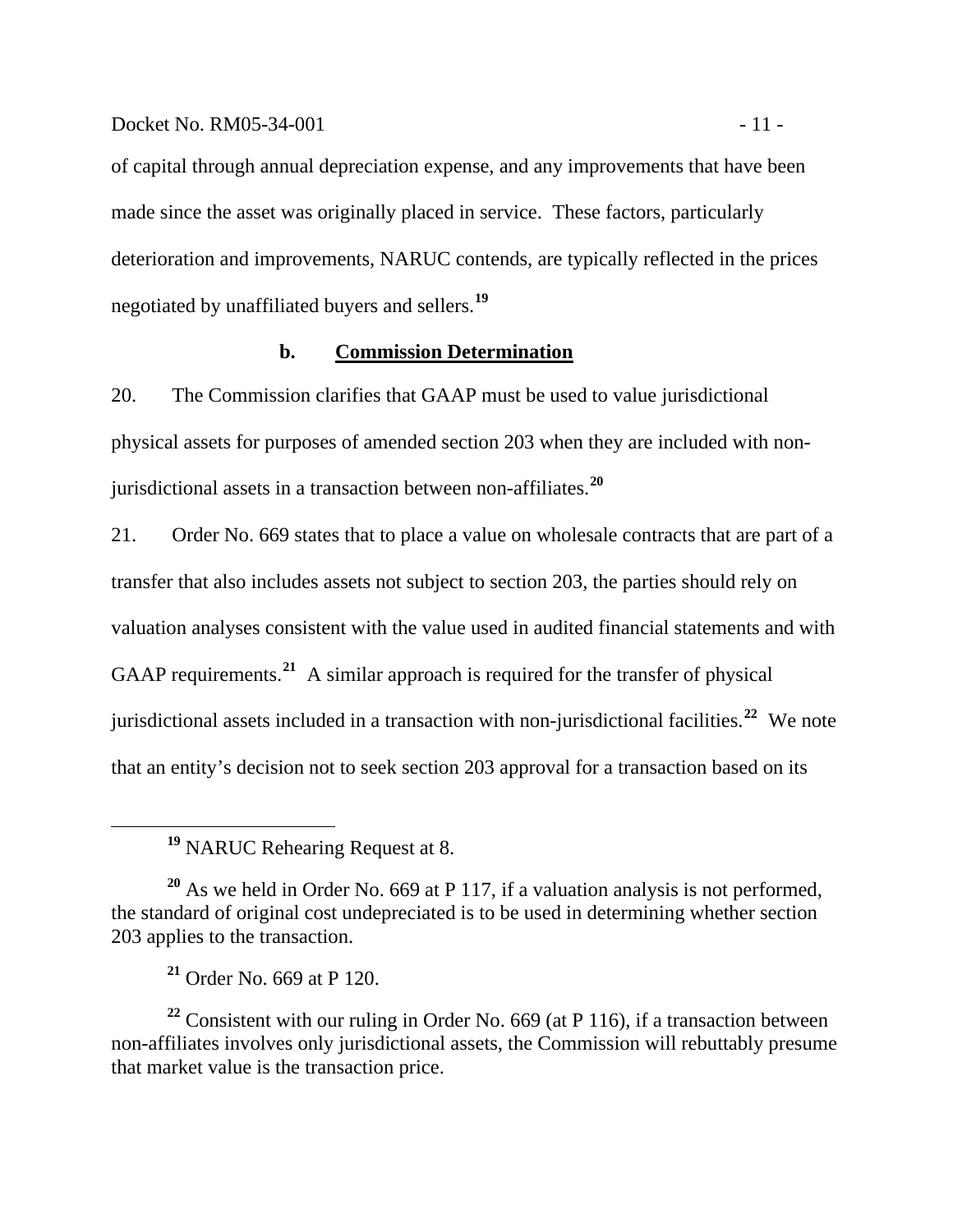#### Docket No. RM05-34-001 - 12 -

determination of value of the assets, whether physical or paper facilities, can be reviewed based on a complaint or at the Commission's discretion.

22. The Commission also confirms that the use of the market value standard for section 203 purposes does not change the Commission's ratemaking policy, including the Commission's policy concerning acquisition adjustments.**[23](#page-14-0)**

23. The Commission denies APPA/NRECA's request that value as applied to transfers of wholesale contracts between non-affiliates be based on expected contract revenues over the remaining life of the contract, rather than market value. We acknowledge that using expected contract revenues for both non-affiliate transfers and affiliate transfers would have a superficial consistency. However, we continue to believe that market value is the best way to value transactions between non-affiliates generally, and no party has presented a persuasive basis for treating wholesale contracts differently from other kinds of assets.

24. The Commission will also deny NARUC's request that, for transactions between affiliates, value should be net book value rather than original cost undepreciated. We note that almost all generation transactions of any significant size will be jurisdictional under amended section 203, regardless of the measure used. We recognize that marginal cases may occur where the issue of jurisdiction might arise, particularly for older assets. We do not dispute that the deterioration or use which net book value attempts to capture

<span id="page-14-0"></span> $\overline{a}$ 

**<sup>23</sup>** See supra note 17.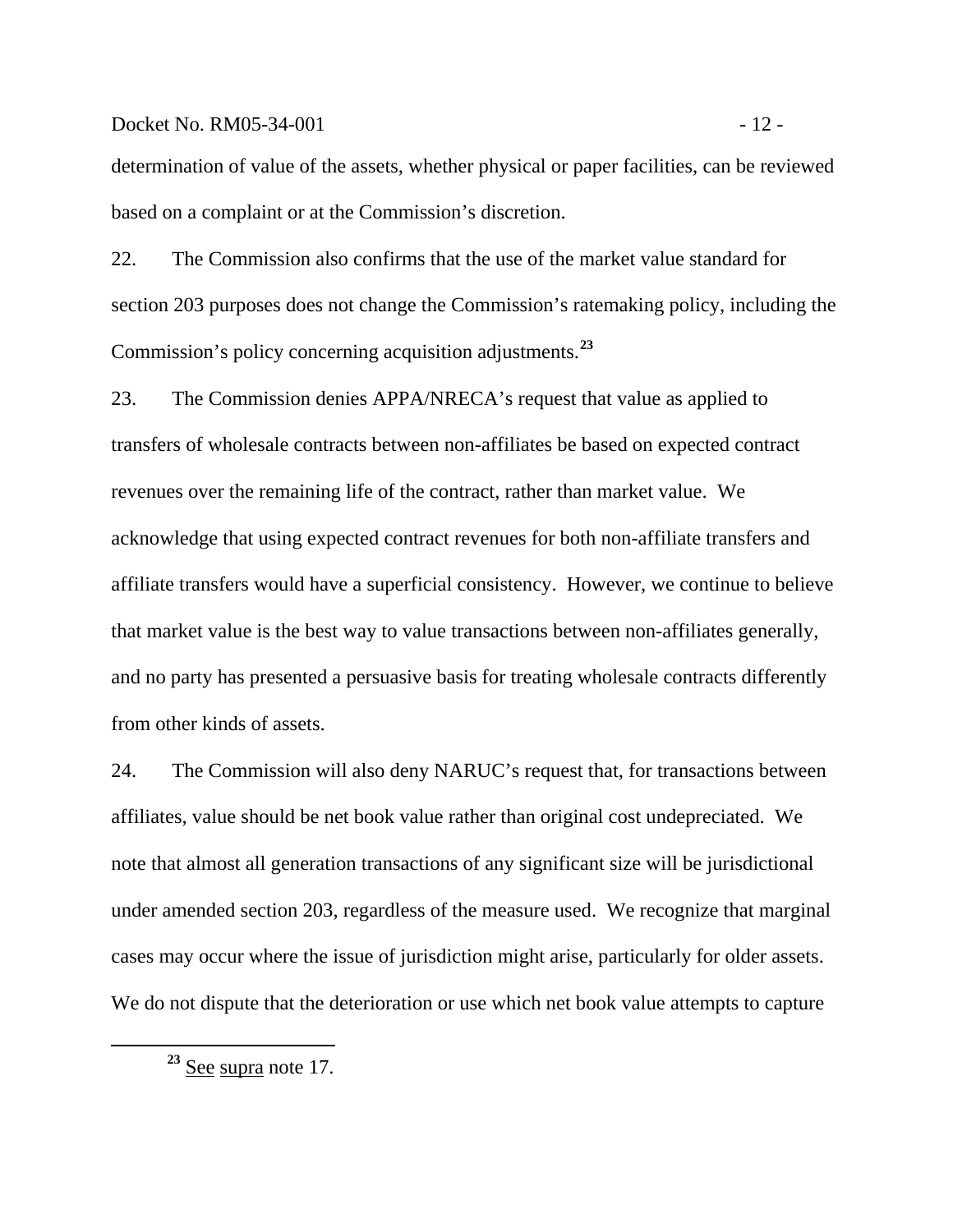#### <span id="page-15-0"></span>Docket No. RM05-34-001 - 13 -

affects the price a buyer is willing to pay for an asset. However, net book value does not reflect any appreciation of value of assets, as evident in the fact that generation facilities have often sold in recent years at prices significantly above net book value. The Commission has long employed the use of original cost undepreciated to measure value for purposes of determining the need for a section 203 application and finds its continued use appropriate in the context of affiliate transactions. Original cost undepreciated is a simpler, less ambiguous measure that will avoid debate as to the life of the facility, method of depreciation and other factors that are reflected in net book value.

## **2. Section 33.1(b)(4) – Definitions of "Electric Utility Company" and "Holding Company"**

25. A number of parties raised arguments about the Commission's interpretation of new FPA section  $203(a)(2)$ . Section  $203(a)(2)$  provides:

> No holding company in a holding company system that includes a transmitting utility or an electric utility shall purchase, acquire, or take any security with a value in excess of \$10,000,000 of, or, by any means whatsoever, directly or indirectly, merge or consolidate with, a transmitting utility, an electric utility company, or a holding company in a holding company system that includes a transmitting utility, or an electric utility company, with a value in excess of \$10,000,000 without first having secured an order of the Commission authorizing it to do so.

26. In particular, parties focus on the terms "electric utility company" and "holding company" as used in section 203(a)(2). In Order No. 669, the Commission concluded that the most reasonable interpretation of the terms are the definitions contained in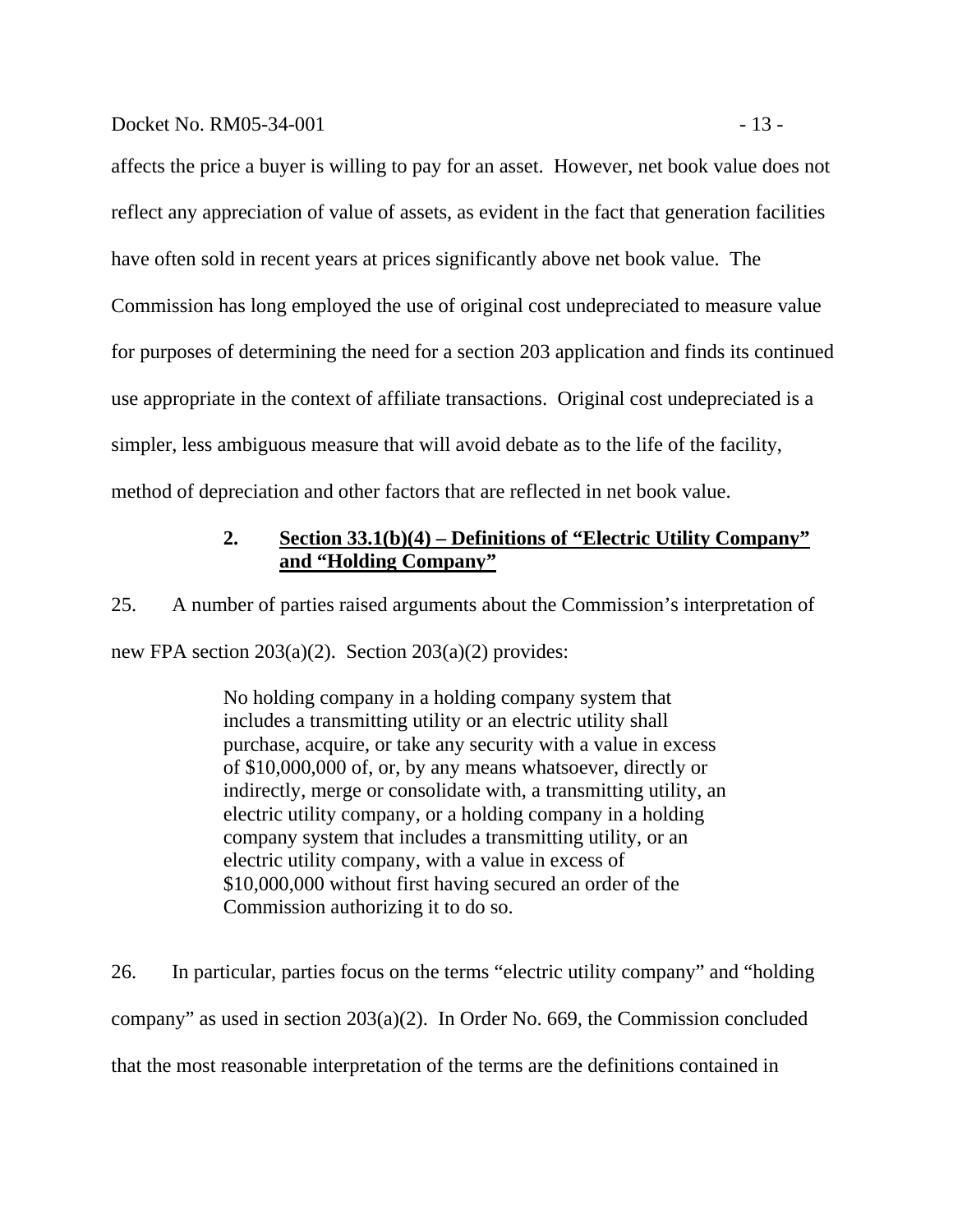PUHCA 2005. Section 33.1(b)(4) provides that "associate company," "electric utility company," "foreign utility company," "holding company," and "holding company system" have the meaning given those terms in PUHCA 2005. It also provides that the term "holding company" does not include: a state, any political subdivision of a state, or any agency, authority or instrumentality of a state or political subdivision of a state; or an electric power cooperative.

## **a. "Electric Utility Company"**

27. Section 33.1(b)(4) provides that the term "electric utility company" has the same meaning given that term in PUHCA 2005, which is "any company that owns or operates facilities used for the generation, transmission, or distribution of electric energy for sale."**[24](#page-16-0)** The definition thus is broader than the definition of "public utility" under the FPA; it is not limited to entities that engage in wholesale or interstate transactions.

28. The Commission explained in Order No. 669 that the precise meaning of the term "electric utility company" is not clear because it is not defined in the FPA. We pointed out that amended section 203(a)(6) provides that certain other terms used in amended section 203 ("associate company," "holding company," and "holding company system") are to have the same meanings given those terms in PUHCA 2005. However, section 203(a)(6) does not address "electric utility company." Thus, there is Congressional silence in the FPA as to the meaning of the term. In determining what Congress might

<span id="page-16-0"></span>**<sup>24</sup>** EPAct 2005 at 1262(5).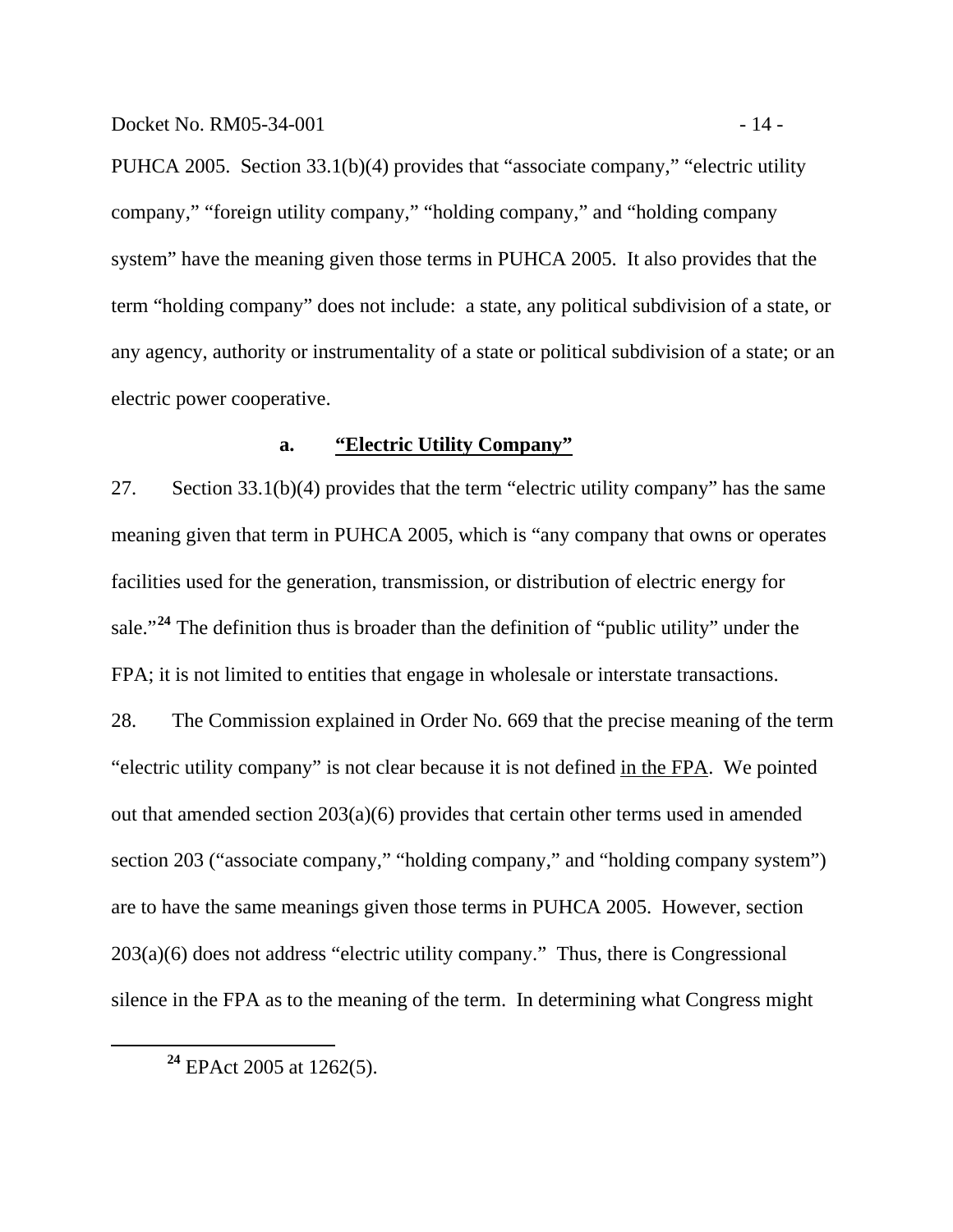Docket No. RM05-34-001 - 15 -

have meant by "electric utility company," the Commission stated that the only reference point we have in federal electric utility regulatory terminology is the meaning of the term as used in PUHCA 1935**[25](#page-17-0)** and in PUHCA 2005. Congress, in its revisions to the FPA, relied on terms defined in the two PUHCA statutes. Therefore, the Commission concluded that the most reasonable interpretation of "electric utility company," as used in section  $203(a)(2)$  of the FPA (particularly in light of the fact that section  $203(a)(2)$  was

enacted as part of coordinated, comprehensive legislation with the repeal of PUHCA

1935 and the enactment of PUHCA 2005) is the meaning in PUHCA 2005.

29. The Commission rejected requests that we explicitly exclude qualifying facilities  $(QFs)<sup>26</sup>$  $(QFs)<sup>26</sup>$  $(QFs)<sup>26</sup>$  and exempt wholesale generators (EWGs) from the definition of "electric utility company." We stated that:

> regardless of their status under PUHCA 2005, the exemptions set forth under PUHCA 2005 are not dispositive as to the scope of the Commission's amended FPA section 203 authority. These PUHCA 2005 exemptions are set forth in the context of federal access to books and records and, more importantly, unlike PUHCA 2005, FPA section 203 does not give us any express authority to exempt persons or classes of transactions.**[27](#page-17-2)**

**<sup>25</sup>** 15 U.S.C. 79a et seq. (2000).

<span id="page-17-0"></span> $\overline{a}$ 

<span id="page-17-1"></span>**<sup>26</sup>** Public Utility Regulatory Policies Act of 1978 (PURPA). 16 U.S.C. 824a-3 (2000).

<span id="page-17-2"></span>**<sup>27</sup>** Order No. 669 at P 59. The Commission also noted that while QFs themselves currently are exempt from section 203's filing requirements by our regulations promulgated under the Public Utility Regulatory Policies Act of 1978, PURPA does not give us authority to exempt holding companies that own QFs.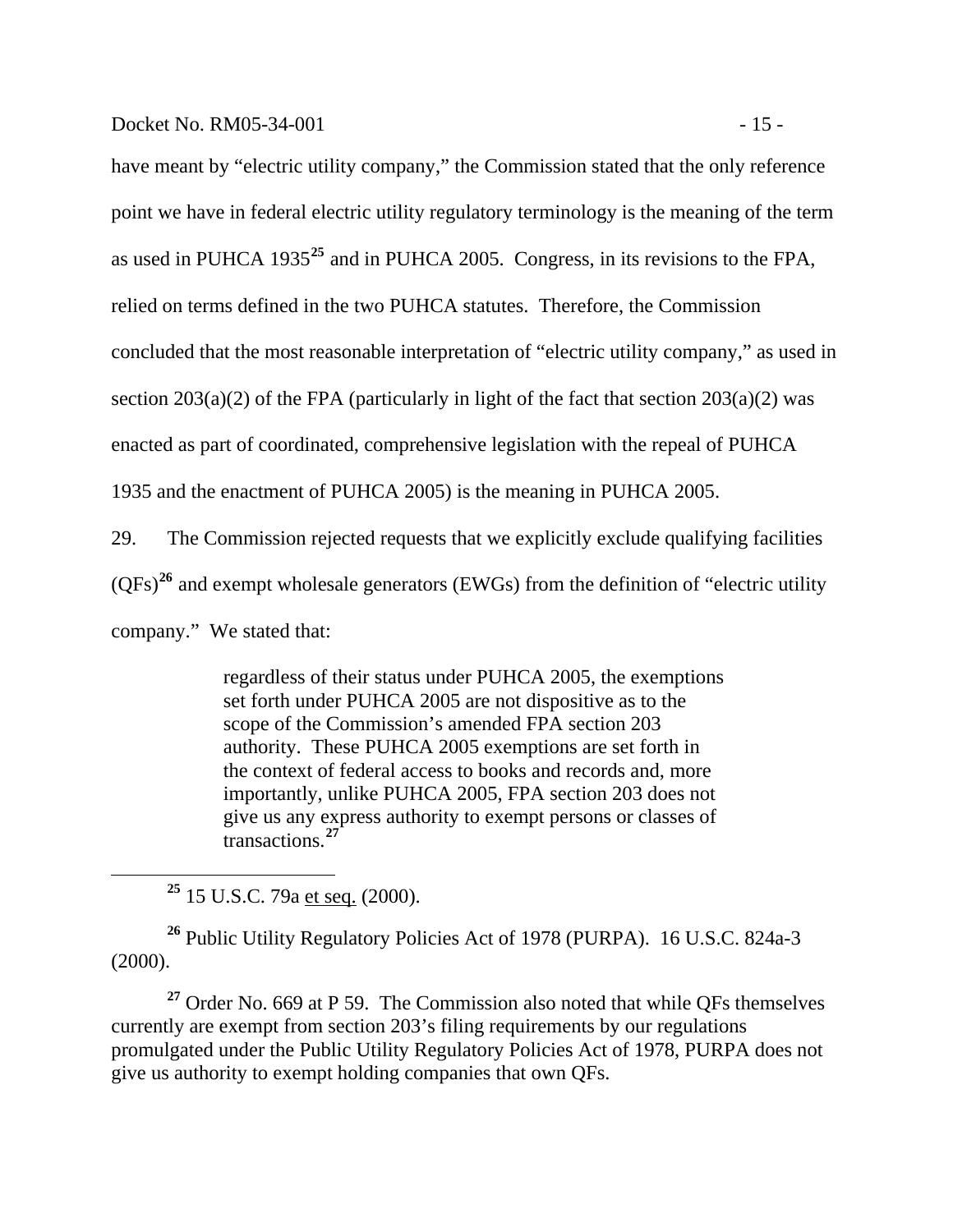30. Further, the Commission stated that were we to interpret "electric utility company" for purposes of FPA section 203(a)(2) not to include EWGs or QFs, this could preclude review of certain acquisitions of securities of EWGs or QFs by holding companies whose systems contain traditional public utilities with transmission facilities and/or captive customers that could be affected by the acquisitions. The Commission stated that such transactions should not be excluded from review under section 203 and concluded that it was reasonable to interpret the statute not to exclude them.**[28](#page-18-0)** We recognized the arguments of some commenters that we should not apply section  $203(a)(2)$  to holding company acquisitions of securities of EWGs and QFs, or at a minimum should not apply it to such acquisitions by holding companies that are holding companies solely by virtue of owning or controlling one or more EWGs, QFs or foreign utility companies (FUCOs).**[29](#page-18-1)** These commenters said that applying section 203(a)(2) in these circumstances would impede investments in QFs and EWGs or result in unnecessary regulation of upstream owners of QFs and EWGs.**[30](#page-18-2)** In response, we stated that the blanket authorizations granted in Order No. 669 (for certain holding company acquisitions of non-voting securities and up to 9.9 percent of voting securities in electric utility companies) will ensure that investment will not be discouraged. The Commission

 $^{29}$  <u>Id</u>.

<span id="page-18-2"></span><span id="page-18-1"></span><span id="page-18-0"></span> $\overline{a}$ 

 $30 \underline{\text{Id}}$ .

**<sup>28</sup>** Order No. 669 at P 60.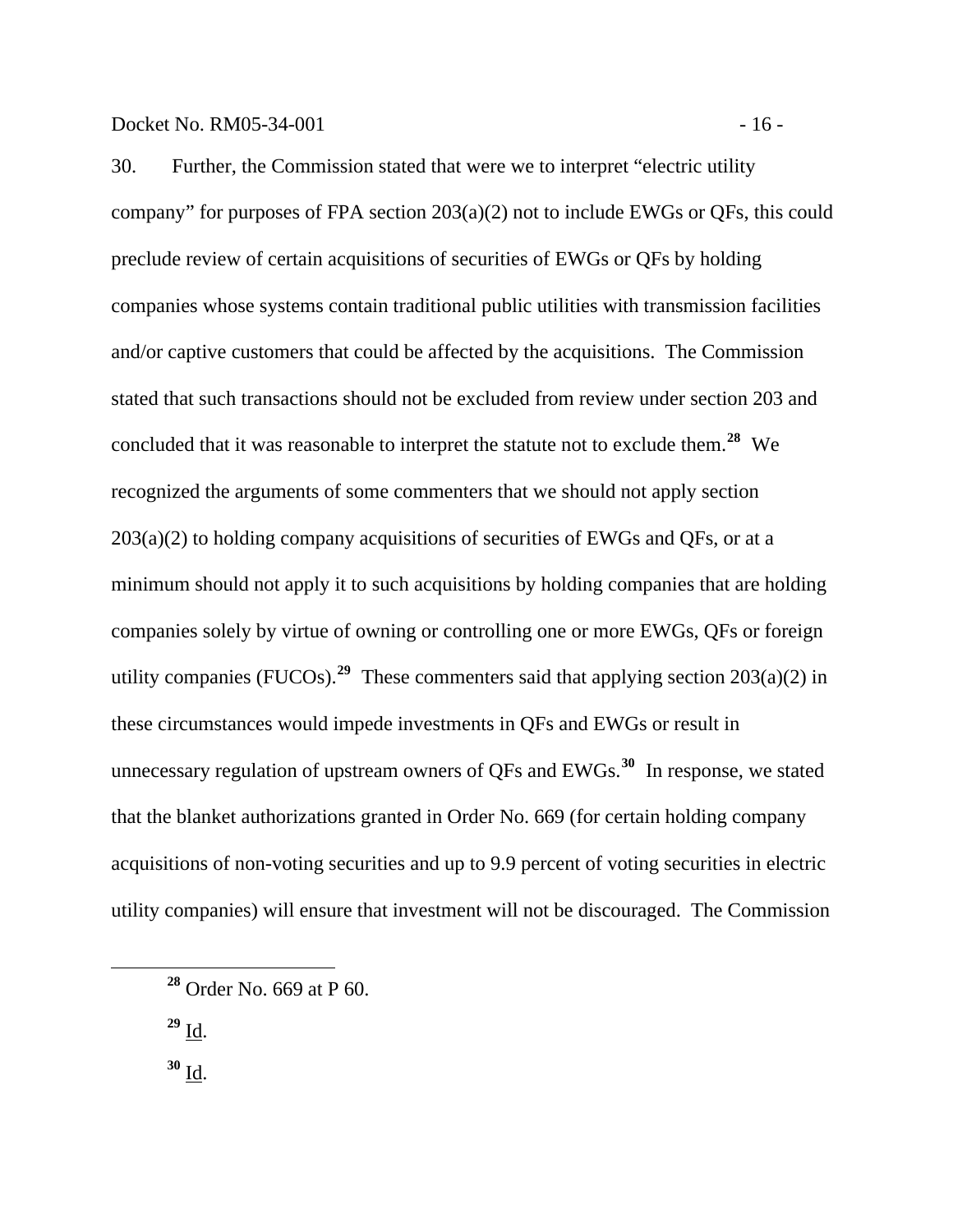#### Docket No. RM05-34-001 - 17 -

also noted that we would consider on a case-by-case basis granting additional blanket authorizations for holding company acquisitions of securities of EWGs or QFs.

31. In Order No. 669, the Commission explained that this interpretation of "electric utility company" includes FUCOs, but we granted blanket authorizations for certain foreign acquisitions, with conditions to protect U.S. customers.**[31](#page-19-0)** As discussed below, the Commission also provided other blanket authorizations for transactions that do not raise concerns about wholesale markets or protection of wholesale captive customers served by Commission-regulated public utilities.

#### **b. "Holding Company"**

32. As required by amended section 203(a)(6), section 33.1(b)(4) provides that the term "holding company" has the meaning given that term in PUHCA 2005.**[32](#page-19-1)**

33. The Commission rejected requests that we state that only companies that own traditional utilities, and not those that own solely FUCOs, EWGs and/or QFs, are "holding companies" under amended section 203.**[33](#page-19-2)** The Commission noted that "holding company" in PUHCA 2005 means "any company that directly or indirectly owns,

<span id="page-19-2"></span>**<sup>33</sup>** Id. at P 70.

<span id="page-19-0"></span>**<sup>31</sup>** See Section 33.1(c)(5). The regulation requires a company official to verify that the proposed transaction will not have an adverse effect on competition, rates or regulation and that, now or in the future, it will not result in the transfer of public utility facilities to an associate company, issuance of public utility securities or pledge or encumbrance of public utility assets for the benefit of an associate company and will not result in certain new affiliate contracts.

<span id="page-19-1"></span>**<sup>32</sup>** Order No. 669 at P 69 (citing EPAct 2005 at 1262(8)).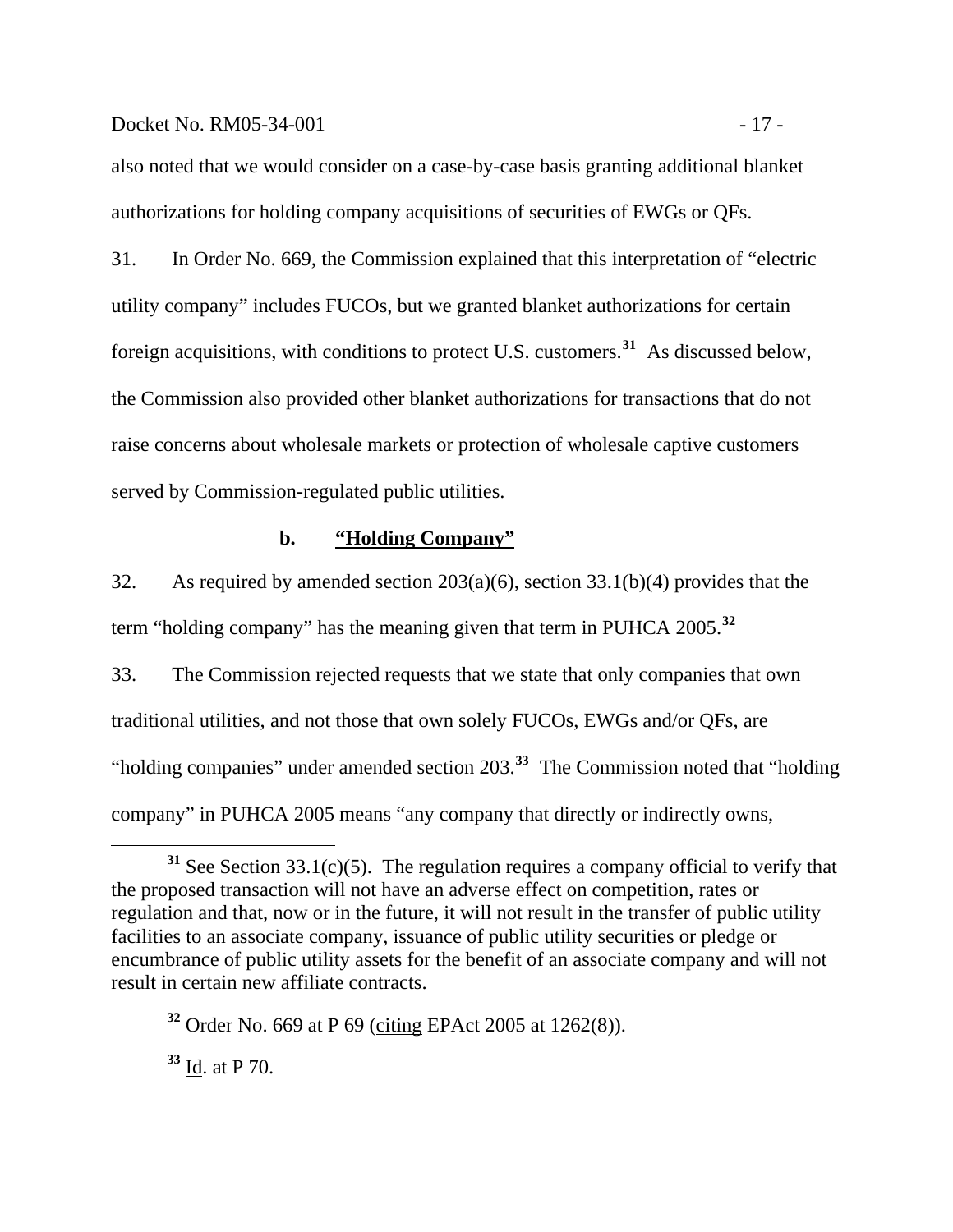Docket No. RM05-34-001 - 18 -

controls, or holds, with the power to vote, 10 percent or more of the outstanding voting securities of a public-utility company or of a holding company of any public-utility company;…"**[34](#page-20-0)** PUHCA 2005 defines "public-utility company" to include an "electric utility company."**[35](#page-20-1)** We explained that the plain words of this definition simply do not exclude holding companies that own or control only EWGs, FUCOs, or QFs.

Additionally, the Commission stated that:

even under PUHCA 2005, persons that own or control only EWGs, FUCOs, or QFs are considered holding companies but are explicitly exempted from PUHCA 2005 by section 1266. There is no similar exemption in amended section 203 and we conclude that it is reasonable to interpret section 203(a)(2) review to include acquisitions of generation or transmission facilities or companies by holding companies owning only FUCOs, QFs, and/or EWGs.**[36](#page-20-2)**

34. The Commission also pointed out that amended section  $203(a)(6)$  requires that we use the PUHCA 2005 definition of "holding company," which, as explained above, includes the owner of an "electric utility company" that is not a public utility under the FPA and that is not otherwise subject to Commission ratemaking jurisdiction under Part II of the FPA. We noted that the definition of "electric utility company" is not limited to entities that engage in interstate commerce. Therefore, the Commission also concluded

<span id="page-20-2"></span><span id="page-20-1"></span><span id="page-20-0"></span> $\overline{a}$ 

**<sup>34</sup>** EPAct 2005 at 1262(8).

**<sup>35</sup>** Id. at 1262(14).

**<sup>36</sup>** Order No. 669 at P 70.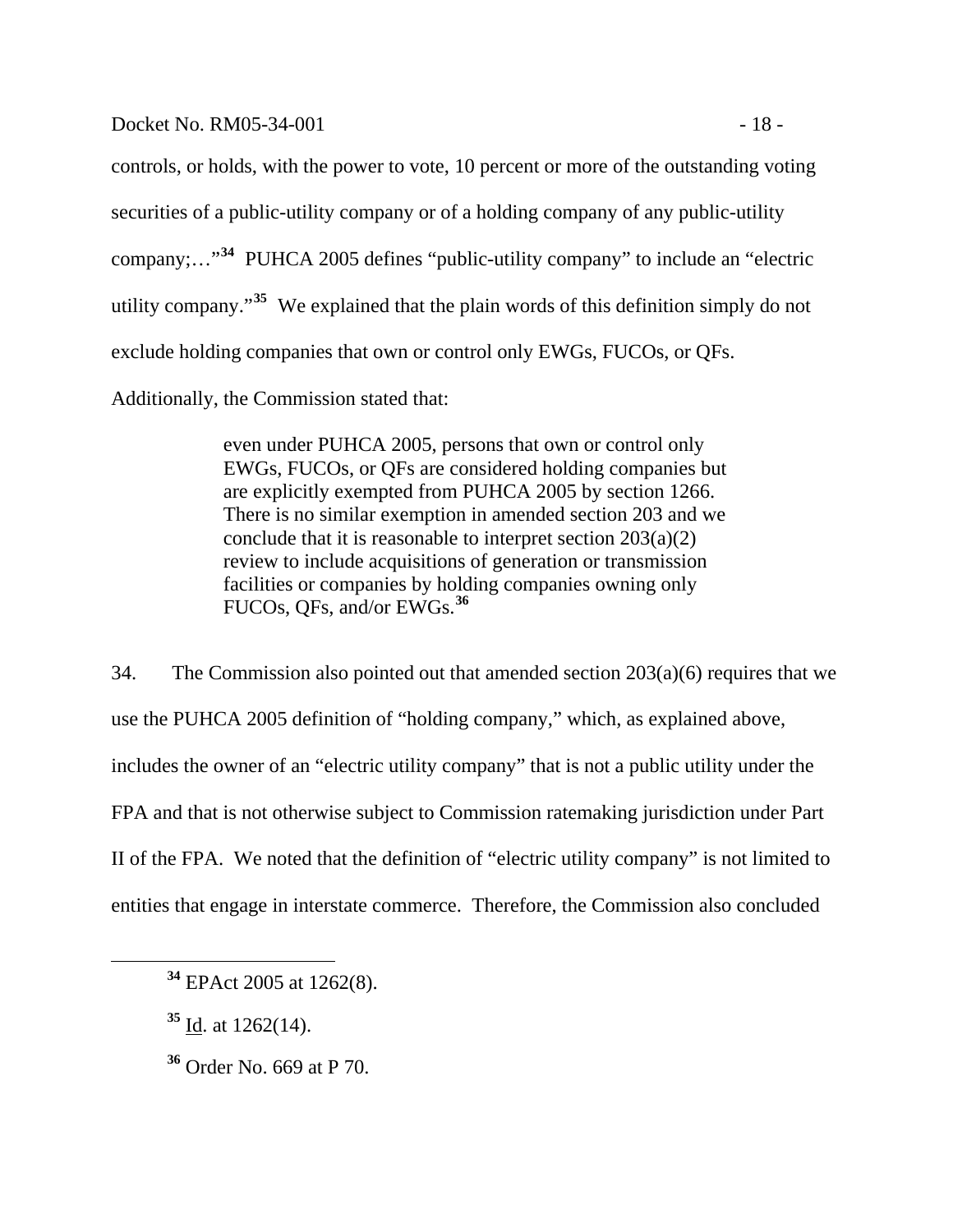that holding companies that own "electric utility companies" whose businesses are solely intrastate technically fall under section  $203(a)(2)$ .<sup>[37](#page-21-0)</sup>

#### **c. Rehearing Requests**

35. NARUC and Occidental assert that the Commission should not have used the PUHCA 2005 definition of "electric utility company" in its regulations under section 203. They say that this is contrary to Congressional intent and fundamental rules of statutory construction. They point out that section  $203(a)(6)$  specifically states that certain terms ("associate company," "holding company," and "holding company system") have the same meaning in both section 203 and PUHCA 2005; however, section 203(a)(6) does not refer to PUHCA 2005's definition of "electric utility company." **[38](#page-21-1)** NARUC and Occidental argue that the Commission's reliance on the simultaneous enactment of section 203 and PUHCA 2005 is invalid in the face of this statutory language.

36. NARUC also asserts that using the PUHCA 2005 definition of "electric utility company" improperly extends the Commission's authority under amended section 203 to include facilities used for transmission or sales of electric energy in intrastate commerce, facilities used for local distribution, and facilities used for making retail sales. It asserts

<span id="page-21-0"></span><sup>&</sup>lt;sup>37</sup> However, as discussed below, we agreed in Order No. 669 that reviewing transactions involving Hawaii, Alaska, and Electric Reliability Council of Texas (ERCOT) would involve matters outside our expertise and the core focus of Part II of the FPA, and therefore we granted certain blanket authorizations.

<span id="page-21-1"></span>**<sup>38</sup>** NARUC Rehearing Request at 3-4; Occidental Rehearing Request at 8-9. NARUC states the maxim expressio unius est exlusio alterius (the expression of one thing is the exclusion of another) supports its argument.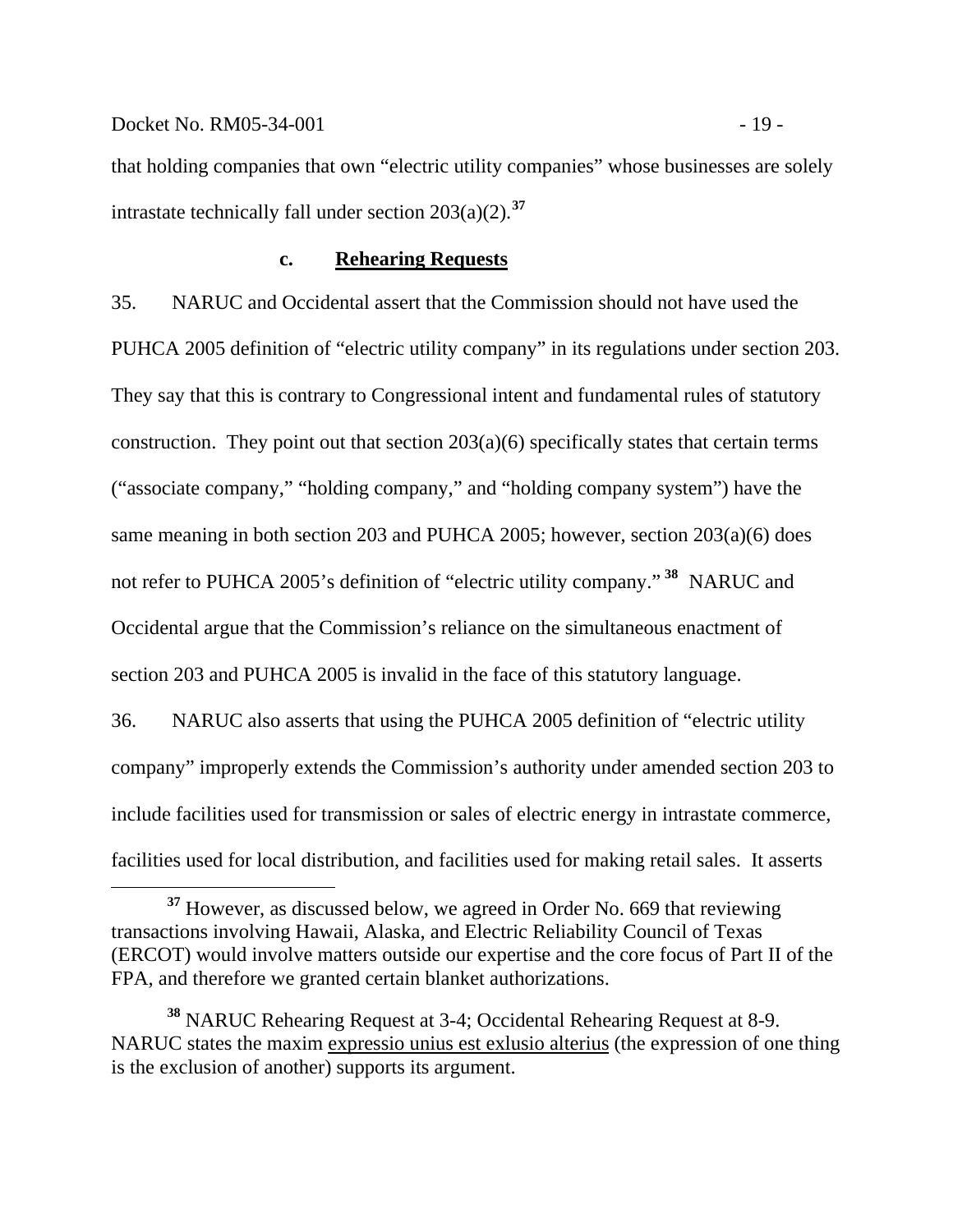$\overline{a}$ 

that such facilities fall under exclusive state commission jurisdiction and that the Commission's regulations implementing FPA section 203 should apply to Commissionjurisdictional facilities only.**[39](#page-22-0)**

37. Occidental requests that the Commission reconsider its determination to subject parent companies of QFs to the Commission's authority under section 203(a)(2) by importing the definition of "electric utility company" from PUHCA 2005. It argues that the Commission's reliance solely on the "reference point" of the "electric utility company" definition violates the Commission's continuing duty to encourage cogeneration and small power production under section 210(e) of PURPA**[40](#page-22-1)** and without addressing the statutory QF exemption in PUHCA 1935 and PUHCA 2005, is arbitrary and capricious.**[41](#page-22-2)** It argues that nothing in amended section 203 requires that QFs lose the long-standing exemption from section 203 that the Commission adopted in accordance with PURPA section 210(e). Thus, Occidental argues the Commission should adopt a

<span id="page-22-0"></span>**<sup>39</sup>** NARUC Rehearing Request at 5-6 (citing New York v. FERC, 535 U.S. 1 (2002); Detroit Edison Co. v. FERC, 334 F.3d 48 (D.C. Cir. 2003); 16 U.S.C. 824  $(2000)$ ).

<span id="page-22-1"></span>**<sup>40</sup>** 16 U.S.C. 824a-3 (2000). Section 210(e) of PURPA provides that the Commission may grant certain exemptions for cogeneration and small power producers.

<span id="page-22-2"></span>**<sup>41</sup>** Occidental also points to the PUHCA 2005 Final Rule, where the Commission stated that "[a]s for QFs, QFs previously received an exemption from PUHCA pursuant to the Commission's regulations under [PURPA]. Nothing in PUHCA 2005 changes that." Occidental Rehearing Request at 10-11.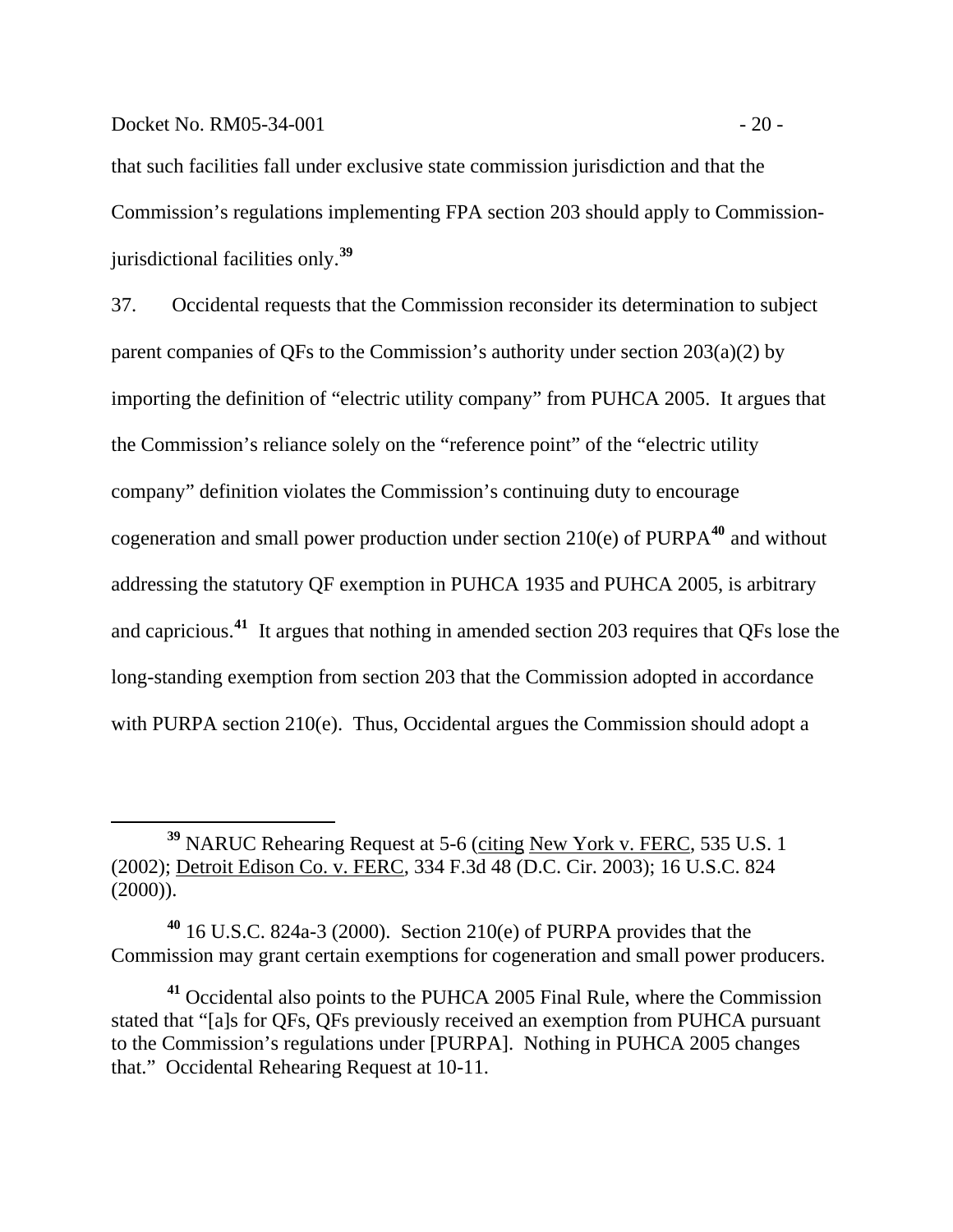#### Docket No. RM05-34-001 - 21 -

blanket authorization under section 203, instead of using a case-by-case approach, for companies that are holding companies solely by virtue of owning QFs.**[42](#page-23-0)**

38. Similarly, BofA/JPMorgan and Industrial Consumers assert that the Commission erred by requiring pre-acquisition approval under section 203(a)(2) of utility interests by companies that qualify as "holding companies" solely by virtue of their ownership interests in QFs and EWGs. They explain that under PUHCA 1935, a company that owned or controlled 10 percent or more of the outstanding voting securities of a QF or EWG did not, by virtue of such ownership, become a "holding company."**[43](#page-23-1)**

BofA/JPMorgan and Industrial Consumers assert that, while Congress intended to impose section  $203(a)(2)$  pre-approval requirements on entities that are "holding companies" in a "holding company system that includes a transmitting utility or an electric utility," by a drafting oversight, it adopted the PUHCA 2005 definition of "holding company" (which includes companies that own 10 percent or more of the outstanding voting securities of EWGs and QFs) in section 203(a)(6). However, they state that there is no indication that Congress intended to apply section 203(a)(2) to QF/EWG-only holding companies or expand the scope of the "holding company" definition. BofA/JPMorgan and Industrial

<span id="page-23-0"></span> $\overline{a}$ 

**<sup>42</sup>** Occidental Rehearing Request at 10-11.

<span id="page-23-1"></span>**<sup>43</sup>**BofA/JPMorgan Rehearing Request at 26-27; and Industrial Consumers Rehearing Request at 2. They explain that all qualifying cogeneration facilities and certain small power production facilities were previously exempt from status as "electric utility companies" and that EWGs were exempted by section 32(e) from being classified as "electric utility companies" or "public-utility companies" under PUHCA 1935.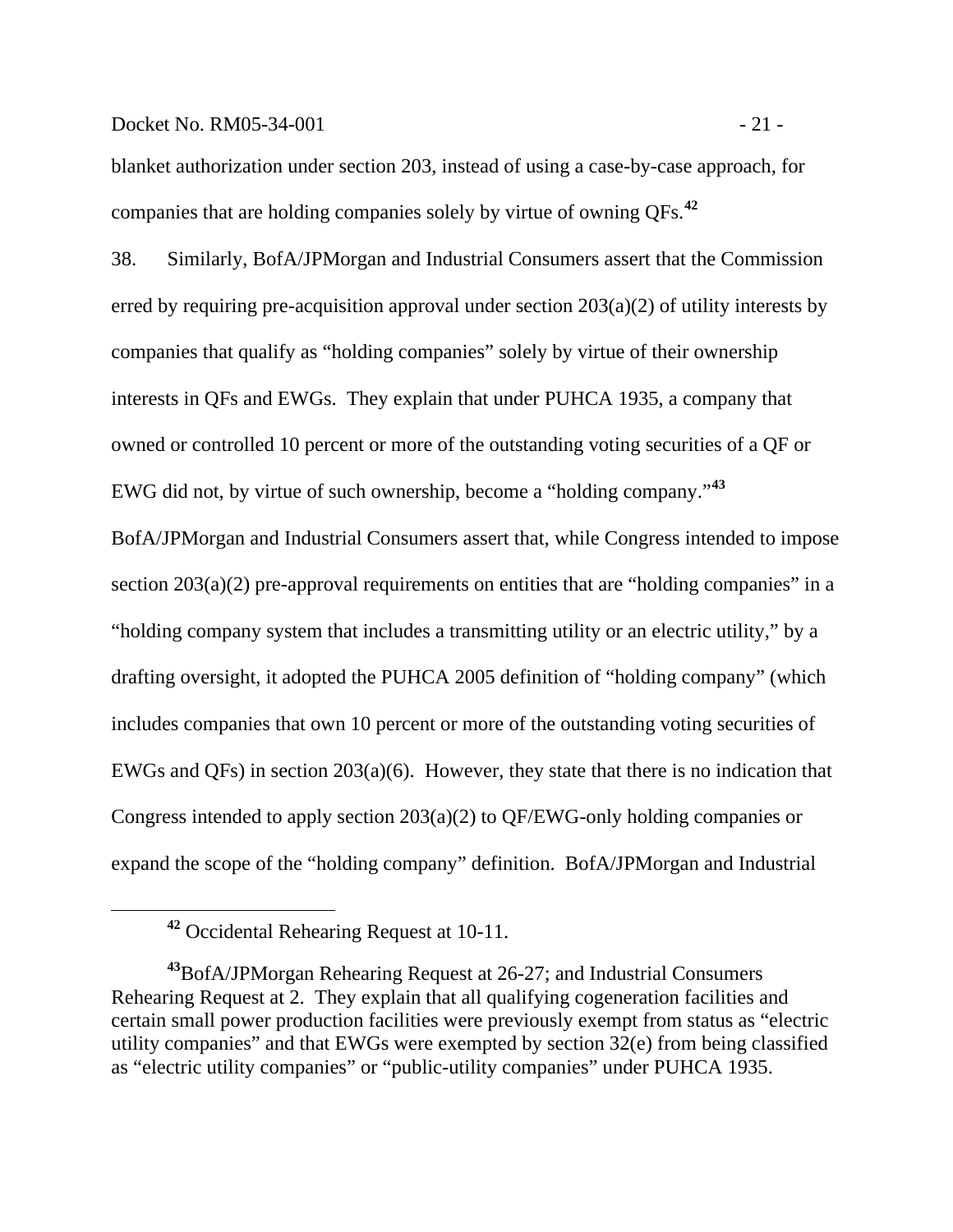$\overline{a}$ 

Consumers argue that the Commission's imposition of new burdens on owners of QFs and EWGs not associated with transmission-owning utilities misinterprets Congressional intent in EPAct 2005. Accordingly, BofA/JPMorgan and Industrial Consumers assert that the Commission should construe section  $203(a)(2)$  as not applying in these circumstances.

39. If the Commission decides to continue with that conclusion, then BofA/JPMorgan propose that the Commission provide blanket authorization subject to appropriate conditions and safeguards, such as a status report to the Commission within 30 days following the acquisition, where companies are only holding companies by virtue of owning QFs or EWGs.**[44](#page-24-0)** At a minimum, existing holdings in EWGs and QFs should be grandfathered. This would enable banks and their affiliates to adjust their future practices respecting EWGs and QFs to keep such acquisitions from affecting the core aspects of their business.

40. Similarly, Morgan Stanley argues that the definitions in PUHCA 2005, PUHCA 1935, and the PUHCA 2005 Final Rule demonstrate that EWGs are not "electric utility companies" and that EWG owners are not "holding companies" under PUHCA 2005. Therefore, it says that the Commission should not have found that EWGs are "electric utility companies" and that companies that own only EWGs are "holding companies" for

<span id="page-24-0"></span>**<sup>44</sup>** BofA/JPMorgan Rehearing Request at 30; Industrial Consumers Rehearing Request at 8.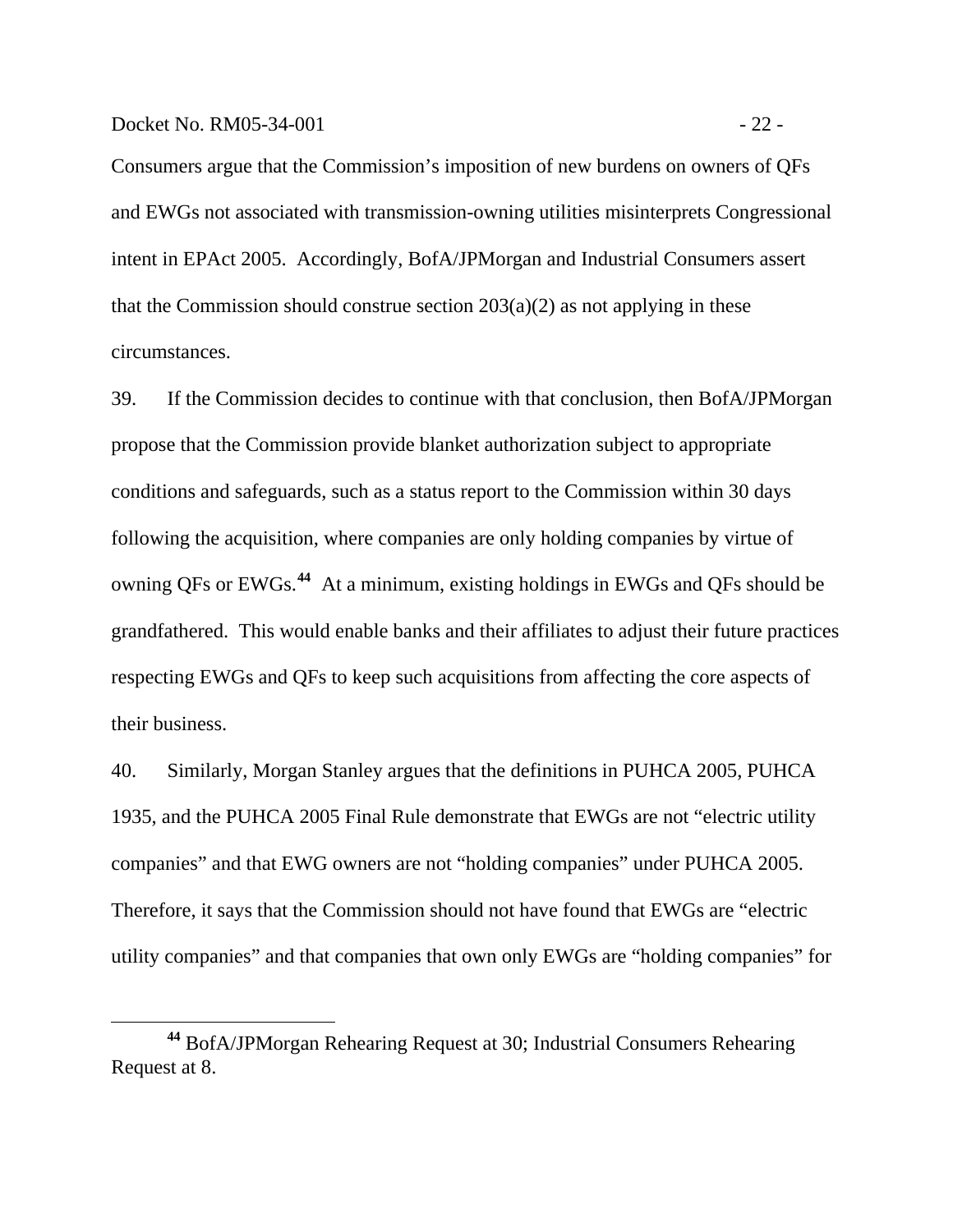purposes of section  $203(a)(2)$ .<sup>[45](#page-25-0)</sup> Morgan Stanley explains that, in PUHCA 2005, Congress adopted the meaning of EWG from PUHCA 1935, which it contends does not treat EWGs as "electric utility companies."**[46](#page-25-1)** Further, Morgan Stanley states that the PUHCA 2005 Final Rule reflects Congress' intent to continue to define "holding company" to exclude EWG owners, as well as companies that own power marketers, FUCOs, and QFs.**[47](#page-25-2)** However, it states, the Commission adopts a meaning of "electric utility company" for section 203(a)(2) that includes EWGs, and therefore differs from the meaning given in PUHCA 2005. In doing so, Morgan Stanley asserts, the Commission creates two different definitions and types of holding companies, thereby nullifying section 203(a)(6), which states that the term holding company shall have the same meaning given in PUHCA 2005. Thus, Morgan Stanley argues, the Commission should amend its regulations to state that companies owning only EWGs, or some combinations of EWGs, QFs, FUCOs, and/or power marketers, are not "holding companies" bound to obtain prior approval under section 203(a)(2).

#### **d. Commission Determination**

41. We do not agree with those who argue that, because of the statutory language and/or policy concerns, the Commission may not assert jurisdiction under new section

**<sup>45</sup>** Morgan Stanley Rehearing Request at 3-4.

**<sup>46</sup>** PUHCA 2005 at 1262(6); PUHCA 1935 at 32(e).

<span id="page-25-2"></span><span id="page-25-1"></span><span id="page-25-0"></span>**<sup>47</sup>** Morgan Stanley Rehearing Request at 5 (citing PUHCA 2005 Final Rule at 366.1 (to be codified at 18 CFR 366.1)).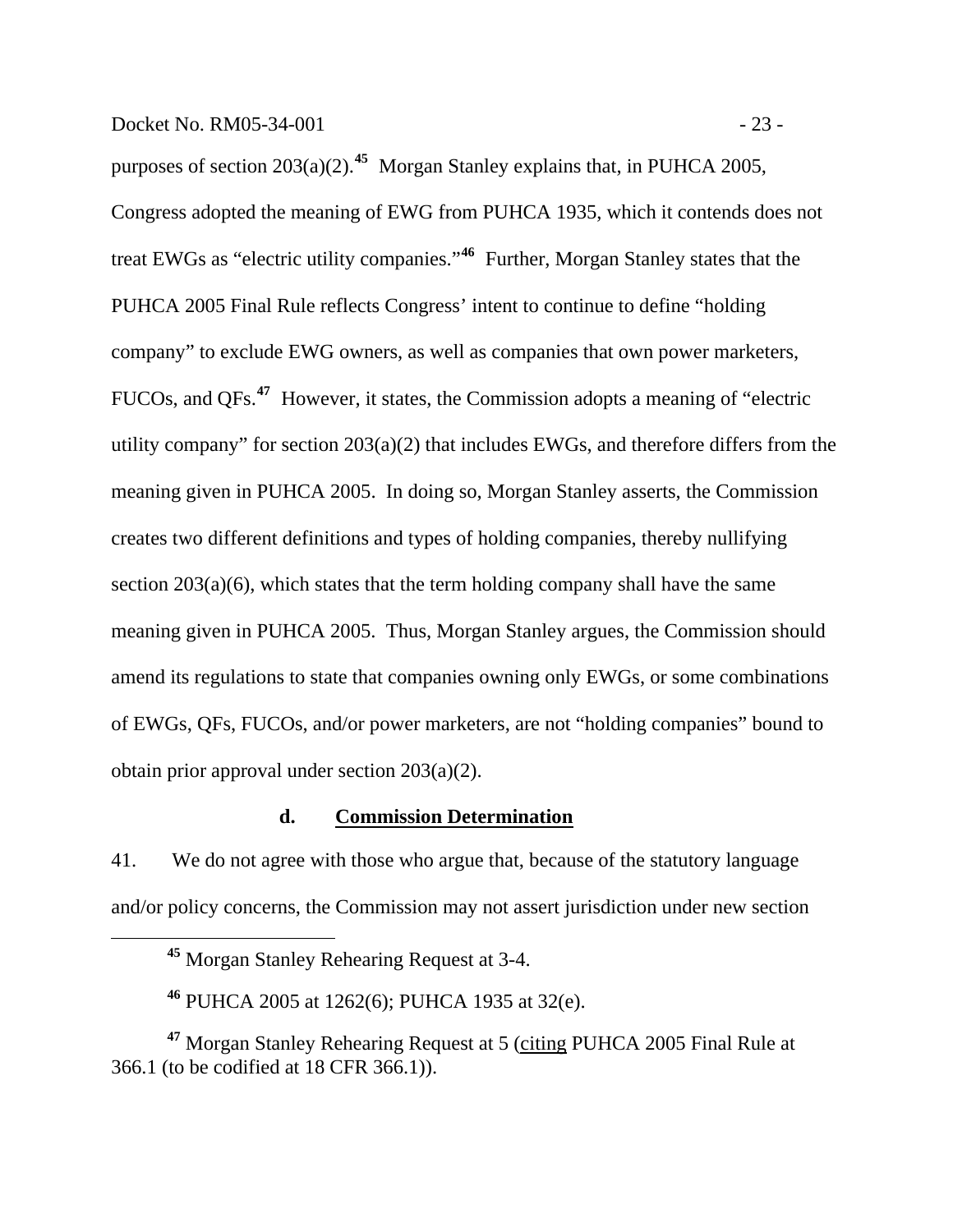$\overline{a}$ 

203(a)(2) over transactions involving matters that are not under our traditional, pre-EPAct 2005 jurisdiction. The Commission affirms its determination in Order No. 669 that, in light of the ambiguity in section 203(a)(2), the most reasonable interpretation of the term "electric utility company" is the definition in PUHCA 2005. Several factors support this determination.

42. First, the focus of new section  $203(a)(2)$  is on acquisitions by public utility holding companies. The Commission did not previously have jurisdiction over holding companies, and this new authority was enacted as part of coordinated, comprehensive legislation along with the repeal of PUHCA 1935 and the enactment of PUHCA 2005.**[48](#page-26-0)** Section 203(a)(6) states that the term "holding company" has the same meaning given the

<span id="page-26-0"></span>**<sup>48</sup>** There is no legislative history contained in the conference report accompanying the legislation. However, the evolution of the various versions of section  $203(a)(2)$ proposed by members supports our conclusion that Congress purposely did not limit section 203(a)(2) to holding companies that own "public utilities" but, rather, consciously used terminology that, for the most part, reflected terms used in PUHCA 2005. See Electricity Competition and Reliability Act, H.R. 2944, 106<sup>th</sup> Cong. section 410 (1998); Comprehensive Electricity Competition Act, H.R. 1828,  $106<sup>th</sup>$  Cong. section 502 (1998); Comprehensive Electricity Competition Act, S. 1047, 106<sup>th</sup> Cong. section 502 (1998); Electric Power To Choose Act of 1999, H.R. 2050,  $106<sup>th</sup>$  Cong. section 110 (1998); Energy Policy Act of 2002, S. 1766  $106<sup>th</sup>$  Cong. section 202 (2001); Energy Policy Act of 2003, S. 14, 108<sup>th</sup> Cong. (2003); Senate Amendment No. 1412 to S. 14, 149 Cong. Rec. S. 10163 (July 29, 2003); Senate Amendment No. 1413 to S. 14, 149 Cong. Rec. S. 10116-24 (July 29, 2003), 149 Cong. Rec. S. 10204-14 (July 30, 2003); Senate Amendment No. 1537 § 202, 149 Cong. Rec. S. 10739-40 (July 31, 2003); H.R. Rep. No. 108-375 at 302-03 (Nov. 18, 2003), 149 Cong. Rec. S. 15,220 (Nov. 20, 2003); Energy Policy Act of 2005, H.R. 6; Energy Policy Act of 2005, S. 10; H. Rpt. 109-190 (2005), 149 Cong. Rec. S. 9258 (July 28, 2005), 149 Cong. Rec. S. 9359 (July 29, 2005).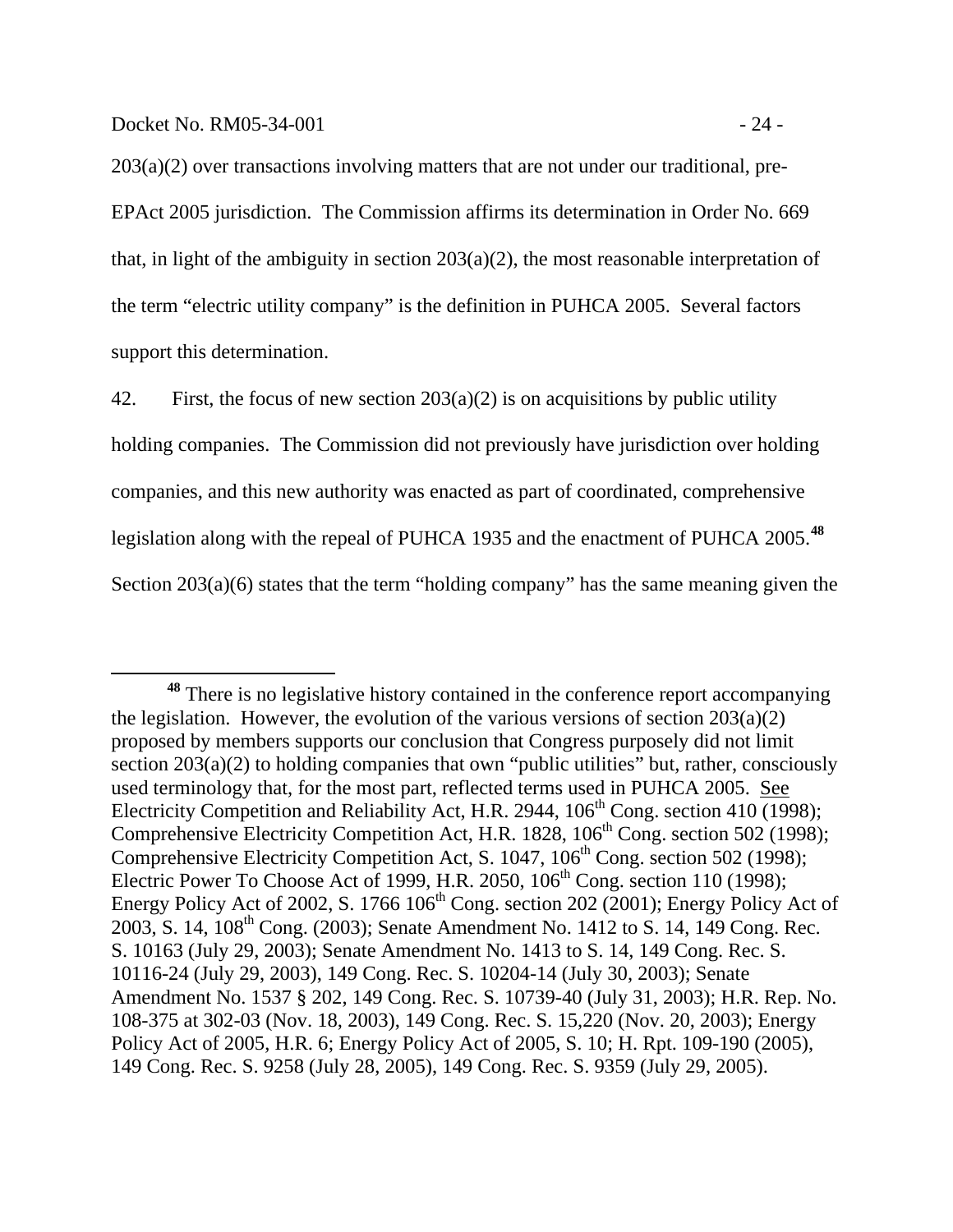Docket No. RM05-34-001 - 25 -

term in PUHCA 2005. PUHCA 2005 defines a "holding company" in terms of a "publicutility company," which, under PUHCA 2005, includes an "electric utility company." 43. Second, the term "electric utility company" is defined in both PUHCA 1935 and PUHCA 2005, but is not defined in the FPA or other statutes under which the Commission exercises authority. It is reasonable in the face of Congressional silence to adopt a definition that has been well understood in electric regulatory law for the past 70 years, particularly when we are not aware of any other federal regulatory definition of the term.

44. Third, had Congress intended to restrict section  $203(a)(2)$  to holding company acquisitions involving only facilities that are traditionally jurisdictional under the FPA or to holding company acquisitions of companies that are "public utilities" under the FPA, it would have done so, just as it did in each part of section  $203(a)(1)$ . The expressio unius principle cited by NARUC to support its position can also be cited to support Order No. 669; the fact that Congress specifically limited section  $203(a)(1)$  to actions taken by public utilities, but did not so restrict section 203(a)(2), supports the position that Congress intended the latter provision to have a wider scope. Moreover, NARUC's application of expressio unius in this instance leads to a conclusion at odds with common usage. We elaborate further below.

45. NARUC is correct that section 201(b)(1) of the FPA states that Part II applies to transmission in interstate commerce and the sale of electric energy at wholesale in interstate commerce, but (except as provided for in paragraph 2, which involves sections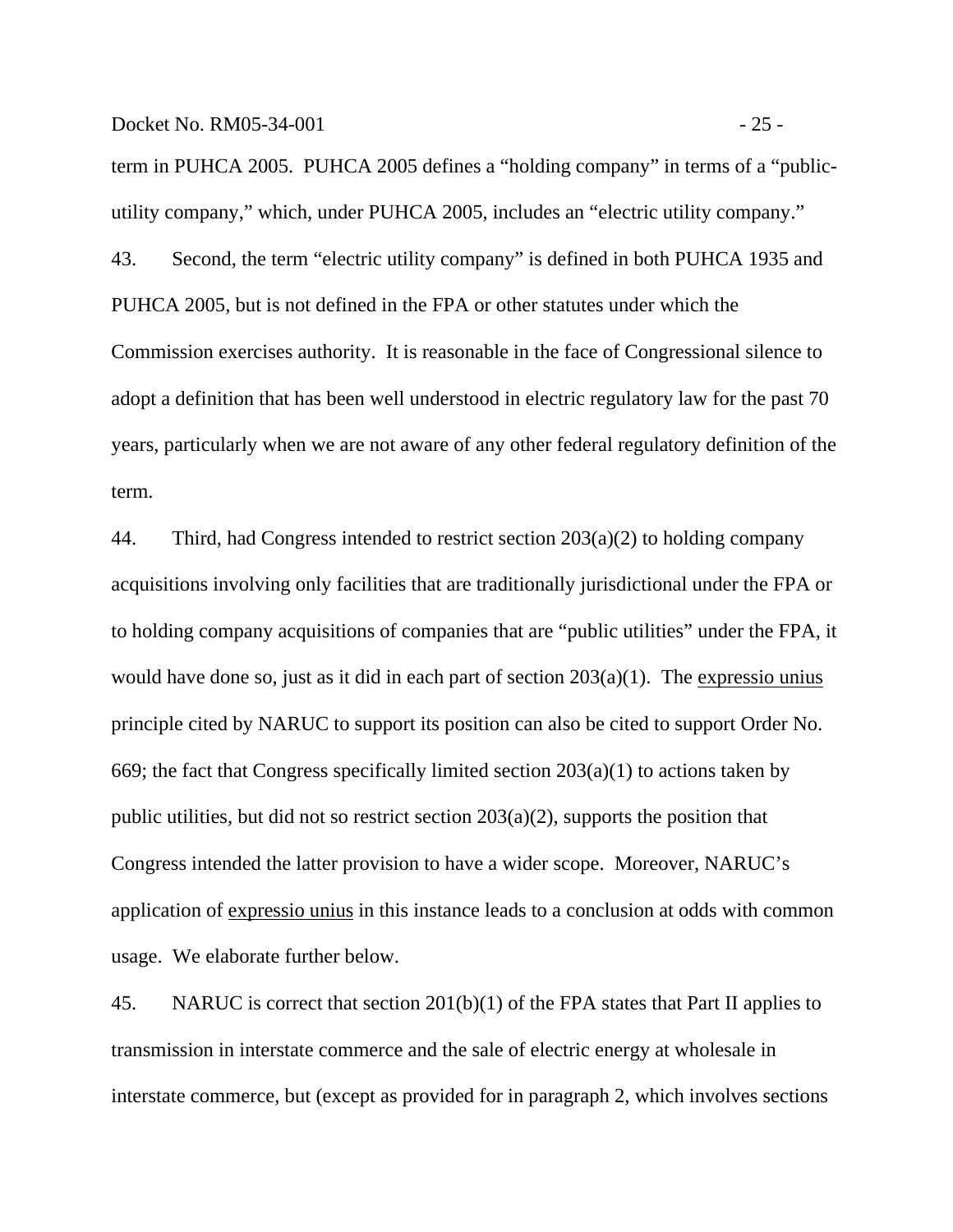$\overline{a}$ 

203(a)(2), 206(e), 210-212, and 215-222) not to other sales of electric energy. However, there is a qualifying phrase as well. Section 201(b)(1) states that the Commission shall not have jurisdiction, "except as specifically provided in this Part and the Part next following" over facilities used for the generation of electric energy, or over facilities used in local distribution or only for the transmission of electric energy in intrastate commerce or over facilities for the transmission of electric energy consumed wholly by the transmitter.

46. NARUC ignores "except as specifically provided." Congress, in amending section 203, specifically broadened the Commission's previous section 203 jurisdiction.**[49](#page-28-0)** In the new section 203(a)(6), Congress directed the Commission to use the definition of holding company from PUHCA 2005, and that definition includes entities that own "electric utility companies" as defined in PUHCA 2005. The new  $203(a)(2)$  requires holding companies that include transmitting utilities (an FPA definition modified in EPAct 2005 to be limited to transmission in interstate commerce used for wholesale sales) or electric utilities (defined in the FPA as persons that sell electric energy – not limited to sales for resale or to sales in interstate commerce) to obtain Commission approval of certain securities transactions, including acquisitions of securities of an "electric utility company."

<span id="page-28-0"></span>**<sup>49</sup>** For example, in section 203(a)(1)(D) Congress gave the Commission new jurisdiction over certain acquisitions of generation facilities. The Commission under section 201 has no jurisdiction over generation facilities, except as specifically provided.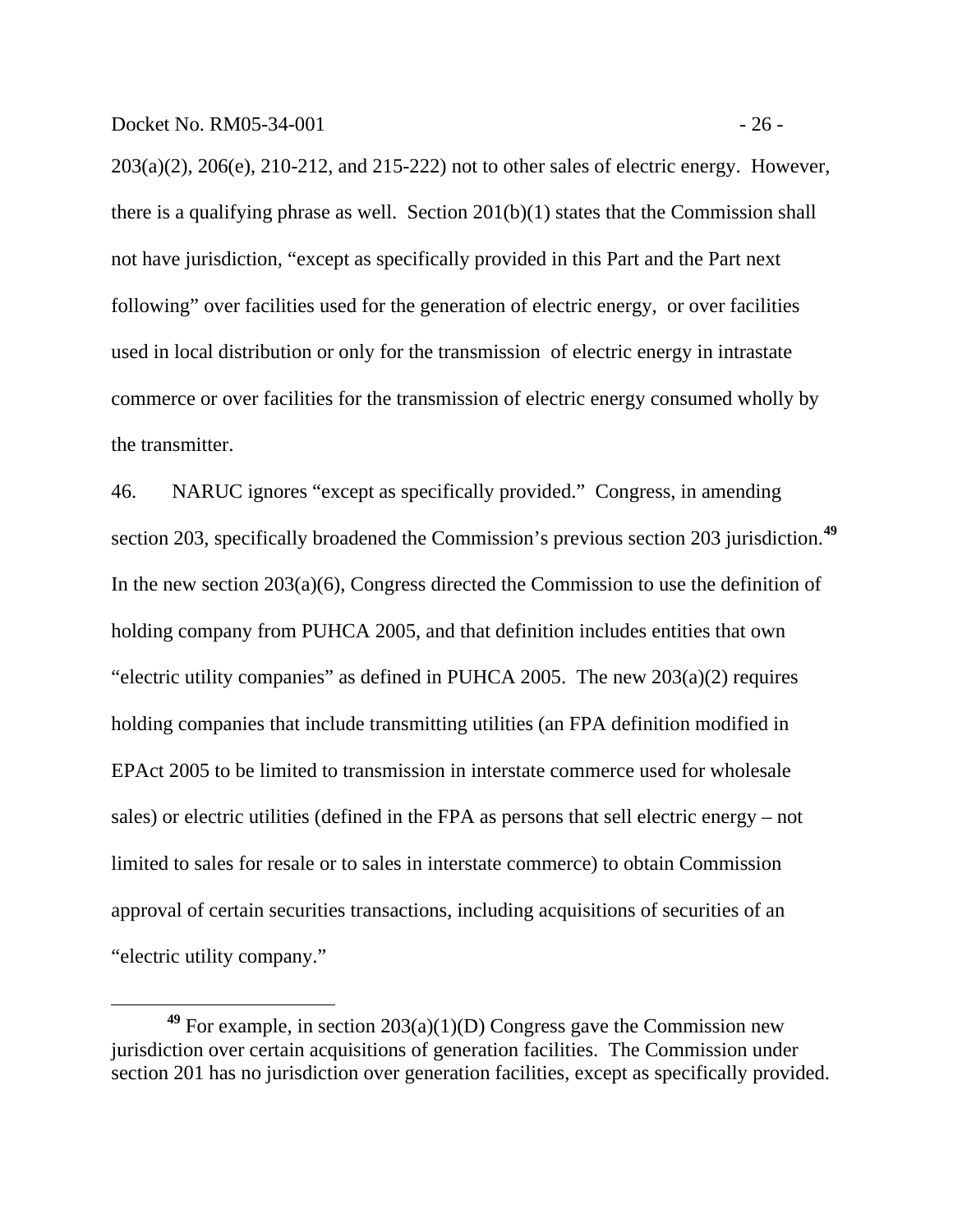Docket No. RM05-34-001 - 27 -

47. It is reasonable to conclude that, in repealing PUHCA 1935 and importing into the FPA these PUHCA terms – a statute and terms not limited to companies engaging in interstate sales, interstate transmission or wholesale transactions – Congress intended to transfer to this Commission certain corporate review authority that might involve intrastate/retail acquisitions that could affect interstate commerce and customers of Commission-regulated interstate utilities. Further, as discussed above, in other provisions of section 203 Congress specifically limited the Commission's review to transactions involving "facilities subject to the jurisdiction of the Commission." It did not place this limitation in section  $203(a)(2)$ .<sup>[50](#page-29-0)</sup>

48. NARUC cites the principle of expressio unius and argues that Congress' specific statement in section 203(a)(6) that three other terms have the same meaning as in PUHCA 2005 shows that Congress did not intend "electric utility company" to have the

<span id="page-29-0"></span>**<sup>50</sup>** We note that, in PUHCA 1935, which was not limited to facilities or companies operating in interstate commerce, Congress directed the Securities and Exchange Commission (SEC) in section 3 to exempt predominantly intrastate holding companies and holding companies whose operations are confined to one state or contiguous states (because the states could adequately regulate these types of holding companies and their activities) unless the SEC found it detrimental to the public interest or the interests of investors or consumers. Although Congress did not give the Commission authority under section 203(a)(2) to actually exempt companies from the provision, our blanket waivers serve a similar purpose of deferring to the states, as the SEC did under the 1935 Act. If, however, we find harm to wholesale competition or customers, the Commission can take an appropriate action.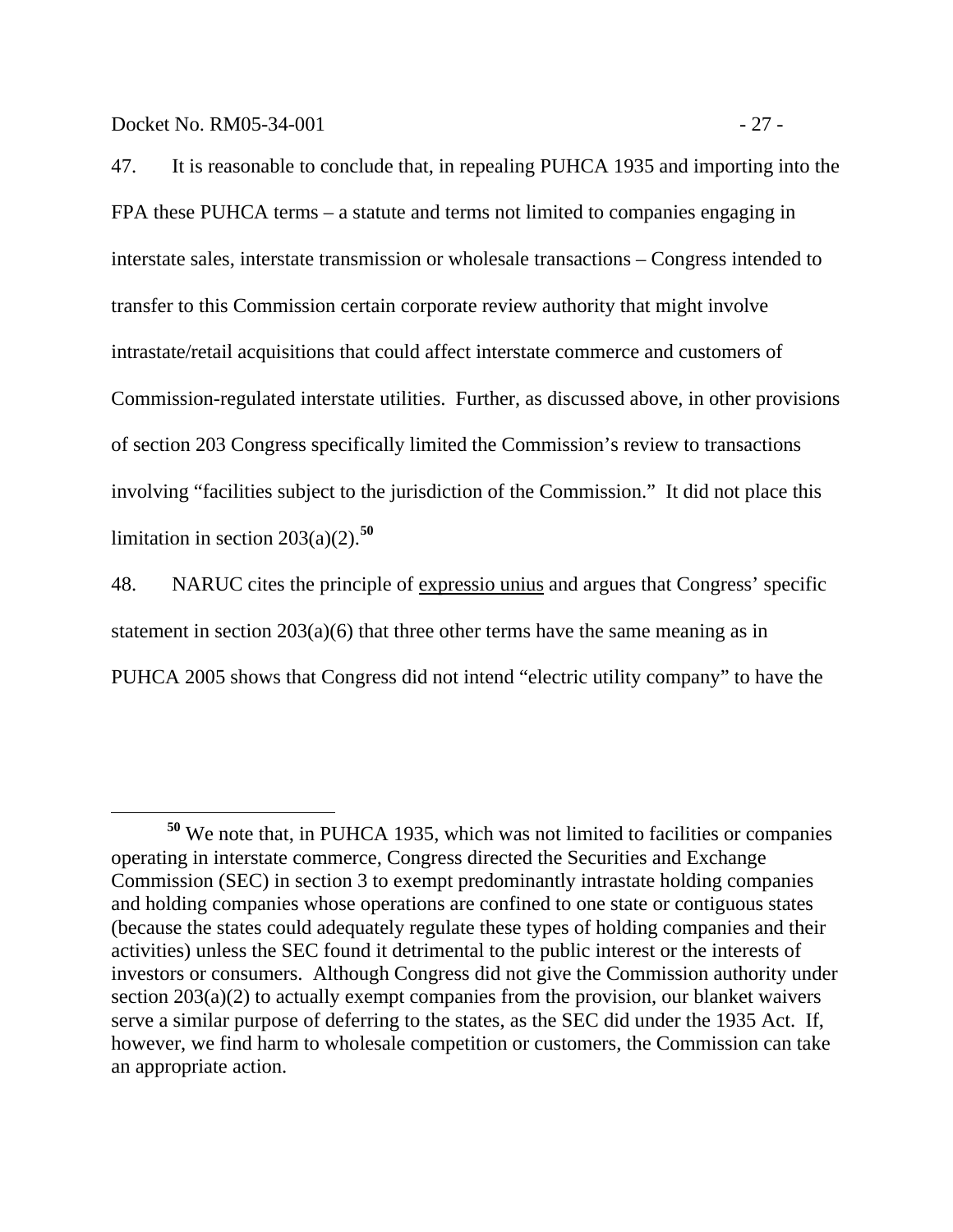#### Docket No. RM05-34-001 - 28 -

 $\overline{a}$ 

same meaning as in PUHCA 2005.<sup>[51](#page-30-0)</sup> One can just as convincingly argue that Congress inadvertently omitted the term from section 203(a)(6) or that if Congress had intended to require us to adopt a particular definition, it would have done so. The fact is that Congress left us with no express definition of the term and that we have exercised reasonable discretion in interpreting it.

49. Several parties argue that the policy behind EPAct 2005 requires us to define "electric utility company" to exclude companies that own only EWGs or QFs. We disagree. Congress specifically required, in section 203(a)(6) of the FPA, that the term "holding company" be given the same meaning that was given the term in PUHCA 2005. Under PUHCA 2005, as explained above, a company is a holding company if it acquires 10 percent or more of an electric utility company. EWGs, FUCOs**[52](#page-30-1)** and QFs fall within the definition of "electric utility company" under section 1262(5) of PUHCA 2005 because they own or operate facilities used for the generation, transmission or distribution of electric energy for sale. Moreover, including EWGs, FUCOs and QFs as electric utility companies is consistent with common usage, which supports defining

<span id="page-30-0"></span>**<sup>51</sup>** The three other terms are: associate company, holding company and holding company system.

<span id="page-30-1"></span>**<sup>52</sup>** The Commission explained in Order No. 669 that it interpreted section 203(a)(2) of the FPA as applying to foreign acquisitions and therefore interpreted "electric utility company" to include FUCOs.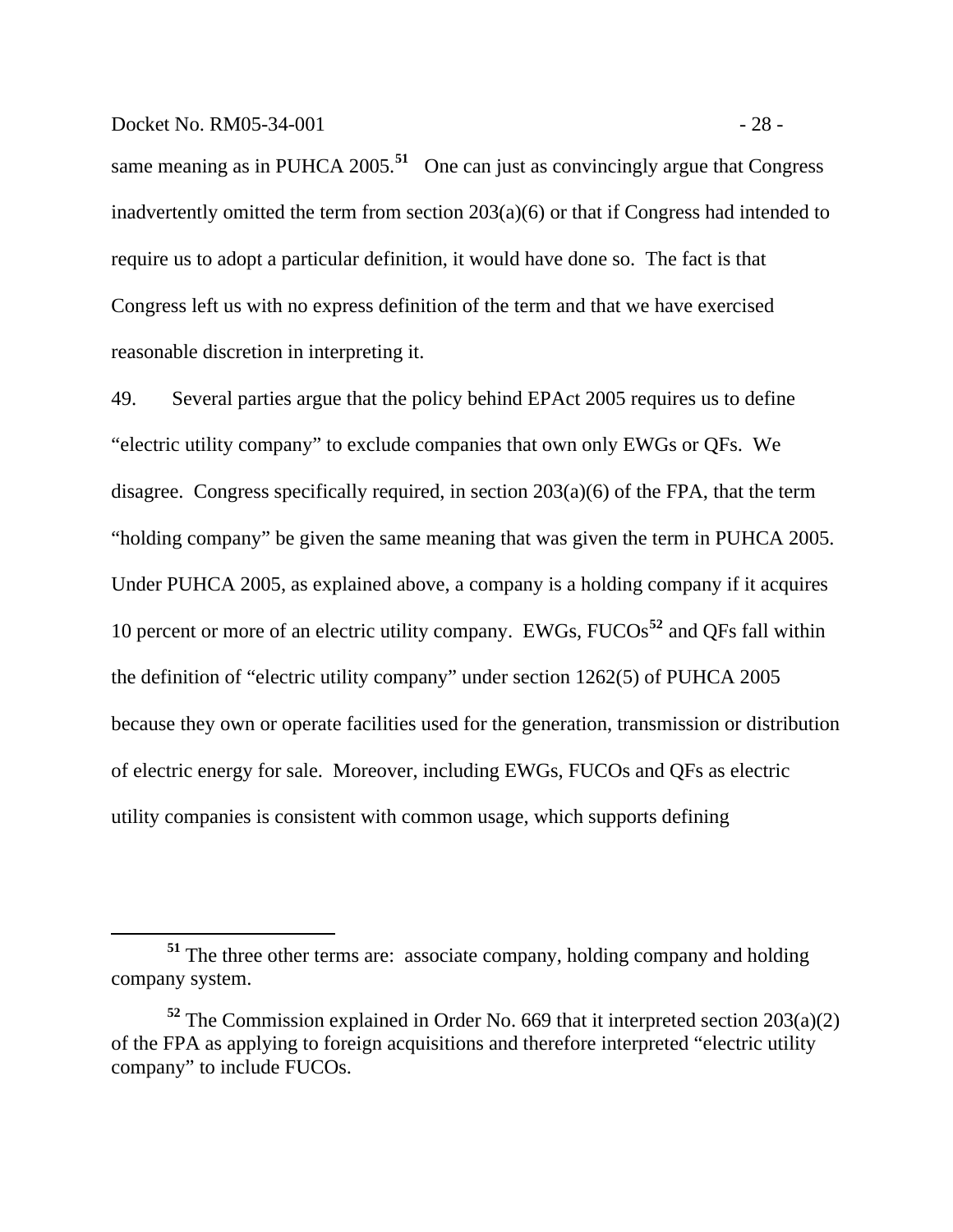#### Docket No. RM05-34-001 - 29 -

electric utility companies as companies owning facilities (generation, transmission or distribution) for the sale of electric energy.

50. Further, as discussed in Order No. 669 and Order No. 667-A (the PUHCA 2005 rehearing order), while Congress expressly excluded from the definition of holding company certain banks and other institutions, it did not similarly exclude from the definition of holding company entities that only own QFs, EWGs or FUCOs. Rather, section 1266(a) of PUHCA 2005 specifically directs the Commission to exempt QF/EWG/FUCO holding companies from the federal access to books and records provision; thus, the very language of the provision recognizes that such entities are holding companies. It directs the Commission to issue a final rule to exempt "any person that is a holding company, solely with respect to one or more [QFs, EWGs, or FUCOs]."

51. Therefore, consistent with our determination in the PUHCA 2005 rehearing order, we are giving full effect to the statutory language when we conclude that companies that acquire 10 percent or more of an EWG, FUCO or QF are holding companies as that term is used in PUHCA 2005 as well as FPA section  $203(a)(2)$ .

52. However, we also have provided an exemption from the PUHCA section 1264 books and records requirements, as required by section 1266 of PUHCA 2005. Further, based on consideration of the rehearing comments filed, we will grant a blanket authorization under section 203(a)(2) for holding companies that own or control only EWGs, QFs or FUCOs to acquire the securities of additional EWGs, FUCOs or QFs. Thus, our definition allows us to ensure that, for example, cross-subsidization that affects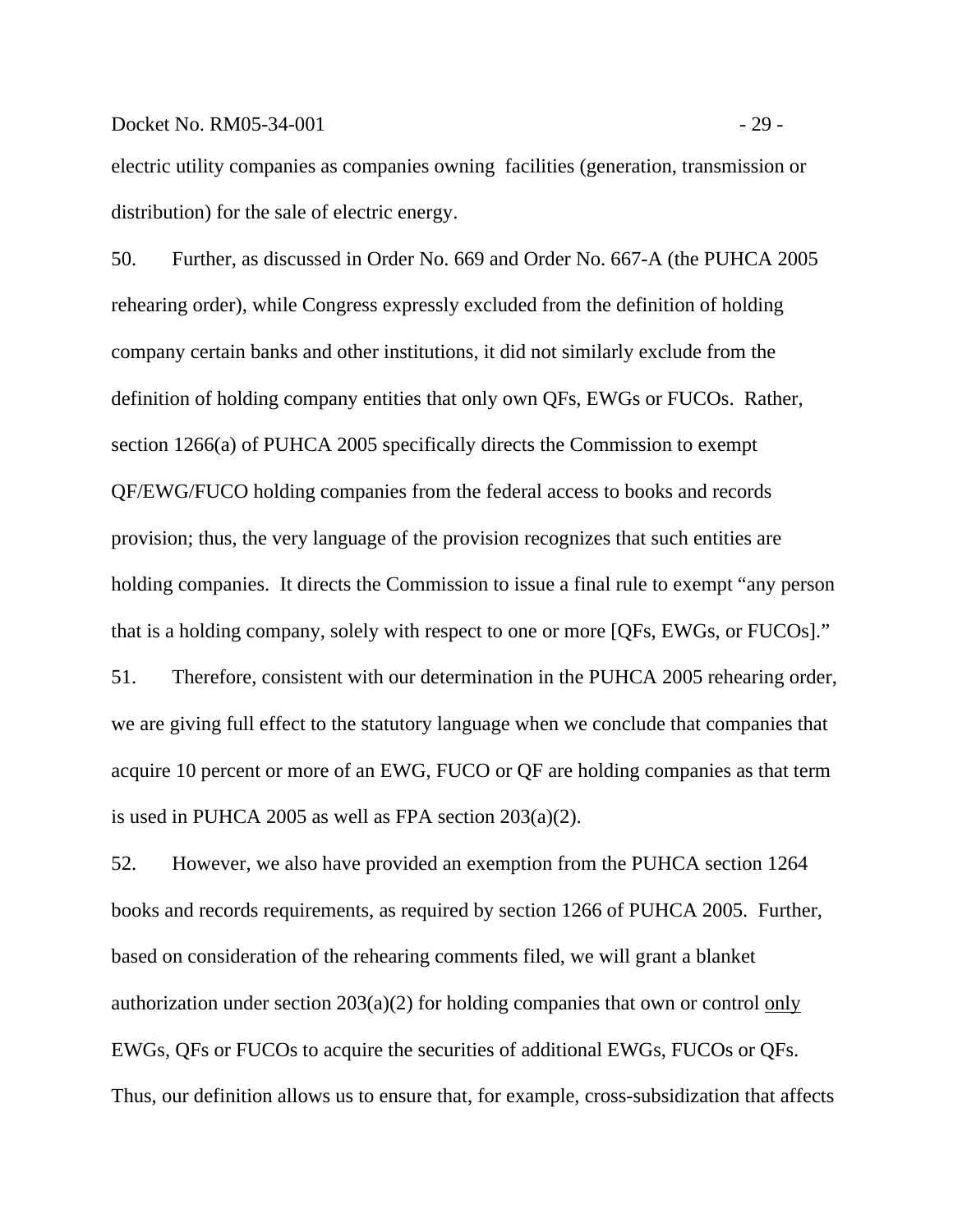#### Docket No. RM05-34-001 - 30 -

 $\overline{a}$ 

matters under our traditional jurisdiction does not occur, while at the same time ensuring (through blanket authorizations) that investment in the electric industry is not hampered and that encouragement of QFs is not undermined.

53. We recognize, however, parties' claims that there were inconsistencies because of certain statements in Order No. 667 that EWGs would not be considered "electric utility companies." A similar statement was included with respect to QFs in our recent QF final rule.**[53](#page-32-0)** On rehearing of the Order No. 667, we are eliminating these statements with respect to EWGs and clarifying that we intend to eliminate a similar statement in the QF final rule rehearing.<sup>[54](#page-32-1)</sup> Thus, our interpretation under section  $203(a)(2)$  is consistent with our interpretation under PUHCA 2005, and Morgan Stanley's claim that we are creating two different definitions is not correct.

54. We also reject Morgan Stanley's argument as it relates to power marketers, but for a different reason. We decided in the PUHCA 2005 Final Rule to treat power marketers in a manner consistent with SEC precedent for purposes of interpreting PUHCA 2005, and therefore, decided not to treat power marketers as "electric utility

<span id="page-32-0"></span>**<sup>53</sup>** Revised Regulations Governing Cogneration and Small Power Production*,* Order No. 671, 71 FR 7852 (Feb. 15, 2006), FERC Stats. & Regs. ¶ 31,203 (2006).

<span id="page-32-1"></span>**<sup>54</sup>** Repeal of the Public Utility Holding Company Act of 1935 and Enactment of the Public Utility Holding Company Act of 2005, Order No. 667-A, 71 FR [**insert page, date of publication in the Federal Register]**, FERC Stats. & Regs. ¶ 31,213 at P 14 & n. 32 (2006).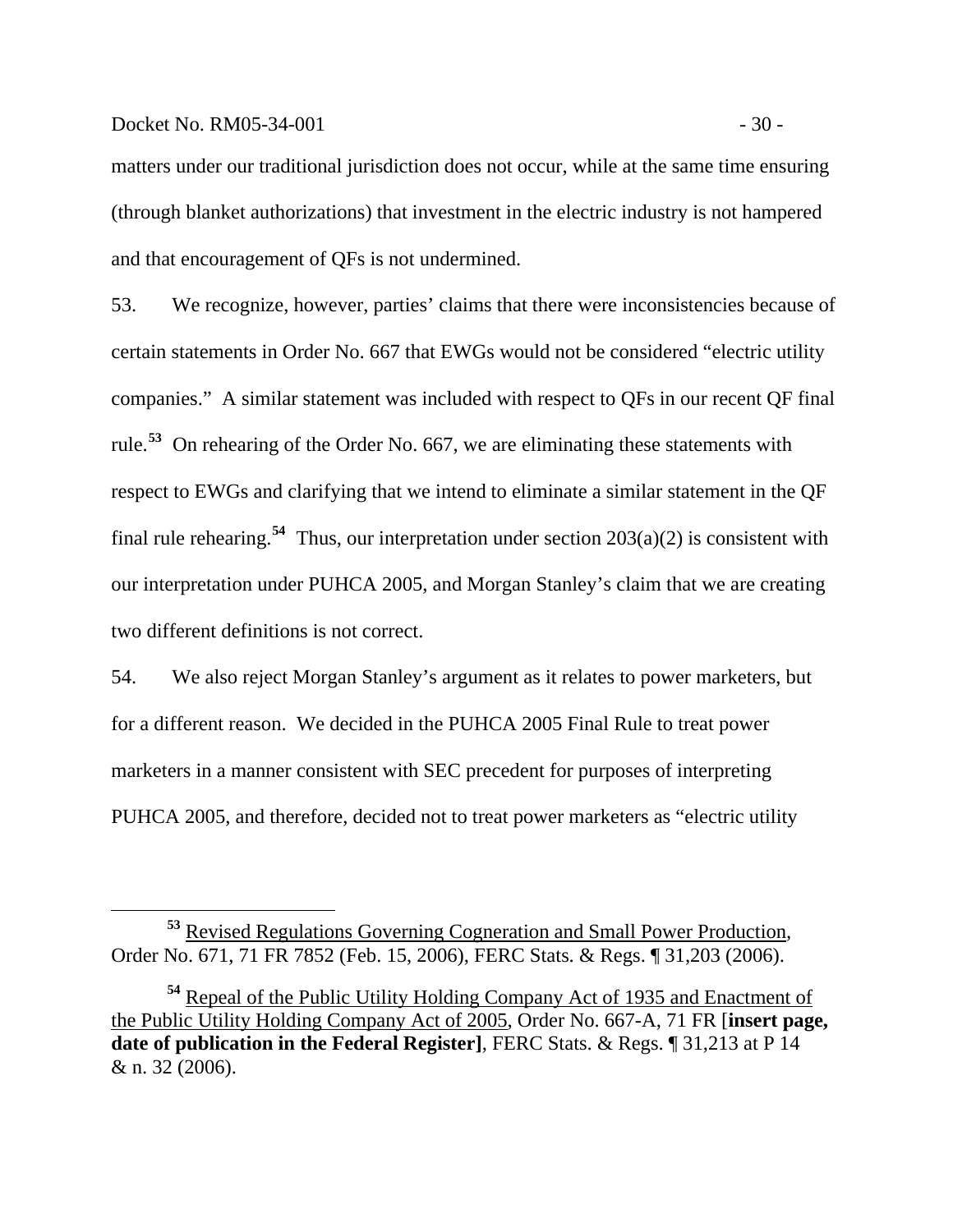#### <span id="page-33-0"></span>Docket No. RM05-34-001 - 31 -

companies."**[55](#page-33-1)** By extension, therefore, a company owning only a power marketer is not holding an "electric utility company" and is not a holding company. However, power marketers remain public utilities under the FPA.

## **3. Section 33.1(c)(1) - Blanket Authorizations: Intrastate Commerce, Local Distribution, and Internal Corporate Reorganizations**

55. Section 33.1(c)(1) provides that any holding company in a holding company system that includes a transmitting utility or an electric utility is granted a blanket authorization under section  $203(a)(2)$  of the FPA to purchase, acquire, or take any security of: (i) a transmitting utility or company that owns, operates, or controls only facilities used solely for transmission in intrastate commerce and/or sales of electric energy in intrastate commerce; (ii) a transmitting utility or company that owns, operates, or controls only facilities used solely for local distribution and/or sales of electric energy at retail regulated by a state commission; or (iii) a transmitting utility or company if the transaction involves an internal corporate reorganization that does not present crosssubsidization issues and does not involve a traditional public utility with captive customers.

## **a. Section 33.1(c)(1)(i) and (ii) - Blanket Authorizations for Intrastate Commerce and Local Distribution**

<span id="page-33-1"></span>56. In Order No. 669, the Commission stated that it was not reasonable to interpret section 203(a)(2) as being limited solely to holding company acquisitions and mergers

**<sup>55</sup>** Order No. 667 at P 123.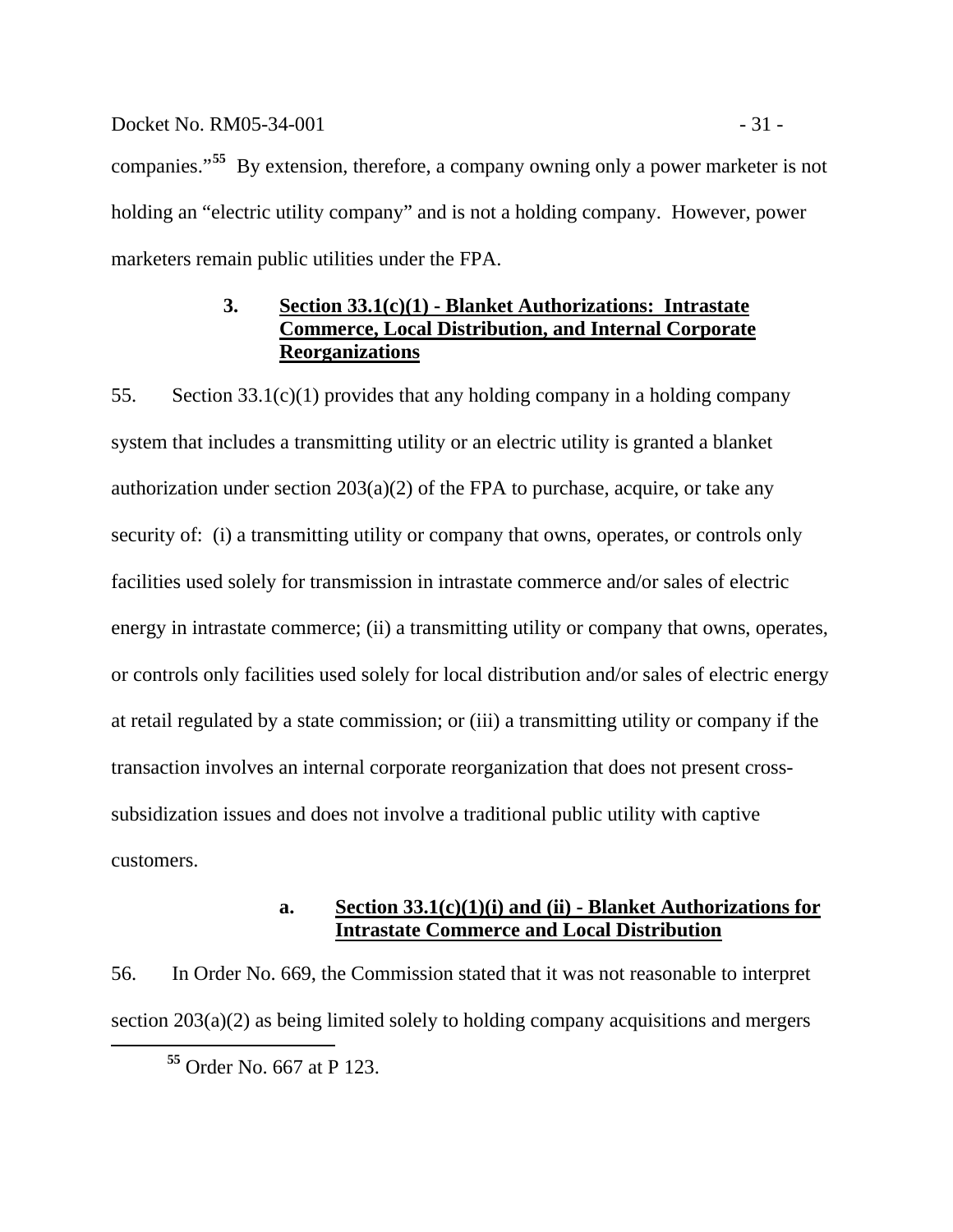#### Docket No. RM05-34-001 - 32 -

involving wholesale sales or transmission in interstate commerce. However, we concluded that there would be no benefit from the Commission's case-by-case evaluation of certain transactions under section 203(a)(2).**[56](#page-34-0)**

57. The Commission explained that our core jurisdiction under Part II of the FPA continues to be transmission and sales for resale of electric energy in interstate commerce. A major impetus behind section  $203(a)(2)$  was to clarify the Commission's jurisdiction over mergers of holding companies that own public utilities as defined in the FPA.<sup>[57](#page-34-1)</sup> Accordingly, we concluded that it is consistent with the public interest to grant blanket authorizations for the following: (1) section  $203(a)(2)$  purchases or acquisitions by holding companies of companies that own, operate, or control facilities used solely for transmission or sales of electric energy in intrastate commerce; and (2) section 203(a)(2) purchases or acquisitions by holding companies of facilities used solely for local distribution and/or sales at retail regulated by a state commission.**[58](#page-34-2)**

<span id="page-34-2"></span>**<sup>58</sup>** Order No. 669 at P 56.

<span id="page-34-0"></span>**<sup>56</sup>** An acquisition or merger involving "any company that owns or operates facilities used for the generation, transmission, or distribution of electric energy for sale" is not on its face limited to interstate facilities.

<span id="page-34-1"></span>**<sup>57</sup>** Illinois Power Co., 67 FERC ¶ 61,136 (1994) (noting that the Commission does not have jurisdiction over public holding company mergers or consolidations, but concluding that, ordinarily, when public utility holding companies merge, an indirect merger involving their public utility subsidiaries also takes place, and that Commission approval under section 203 would be required).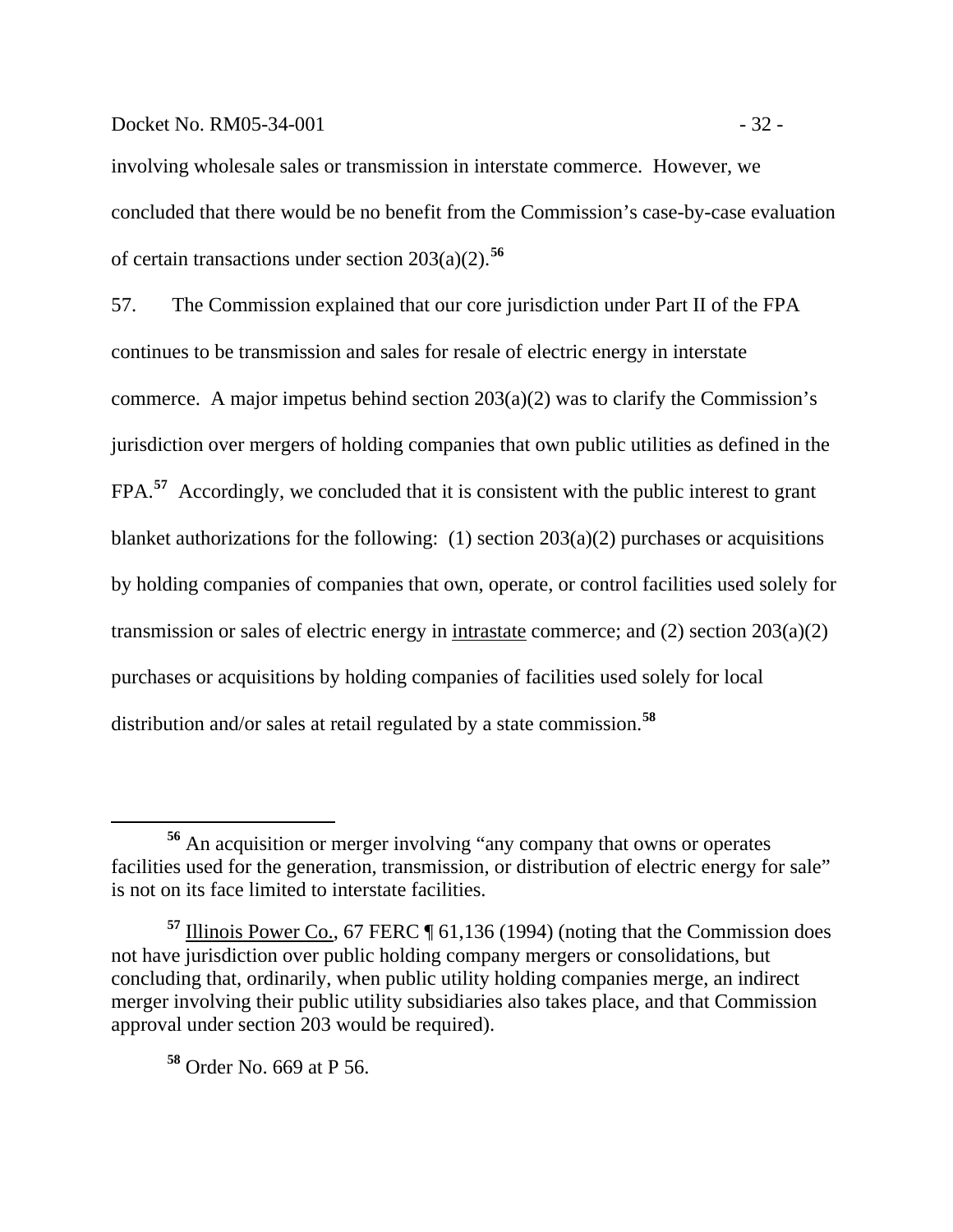58. The Commission concluded that these blanket authorizations are consistent with the public interest because: (1) the identified categories do not raise concerns with respect to competitive wholesale markets for sales in interstate commerce or protection of wholesale captive customers served by Commission-regulated public utilities – matters within this Commission's core responsibility and expertise; (2) if these categories raise competitive issues in intrastate commerce, i.e., in ERCOT, Hawaii, and Alaska,**[59](#page-35-0)** those issues are within the expertise of, and more appropriately addressed by, state commissions; and (3) if competition and retail ratepayer protection issues are raised by a holding company's acquisition of local distribution or other retail facilities, these issues also are within the expertise of, and more appropriately addressed by, state commissions.**[60](#page-35-1)**

#### **i. Rehearing Requests**

59. APPA/NRECA assert that the Commission erred in granting blanket authorization of acquisitions of "intrastate" utilities by holding companies. They state that in order for the Commission's justification to be true, i.e., that these transactions do not affect Commission-regulated wholesale sales in interstate commerce or Commission-regulated public utilities, the blanket authorization would have to be confined to acquisitions of

<span id="page-35-0"></span>**<sup>59</sup>** Similarly, although not raised by the parties, the blanket authorization would apply to any organized Territory of the United States.

<span id="page-35-1"></span>**<sup>60</sup>** For these blanket authorizations, the Commission did not impose any type of filing requirement.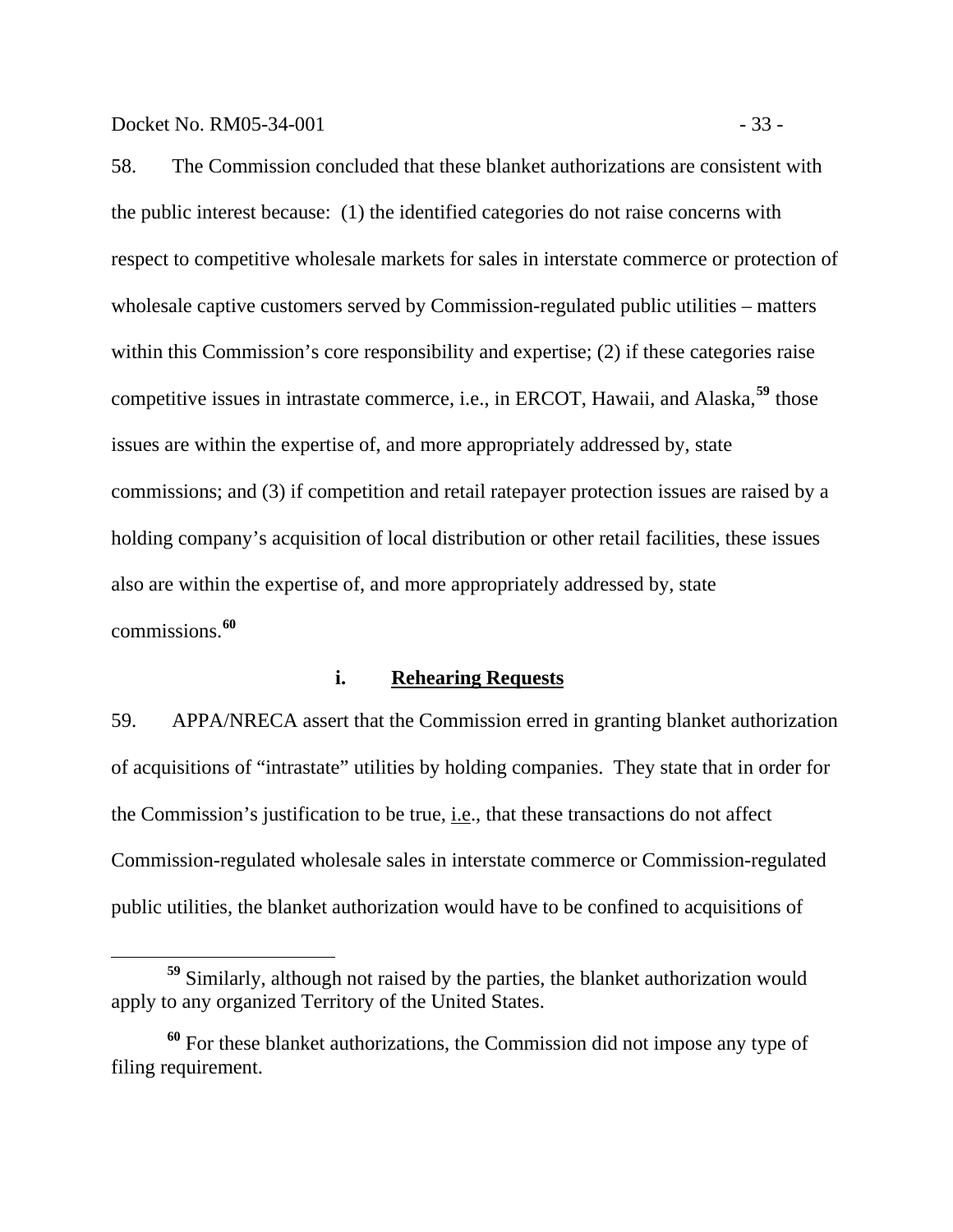### Docket No. RM05-34-001 - 34 -

such intrastate utilities by intrastate holding companies. However, APPA/NRECA argue that the regulation allows any holding company (including a holding company that owns a Commission-jurisdictional public utility operating in interstate commerce) to acquire an intrastate utility.**[61](#page-36-0)** They state that the regulation is overbroad, authorizes transactions that on their face would affect interstate commerce in electricity, and raises the possibility of cross-subsidization and pledge or encumbrance of utility assets for the benefit of the holding company at the expense of captive customers. However, APPA/NRECA assert that if the blanket authorization were limited to wholly intrastate transactions in accordance with the Commission's rationale, then the Commission would lack FPA jurisdiction over these transactions in the first place, so no blanket authorization should be required. Therefore, they state that the Commission should delete the section  $33.1(c)(1)(i)$  blanket authorization from its regulations.

60. APPA/NRECA also assert that the Commission erred in granting blanket authorization of acquisitions of "local-distribution-only" or "retail-only" utilities. They assert that the blanket authorization is broader than the Commission's rationale (which is that these transactions do not affect Commission-regulated wholesale sales in interstate commerce or Commission-regulated public utilities), authorizes transactions that would affect Commission-jurisdictional interstate commerce in electricity and creates

<span id="page-36-0"></span>**<sup>61</sup>** APPA/NRECA Rehearing Request at 27.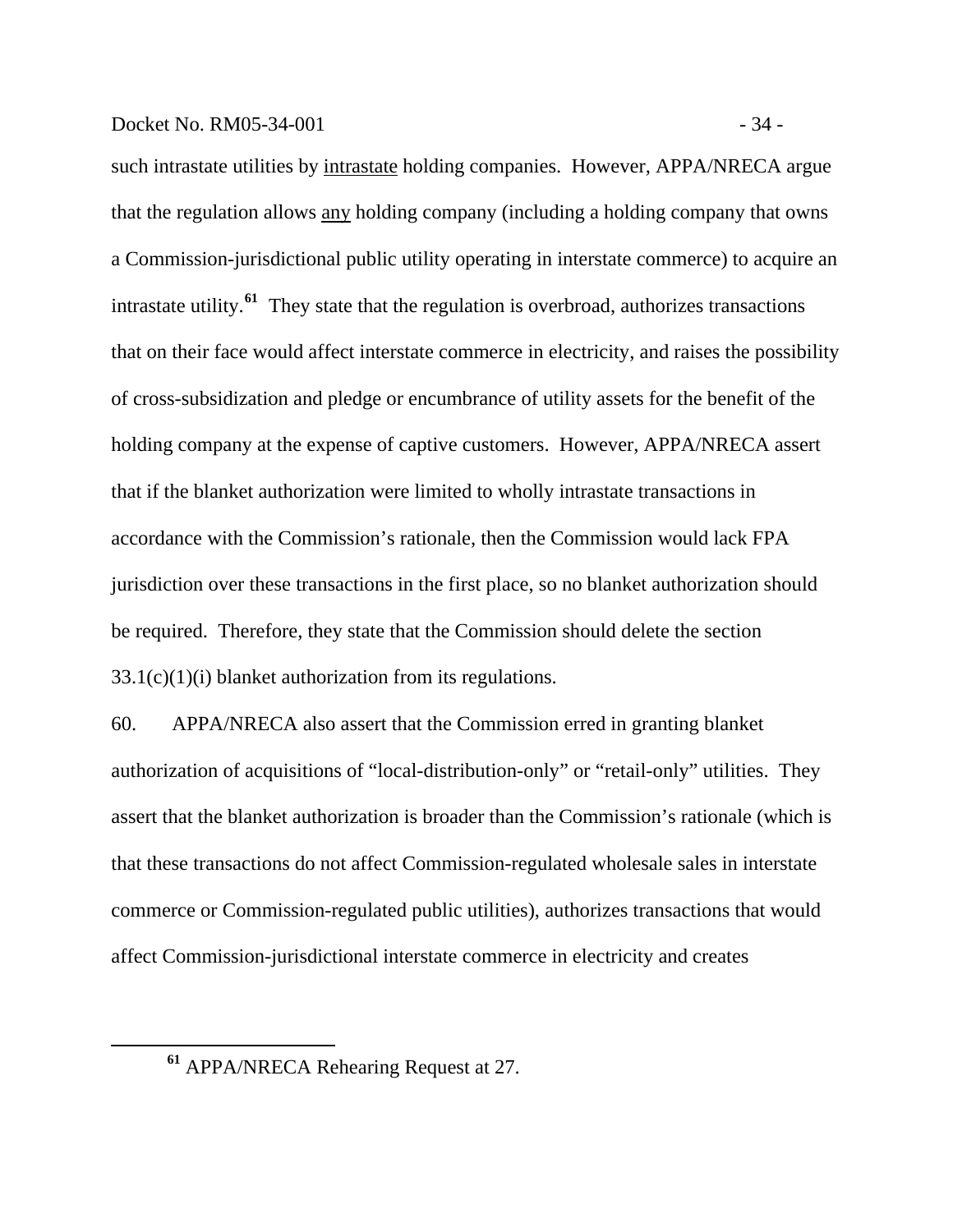## Docket No. RM05-34-001 - 35 -

opportunities for cross-subsidization or pledge or encumbrance of utility assets for the benefit of the holding company and at the expense of captive customers.**[62](#page-37-0)**

APPA/NRECA assert that, if, on the other hand, the holding company does not own any Commission-jurisdictional public utilities before the transaction, and it is acquiring a retail-only or local-distribution-only utility that also is not Commission-jurisdictional, then the Commission would have no jurisdiction to act on the transaction in the first place. They argue that, if the Commission's rationale for this blanket authorization holds, the Commission's authority to grant the blanket authorization evaporates. Thus, APPA/NRECA state that section  $33.1(c)(1)(ii)$  should be deleted from the regulations.

61. APPA/NRECA further argue that the Commission's own reasoning in Order No. 669 relating to distinctions between the uses of generating facilities for wholesale sales and retail sales undermines the basis for granting blanket authorizations for acquisition of securities of "retail-only" utilities. They note that in connection with defining "existing generation facility," the Commission stated that utilities do not ordinarily separate the dispatch of their plants for retail sales and wholesale sales and thus adopted the rebuttable presumption that existing generation facilities are used for both wholesale sales and retail sales.**[63](#page-37-1)** APPA/NRECA assert that this premise also leads to the rebuttable presumption that a holding company that acquires a utility that owns generation is not acquiring a

<span id="page-37-1"></span><span id="page-37-0"></span> $\overline{a}$ 

**<sup>62</sup>** Id. at 28-29.

**<sup>63</sup>** Order No. 669 at P 86.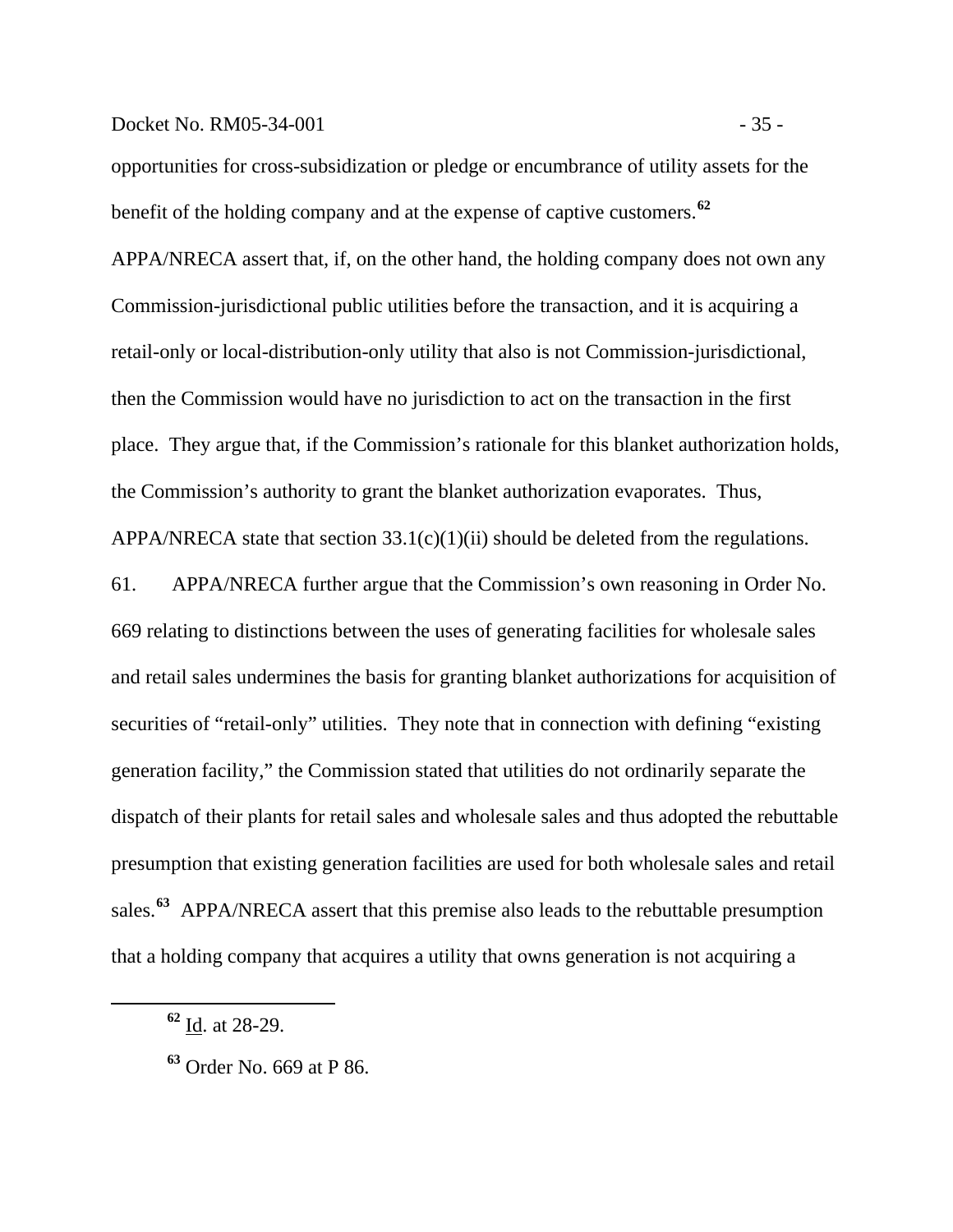"retail-only" utility, thus eliminating the basis for granting a blanket authorization of such a transaction without evidence of that fact. In addition, they note that any "retail-only" utility that does not own any generation but meets its power needs through a portfolio of power contracts and ancillary services is likely to be selling excess wholesale power during some periods. As a consequence, they believe that there is no basis to presume that retail-only utilities exist or to provide a blanket authorization for such acquisitions.

### **ii. Commission Determination**

62. We reaffirm our decision to grant blanket authorization under section  $203(a)(2)$ for acquisitions of companies that own, operate or control only facilities used solely for intrastate transmission or intrastate energy sales or for local distribution or retail energy sales regulated by a state commission.The energy sales or transmission transactions by electric utility companies that fall within this blanket authorization are relatively small compared to such transactions by other electric utility companies. These transactions are unlikely to adversely affect wholesale competition. With respect to possible adverse effects on rates of retail captive customers, this can be addressed by the state commissions with jurisdiction over and expertise with these types of transactions. Adverse effects on rates of wholesale captive customers or customers receiving transmission service over jurisdictional transmission facilities are unlikely but, if they occur, we believe we can adequately address any concerns using our rate authority under FPA sections 205 and 206. Thus, while APPA/NRECA are correct that there may be some interstate effects as a result of such transactions, at this time we believe that such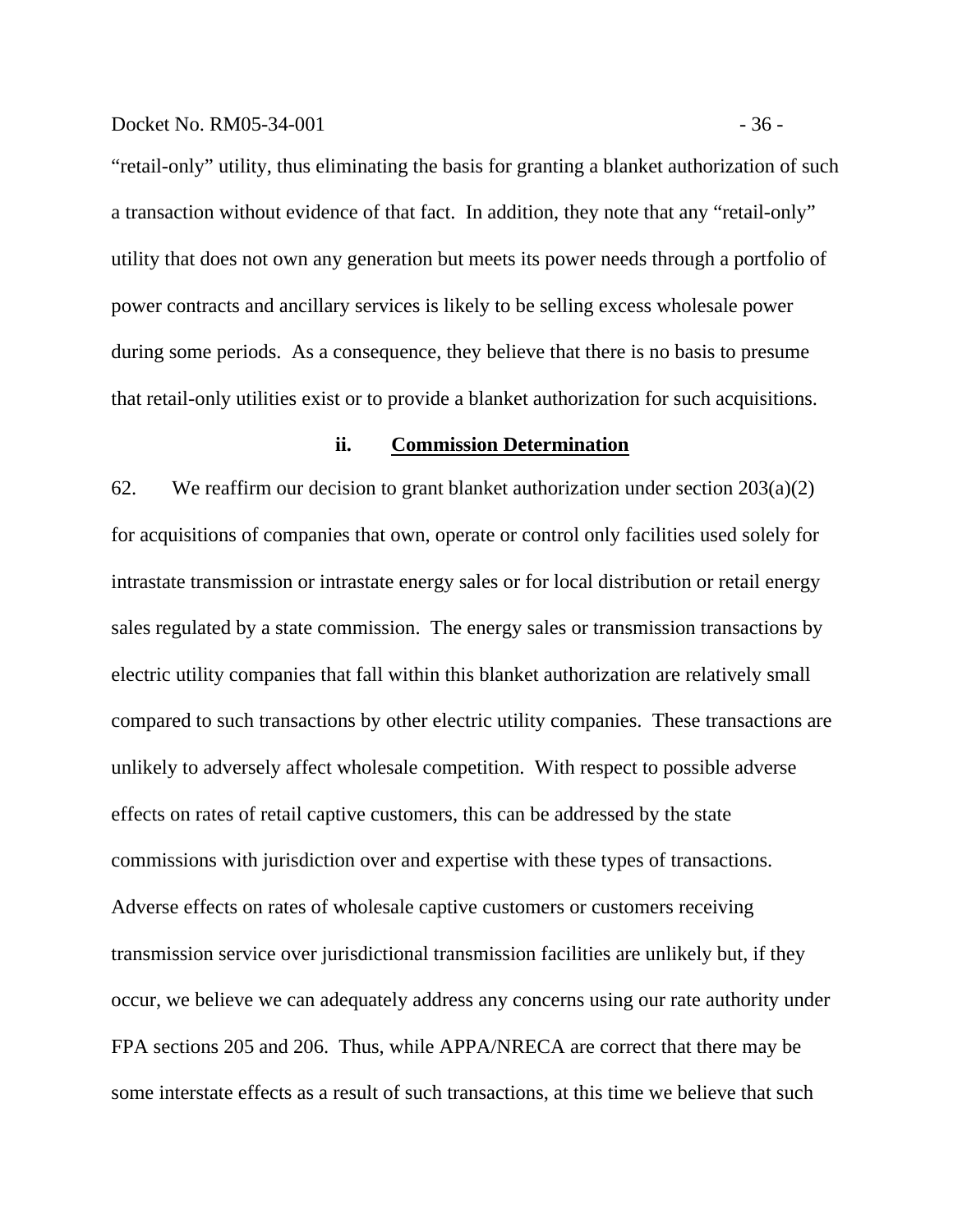effects would not be significant and thus that individual pre-approval by this Commission under section 203 is not necessary. We disagree with APPA/NRECA's argument that the blanket authorization for acquisitions of "retail-only" utility securities is inconsistent with the Commission's rebuttable presumption in Order No. 669 that all generating facilities are used for at least some wholesale sales. If a company engages in other than de minimis wholesale transactions, the blanket authorization will not apply. However, in response to APPA/NRECA's concern, we will require that if any public utility within the holding company system has captive customers or owns or provides transmission service over jurisdictional transmission facilities, the holding company must report the acquisition to the Commission, including any state actions and conditions related to the transaction, and provide an explanation of why the transaction does not result in crosssubsidization.**[64](#page-39-0)**

63. We clarify that the Commission is not asserting jurisdiction over intrastate facilities, local distribution facilities, or retail-only companies under the blanket

<span id="page-39-0"></span>**<sup>64</sup>** In response to APPA's concerns regarding the protection of transmission customers, we believe it is appropriate, as discussed infra, at P 147, to apply this reporting requirement to holding companies that include public utilities that own or provide transmission service over jurisdictional transmission facilities. Similarly, where relevant for conditions or requirements applicable to blanket authorizations granted herein or to implementing standards for review of section 203 applications not receiving blanket authorizations, certain conditions and requirements will apply to holding company acquisitions where the holding company includes a public utility that has captive customers or owns or provides transmission service over jurisdictional transmission facilities.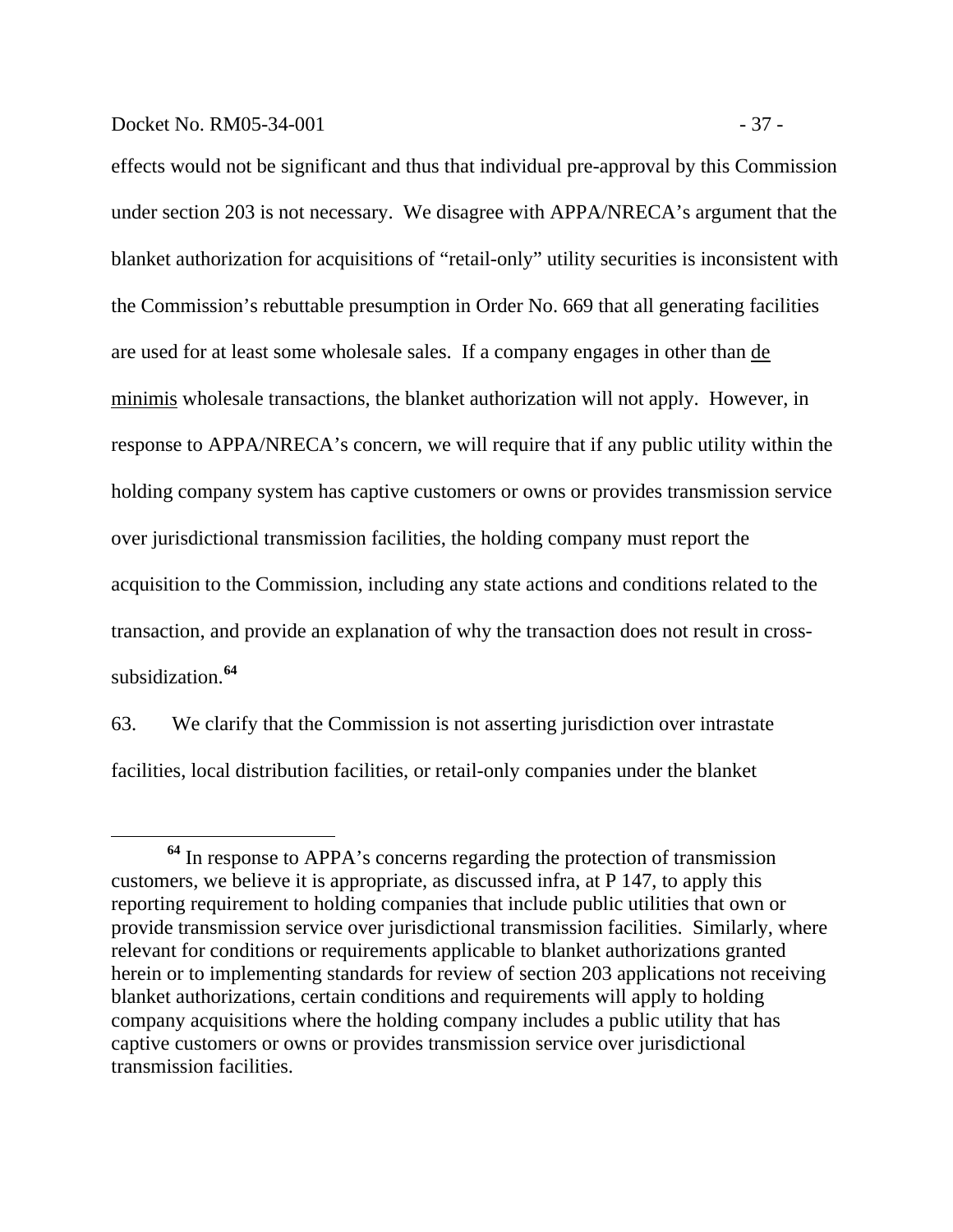## Docket No. RM05-34-001 - 38 -

authorizations. Rather, we are asserting jurisdiction over holding company acquisitions of such companies or facilities for the purpose of ensuring that interstate interests are not adversely affected and we may consider eliminating these blanket authorizations if necessary to protect customers.**[65](#page-40-0)**

# **b. Section 33.1(c)(1)(iii) - Blanket Authorizations for Internal Corporate Reorganizations**

64. Section  $33.1(c)(1)(iii)$  provides that

Any holding company in a holding company system that includes a transmitting utility or an electric utility is granted a blanket authorization under section 203(a)(2) of the Federal Power Act to purchase, acquire, or take any security of … (iii) a transmitting utility or company if the transaction involves an internal corporate reorganization that does not present cross-subsidization issues and does not involve a traditional public utility with captive customers.

65. In Order No. 669's preamble, the Commission explained that internal corporate reorganizations that do not present cross-subsidization issues and do not involve captive customers are unlikely to cause anticompetitive effects.**[66](#page-40-1)**

# **i. Rehearing Requests**

66. EEI, Entergy, and Duke/Cinergy request that the Commission grant blanket authorization for internal corporate reorganizations under section 203(a)(1) (which addresses public utilities) as well as under  $203(a)(2)$  (which addresses holding

<span id="page-40-0"></span>**<sup>65</sup>** See our response to NARUC, supra PP 45-47.

<span id="page-40-1"></span>**<sup>66</sup>** Order No. 669 at P 192.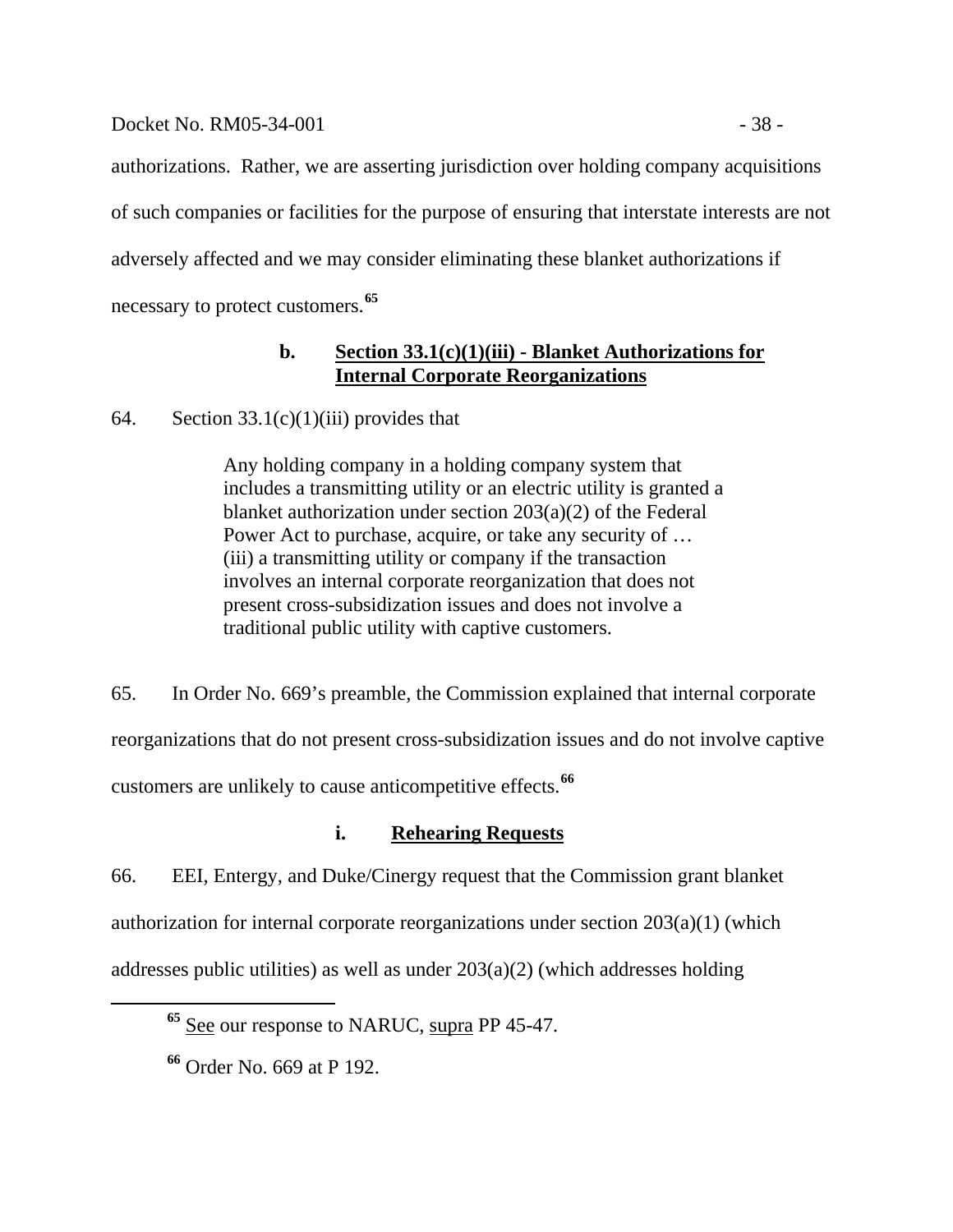companies).**[67](#page-41-0)** They note that, in the preamble of Order No. 669, the Commission stated that it "is granting blanket authorization for internal corporate reorganizations that do not present cross-subsidization issues and that do not involve a traditional public utility with captive customers," **[68](#page-41-1)** without drawing any distinction between section 203(a)(1) and section 203(a)(2). However, the actual regulatory text grants blanket authorization for internal corporate reorganizations only under section 203(a)(2).

67. National Grid requests that the Commission grant blanket authorization for internal reorganizations involving intermediate holding companies and other non-utility associate companies (i.e. the consolidation or dissolution of such companies and the purchase of securities of one such company by another such company).**[69](#page-41-2)**

68. EEI, Entergy, Duke/Cinergy, and National Grid request that the Commission explain what it meant by a reorganization that does not "involve" a traditional public utility with captive customers.**[70](#page-41-3)** They state that a broad reading could deny blanket

**<sup>68</sup>** Order No. 669 at P 192.

 $\overline{a}$ 

<span id="page-41-2"></span><span id="page-41-1"></span>**<sup>69</sup>** National Grid Rehearing Request at 7-8 (citing National Grid Transco, Order Authorizing Various Financing Transactions, Money Pool; Reservation of Jurisdiction, Holding Company Act Release No. 35-27898; 83 S.E.C. Docket 2653 (Sept. 30, 2004)).

<span id="page-41-3"></span>**<sup>70</sup>** EEI previously provided an example of such an internal corporate reorganization: "…if a holding company that owns one or more traditional public utilities with captive customers also owns several EWGs, FUCOs, or other utilities without captive customers but seeks only to reorganize some of these non-traditional companies (e.g., by moving them under other intermediate holding companies), this (continued)

<span id="page-41-0"></span>**<sup>67</sup>** EEI Rehearing Request at 6-7; Entergy Rehearing Request at 4; and Duke/Cinergy Rehearing Request at 4.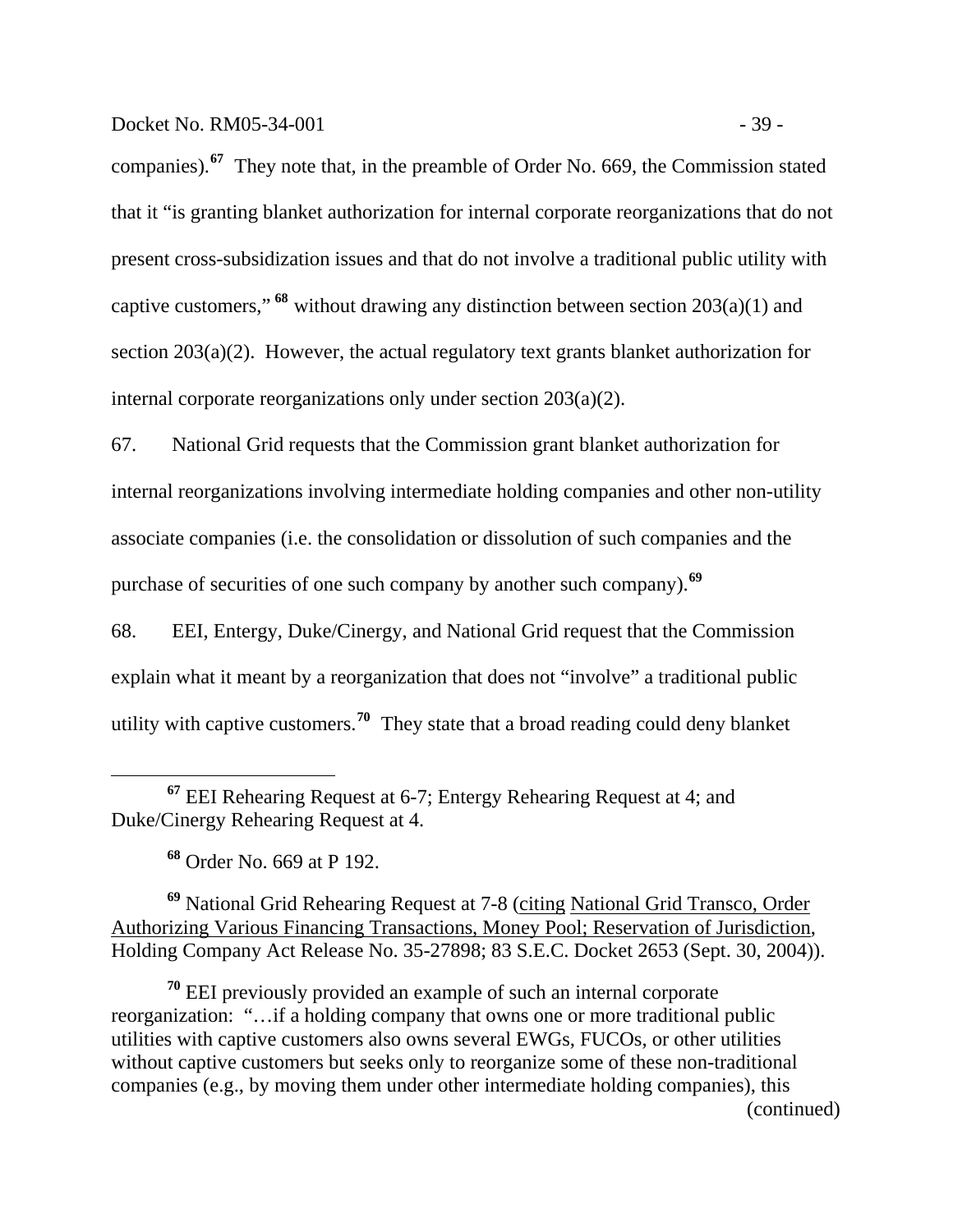#### Docket No. RM05-34-001  $-40$  -

 $\overline{a}$ 

authorizations for a reorganization of an intermediate holding company between the public utility and the ultimate parent holding company even in cases where the transaction does not affect the organization of the public utility itself. These parties suggest that the Commission revise the regulation to grant blanket authorization for internal reorganizations that do not "result in the reorganization of a traditional public utility with captive customers."**[71](#page-42-0)**

69. In addition, EEI, Entergy, and Duke/Cinergy recommend that the Commission consider granting blanket authorization for certain internal corporate reorganizations that result in the reorganization of a traditional public utility company with captive customers, as long as an authorized corporate official verifies that the transaction will have no adverse effect on competition, rates, or regulation and makes additional verifications (similar to the verifications required for the blanket authorization in section  $33.1(c)(5)(ii)$ ) for FUCOs with captive customers in the U.S.).<sup>[72](#page-42-1)</sup> They explain that the verifications would ensure that this automatic approval would apply only when the transaction cannot harm a traditional utility company with captive customers.

transaction would not involve or affect the traditional utilities. . ." November 7, 2005 rulemaking comment of EEI (at fn. 17) in Docket No. RM05-34-000.

<span id="page-42-0"></span>**<sup>71</sup>** EEI Rehearing Request at 7, and Attachment A at 1; Entergy Rehearing Request at 5; Duke/Cinergy Rehearing Request at 4; and National Grid Rehearing Request at 9.

<span id="page-42-1"></span>**<sup>72</sup>** EEI Rehearing Request at 7-8; Entergy Rehearing Request at 5; and Duke/Cinergy Rehearing Request at 5. See also EEI Comments, Docket No. RM05-34- 000, at 25.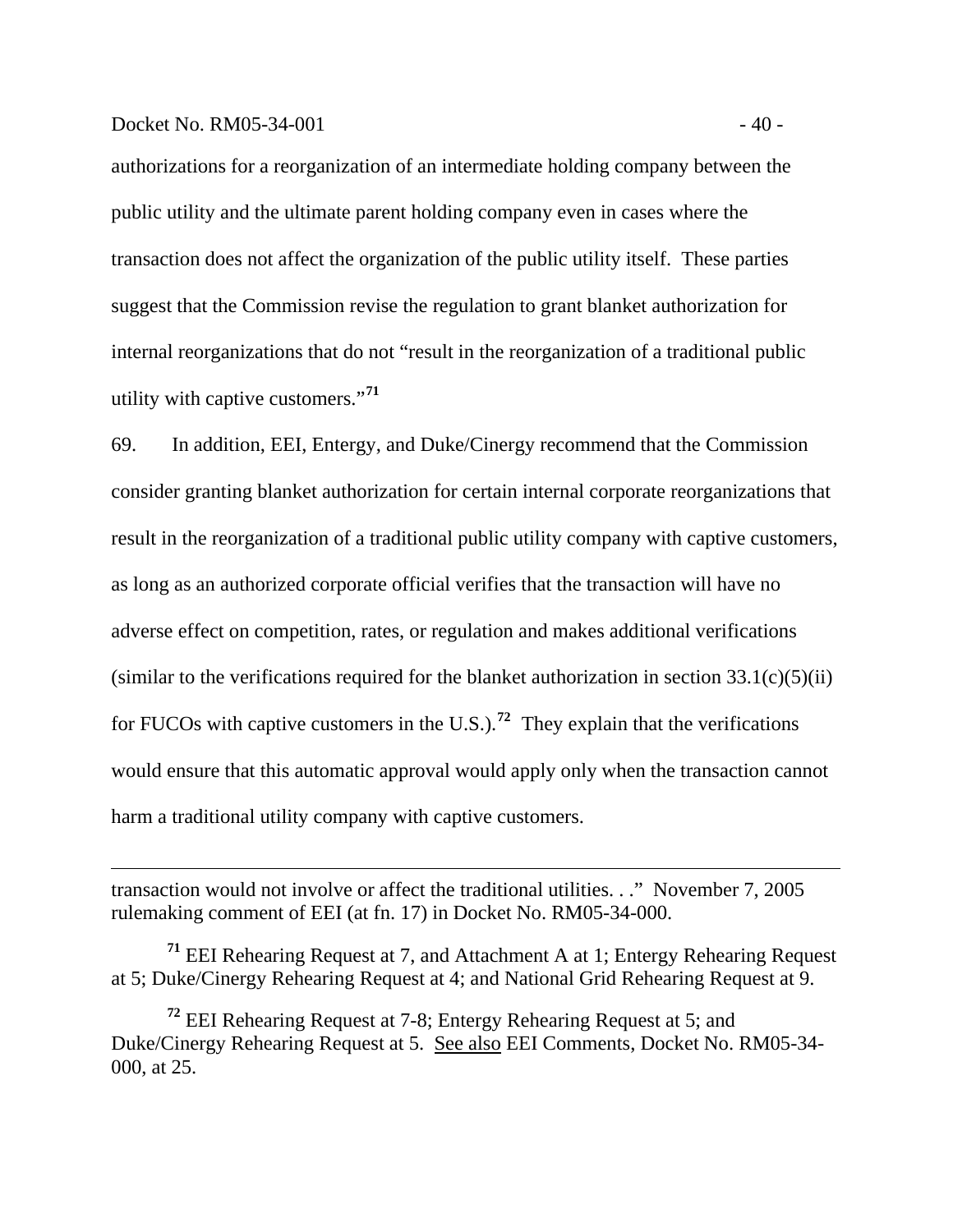Docket No. RM05-34-001 - 41 -

 $\overline{a}$ 

70. Similarly, Coral Power requests that the Commission grant a blanket authorization under section 203(a)(1) for internal corporate reorganizations that do not present crosssubsidization concerns and do not involve a traditional public utility with captive customers, provided that the reorganization is for a lawful objective within the company's corporate purposes, compatible with the public interest, and reasonably necessary or appropriate for such purposes.**[73](#page-43-0)**

71. If the Commission will not grant this blanket authority, EEI, Entergy, and Duke/Cinergy alternatively request that the Commission revise section 33.11(b) to provide for expeditious consideration of "internal corporate reorganizations that result in the reorganization of a traditional public utility with captive customers but do not present cross-subsidization issues."

72. APPA/NRECA note that Order No. 669 discussed the adoption of safeguards to prevent cross-subsidization involving certain cash-management programs and intraholding company financing arrangements. However, the Commission erred in granting blanket authorizations of holding company acquisitions involving internal corporate reorganizations without protective conditions similar to those imposed on blanket

<span id="page-43-0"></span>**<sup>73</sup>** Coral Power Rehearing Request at 6. Coral Power explains that the Commission does not currently require a competitive analysis under pre-EPAct 2005 section 203 for such internal corporate reorganizations because there are no competitive concerns or changes in the control of jurisdictional assets where the ultimate parent company remains the same and all intermediary holding companies remain under the same parent company.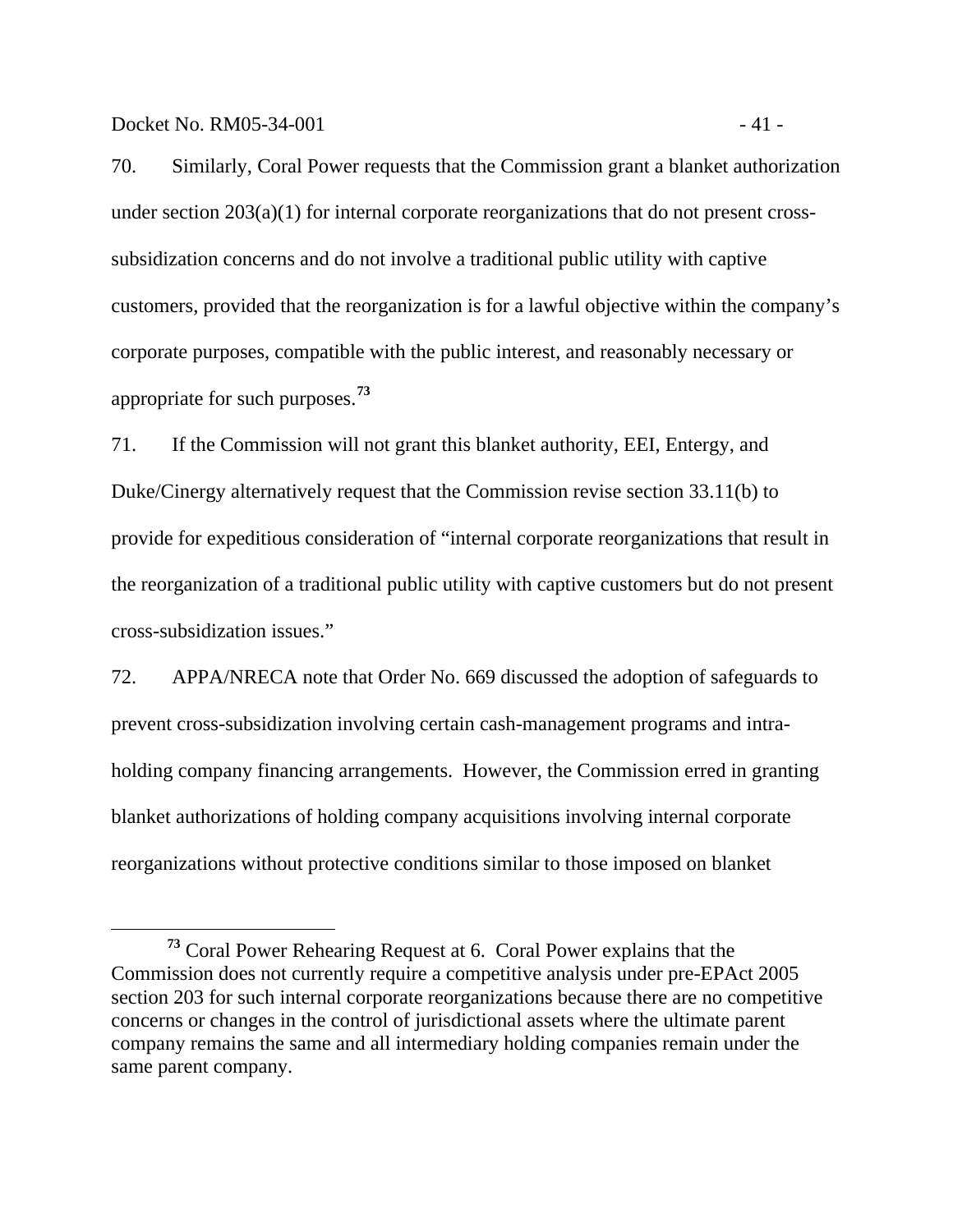authorizations in section  $33.1(c)(2)$  for certain securities purchases by holding companies.**[74](#page-44-0)**

#### **ii. Commission Determination**

73. The Commission finds no basis for distinguishing between section 203(a)(1) and section 203(a)(2) in determining that "internal corporate reorganizations that do not present cross-subsidization issues are unlikely to cause anticompetitive effects." In contrast to other types of transactions, we see no need to require case-by-case filings under section  $203(a)(1)$  for such transactions since, by their very nature, internal corporate reorganizations that do not affect the organization of the public utility itself cannot involve changes of ownership and ultimate control of the jurisdictional or generation facilities. Such transactions would not ordinarily result in a change in direct ownership or control of jurisdictional facilities. However, we emphasize that any internal reorganization that would result in a change of direct ownership of or control over jurisdictional facilities will require a filing under section 203(a)(1). Accordingly, we will grant blanket authorization under section 203(a)(1) for internal corporate reorganizations that do not present cross-subsidization issues and that do not involve (i.e, do not result in the reorganization of, as explained below) a traditional public utility with captive

<span id="page-44-0"></span>**<sup>74</sup>** APPA/NRECA Rehearing Request at 30-31. These blanket authorizations pertain to acquisitions of non-voting securities, voting securities of less than 10 percent and securities of a subsidiary company within the holding company system.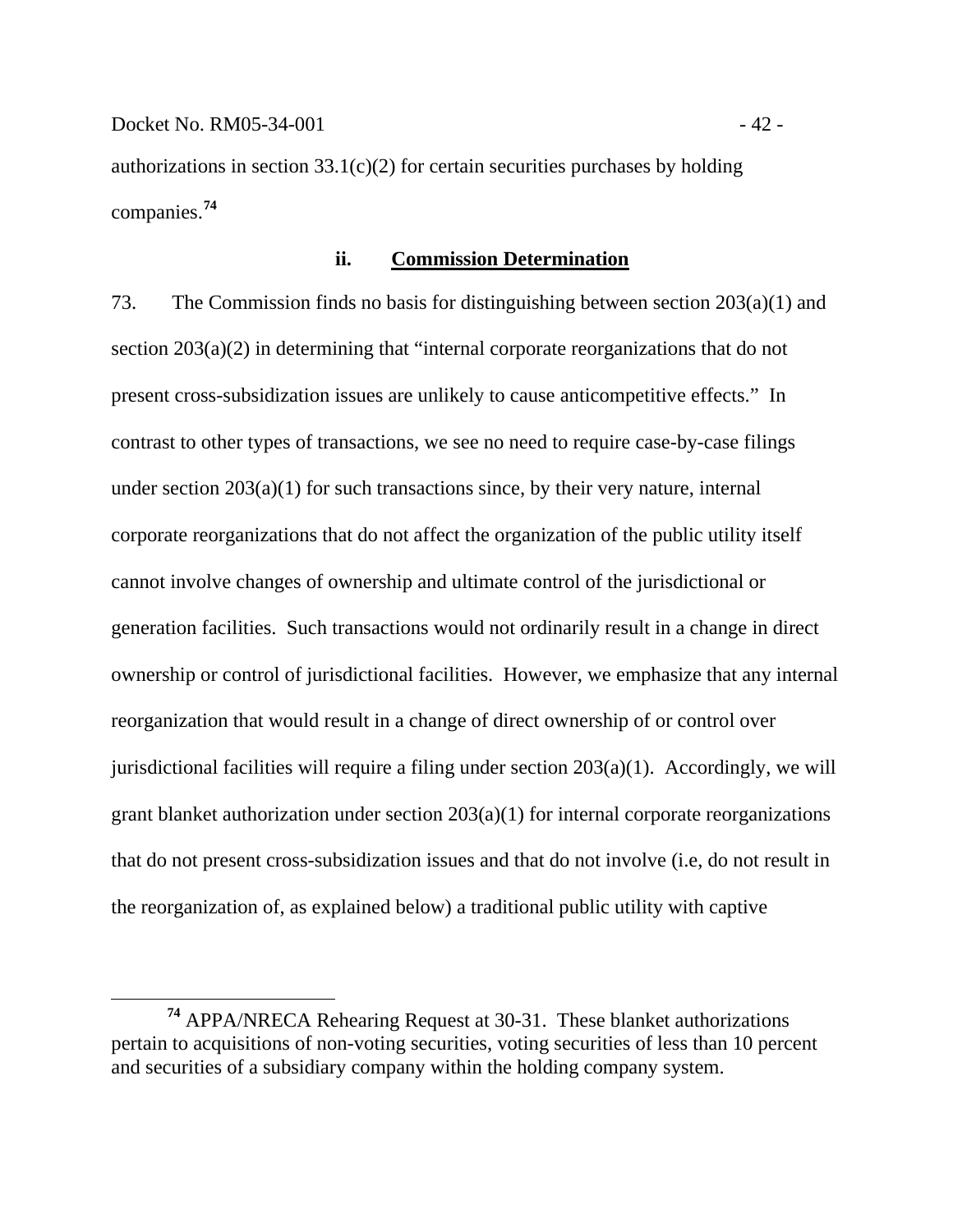$\overline{a}$ 

customers or that owns or provides transmission service over jurisdictional transmission facilities .

74. EEI, Entergy, Duke/Cinergy, and National Grid are correct that the phrase "does not involve a traditional public utility with captive customers" could be interpreted to deny blanket authority in situations where the transaction does not affect the organization of the traditional public utility itself. Their suggestion to substitute the phrase "result in the reorganization of a traditional public utility with captive customers" is reasonable and we will modify the regulation accordingly. We also will expand the blanket authorization to cover reorganizations of intermediate holding companies, non-utility associate companies, and public utilities that are not traditional public utilities that have captive customers or that own or provide transmission service over jurisdictional transmission facilities, so long as the reorganization does not present cross-subsidization issues. As a result, we are revising section  $33.1(c)(1)(iii)$  to address a different issue, as noted below and adding a new section  $33.1(c)(6)$  to incorporate the blanket authorizations for internal corporate reorganizations, as discussed here.**[75](#page-45-0)**

75. We will not grant herein a blanket authorization for internal corporate reorganizations that result in the reorganization of a traditional public utility with captive customers. To ensure that captive customers and customers receiving transmission

<span id="page-45-0"></span>**<sup>75</sup>** Internal corporate reorganizations, as discussed here, are provided blanket authorization whether they are accomplished through the acquisition of securities or through a merger or consolidation.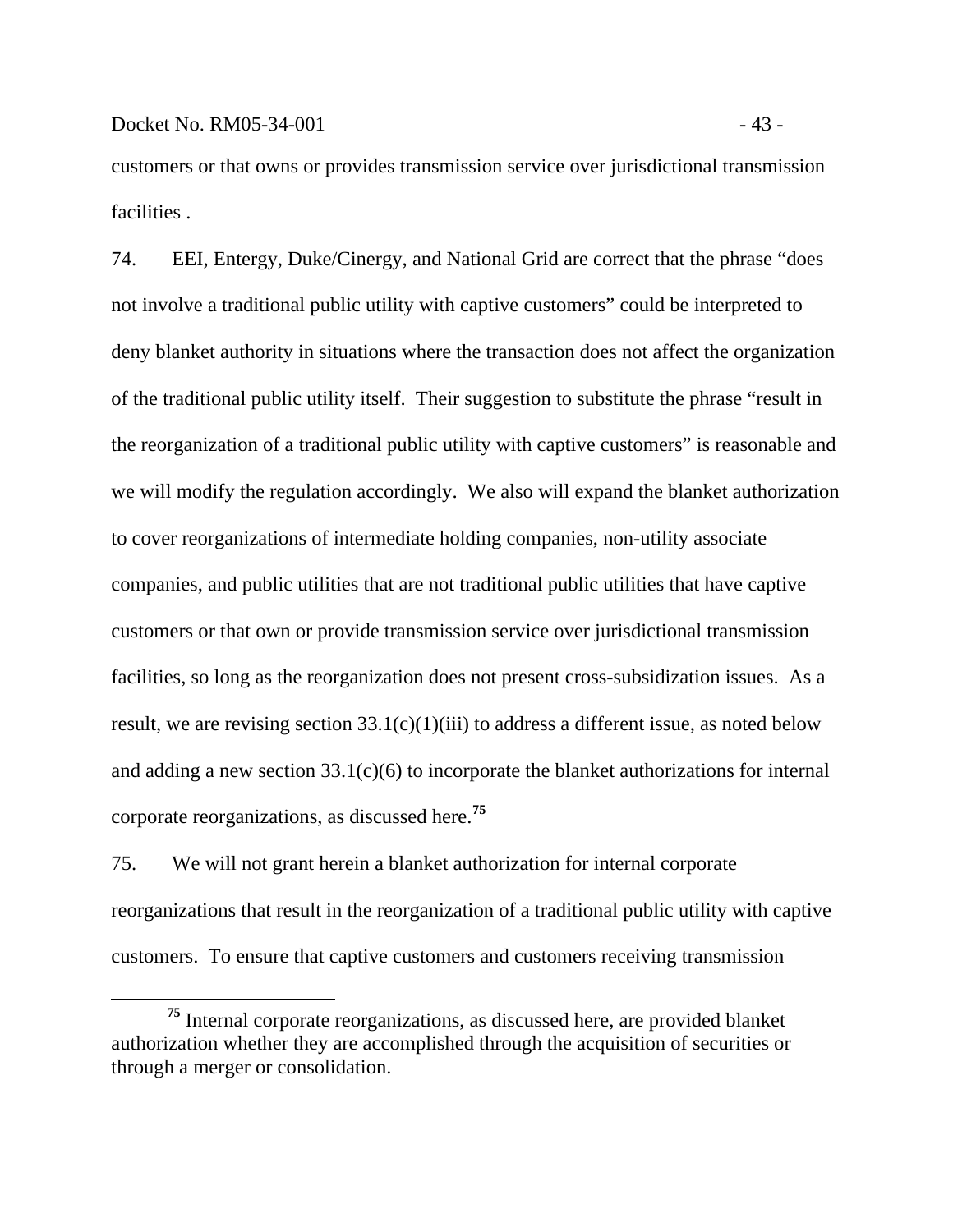service over jurisdictional transmission facilities are protected, we will continue to evaluate such internal corporate reorganizations on a case-by-case basis. However, we are revising section 33.11(b) to separately provide in new section  $33.11(c)(3)$  for expeditious consideration of internal corporate reorganizations that result in the reorganization of a traditional public utility with captive customers or customers receiving transmission service over jurisdictional transmission facilities but that do not present cross-subsidization issues.

76. We are not convinced by APPA/NRECA's argument that Order No. 669 granted blanket authorizations involving internal corporate reorganizations without adequate protective conditions. The blanket authorization applies only if no cross-subsidization issues are present and only if there are no affected captive customers or customers receiving transmission service over jurisdictional transmission facilities. APPA/NRECA does not explain why additional conditions or requirements are necessary.

## **c. Requests for Additional Blanket Authorizations**

## **i. Rehearing Request**

77. GS Group recommends that the Commission give blanket authorization under section 203(a)(2) for a holding company in a holding company system that includes a transmitting utility or electric utility to acquire securities of industrial self-generators. An industrial self-generator would be "any company that owns generating facilities that total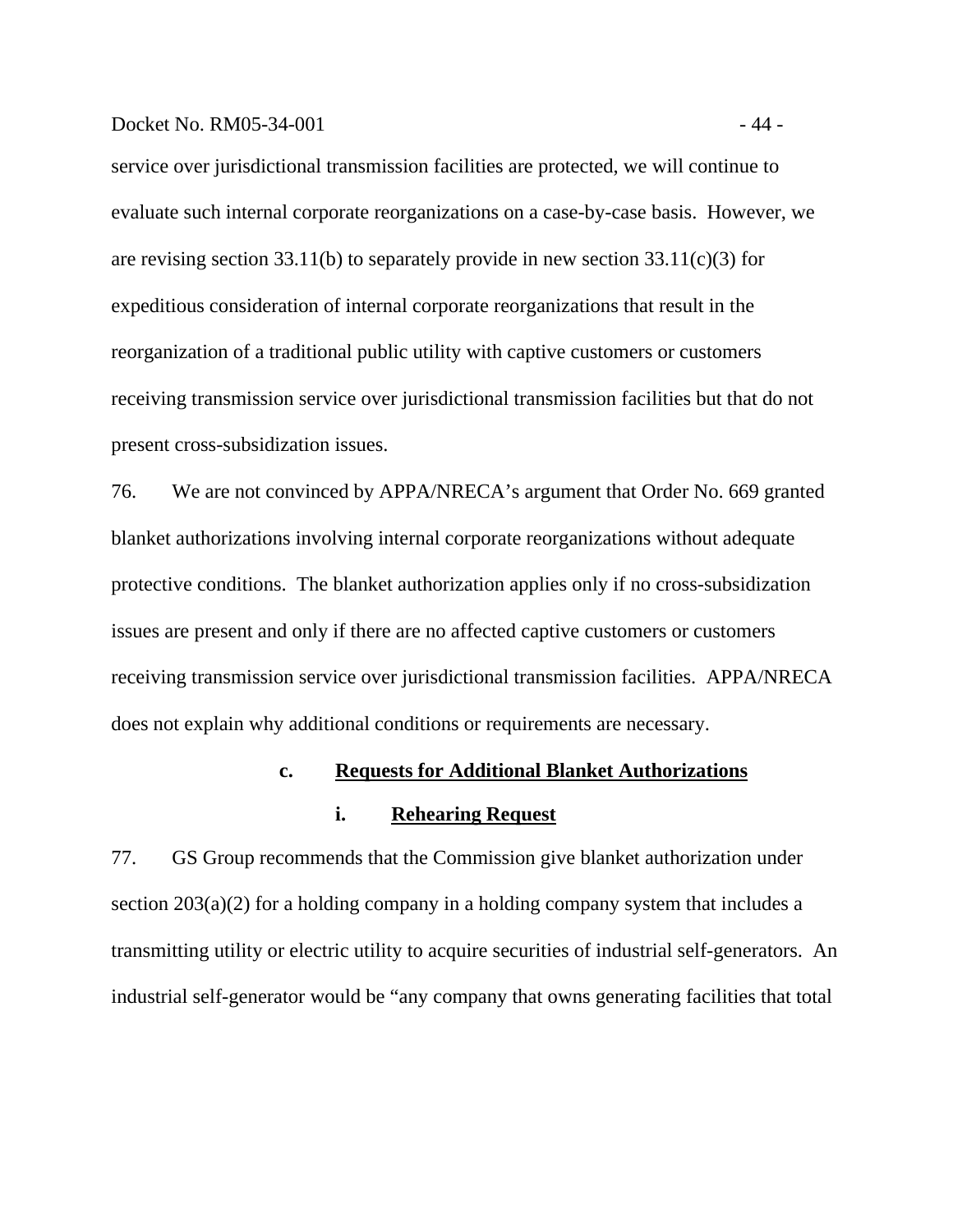Docket No. RM05-34-001 - 45 -

100 MW or less in size and are used fundamentally for its own load or for sales to affiliated end-users."**[76](#page-47-0)**

78. GS Group explains that its various non-utility subsidiaries engage in proprietary trading and merchant banking activities and, in the ordinary course of these business activities, regularly acquire utility securities. They acquire these securities for the purpose of distribution or resale, as broker/dealers in a fiduciary capacity, or for their own accounts (proprietary holdings). GS Group states it has requested blanket authorization under section  $203(a)(2)$  for acquisitions of securities in excess of the \$10 million threshold. Even if such authorizations were granted, GS Group states that its non-utility subsidiaries would not be allowed to acquire in a proprietary capacity 10 percent or more of the voting securities of any electric utility company or holding company that includes an electric utility company without obtaining separate approval from the Commission.**[77](#page-47-1)**

79. Furthermore, GS Group says that the blanket authorizations under section  $33.1(c)(1)(i)$  and section  $33.1(c)(1)(ii)$  do not allow its non-utility subsidiaries to acquire 10 percent or more of the voting securities of an electric utility company. While GS

<span id="page-47-0"></span> $\overline{a}$ 

**<sup>76</sup>** GS Group Rehearing Request at 4.

<span id="page-47-1"></span>**<sup>77</sup>** The Commission granted blanket authorizations to GS Group that allow its nonutility subsidiaries to hold, in a proprietary capacity, up to 10 percent of the voting securities of electric utility companies, subject to certain reporting requirements. See The Goldman Sachs Group, Inc., 114 FERC ¶ 61,118 at P 22, 27 (2006).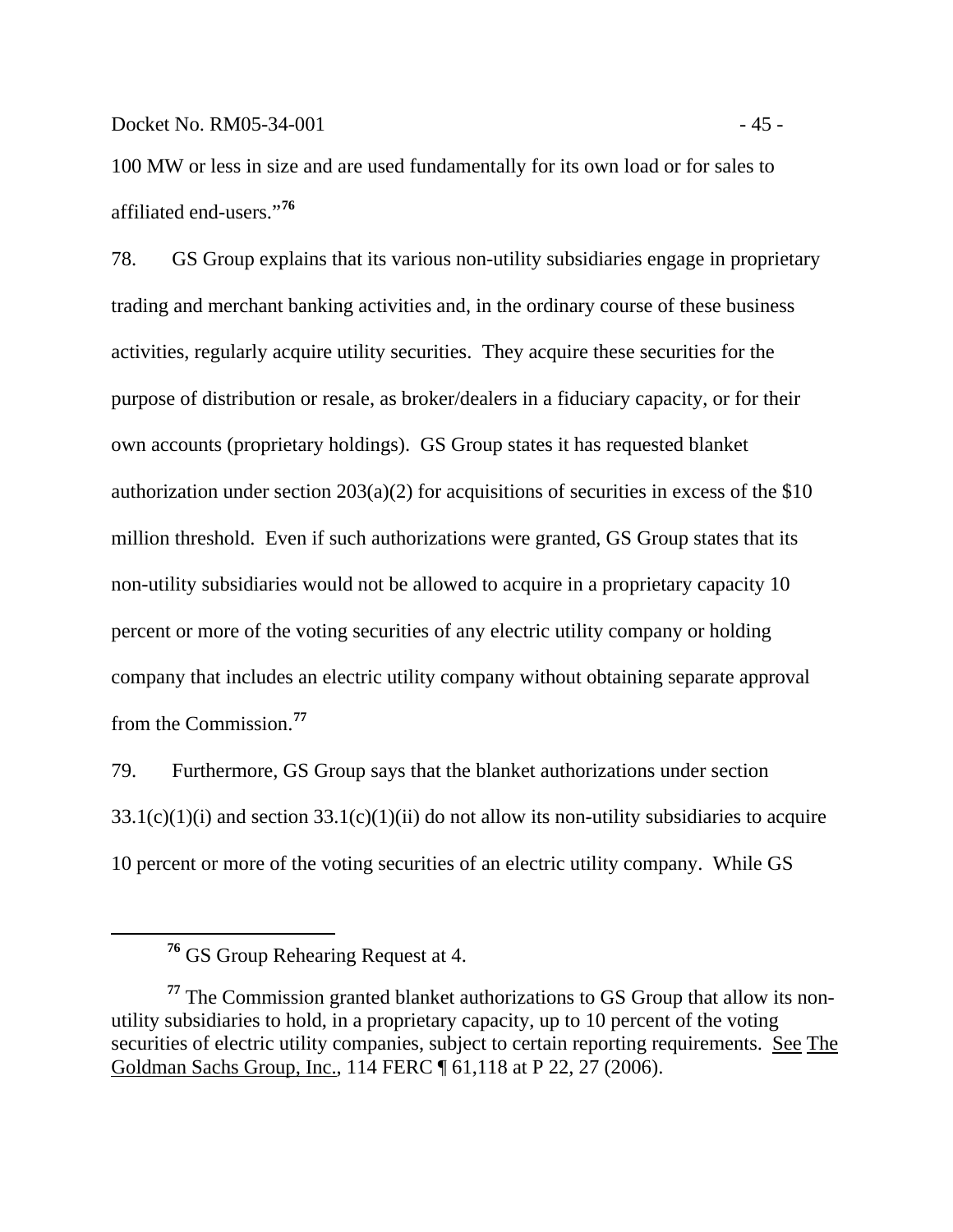#### Docket No. RM05-34-001 - 46 -

Group acknowledges that this may be reasonable for acquiring securities of a traditional utility with captive customers, it contends that such a limitation is unnecessary as applied to the acquisition of securities of an industrial company or manufacturer that generates power itself and consumes most of the generated power. GS Group notes that many industrial self-generators sell only a small amount of surplus power at wholesale to the local interconnected utility. The same public policy considerations (the lack of effects on competitive wholesale markets for sale in interstate commerce or on wholesale captive customers) that underlie a blanket authorization covering acquisitions of such companies' securities (in section  $33.1(c)(1)(i)$ ) apply to acquisitions of securities of industrial selfgenerators. GS Group argues that the 100 MW size limit will assure that transactions involving the acquisition of securities of industrial self-generators will not have an effect on competition in wholesale power markets.

80. Furthermore, GS Group argues that this modification would be consistent with the PUHCA 2005 Final Rule, 18 CFR § 366.3(c), which waives the accounting, recordretention and filing requirements in Part 366 for holding companies that own 100 MW of generation or less that is used "fundamentally for their own load or for sales to affiliated end-users." GS Group notes that the SEC exempted industrial self-generators and their parent holding companies from regulation as electric utility companies or holding companies. It says that the SEC also exempted acquisitions of voting securities of such companies from the pre-approval requirements of PUHCA 1935.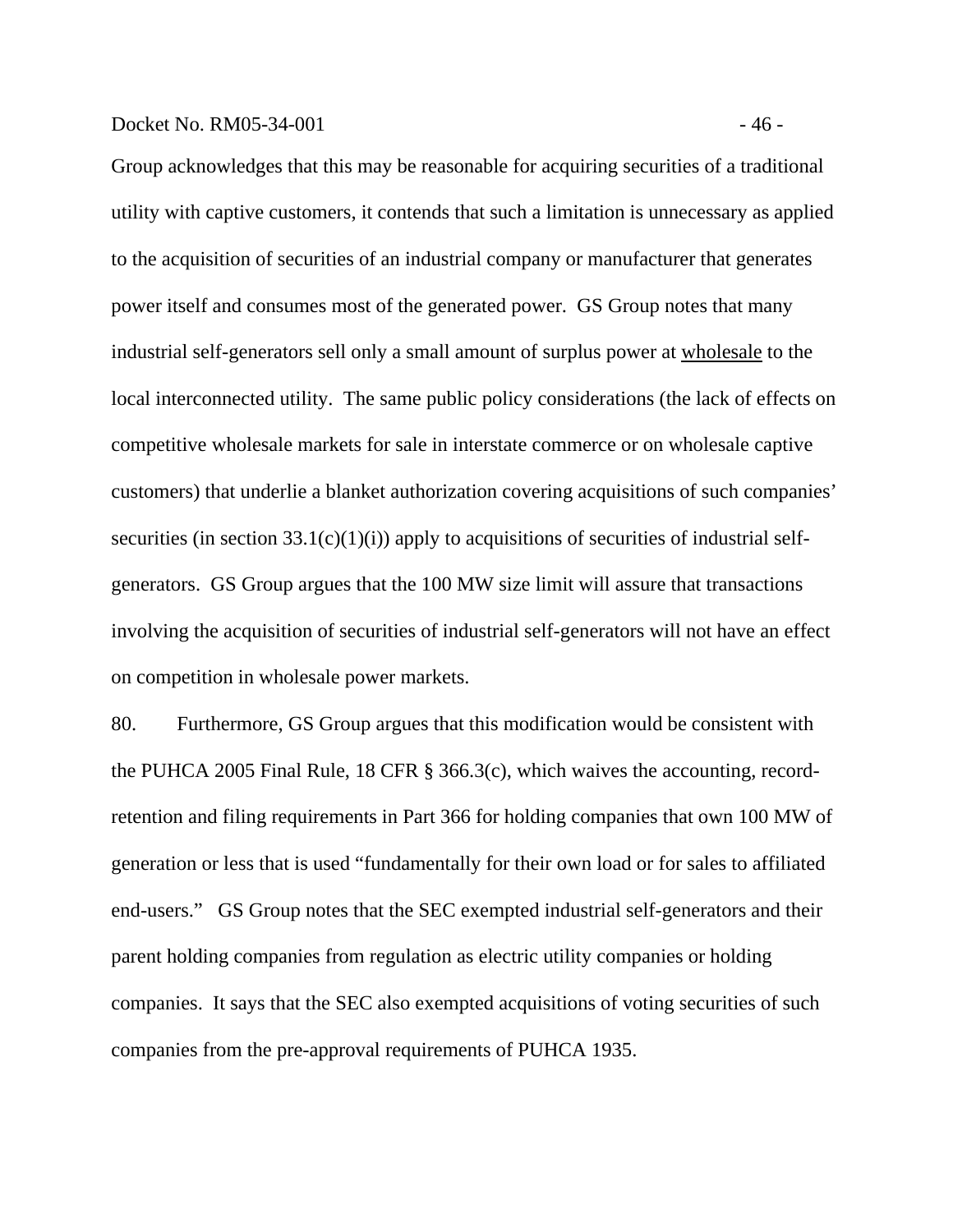Docket No. RM05-34-001 - 47 -

81. Coral Power requests that the Commission grant a blanket authorization under section 203(a)(1) (which regulates transactions involving public utilities) for transfers of wholesale market-based rate contracts between affiliates that have the same ultimate upstream ownership and that are not affiliated with traditional public utilities with captive ratepayers. It states that this would be consistent with the public interest because such transfers have no adverse effect on competition, rates, or regulation. Such transfers will not harm competition because they will not result in any change in ultimate control over the wholesale contracts, over any other electric generation, transmission, or distribution facilities, or over inputs to generation. Coral Power explains that following such transfers, the Commission will continue to have jurisdiction over the contracts. It states that such transfers have no effect on captive ratepayers (since customers under marketbase rate contracts are not captive), and therefore will not raise any cross-subsidization issues.

### **ii. Commission Determination**

82. The Commission will grant a blanket authorization to allow any company in a holding company system that includes a transmitting utility or an electric utility to acquire the securities of an electric utility company that owns generating facilities that total 100 MW or less and are used fundamentally for the acquired company's own individual load or for sales to affiliated end-users (industrial self-generators). Such transactions meet the standards of section 203. They are consistent with the public interest (because they will not harm competition, ratepayers, or regulation) and will not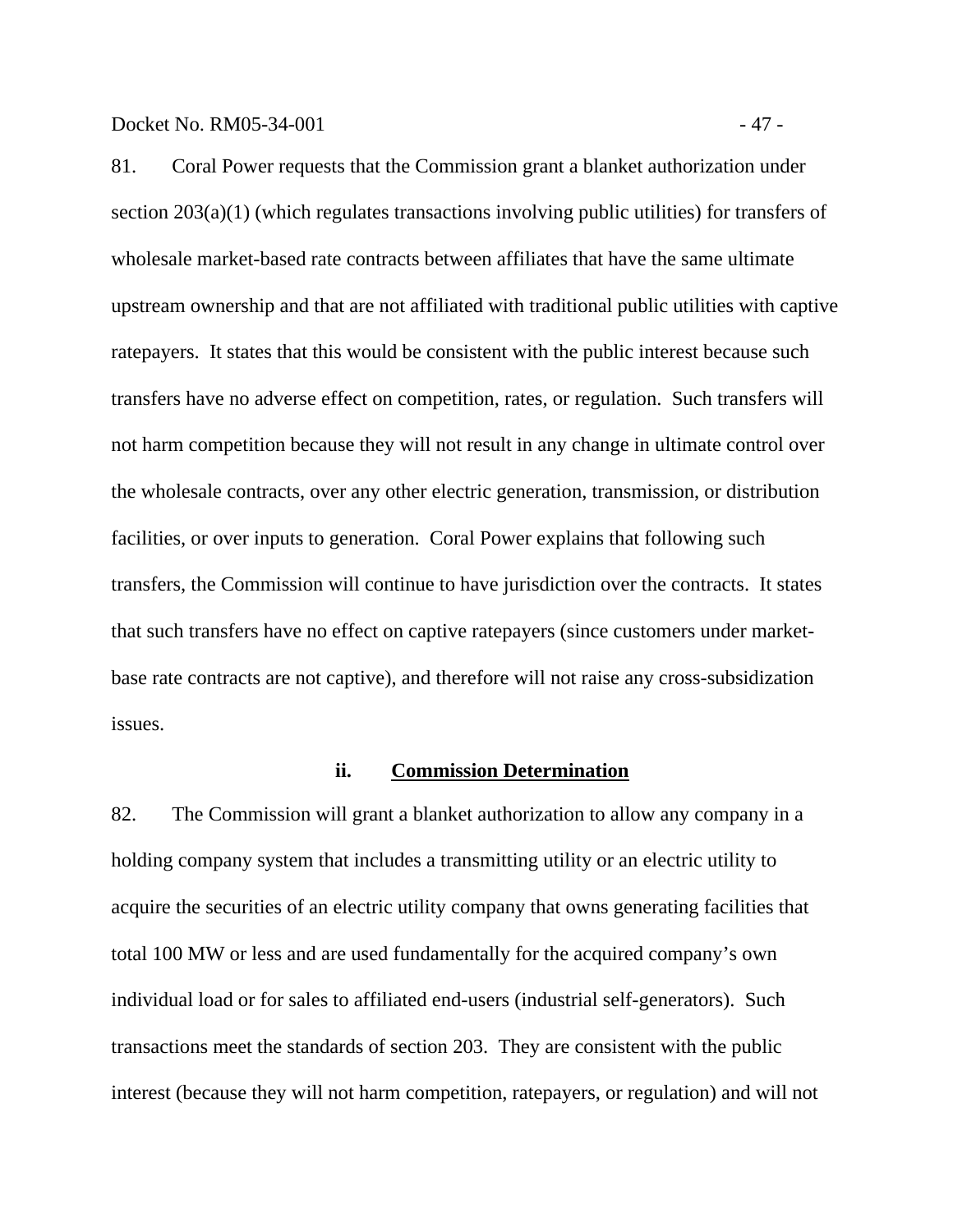#### Docket No. RM05-34-001 - 48 -

result in the cross-subsidization of a non-utility associate company or the pledge or encumbrance of utility assets for the benefit of an associate company. This blanket authorization will be reflected in section  $33.1(c)(1)(iii)$ .

83. The Commission also is persuaded by the rationale provided by Coral Power and will grant a blanket authorization for transfers of wholesale market-based rate contracts between affiliates that have the same ultimate upstream ownership and that are not affiliated with a traditional public utility with captive customers. Such transactions meet the standards of section 203. They will not harm competition because even if a contract confers control over a generating resource, the transfer of the contract does not result in a change in ultimate control. There also will be no effect on cost-based rates to captive customers or to customers that receive transmission service over jurisdictional transmission facilities, or on regulation. Further, since the affiliates are not affiliated with a public utility with captive ratepayers, the transaction will not result in the crosssubsidization of a non-utility associate company or the pledge or encumbrance of utility assets for the benefit of an associate company. We note that the assignment or transfer of wholesale contracts is subject to section 205 filing requirements, which include, among other things, designation of the jurisdictional entity that will be the supplier under the contract.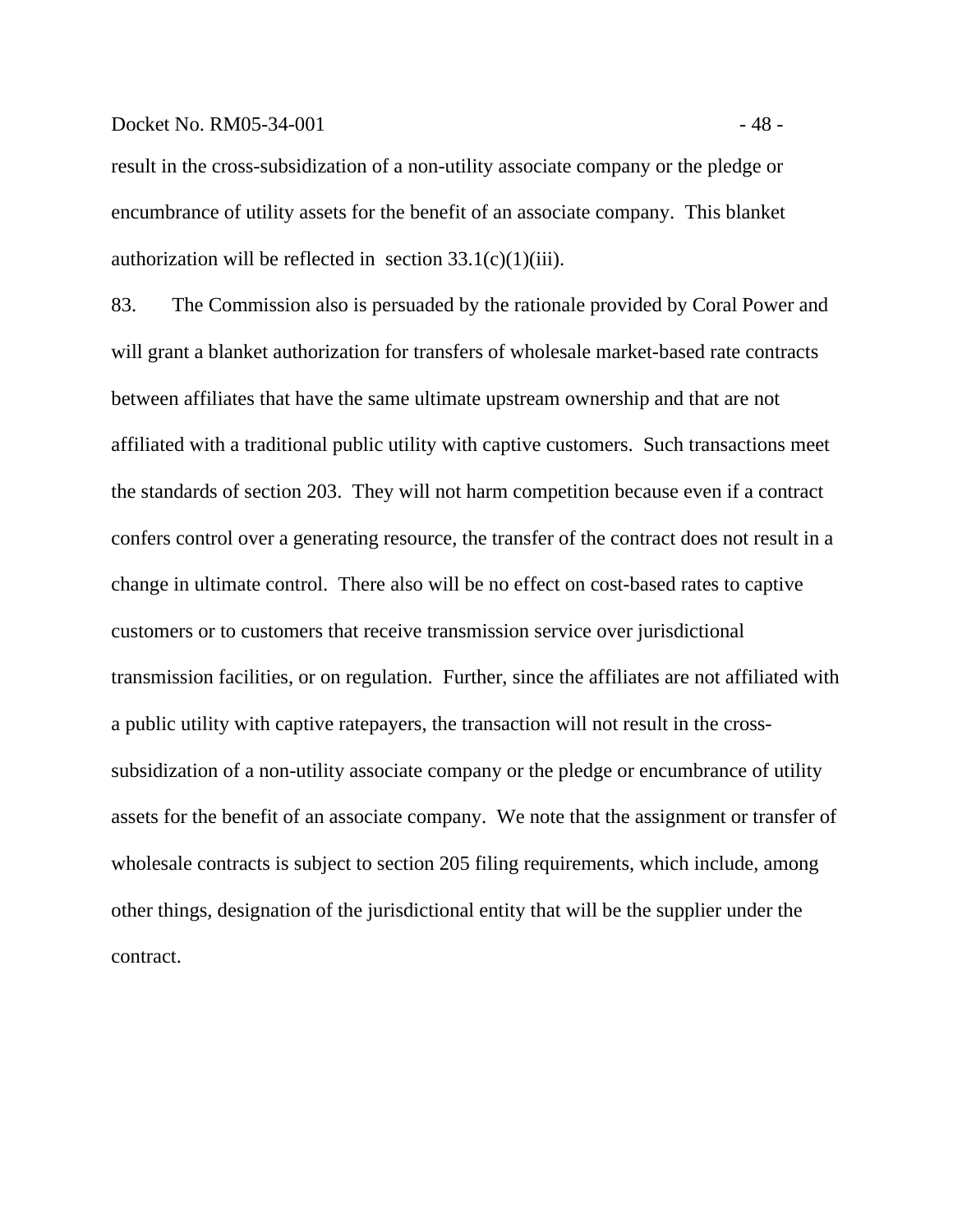# **4. Blanket Authorizations for Cash Management Programs, Money Pools, and Intra-Holding Company Financing Arrangements**

84. In Order No. 669, the Commission stated that cash management programs, money pools, and other intra-holding company financing arrangements**[78](#page-51-0)** are a routine and important tool used by many large companies to lower the cost of capital for their regulated subsidiaries and to improve the rate of return the holding company and its subsidiaries can receive on their money.**[79](#page-51-1)** These transactions often involve issuances and acquisitions of securities that are subject to FPA sections 204 and 203.**[80](#page-51-2)** The Commission stated that it did not intend to make it more difficult for companies to take advantage of these types of transactions. Transfers of funds between such companies do not generally present competitive problems. Thus, we found that it was consistent with

**<sup>79</sup>** Order No. 669 at P 142.

<span id="page-51-2"></span><span id="page-51-1"></span>**<sup>80</sup>** The Commission's authority under section 204 governing the issuance of securities by a public utility was often superseded by the authority of the SEC under section 318 of the FPA. Section 318 of the FPA resolved conflicts of jurisdiction between the FPA and PUHCA 1935 regarding, among other things, the issuance of securities in favor of the SEC. Section 318 was repealed under section 1277 of PUHCA 2005.

<span id="page-51-0"></span>**<sup>78</sup>** While there are several different types of cash management programs, a cash management program generally involves pooling the cash resources of several affiliated companies into a "money pool." Affiliates can then borrow against the funds in the pool, often at below market rates. Additionally, the parent company is often able to achieve a higher rate of return on its money pool investments than any single affiliate could on its own. For a more detailed discussion of cash management programs, see Regulation of Cash Management Practices, Order No. 634, 68 FR 40500 (July 8, 2003), III FERC Stats. & Regs. ¶ 31,145 (June 26, 2003), Order No. 634-A, 68 FR 61993 (Oct. 31, 2003), FERC Stats. & Regs. ¶ 31,152 (Oct. 23, 2003) (Cash Management Rule).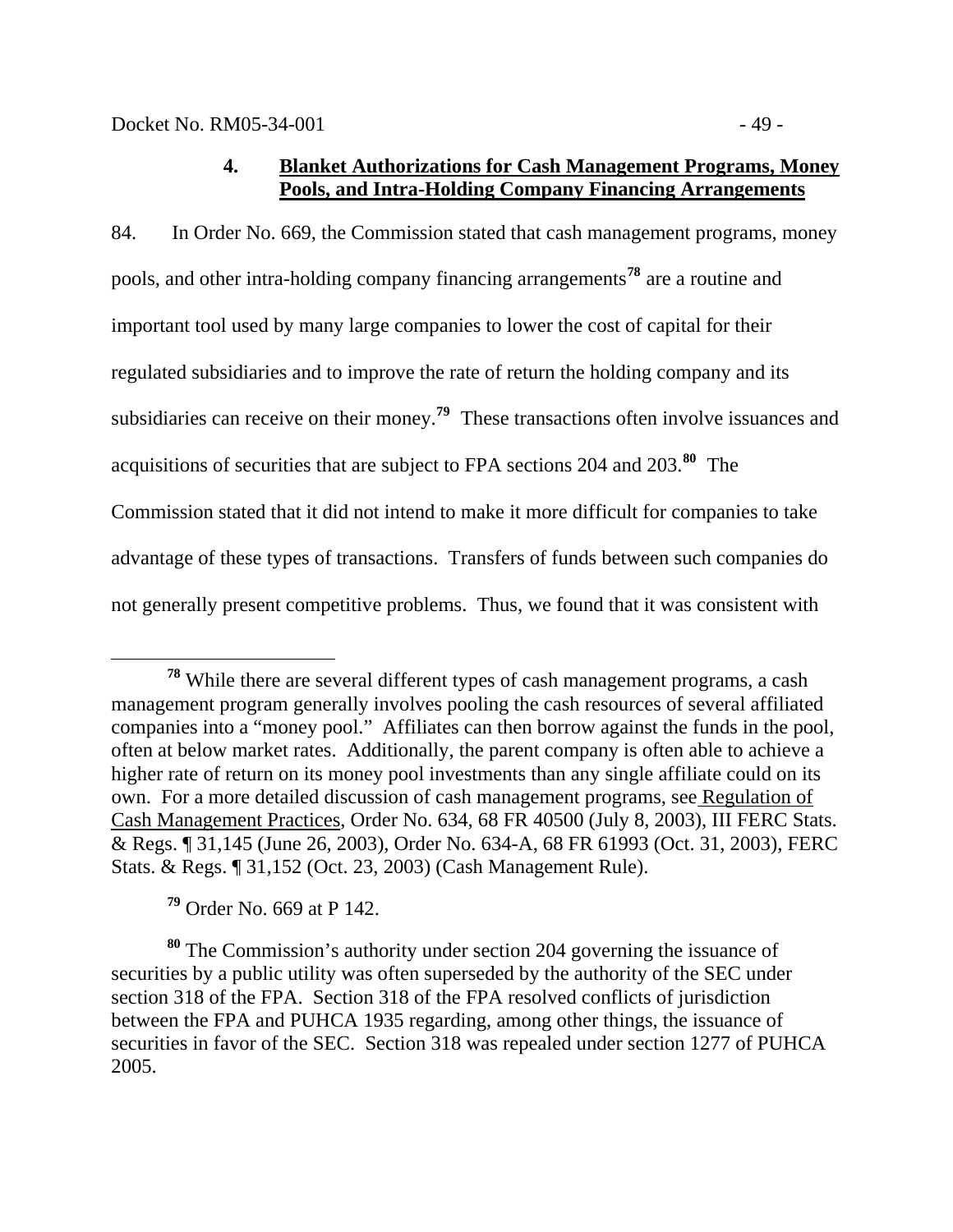the public interest to grant blanket authorization under section 203(a)(2)for holding companies and their subsidiaries to take part in intra-system cash management-type programs.

## **a. Rehearing Requests**

85. EEI, Entergy, and Duke/Cinergy request that the Commission modify the regulatory text to also grant blanket authorization under FPA section 203(a)(1) for intrasystem financial transactions between public utility affiliates. They point out that, while intra-system financings may be jurisdictional under section 203(a)(1) (which applies to acquisitions of securities by public utilities) and/or section  $203(a)(2)$  (which applies to acquisitions of securities by holding companies), section  $33.1(c)(2)$  grants blanket authorization under section  $203(a)(2)$  only. They explain that intra-system cash management or financing programs typically involve both: (i) "horizontal" transactions between two public utility subsidiaries (e.g., one public utility lending money to an affiliated public utility), which may be jurisdictional under section  $203(a)(1)$ ; and (ii) transactions between a holding company and its subsidiaries (e.g., a holding company lending money "downward" to a subsidiary public utility), which may be jurisdictional under section  $203(a)(2)$ .

86. EEI, Entergy, and Duke/Cinergy assert that, based on the preamble discussion, the Commission apparently intended to cover both types of transactions, but the regulatory text did not incorporate them. In the preamble, we stated that "it is consistent with the public interest to grant a blanket authorization to allow holding companies and their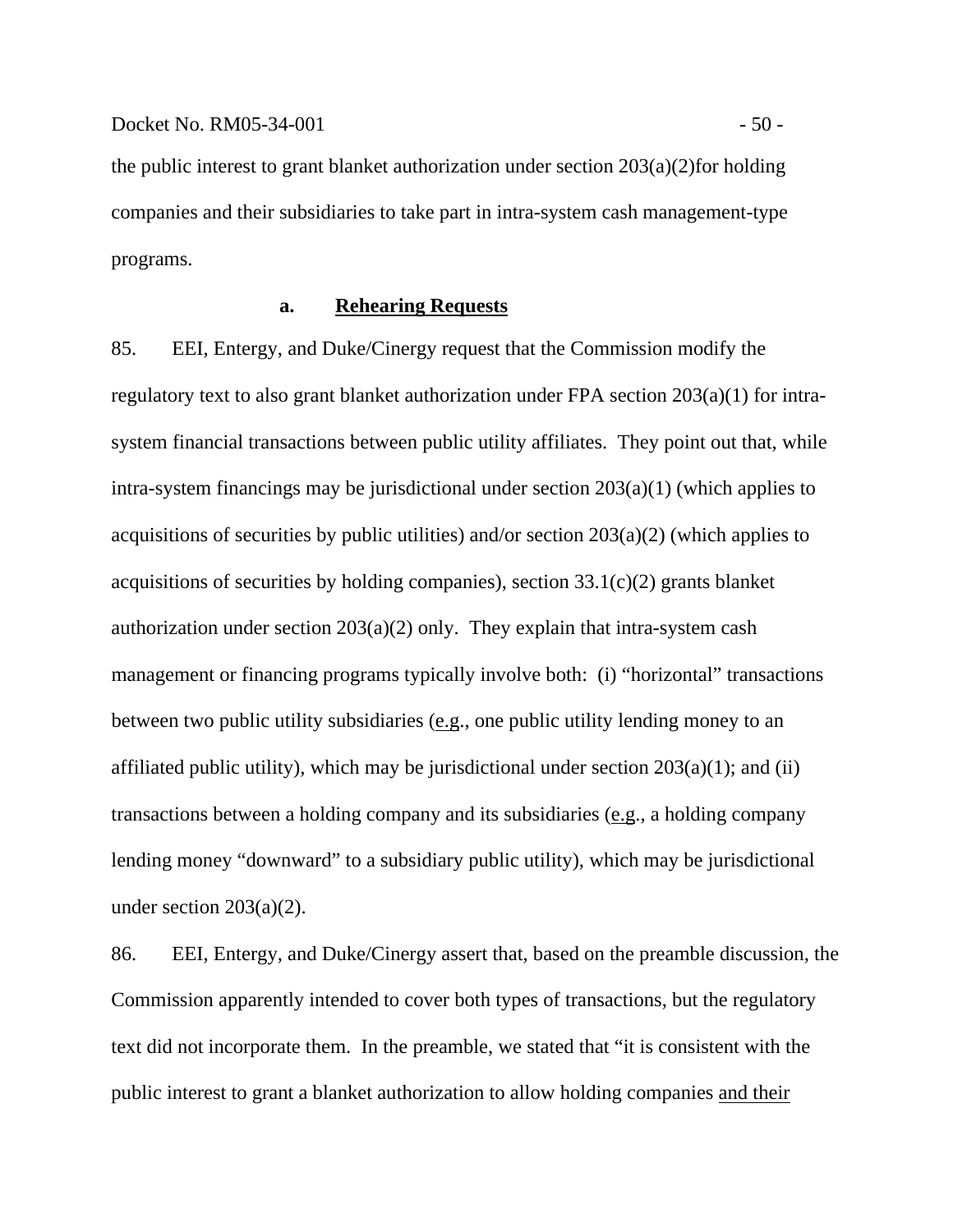subsidiaries to take part in intra-system cash management-type programs."**[81](#page-53-0)** EEI, Entergy, and Duke/Cinergy state that because these transactions among public utility affiliates are very frequent, it is impractical for them to file for section 203 approval for such transactions. Thus, blanket authorization for intra-system financings between public utility affiliates is necessary to allow companies to effectively manage their financial needs.**[82](#page-53-1)**

87. Similarly, National Grid asserts that, while the Commission explicitly stated in the preamble of Order No. 669 its intent to grant blanket pre-authorization under FPA section 203 for public utility participation in cash management programs, the Commission provided no regulatory text to allow for utilities and their associate companies (other than holding companies) to participate in cash management programs. It asserts that to ensure that the blanket authority granted by the Commission in paragraph 142 of Order No. 669 enables cash management programs to continue, the Commission should expand the regulatory text to allow all associate companies that participate as borrowers in cash management programs to continue to "acquire securities" in all other program participants. Specifically, it states that the Commission should revise section 33.1(c)(2)

<span id="page-53-0"></span>**<sup>81</sup>** EEI Rehearing Request at 4 (citing Order No. 669 at P 142 (emphasis added); Entergy Rehearing Request at 2; and Duke/Cinergy Rehearing Request at 2.

<span id="page-53-1"></span>**<sup>82</sup>** See EEI Rehearing Request at Attachment A at 1-2, section 33.1(c)(3). Attachment A contains a black-lined version of regulation 33.1(c), revised to include a blanket authorization for intra-system financial transactions between public utility affiliates under section 203(a)(1).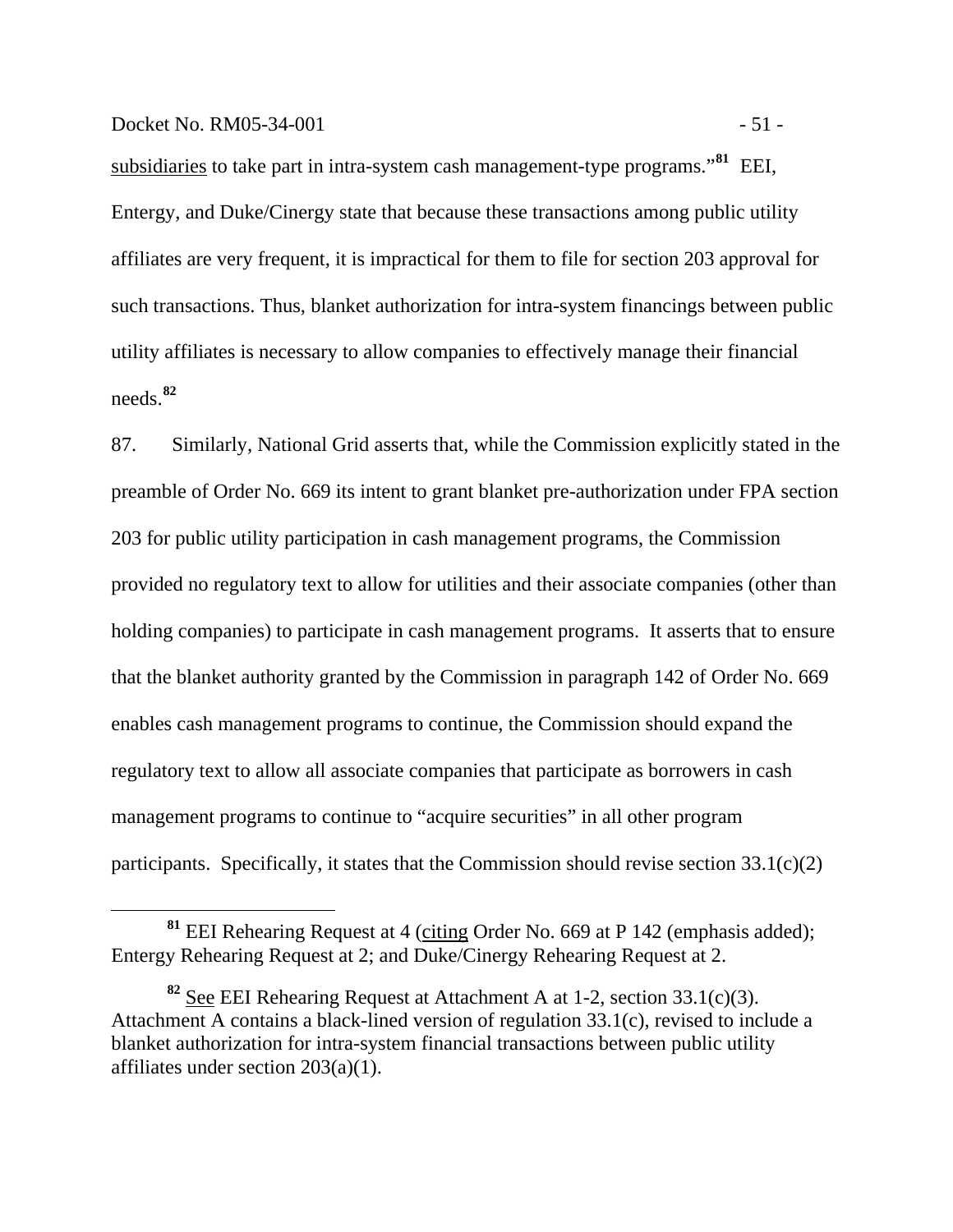#### Docket No. RM05-34-001 - 52 -

to cover both holding companies and any transmitting utility, electric utility company, or public utility within the holding company system.**[83](#page-54-0)** National Grid states that the provision should also be revised to incorporate requisite blanket authority under FPA section 203(a)(1) for public utilities to participate in cash management programs.

88. APPA/NRECA assert that the Commission granted blanket authorization for intra-holding company financing transactions without adequate safeguards against crosssubsidization or pledges or encumbrances of utility assets. In discussing the blanket approval of these arrangements, Order No. 669 states that applicants "must adopt sufficient safeguards, including any necessary cash management controls (such as restrictions on upstream transfers of funds, ring fencing, etc.) to prevent any crosssubsidization between holding companies and their new subsidiaries before receiving section 203 approval."**[84](#page-54-1)** However, APPA/NRECA point out that these requirements do not appear in the Commission's accompanying regulations.

### **b. Commission Determination**

89. First, we clarify that the blanket authorization granted for money pool transactions is intended to authorize "horizontal" transactions between public utility company subsidiaries as well as "downward" loans from the holding company to its public utility company subsidiaries and we will add new regulatory text to reflect this. However, the

<span id="page-54-0"></span>**<sup>83</sup>** National Grid Rehearing Request at 5.

<span id="page-54-1"></span>**<sup>84</sup>** APPA/NRECA Rehearing Request at 30 (citing Order No. 669 at P 143).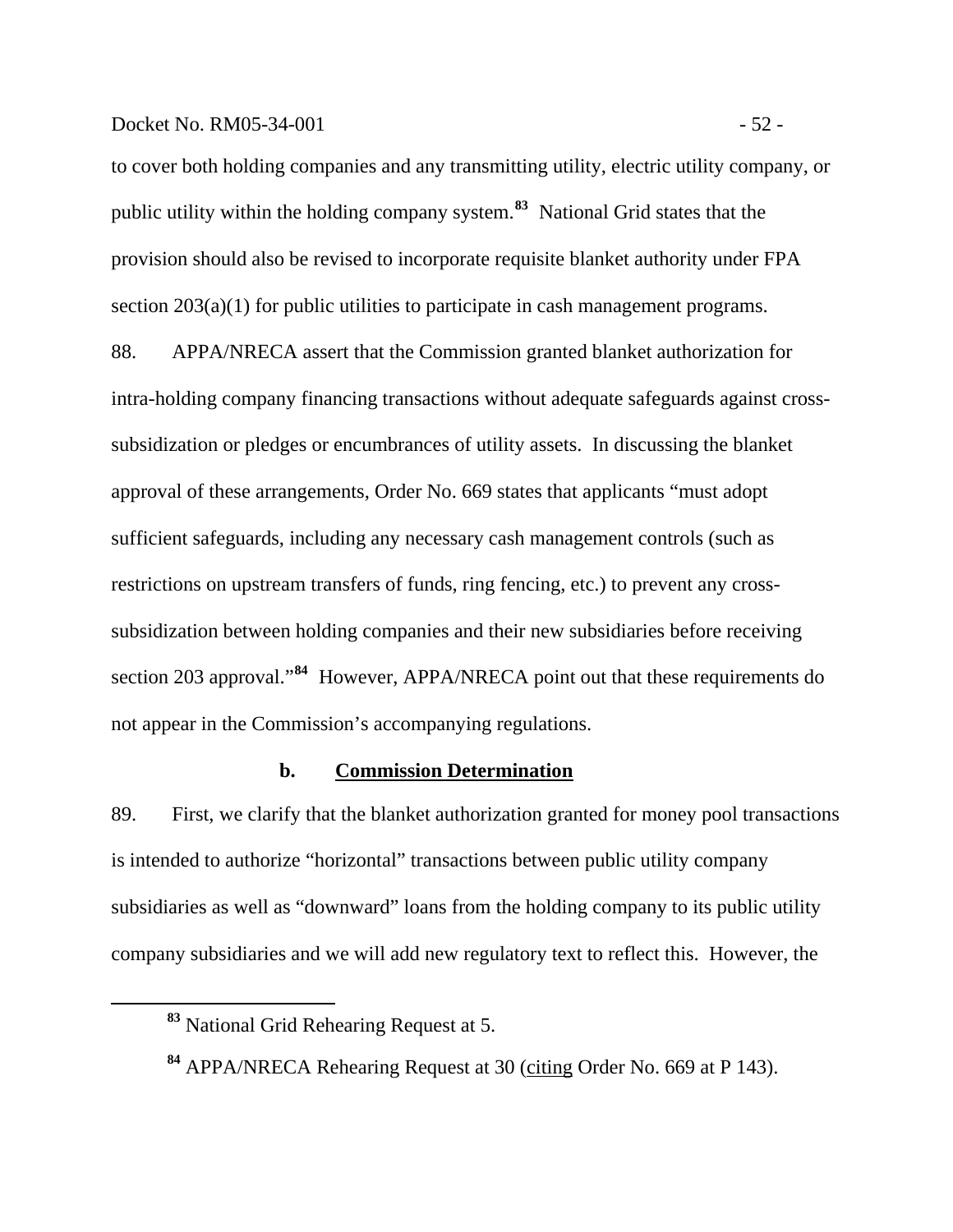blanket authorization does not extend to acquisition of securities issued by entities outside the money pool.

90. Rather than modify the regulatory text in the Final Rule, which addressed only "vertical" transactions between public utility holding companies and their subsidiaries, in section 33.1(c)(7), we have adopted stand-alone regulatory text addressing "horizontal" public utility money pool transactions subject to FPA section  $203(a)(1)(C)$ . We note that section  $203(a)(1)(C)$  jurisdiction applies only to public utility acquisitions of securities of other public utilities. Such authorization is not required under section  $203(a)(1)$  for a public utility to acquire securities of a non-public utility. Therefore, there is no need to broaden the regulatory text as requested by National Grid to cover public utility acquisitions of securities of non-public utilities.

91. In response to APPA/NRECA, we note that the blanket authorizations under section 203(a)(2) for holding company acquisitions of non-voting securities, voting securities of less than 10 percent of a company, and securities of subsidiaries are all subject to the requirement that the holding company provide the Commission with copies of certain information required to be filed with the SEC. Further, the new blanket authorization in section  $33.1(c)(7)$ , which applies to public utility participation in intrasystem cash management programs, is subject to safeguards to prevent crosssubsidization or encumbrances of utility assets. We also note that public utilities have filing requirements under the Commission's Cash Management Rule. With respect to whether the Commission should codify specific safeguards that must be adopted for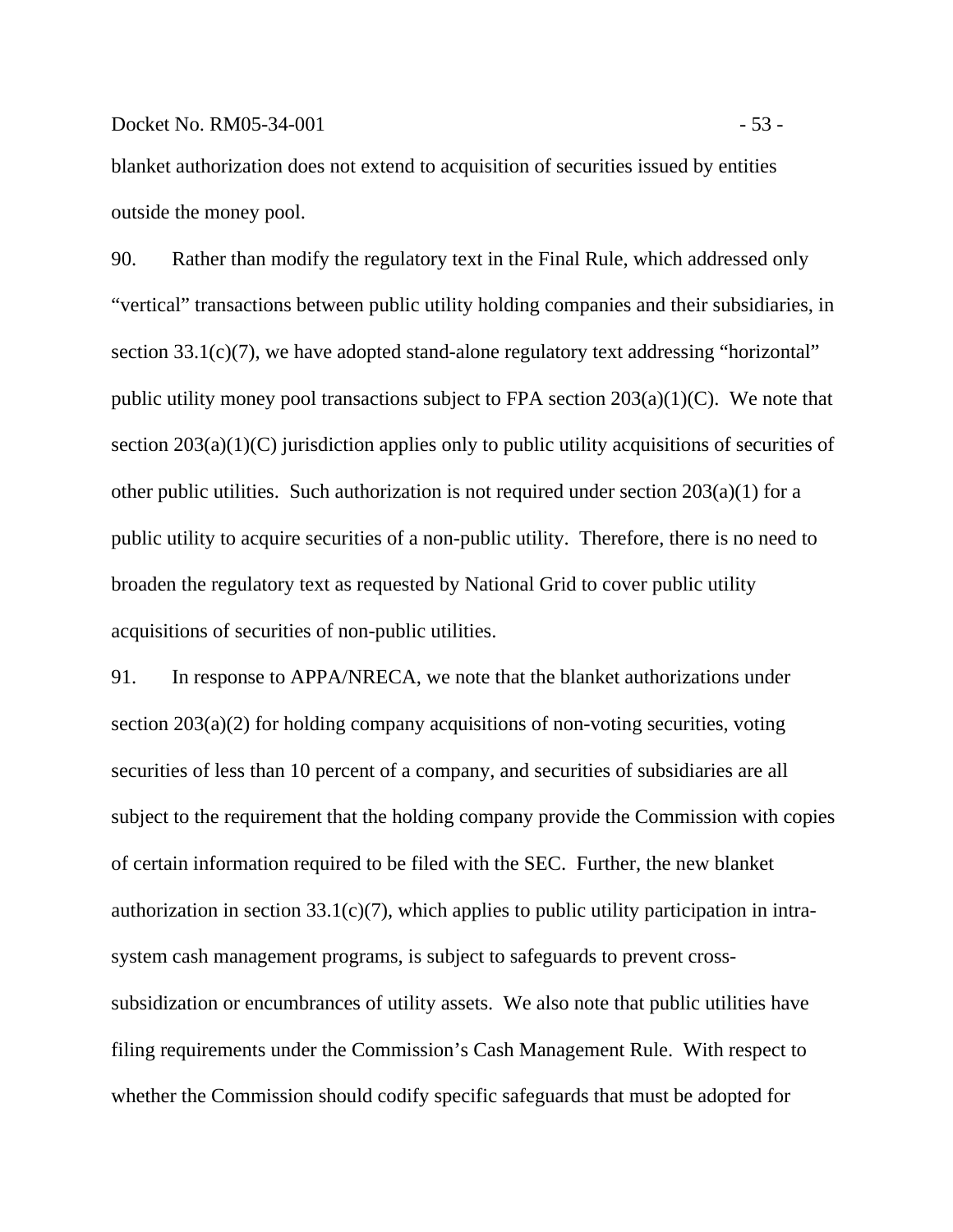#### Docket No. RM05-34-001 - 54 -

money pool transactions, we will consider this issue at the technical conference to be held later this year regarding PUHCA and certain FPA section 203 issues.

## **5. Section 33.1(c)(2)-(c)(4) - Blanket Authorizations: Purchases of Voting and Non-Voting Securities Under Section 203**

92. Section  $33.1(c)(2)$  provides that any holding company in a holding company system that includes a transmitting utility or an electric utility is granted a blanket authorization under section  $203(a)(2)$  of the FPA to purchase, acquire, or take: (i) any non-voting security (that does not convey sufficient veto rights over management actions so as to convey control) in a transmitting utility, an electric utility company, or a holding company in a holding company system that includes a transmitting utility or an electric utility company; or (ii) any voting security in a transmitting utility, an electric utility company, or a holding company in a holding company system that includes a transmitting utility or an electric utility company if, after the acquisition, the holding company will own less than 10 percent of the outstanding voting securities; or (iii) any security of a subsidiary company within the holding company system.

93. Section 33.1(c)(3) provides that the blanket authorizations granted under section (c)(2) are subject to the conditions that the holding company shall not: (i) borrow from any electric utility company subsidiary in connection with such acquisition; or (ii) pledge or encumber the assets of any electric utility company subsidiary in connection with such acquisition.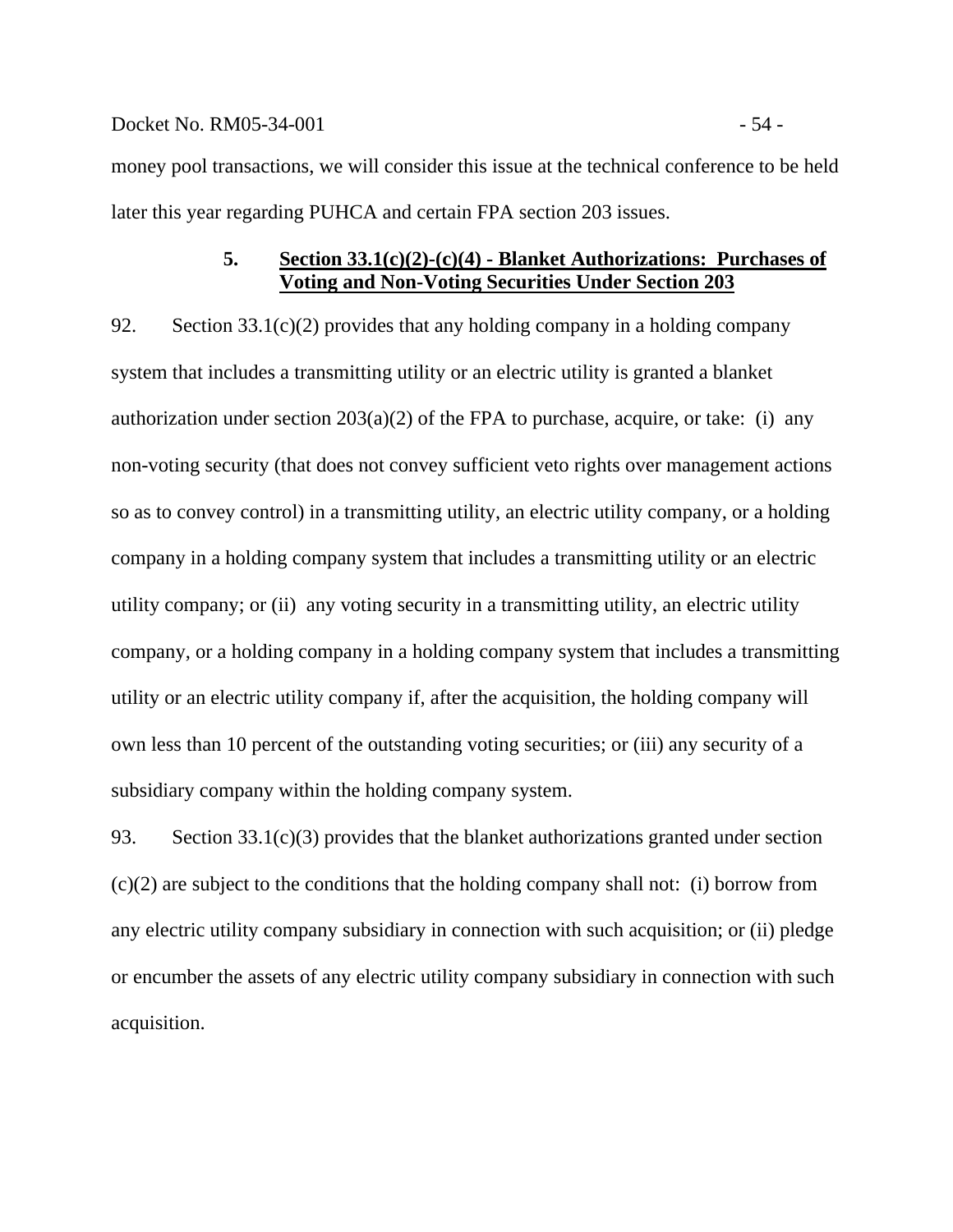### Docket No. RM05-34-001 - 55 -

94. Section 33.1(c)(4) provides that a holding company granted blanket authorizations in section (c)(2) shall provide the Commission with the same information, on the same basis, that the holding company provides to the SEC in connection with any securities purchased, acquired or taken pursuant to this section.

# **a. Section 33.1(c)(2)(i) - Purchases of Non-Voting Securities by a Holding Company**

95. In Order No. 669, the Commission found that there is no need for case-by-case examination of a holding company's purchase of non-voting securities. Such securities generally do not convey control and hence do not give the holding company additional market power, harm competitive markets, or otherwise harm captive customers.**[85](#page-57-0)** We did not impose any type of filing requirement with respect to such transactions.**[86](#page-57-1)**

# **i. Rehearing Request**

96. APPA/NRECA assert that the Commission should not have granted this blanket authorization. They state that the Commission cites no basis in the record for its finding that such transactions generally do not harm competition or otherwise disadvantage captive customers.**[87](#page-57-2)** According to APPA/NRECA, non-voting securities may take many different forms, limited only by the imagination of creative deal-makers and lawyers.

<span id="page-57-2"></span><span id="page-57-1"></span><span id="page-57-0"></span>**<sup>85</sup>** See Cash Management Rule at 29 (discussing exception for non-voting interests that convey significant veto rights).

**<sup>86</sup>** Order No. 669 at P 144.

**<sup>87</sup>** APPA/NRECA Rehearing Request at 31 (citing Order No. 669 at P 144).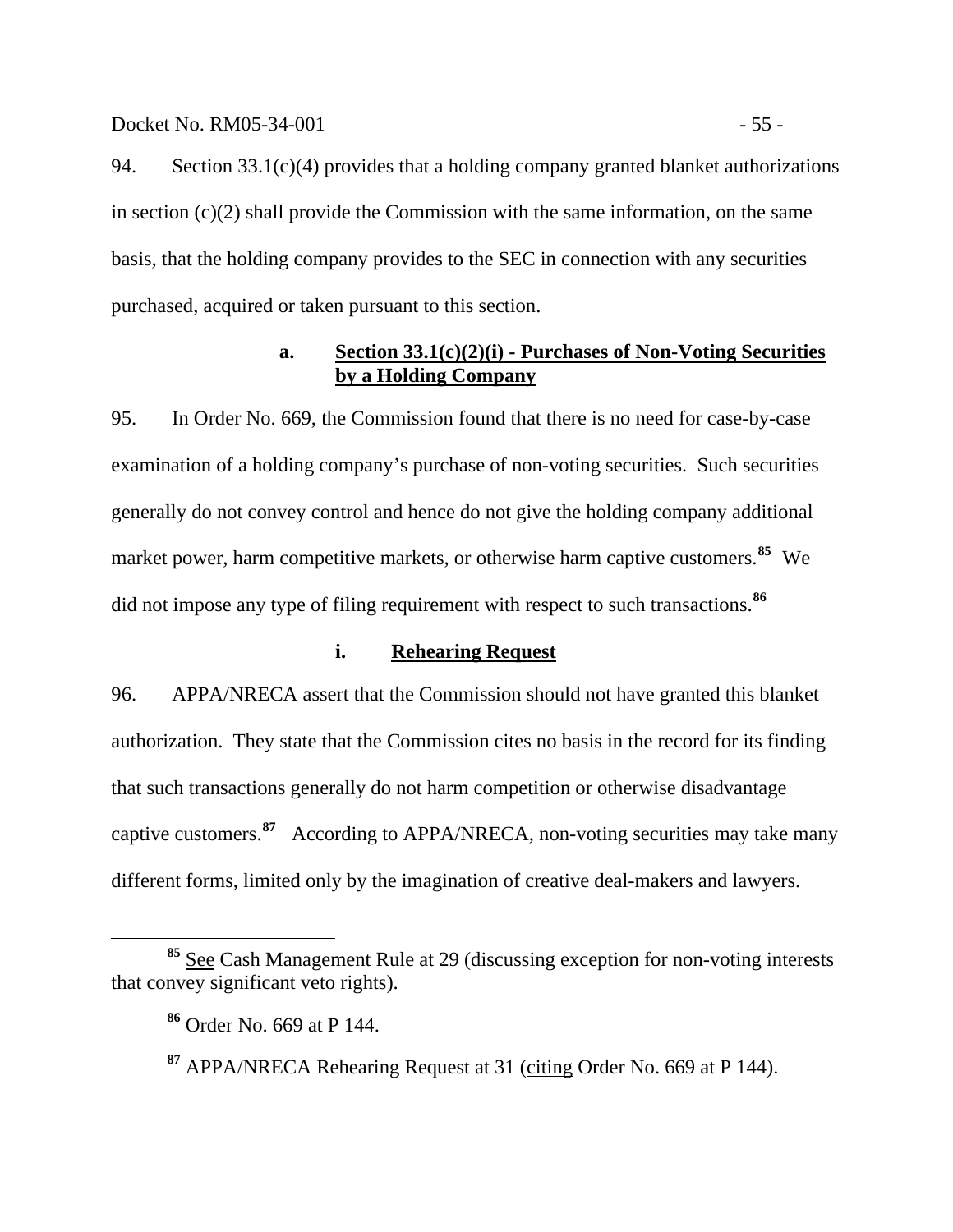APPA/NRECA assert, for instance, that securities that are non-voting can be important in the overall financial structure of many corporations or may, in the future, accrue voting rights, such as in the case of convertible debt. Therefore, they argue, the Commission should review such transactions on a case-by-case basis. If a party is uncertain whether a particular acquisition is a transfer of control that warrants a section 203 application, it can seek a declaratory order.

### **ii. Commission Determination**

97. APPA/NRECA has not persuaded us that customers will be harmed by the blanket authority to acquire non-voting securities. An acquisition of non-voting securities generally does not result in a change of control because such securities generally lack mechanisms like voting or veto rights necessary to influence or control management of the company. Moreover, section  $33.1(c)(3)$  specifically prohibits holding companies that use the blanket authorization from borrowing from any electric utility company subsidiary in connection with the transaction or from pledging or encumbering assets of an electric utility company subsidiary. In those instances where the security is nonvoting when issued or acquired but can be converted to voting at a later date, we will treat the security as a voting security when it is converted. This blanket authorization for acquisition of non-voting securities by a holding company only relieves the holding company of the requirement to file an application under section 203(a)(2) to obtain prior authorization from the Commission in a specific situation and with certain conditions.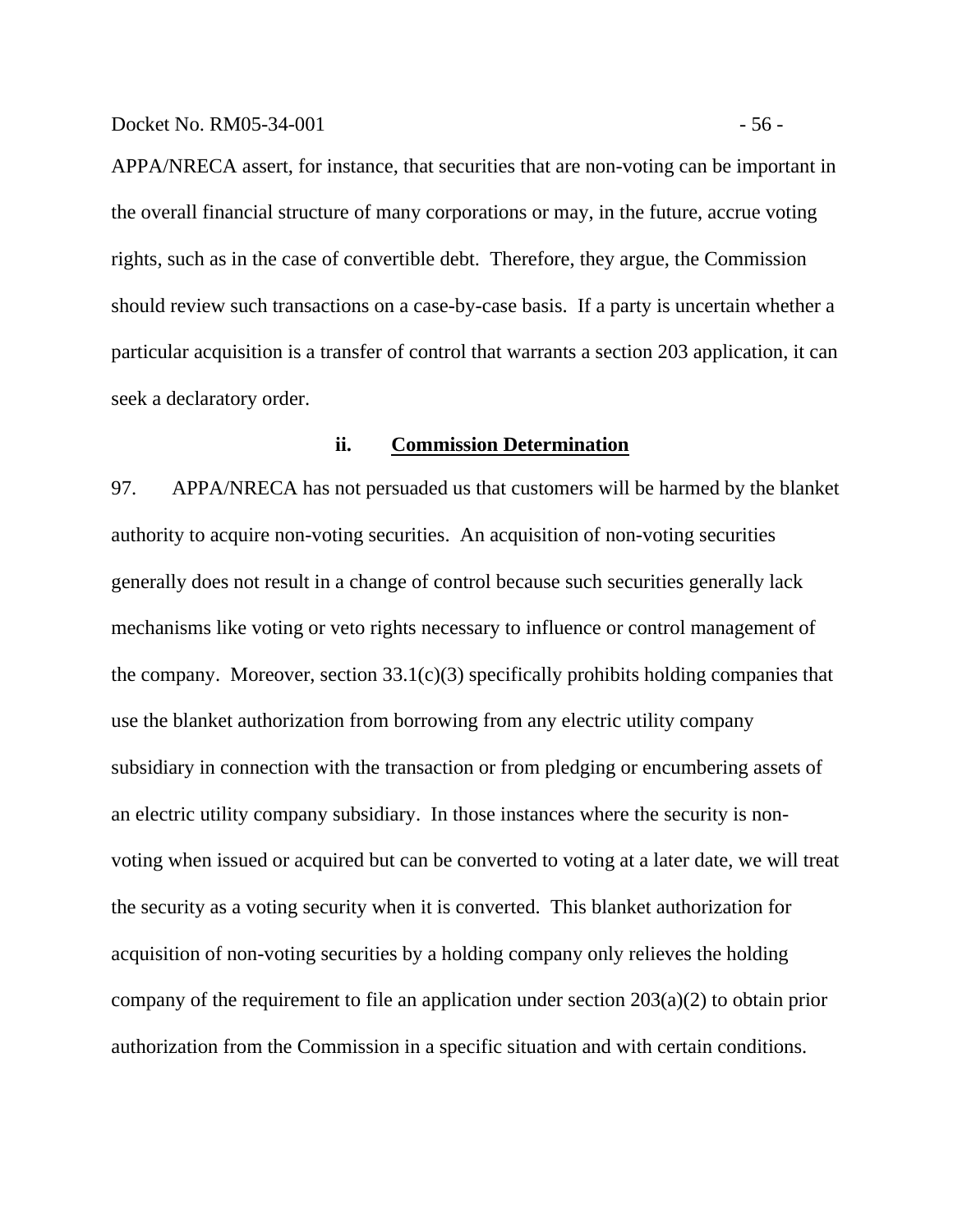## **b. Section 33.1(c)(2) – Holding Company Purchases of Less than 10 Percent of Outstanding Voting Securities**

98. The Commission granted blanket authorization for a holding company in a holding company system to purchase less than 10 percent of the outstanding voting securities of a public utility or a holding company covered by section 203(a)(2). We conditioned the blanket authorization "by requiring the purchaser of such securities to provide the Commission, not more than 45 days after the purchase, with the same information on the same basis that the holding company now provides to the SEC."**[88](#page-59-0)** The Commission stated that it would issue notices of these filings for informational purposes only.

### **i. Rehearing Requests**

99. APPA/NRECA assert that the Commission should not have granted this blanket authorization. They assert that the Commission should set the ownership threshold at less than 5 percent, as with the safe harbor provisions of the RTO Rule**[89](#page-59-1)** governing active ownership interests by market participants in regional transmission organizations (RTOs).

<span id="page-59-0"></span>**<sup>88</sup>** Order No. 669 at P 145. This could include Schedules 13D or 13G and Forms 8-K or 10-Q.

<span id="page-59-1"></span>**<sup>89</sup>** Regional Transmission Organizations*,* Order No. 2000, 65 FR 809, 855 (Jan. 6, 2000), FERC Stats. & Regs. ¶ 31,089, at 31,108 (1999), order on reh'g*,* Order No. 2000- A, 65 FR 12088 (Mar. 8, 2000), FERC Stats. & Regs. ¶ 31,092 (2000), aff'd sub nom. Public Utility District No. 1 of Snohomish County, Washington v. FERC, 272 F.3d 607 (D.C. Cir. 2001) (RTO Rule).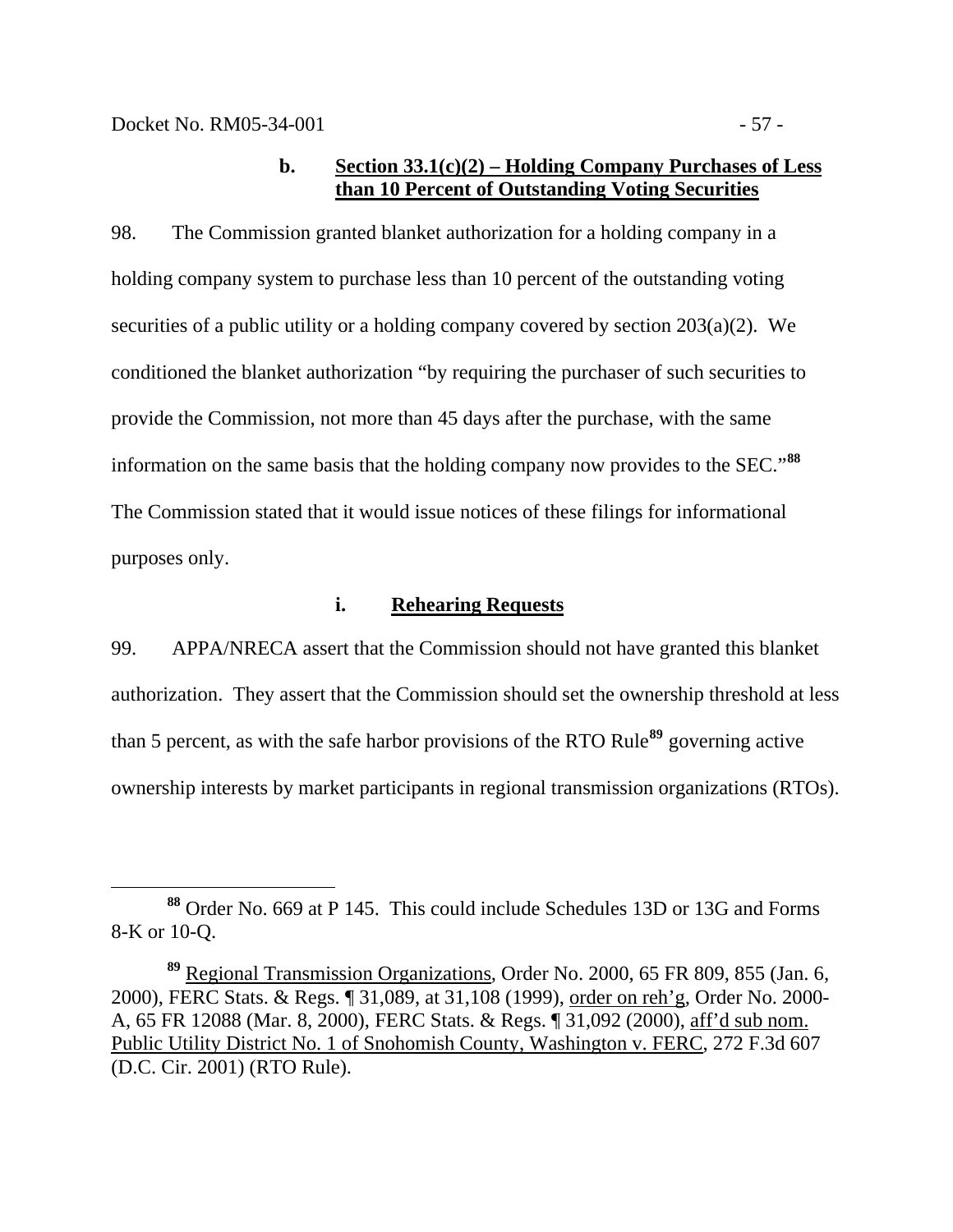#### Docket No. RM05-34-001 - 58 -

APPA/NRECA assert that the Commission provides no justification for using a higher percentage threshold for blanket authorization here than it did in its RTO rule.

100. Coral Power asserts that the Commission should grant a blanket authorization under FPA section  $203(a)(1)$  for dispositions of less than 10 percent of the outstanding voting securities by a public utility to match the blanket authorization granted to holding companies to acquire such securities. It states that the Commission has long interpreted section 203 to apply to changes in control over jurisdictional facilities.**[90](#page-60-0)** New FPA section 203(a)(4) codifies this precedent and gives the Commission express authority to review changes in control under section 203. Coral Power asserts that the disposition of up to 10 percent of the outstanding voting securities of a public utility or any of its upstream owners is not a change in control for purposes of FPA section 203(a)(1), as long as the acquiring entity does not hold a direct or indirect managing interest in the public utility. It states that, where there is no change in control, there can be no harm to competition or captive ratepayers as a result of such a transaction.

## **ii. Commission Determination**

101. APPA/NRECA advocate a reduction, from 10 percent to 5 percent, in the level of outstanding voting securities in a public utility or a public utility holding company that another holding company may acquire under the blanket authorization the Commission granted in Order No. 669. They cite to the Commission's conclusion in the RTO Rule

<span id="page-60-0"></span>**<sup>90</sup>** Coral Power Rehearing Request at 7.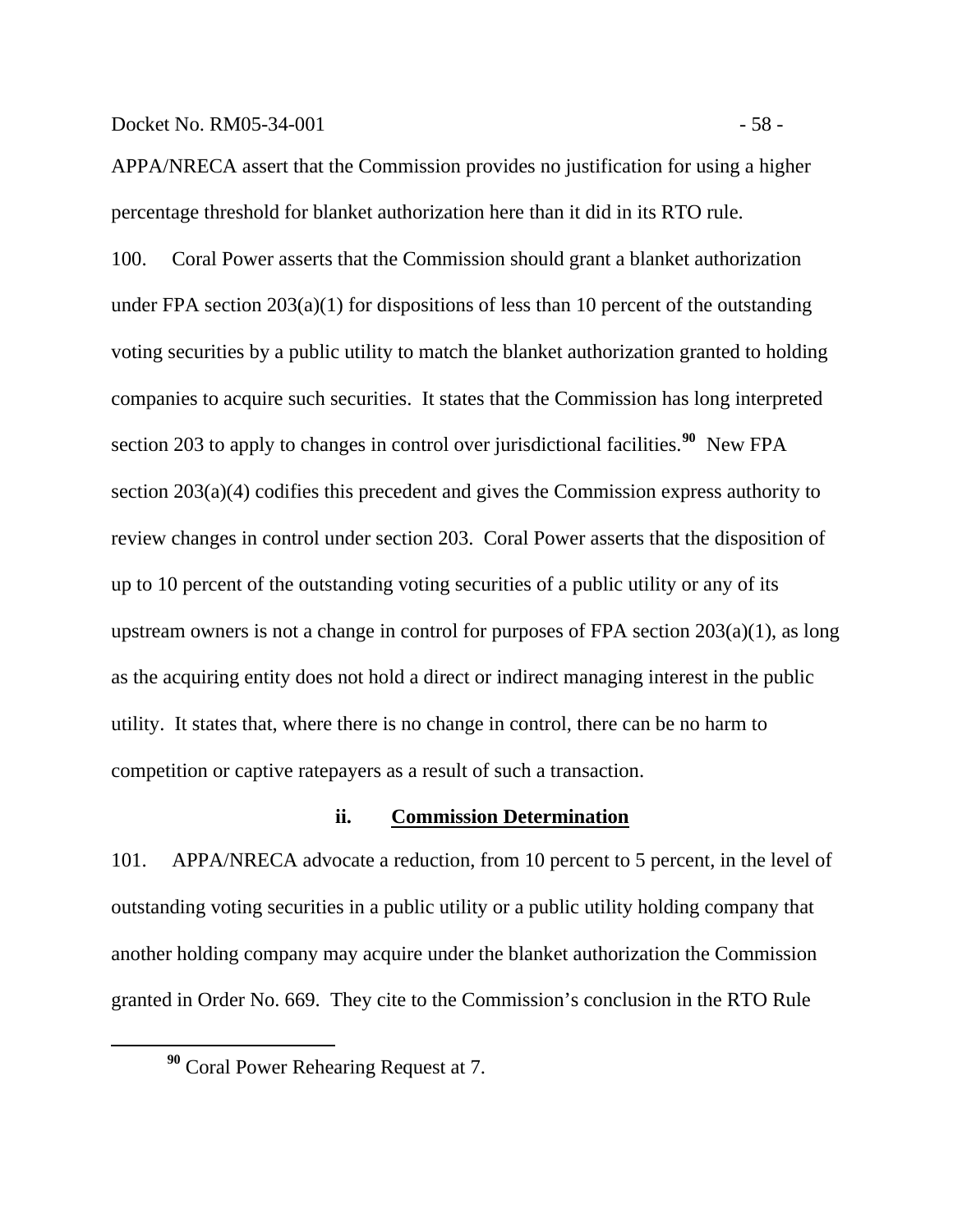that limited market participants to no more than a 5 percent active ownership interest in an RTO. We will deny APPA/NRECA's request for rehearing. In the RTO Rule, we reviewed various thresholds for presuming a lack of independence, including those found in the decisions of other agencies. We concluded that, because of particular concerns with the independence of RTOs, a limitation of 5 percent was appropriate. However, we noted that, in other contexts, we had determined that holding 10 percent of a company's voting stock was the level at which a rebuttable presumption of control applied for purposes of determining whether a company was an affiliate.**[91](#page-61-0)**

102. The fact that the Commission adopted a 5 percent ownership interest as a measure of control for purposes of determining an RTO's independence from market participants does not dictate the maximum threshold for a blanket authorization under section 203(a)(2). The two situations are quite different. For Order No. 2000, the Commission was faced with the task of building confidence that the RTOs would not be subject even to influences or the appearance of influences that would favor one market participant over another. As a result, the Commission set the threshold relatively low, prohibiting an ownership interest of no more than 5 percent. Our decision here reflects a reasonable balance in determining what is consistent with the public interest under section 203, taking into account Congress' intent in EPAct 2005 to remove obstacles to much-needed investment in the electric utility industry and to protect ratepayers. Nothing in the request

<span id="page-61-0"></span> $\overline{a}$ 

**<sup>91</sup>** RTO Rule, FERC Stats. & Regs ¶ 31,089 at 31,070.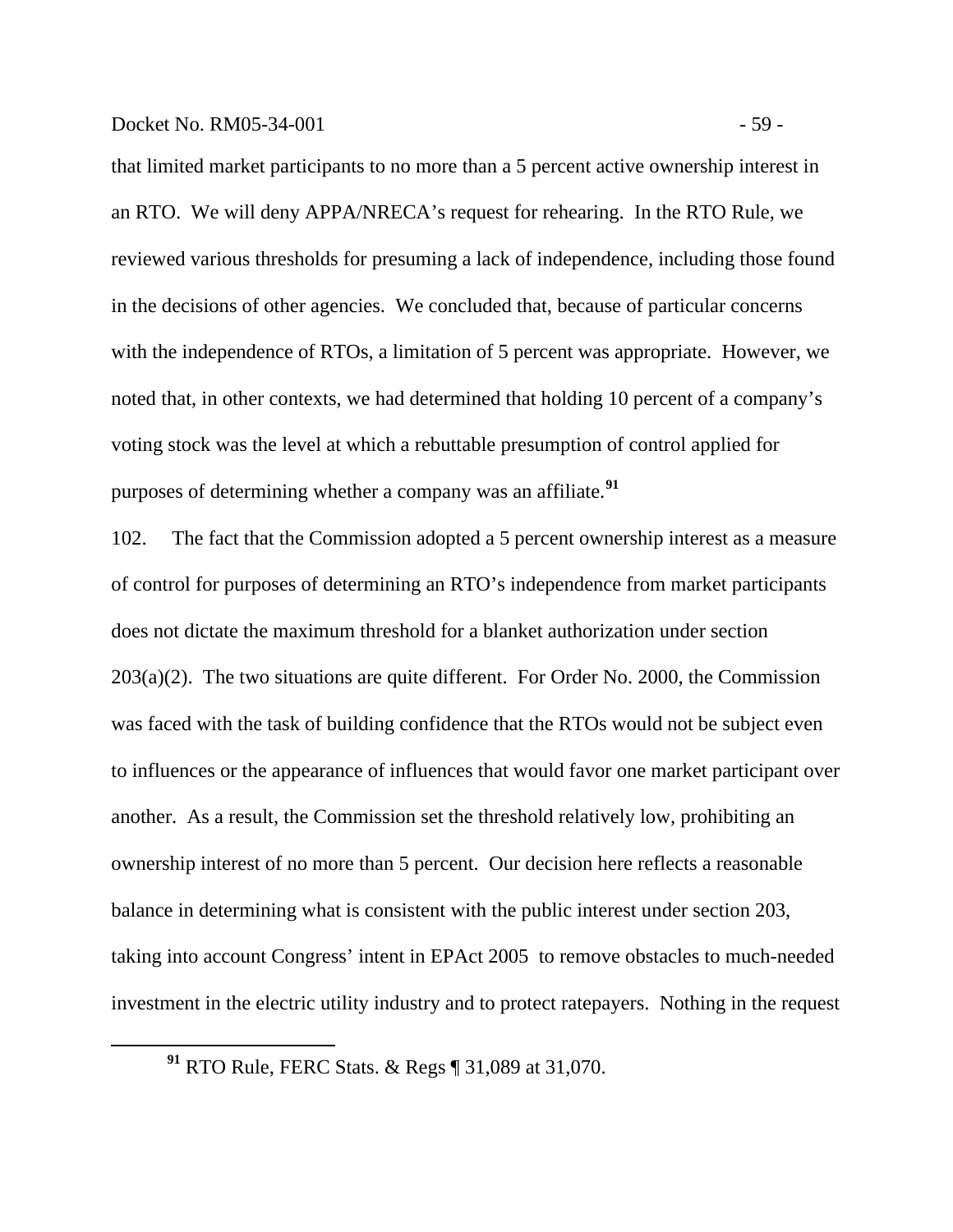for rehearing has convinced us that allowing blanket approval for a holding company to acquire less than 10 percent of the securities in a public utility or another holding company will harm customers. Setting the level at the higher end of the rather short spectrum (the low considered by the Commission of 5 percent and the high of 10 percent) described by the Commission in the RTO Rule will encourage increased investment because it lifts the burden of obtaining pre-authorization under FPA section 203(2). 103. Coral Power suggests that the Commission give essentially the same blanket authorization to public utilities under section  $203(a)(1)$  that we gave to public utility holding companies under section 203(a)(2). The Commission declines to do so and will continue to review dispositions of jurisdictional facilities by public utilities under FPA section 203(a)(1) on a case-by-case basis. Concerns with control, markets and protection of captive customers or customers receiving transmission service over jurisdictional transmission facilities are closely linked with assets directly controlled by the public utilities.

# **c. Section 33.1(c)(4) – SEC Information Provided to the Commission**

104. As noted above, the Commission conditioned the blanket authorization for holding companies under section  $33.1(c)(2)$  "by requiring the purchaser of such securities to provide the Commission, not more than 45 days after the purchase, with the same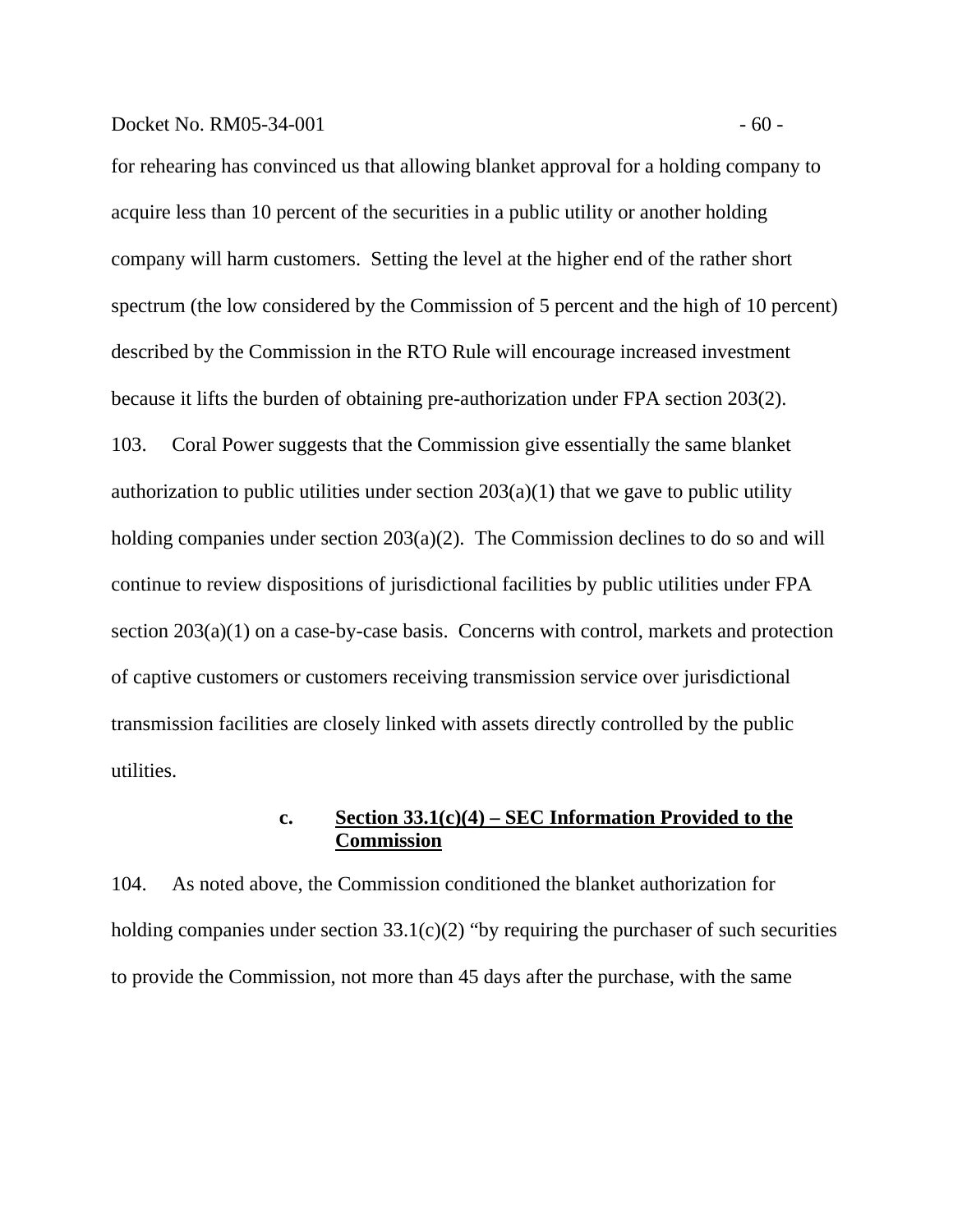information on the same basis that the holding company now provides to the SEC."**[92](#page-63-0)** The Commission stated that it would issue notices of these filings for informational purposes only.

## **i. Rehearing Requests**

105. EEI, Entergy, Duke/Cinergy, and GS Group request that the Commission revise section 33.1(c)(4) to list the specific SEC schedules and forms that the Commission directed companies to file with the Commission, rather than just making the more general reference to the "same information" provided to the SEC.**[93](#page-63-1)** They state that this change would make the text of the rule consistent with the Commission's discussion in the

<span id="page-63-0"></span><sup>&</sup>lt;sup>92</sup> Accordingly, the Commission directed that the purchaser of such securities file with the Commission copies of SEC Schedules 13D, 13G, and Form 13F. The Commission explained that SEC Schedule 13D is required to be filed by any entity acquiring beneficial ownership of more than 5 percent of a class of a company's securities. The Schedule 13D filing requires, among other things, a statement of the purpose(s) of the acquisition of the securities of the issuer and a description of any plans or proposals the reporting person may have that relate to or would result in the acquisition of additional securities of the issuer; any extraordinary corporate transactions, such as a merger, reorganization or liquidation of the issuer or its affiliates; and any changes in the board of directors or management of the issuer. Schedule 13G is the same form, but is used when the person or entity is making the purchase for investment only. Institutional investment managers who exercise investment discretion over \$100 million or more must report their holdings on SEC Form 13F. We noted that requiring this information should impose only a de minimis burden on the holding company, since we are merely requiring the same information that was filed with the SEC. Further, the Commission stated that, should the SEC change its reporting requirements, this information must continue to be filed with the Commission.

<span id="page-63-1"></span><sup>&</sup>lt;sup>93</sup> See, e.g., EEI Rehearing Request at 6, and Attachment A at 2-3, section 33.1(c)(5); Entergy Rehearing Request at 3; Duke/Cinergy Rehearing Request at 3-4; and GS Group Rehearing Request at 7.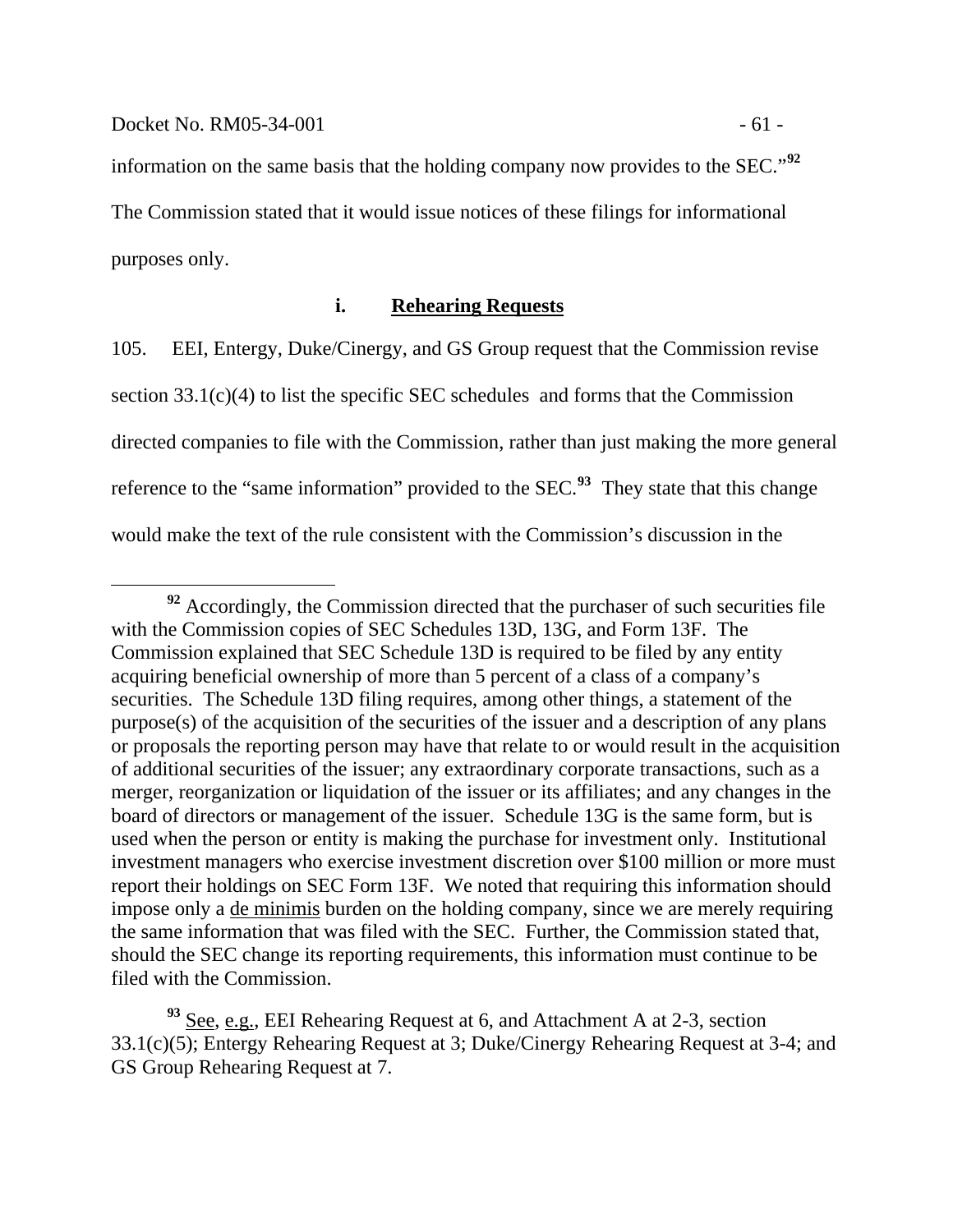preamble and in footnote 107, which refers specifically to SEC Schedules 13D and 13G and Form 13F. GS Group is concerned that the general directive to provide the "same information" is overly broad, creates uncertainty regarding the type of information that must be filed with the Commission, and could be construed to include oral communications with the SEC, correspondence, documents produced in response to a data request, and other investor disclosure documents that are only tangentially related to an acquisition of securities pursuant to section 33.1(c)(4).

106. Further, GS Group and MidAmerican explain that, while the preamble indicates that the SEC filings must be provided to the Commission not later than 45 days after the purchase of securities being reported, the text of the rule merely indicates that copies of SEC filings must be provided to the Commission "on the same basis" provided to the SEC.**[94](#page-64-0)** They state that the 45-day deadline is inconsistent with the filing deadlines for Schedule 13D, Schedule 13G and Form 13F.

107. MidAmerican states that should the SEC eliminate such reporting requirements, the acquirer of any securities under the blanket authorization should continue to provide the information that had been required under the rescinded SEC rule to the Commission no later than the time that would have been required under the rescinded SEC rule.

<span id="page-64-0"></span> $\overline{a}$ 

**<sup>94</sup>** Id. at 8; MidAmerican Rehearing Request at 5.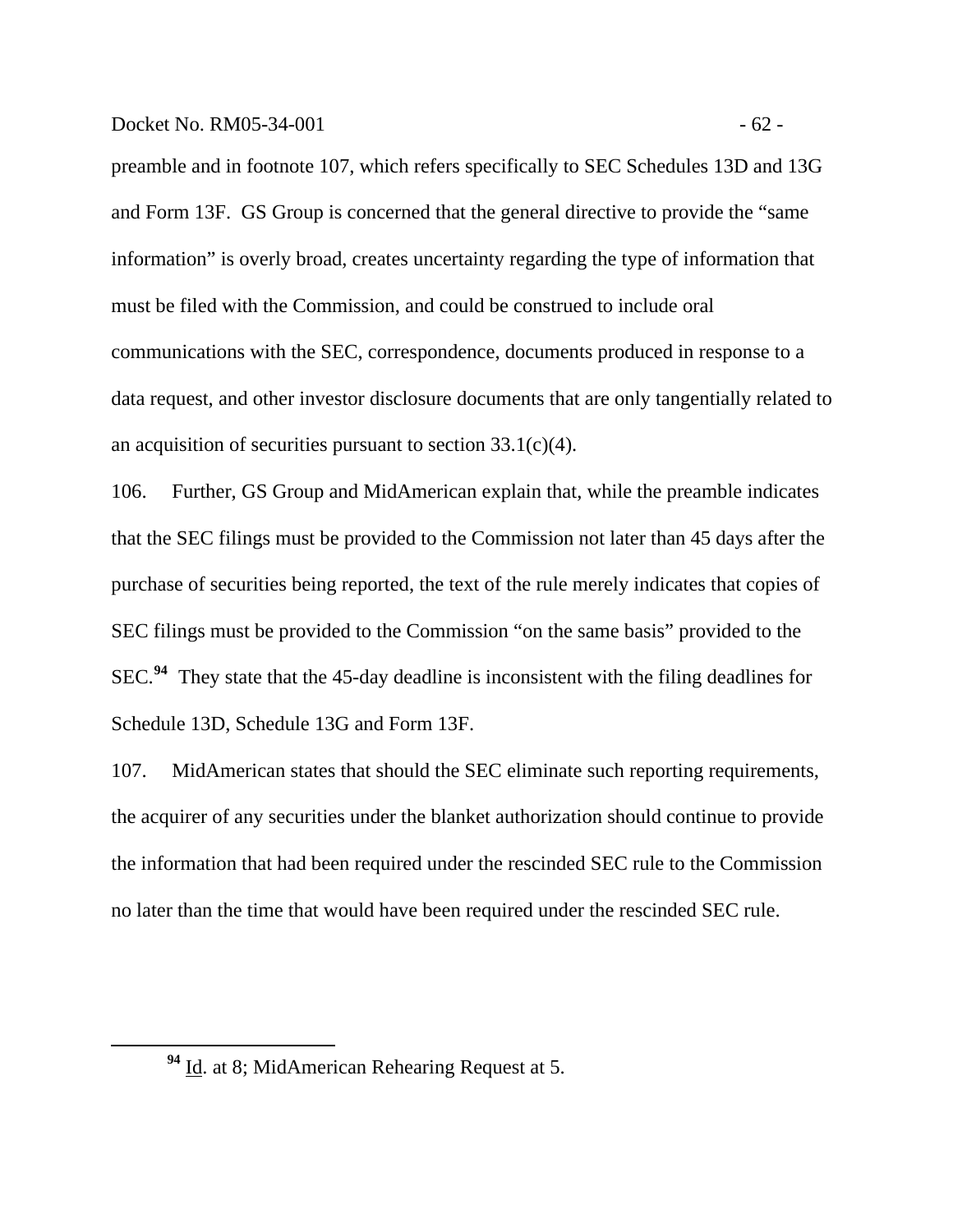Docket No. RM05-34-001 - 63 -

108. MidAmerican seeks clarification of the rule as it pertains to Schedule 13G only to the extent a Schedule 13G is to be filed with respect to the reporting of beneficial ownership interests of less than 10 percent of voting equity securities

109. MidAmerican and GS Group also request that the Commission clarify that, if the submission to the SEC qualifies for confidential treatment, the Commission also should give it confidential treatment. MidAmerican explains that the investment strategies of banks, brokers, investment managers, pension funds, and other investors often involve proprietary and confidential information and that release of this information could harm these entities.

### **ii. Commission Determination**

110. In response to the many industry requests on rehearing, we will specify that it is SEC Schedule 13D, Schedule 13G and Form 13F that the companies are directed to file. To ensure that this filing requirement imposes only a de minimis burden, copies of these SEC Schedules 13D and 13G and Form 13F must be filed with the Commission under the same filing deadlines provided in the SEC rules. We are revising section  $33.1(c)(4)$ accordingly.

111. We clarify that, if the SEC eliminates such reporting requirements, the acquirer of securities under the blanket authorization must continue to provide the information required under the rescinded SEC rule to the Commission no later when it would have been required under the rescinded SEC rule. MidAmerican's request for clarification of the reporting requirement as it pertains to Schedule 13G is unclear, as is the specific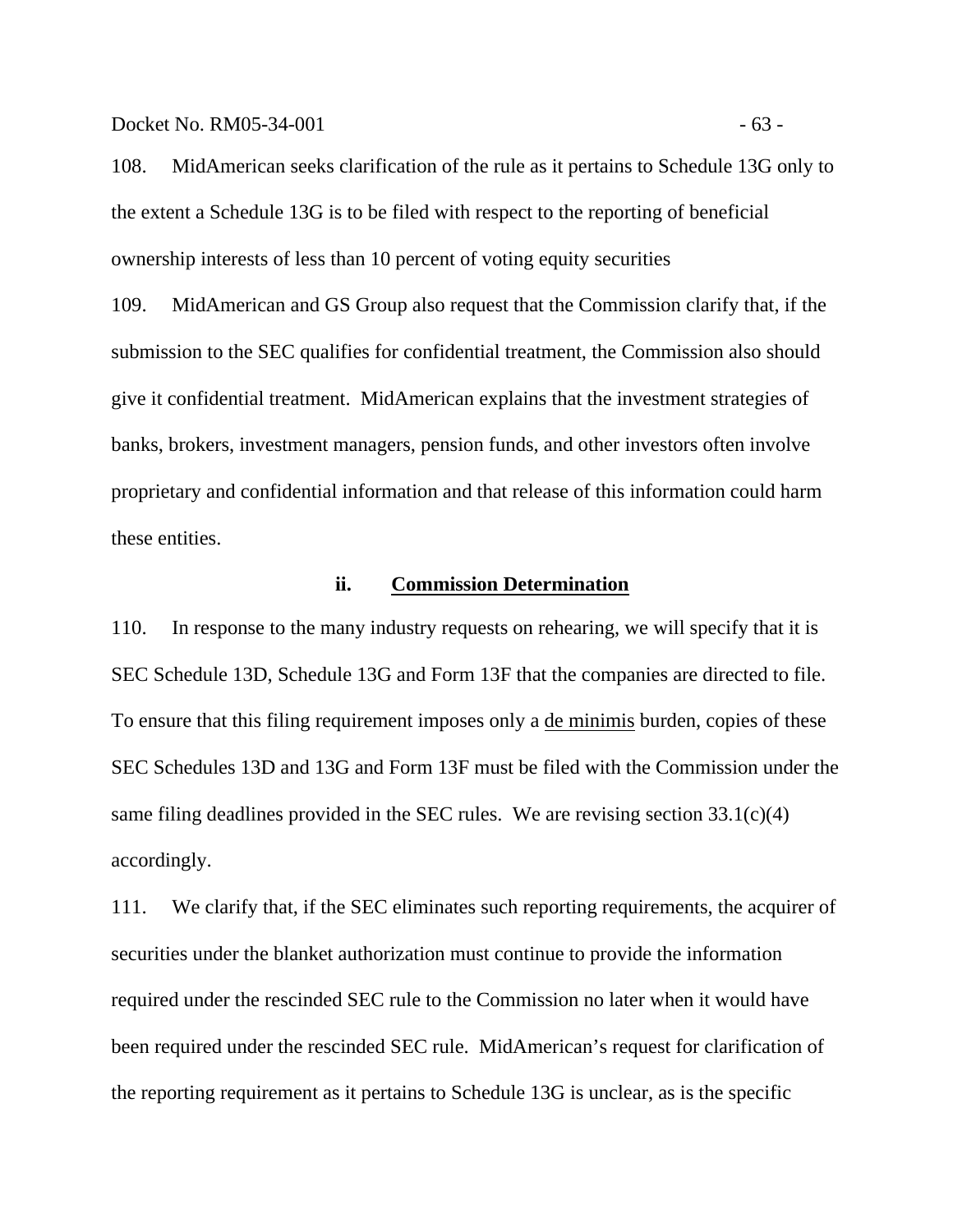### Docket No. RM05-34-001 - 64 -

change, if any, that it proposes. As noted above, however, the Commission is revising the reporting requirement as it relates to the SEC schedules and form to make filing deadlines and content commensurate with SEC requirements.

112. Further, we clarify that requests for confidential treatment of copies of the schedules must follow the established procedures for requests for special treatment of documents submitted to the Commission.**[95](#page-66-0)** Under those procedures, any person submitting a document may request privileged treatment by claiming that some or all of the information is exempt from the mandatory public disclosure requirements of the Freedom of Information Act (FOIA),<sup>[96](#page-66-1)</sup> and should be withheld from public disclosure. The Commission places documents for which privileged treatment is requested in a nonpublic files. When a FOIA requester seeks a document for which privileged treatment has been claimed or when the Commission itself is considering release of such information, the Commission official who will decide whether to release the information will notify the person who submitted the document and give that person at least five calendar days in which to comment. Notice of a decision to deny a claim of privilege will be given to any person claiming that the information is privileged no less than five calendar days before disclosure. In addition, when a FOIA requester brings suit in

<span id="page-66-1"></span><span id="page-66-0"></span> $\overline{a}$ 

**<sup>95</sup>** 18 CFR 388.112 (2005).

**<sup>96</sup>** 5 U.S.C. 552 (2000).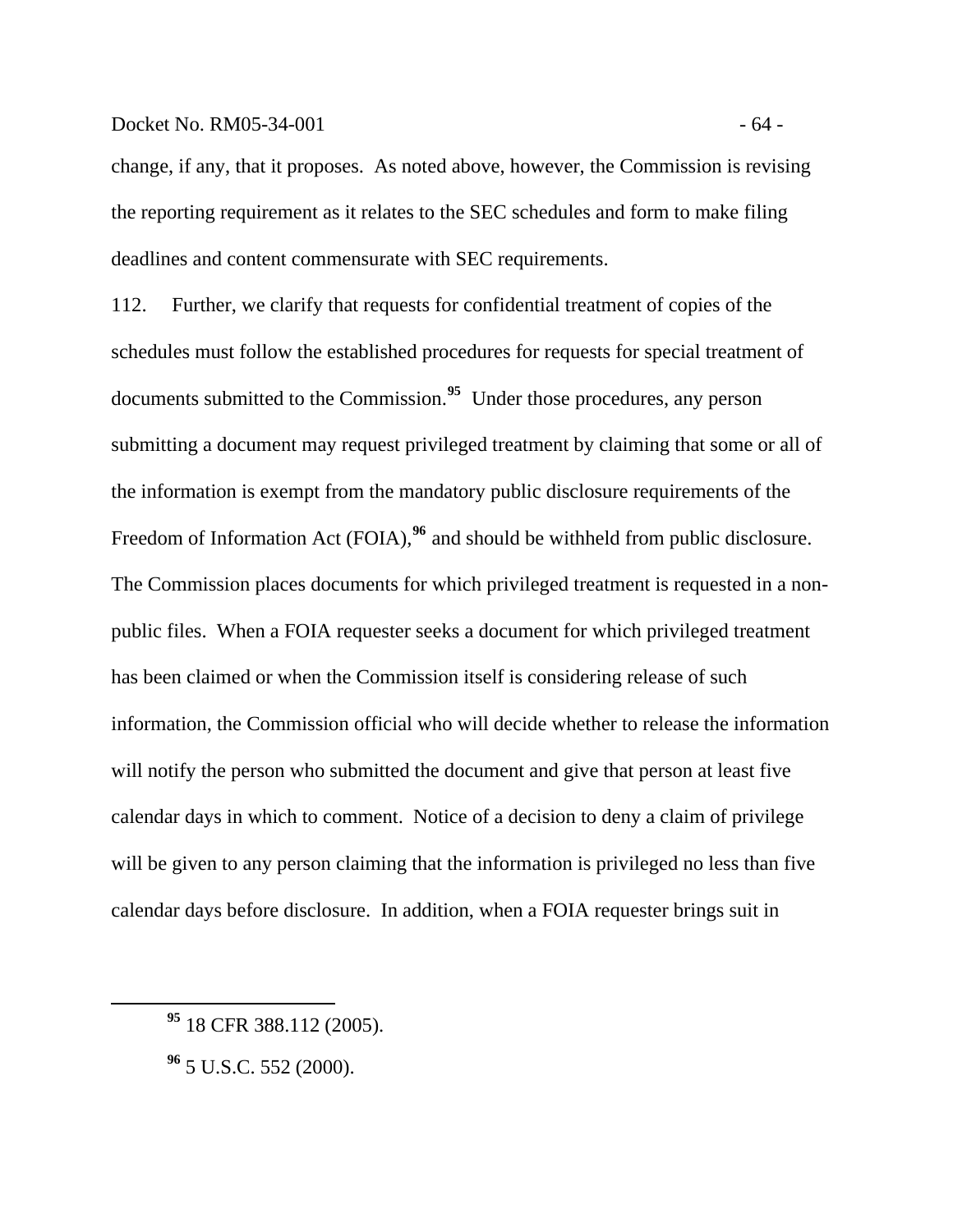### Docket No. RM05-34-001 - 65 -

Federal court to compel disclosure of information for which a person has claimed

privileged treatment, the Commission will notify the person who submitted the document.

# **6. Other Requested Blanket Authorizations – Holding Company Purchasing Its Own Securities, Fiduciary Investments and Bank Underwriting/Hedging**

## **a. Holding Company Purchasing Its Own Securities**

# **i. Rehearing Requests**

113. EEI, Entergy, and Duke/Cinergy request that the Commission clarify that a holding company may buy its own securities under blanket authority and need not make a filing under section 203. They state that, while it may seem obvious that a holding company can acquire its own securities without section 203 authorization, there is some confusion created by the differing statutory language of  $203(a)(1)(C)$  and  $203(a)(2)$ . Before EPAct 2005, section 203(a) required prior approval for a public utility to acquire the security "of <u>any other</u> public utility." In contrast, new section  $203(a)(2)$ , requires prior approval for a holding company to acquire "any security with a value in excess of \$10,000,000 of . . . a holding company in a holding company system that includes a transmitting utility or an electric utility company."

114. National Grid raises similar arguments and adds that repurchase transactions are routine and serve a variety of business needs, including facilitating stock issuances under legitimate stock plans and managing capital structure.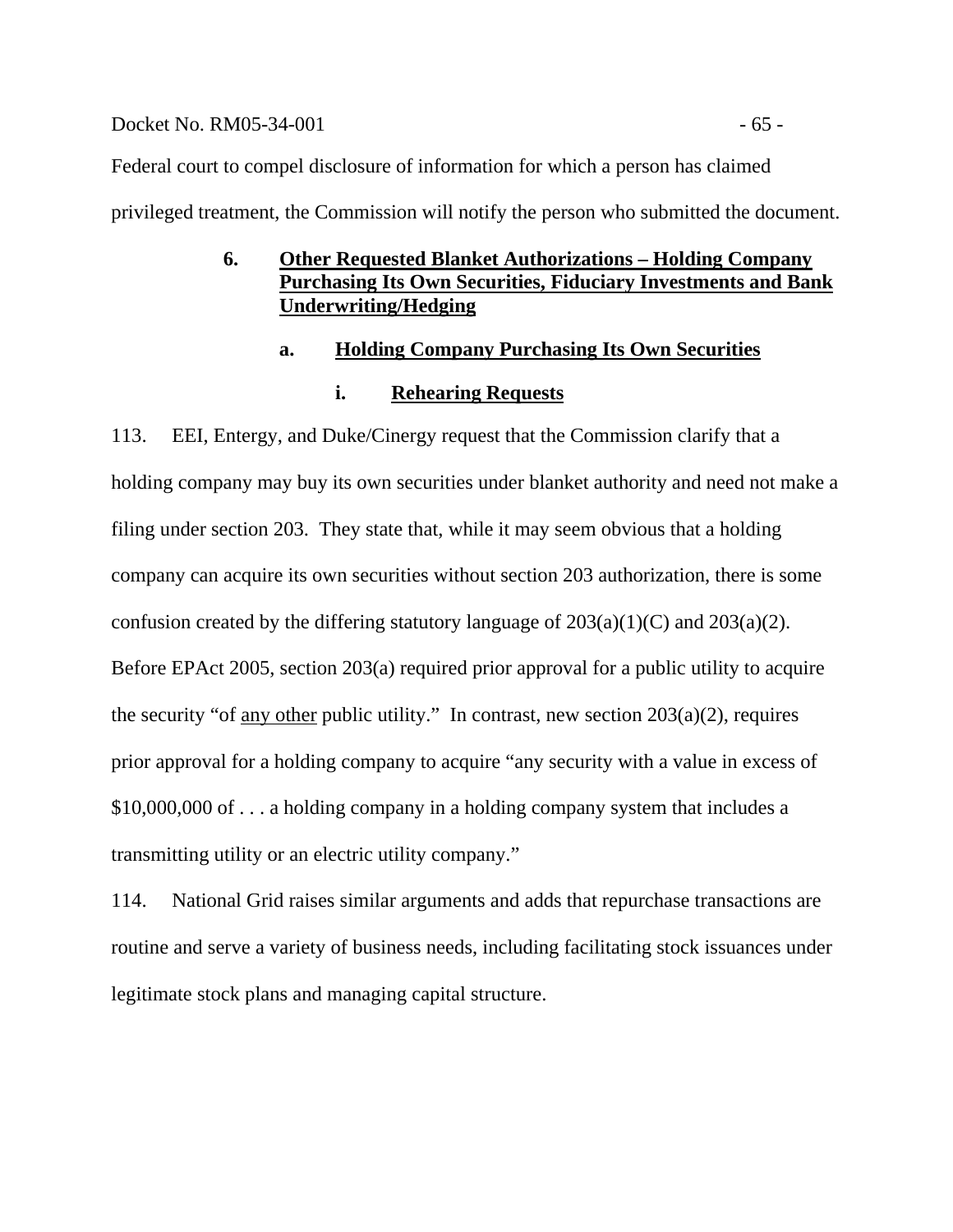**ii. Commission Determination**

115. In an order issued after the final rule, the Commission ruled that the most reasonable interpretation of section 203(a)(2) is that a holding company is not required to obtain Commission authorization to repurchase its own stock.**[97](#page-68-0)**

# **b. Fiduciary Investments and Bank Underwriting and Hedging Activities**

## **i. Rehearing Requests**

116. BofA/JPMorgan ask that the Commission clarify that section 203(a)(2) does not apply to fiduciary investments by non-bank financial institutions in a Regulated Banking Group.**[98](#page-68-1)** They explain that it would not be feasible for non-bank fiduciaries to obtain section 203(a)(2) approval before making such investments because many Regulated Banking Groups have non-bank subsidiaries that routinely acquire and dispose of equity and debt positions in utility securities in fiduciary capacities. These fiduciary relationships include the function of trustee, agent, executor, administrator, guardian,

**<sup>97</sup>** National Grid plc and National Grid USA, 114 FERC ¶ 61,115 at P 11 (2006).

<span id="page-68-1"></span><span id="page-68-0"></span>**<sup>98</sup>** By use of the term "Regulated Banking Group," BofA/JPMorgan means: (i) banks chartered and regulated under the laws of the United States or a U.S. state, and (ii) bank holding companies registered as such with (and subject to supervision and regulation by) the Federal Reserve Board under the Bank Holding Company Act of 1956 (as amended by the Gramm-Leach-Bliley Act of 1999, in each case together with their subsidiaries. BofA/JPMorgan also explain that the Commission's blanket authorization of the acquisition of up to 10 percent of voting equity of utilities does not provide adequate relief, since on an aggregate basis all holdings in a fiduciary and/or proprietary capacity under a large banking group may in the ordinary course of business exceed the 10 percent threshold. BofA/JPMorgan Rehearing Request at 13-14.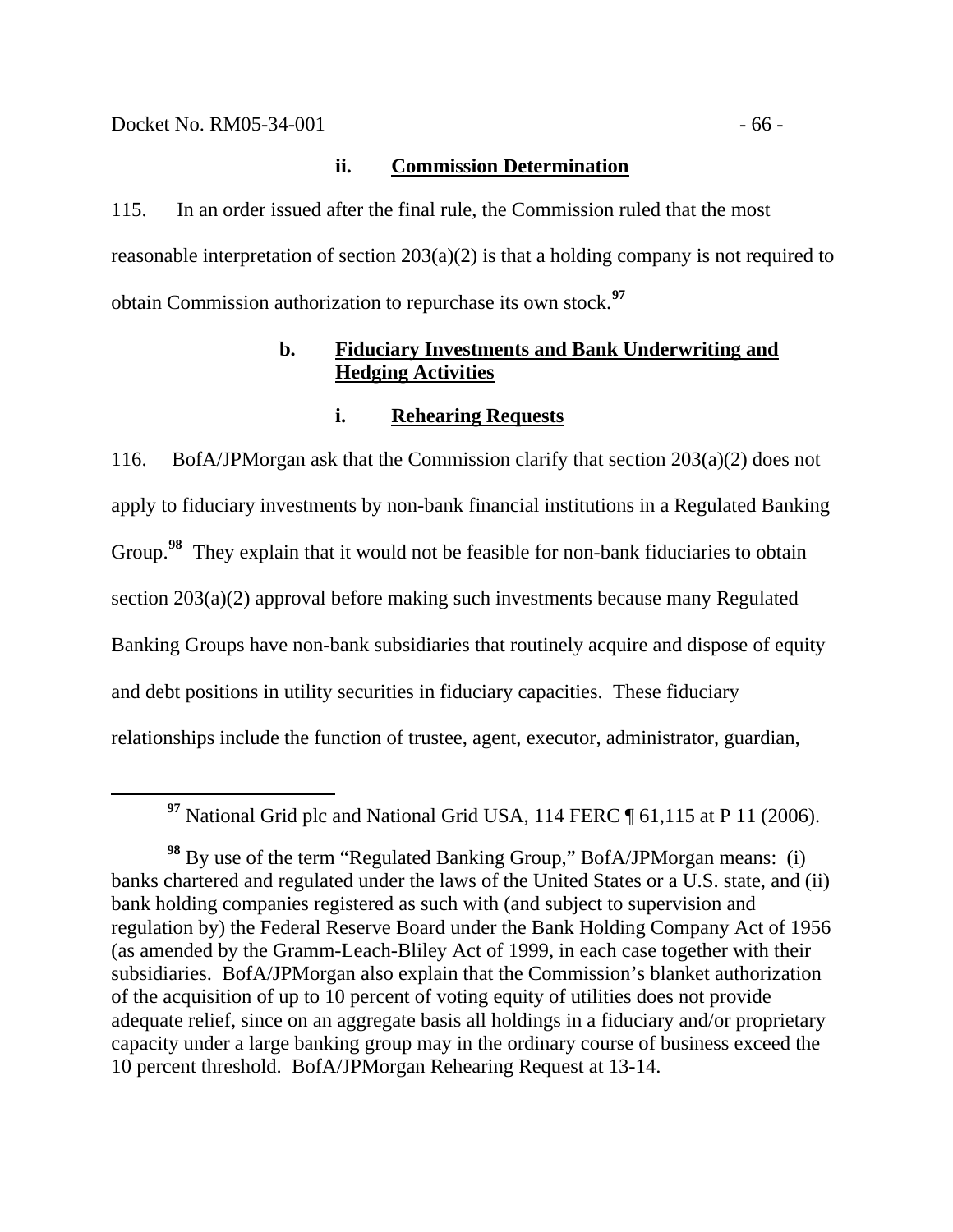## Docket No. RM05-34-001 - 67 -

asset manager, and discretionary investment adviser.**[99](#page-69-0)** BofA/JPMorgan assert that these passive investments are not made to permit the Regulated Banking Group to exercise control over the operations of the issuer. Further, they state that such investments are already comprehensively regulated under federal and state regimes applicable to financial institutions. These regulatory regimes are designed to assure that the holdings by a Regulated Banking Group in a fiduciary capacity are not used to impermissibly support investments in a public utility as principal, and do not provide a basis to exercise impermissible control over a public utility issuer. For these reasons, BofA/JPMorgan seek a determination that fiduciary investments by their non-bank financial institutions do not require approval under section 203(a)(2). In the alternative, they request blanket authorization for such fiduciary investments.

117. BofA/JPMorgan request that the Commission confirm that relief from the "acquisition of securities" clause under section  $203(a)(1)$  applies under section  $203(a)(2)$ . Specifically, they assert that the Commission has granted banks that function as power marketers relief from the "acquisition of securities" clause in section  $203(a)(1)$ .<sup>[100](#page-69-1)</sup> Such banks need not seek prior approval from the Commission when they acquire utility

<span id="page-69-0"></span> $\overline{a}$ 

**<sup>99</sup>** Id. at 13.

<span id="page-69-1"></span>**<sup>100</sup>** See UBS AG and Bank of America, N.A., 101 FERC ¶ 61,312 (2002), reh'g granted in part and denied in part, 103 FERC ¶ 61,284 (2003), reh'g granted, 105 FERC ¶ 61,078 (2003) (UBS/Bank of America); JPMorgan Chase Bank, N.A., Docket No. ER05-283 (unpublished letter order dated March 18, 2005).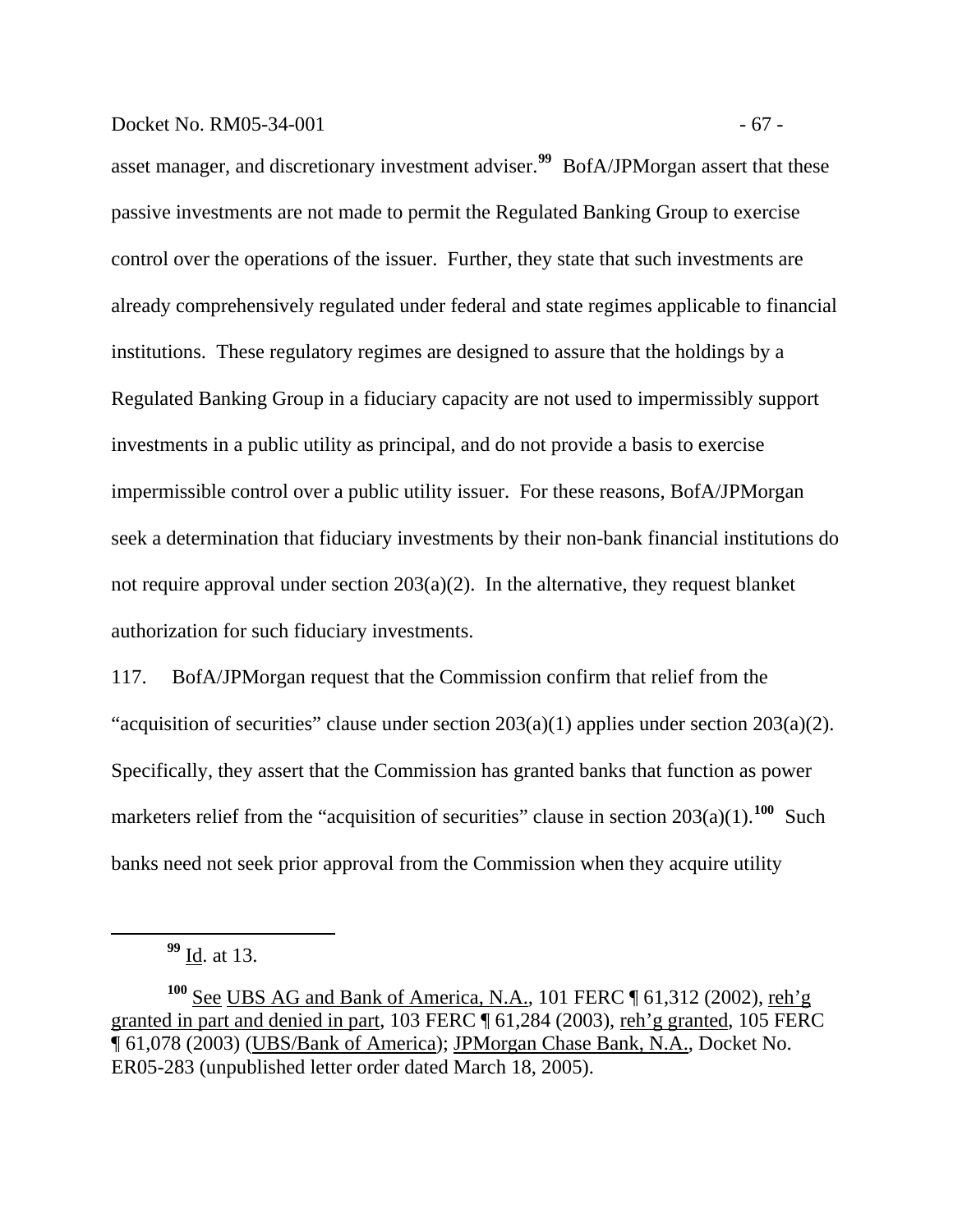### Docket No. RM05-34-001 - 68 -

 $\overline{a}$ 

securities in debt, fiduciary, trading, or hedging capacities. However, BofA/JPMorgan explain that a number of banks have recently become power marketers and when that happens, the bank becomes a public utility for purposes of FPA section 203. They assert that, under EPAct 2005, many banks that are public utilities are now also "holding companies." Congress provided that certain holdings of banks, bank operating subsidiaries, and broker-dealers do not make them "holding companies" in section 1262(8) of EPAct 2005. BofA/JP Morgan state that the statutory exemption also specifically covers loan collateral, loan liquidation, and fiduciary holdings.

118. However, BofA/JPMorgan explain that when banks act as underwriters, they will not know at the outset whether they will be successful in disposing of a sufficient number of shares to assure that their holdings do not exceed 5 percent of the issuer after 45 days.**[101](#page-70-0)** To comply with section 203, however, they would have to seek the Commission's approval immediately to retain the shares or risk noncompliance. Thus, BofA/JPMorgan ask that the Commission issue blanket authorization under section 203(a)(2) for failed underwritings and hedging holdings on the same terms and conditions imposed in the Commission's orders granting blanket authorization to bank power

<span id="page-70-0"></span>**<sup>101</sup>** BofA/JPMorgan Rehearing Request at 19. They explain that in a successful underwriting, the underwriter purchases shares from the issuer and immediately resells those shares in the market. In a failed underwriting, the underwriter is not able to resell those shares immediately and will attempt to sell the unsold shares in an orderly manner over a period of time following the closing of the initial purchase.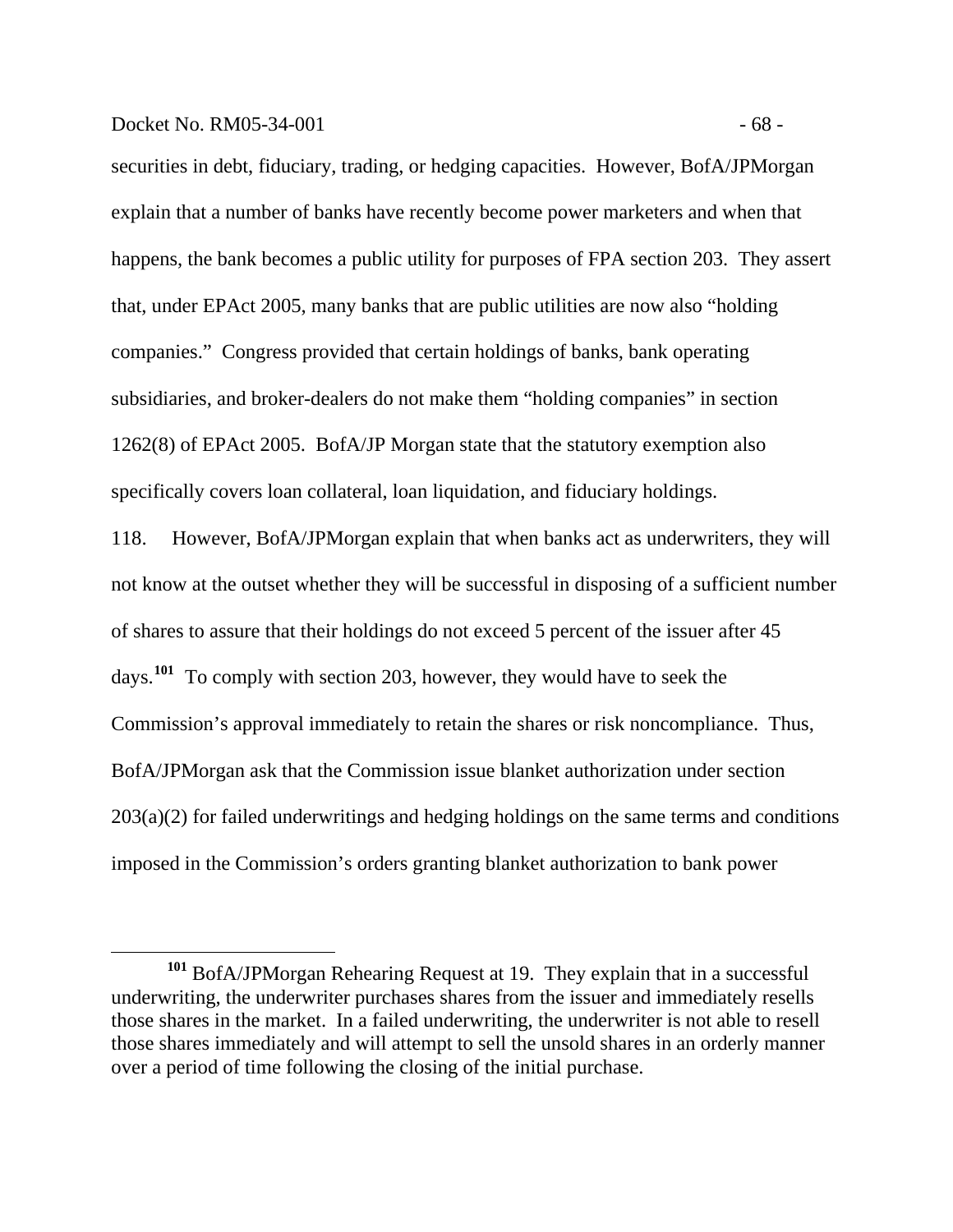### Docket No. RM05-34-001 - 69 -

 $\overline{a}$ 

marketers under section  $203(a)(1)$ .<sup>[102](#page-71-0)</sup> Further, they request that Order No. 669 be clarified to authorize: (i) underwriting holdings to exceed 45 days and (ii) equity derivative hedging holdings, to the extent permitted under the Commission's orders applicable to bank power marketers.

119. Similarly, Morgan Stanley requests that the Commission revise the blanket authorizations adopted in Order No. 669 to permit certain additional securities acquisitions and to differentiate between the acquisition of securities by a public utility and by non-utility affiliates. It requests that the Commission grant blanket authorizations to allow holding companies and their affiliates to hold: (1) voting and non-voting securities, without limitation, on behalf of customers as fiduciaries; (2) voting and nonvoting securities, without limitation, in the ordinary course of their business as underwriters or dealers;  $103$  (3) up to the less than 10 percent limit in section 33.1(c)(2)(ii) of voting securities as principal of each class of voting securities issued by a utility or holding company, provided that such ownership interest does not include a right to control the jurisdictional activities of the issuer; (4) utility securities in connection with underwriting activities so that underwriting activities are not subject to the 10 percent

<span id="page-71-0"></span>**<sup>102</sup>** BofA/JPMorgan Rehearing Request at 20 (citing UBS/Bank of America, 103 FERC ¶ 61,284).

<span id="page-71-1"></span>**<sup>103</sup>** Morgan Stanley explains that any utility securities held as part of underwriting or dealer/trader activities are transitory, so the underwriter or dealer/trader does not have the ability or incentive to exercise control over the issuer. Id. at 13.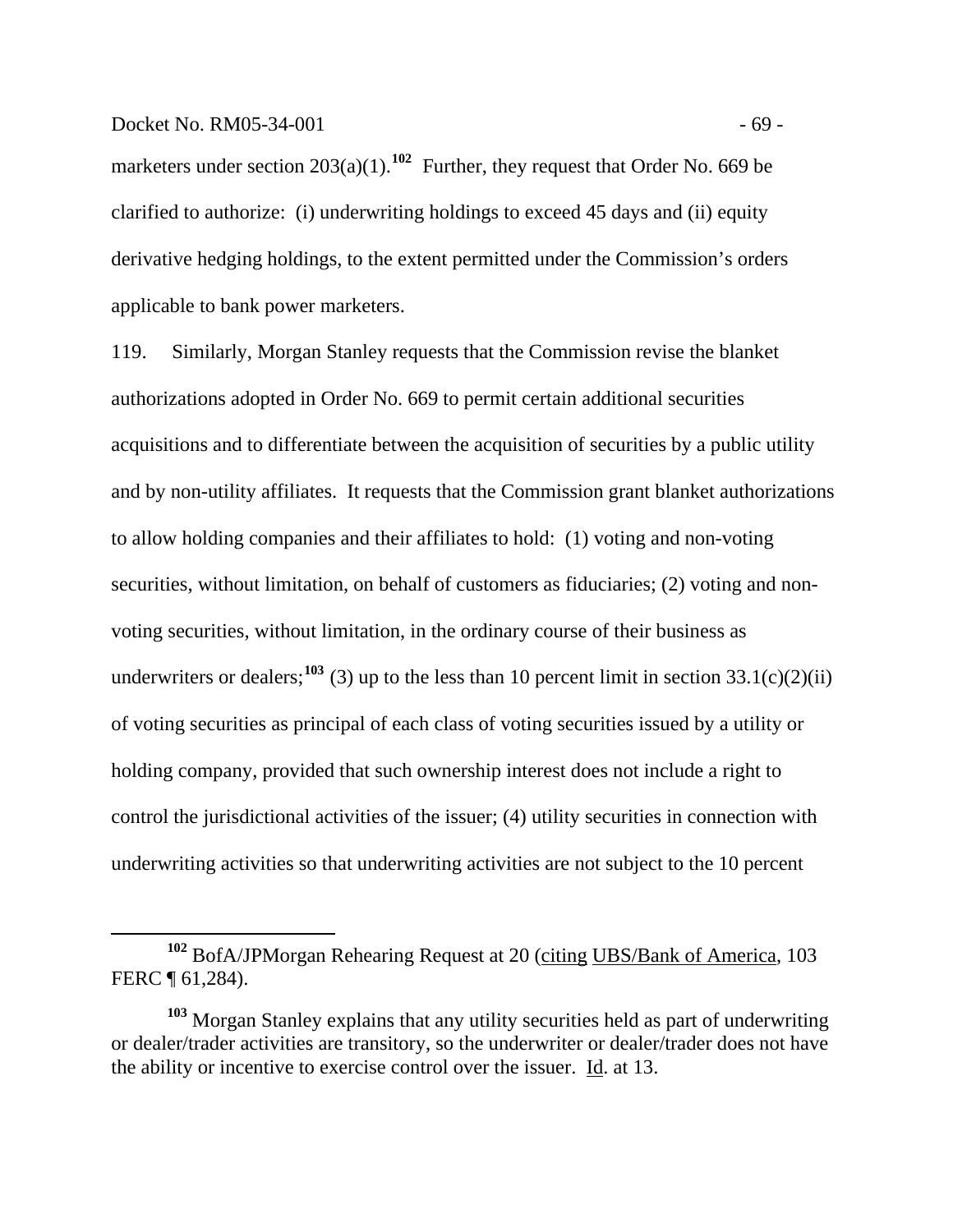limit in section 33.1(c)(2), provided that the holding company or its affiliates file an application for section 203(a) approval within 45 days of any failed underwriting to retain the securities and commits while the applications remains pending not to vote the utility securities held as a result of the failed underwriting; (5) utility securities in connection with their trading activities so that the dealer/trader activities are not subject to the 10 percent limit in section  $203(c)(2)$ ; (6) utility securities as lenders so that the acquisitions of debt securities are not subject to the 10 percent limit in section  $33.1(c)(2)$ , except that application under section 203 would be required before the holding company or its affiliate could take control by foreclosure, bankruptcy, or otherwise; (7) utility securities of any entity formed to acquire, finance, and lease utility assets to any public utility, electric utility company, or transmitting utility under a long-term net lease; and (8) utility securities in the course of routine dealing and trading as principals for their own account so that utility securities acquired as principal for hedging purposes are excluded from the 10 percent limit in section  $33.1(c)(2)$ , if the holding company or its affiliate commits not

to vote such securities.**[104](#page-72-0)**

<span id="page-72-0"></span> $\overline{a}$ 

120. Morgan Stanley explains that fiduciary holdings by holding companies or their affiliates will not result in control over a public utility because the fiduciary has an obligation to manage those holdings in the interest of the persons on whose behalf such

**<sup>104</sup>** Morgan Stanley Rehearing Request at 7-9.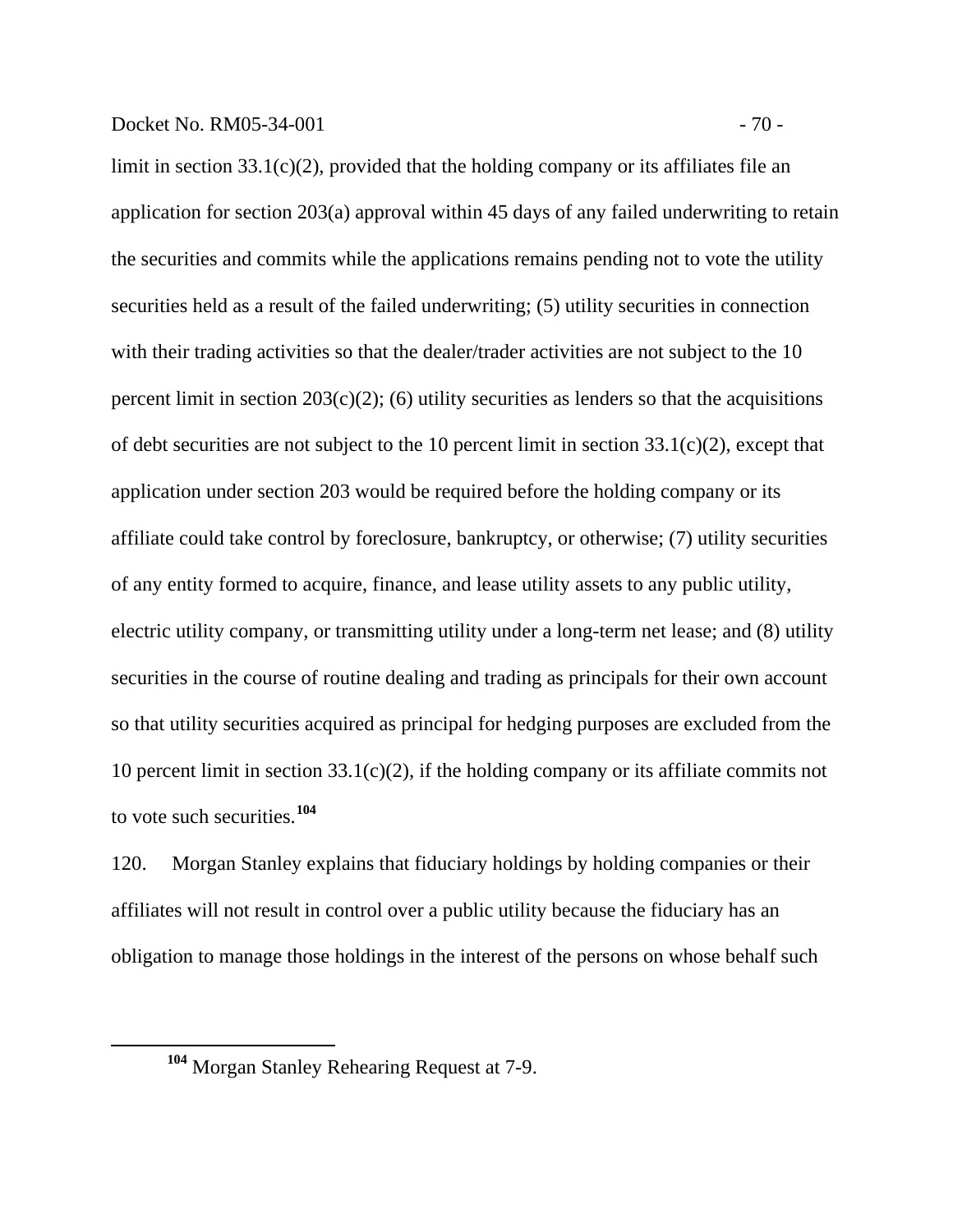## Docket No. RM05-34-001 - 71 -

<span id="page-73-2"></span><span id="page-73-1"></span><span id="page-73-0"></span> $\overline{a}$ 

securities are held.<sup>[105](#page-73-0)</sup> It also explains that any utility securities held as part of underwriting or dealer/trader activities are transitory, so the underwriter or dealer/trader does not have the ability or incentive to exercise control over the issuer.**[106](#page-73-1)** With respect to hedging activities, Morgan Stanley asserts that, if the acquiring entity agrees not to vote an interest held as principal beyond the authorized 10 percent limit, it will not exercise control over the public utility. Finally, if the acquiring entity engages in passive lease financing for public utilities, the Commission has held that it does not need to regulate such activity.**[107](#page-73-2)**

121. Morgan Stanley argues that its requested blanket authorizations do not give the acquiring entity additional market power or enable it to undermine competition or disadvantage captive customers. Instead, the blanket authority would promote the public interest by bringing more capital investment to the utility industry. If the Commission finds that blanket authorizations should not apply to all holding companies, Morgan Stanley requests that they apply to the activities of non-utility affiliates of financial institutions.

**<sup>105</sup>** Id. at 9 (citing UBS/Bank of America, 103 FERC ¶ 61,284, at P 11).

**<sup>106</sup>** Id. (citing UBS/Bank of America, 103 FERC ¶ 61,284, at P 13).

**<sup>107</sup>** Id. (citing Alliant Energy Corp., 111 FERC ¶ 61,458 (2005)).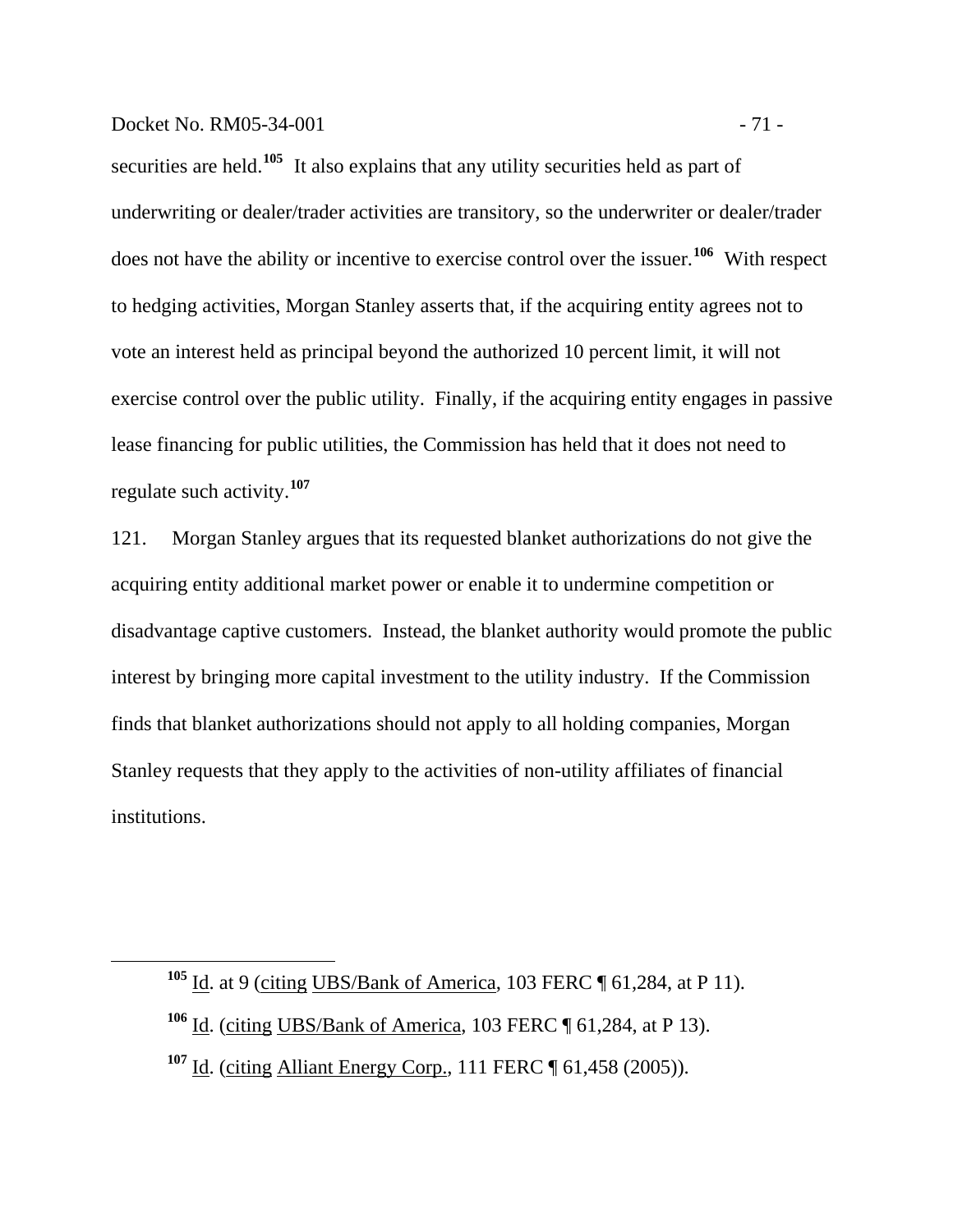#### **ii. Commission Determination**

122. Section 1262(8)(B) of PUHCA 2005 excludes from classification as "holding companies" certain entities that hold the securities of public utilities or public utility holding companies under certain conditions. Among these entities are banks, savings associations and trust companies, or the operating subsidiaries of these institutions, holding, as fiduciaries, these securities in the ordinary course of their respective businesses, and broker-dealers holding these securities under certain conditions. The Commission recognizes that Order No. 669 does not apply in these situations.

123. BofA/JPMorgan request clarification that entities that are not banks or operating subsidiaries of banks, but are subject to regulation as banks,**[108](#page-74-0)** either qualify for the statutory exclusions in section 1262(8)(B) or have a blanket authorization to acquire and hold covered securities in any amount as fiduciaries in the normal course of their business. We cannot find that these entities qualify for the statutory exclusion. The statutory exclusion is specific only to certain entities under certain conditions. 124. However, we agree that entities holding covered securities in any amount as fiduciaries in the normal course of their business or as collateral for loans or in

<span id="page-74-0"></span>**<sup>108</sup>** Such regulation applies to: (i) banks, and their subsidiaries, chartered and regulated under the laws of the United States or a U.S. state, and (ii) bank holding companies registered as such with the Federal Reserve Board, together with the subsidiaries of those holding companies, and subject to the supervision and regulation of the Federal Reserve Board under the Bank Holding Company Act of 1956 (as amended by the Gramm-Leach-Bliley Act of 1999). 12 U.S.C 1843 (2000).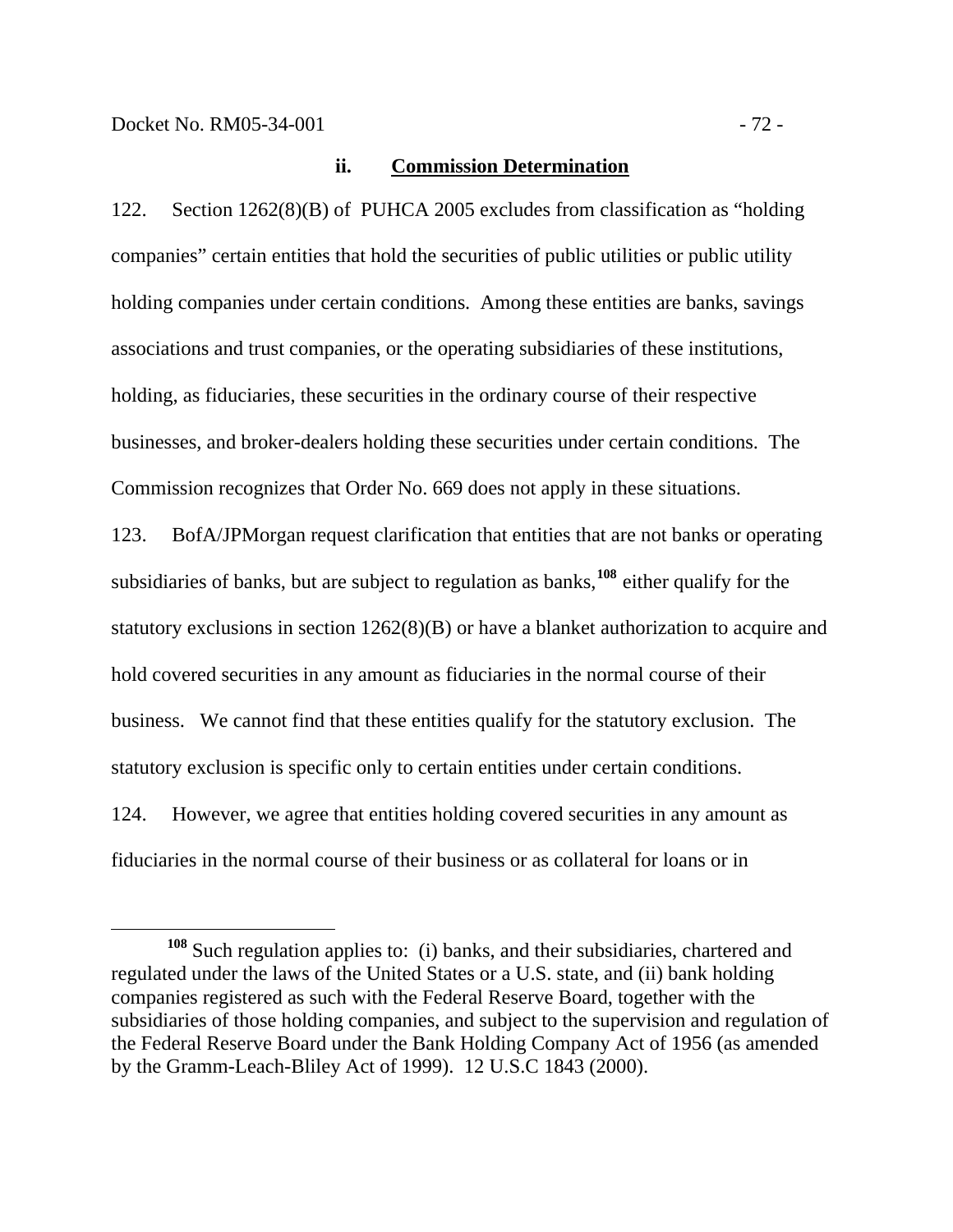## Docket No. RM05-34-001 - 73 -

connection with loan liquidation and that are, in the course of that business, subject to the regulatory oversight of the Board of Governors of the Federal Reserve Bank, or the Office of Comptroller of the Currency are likely to be significantly constrained in their use of those securities so as to not affect regulation, rates or competition under the FPA. Therefore, subject to certain conditions and reporting requirements, the Commission will grant to entities that are subject to the regulatory oversight of the Federal Reserve Bank or the Comptroller of the Currency because they are affiliated with banks or bank holding companies regulated by the Federal Reserve Bank under the Bank Holding Company Act of 1956, as amended by the Gramm-Leach-Bliley Act of 1999, a blanket authorization under section 203(a)(2) to acquire and hold as fiduciaries in the normal course of their business or as collateral for loans or in connection with loan liquidation an unlimited amount of covered securities of public utilities or public utility holding companies. The conditions and reporting requirements are:(1) the holding does not confer a right to control, positively or negatively, the operations through debt covenants or any other means, the operation or management of the public utility or public utility holding company, except as to customary creditor's rights or as provided under the United States Bankruptcy Code; and (2) the parent holding company files with the Commission on a public basis and within 45 days of the close of each calendar quarter, both its total holdings and its holdings as principal, each by class, unless the holdings within a class are less than one percent of outstanding shares, irrespective of the capacity in which they were held.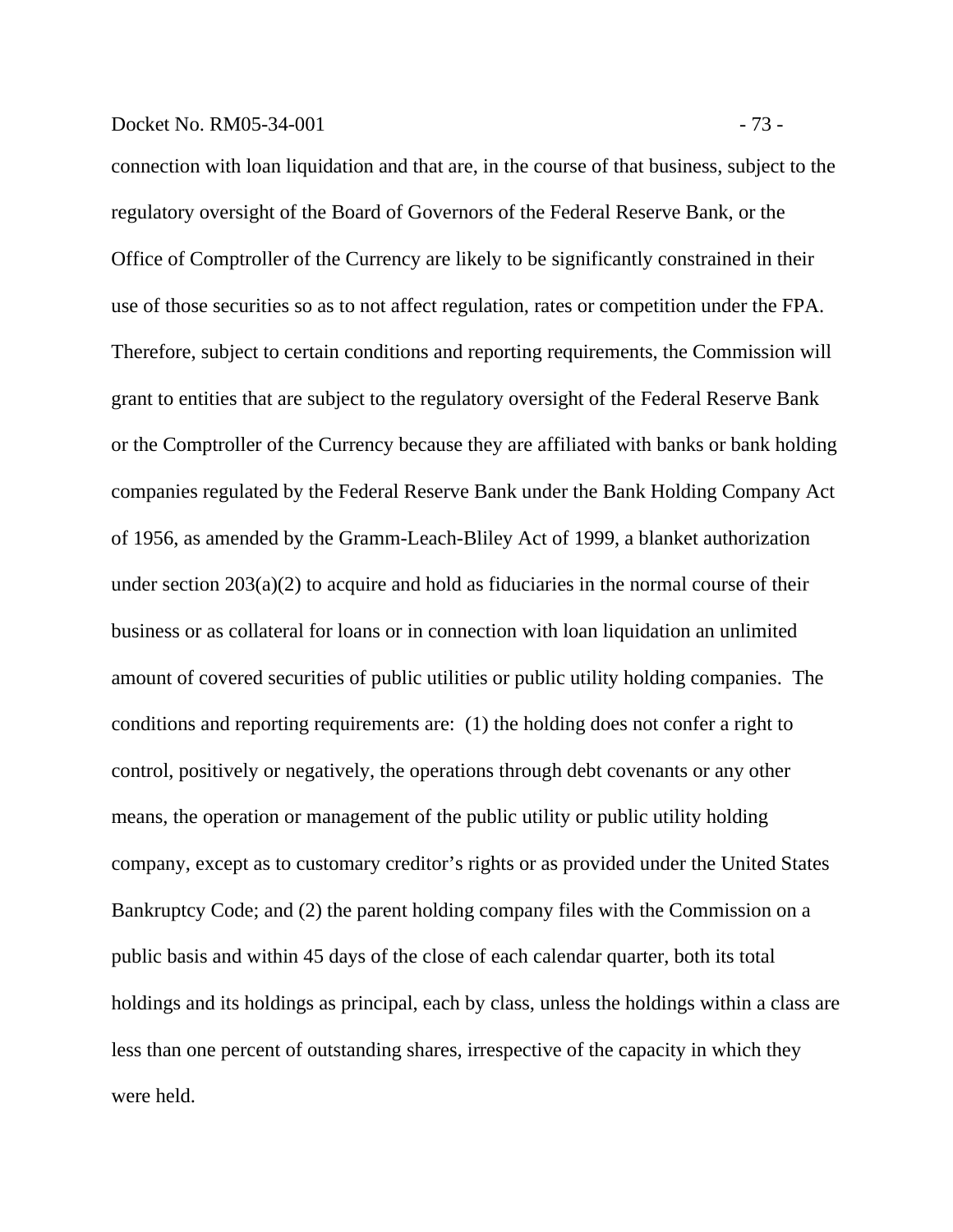Docket No. RM05-34-001 - 74 -

125. Morgan Stanley requests a blanket authorization under section 203(a)(2) of the FPA and section 33.1(c)(2) of the Commission's regulations to acquire and hold up to the percentage limit under section  $33.1(c)(2)(ii)$  on holdings of voting securities. There is no need to grant the requested authorization. Section  $33.1(c)(2)(ii)$  grants blanket authorization to acquire voting securities under the condition stated in the regulation notwithstanding that the acquisition may exceed \$10 million.

126. Morgan Stanley requests blanket authorization under section 203(a)(2) of the FPA and section 33.1(c)(2) of the Commission's regulations to acquire and hold securities in connection with passive lease financing of public utilities. Such authority is already granted under section 33.1(c)(2)(i). Similarly, Morgan Stanley requests blanket authorization to acquire and hold as a lender without regard to the percentage limitation under section  $33.1(c)(2)(ii)$ . Authority to hold debt instruments, which normally do not convey a right to control the public utility and which Morgan Stanley implies is the case in its request, is already provided under section  $33.1(c)(2)(i)$ .

127. Morgan Stanley requests reconsideration of Order No. 669 or, in the alternative, blanket authorization under section  $203(a)(2)$  of the FPA so that it may, without the 10 percent or more limitation on outstanding securities, acquire and hold as a fiduciary any amount of covered securities. Morgan Stanley does not claim exemption under section 1262(8)(B) of PUHCA 2005**,** nor does it claim that its holdings as a fiduciary would be subject to regulatory oversight, such as that provided by the Federal Reserve Bank.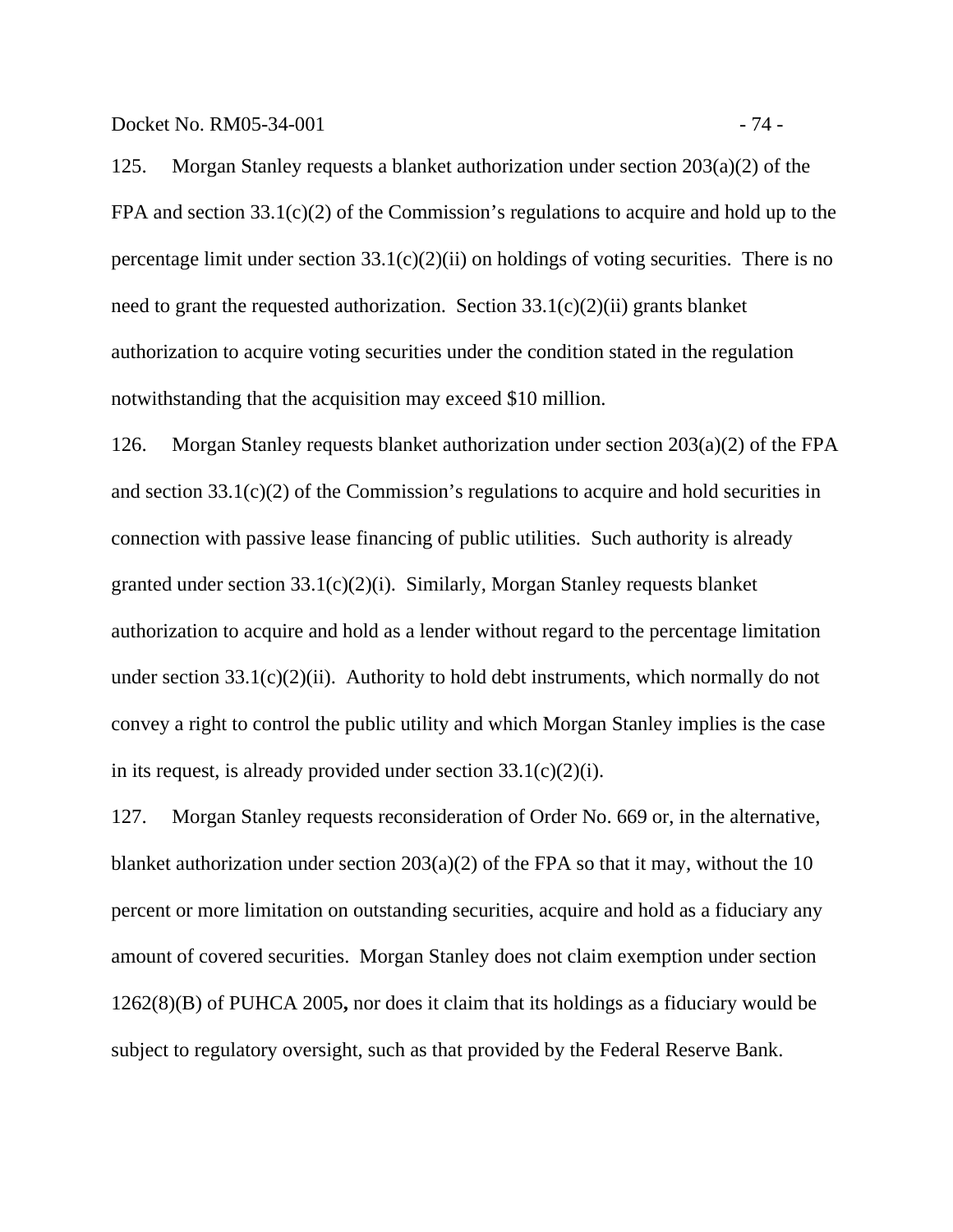Finally, while Morgan Stanley cites to UBS AG and Bank of America, N.A,<sup>[109](#page-77-0)</sup> it does not explain how the safeguards of banking regulation relied upon by the Commission in those cases regarding holdings as a fiduciary apply to Morgan Stanley's situation. Therefore the Commission will not grant Morgan Stanley's request to provide a blanket authorization in our regulations. However, we will not preclude companies from seeking a blanket authorization on a case-by-case basis.

128. BofA/JPMorgan request confirmation that banks that are power marketers and that have blanket authorizations under section 203(a)(1) of the FPA also have blanket authorizations under section 203(a)(2) of the FPA as holding companies acquiring and holding public utility securities for the acquisition and holding of an unlimited amount of covered securities as a result of failed underwritings, if they are classified as holding companies because they own EWGs or QFs. The Commission in individual cases has granted conditional blanket authorizations to certain banks and their subsidiaries to acquire and hold an unlimited amount of covered securities in connection with failed underwritings. These authorizations contained two conditions. First, the authorization ends 45 days after acquisition unless the entity has, within that period, filed an application for approval under section 203 to keep the securities. Second, the bank or subsidiary must commit, during the pendency of that application, not to vote the

<span id="page-77-0"></span><sup>&</sup>lt;sup>109</sup> Morgan Stanley Rehearing Request at 9 (citing UBS/Bank of America, 103 FERC ¶ 61,284 at P11).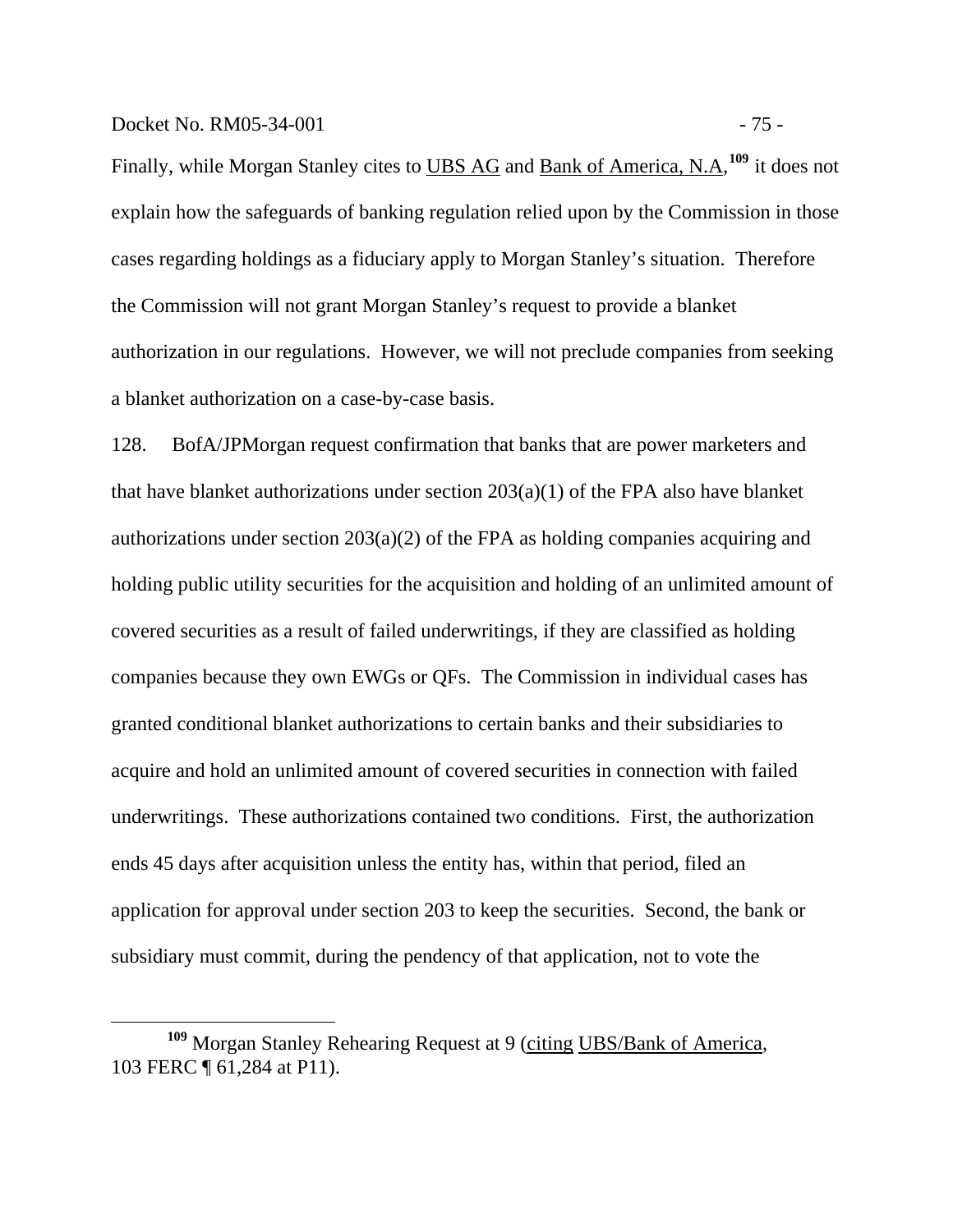Docket No. RM05-34-001 - 76 -

securities. The Commission's regulatory interests under section  $203(a)(2)$  in holdings as a result of failed underwritings are similar to its interests in such holdings under section  $203(a)(1)$ . Therefore, with the two conditions above, we will grant blanket authorization under section 203(a)(2) to banks and their subsidiaries to acquire and hold an unlimited amount of covered securities in connection with failed underwritings.

129. Morgan Stanley also requests blanket authorization to acquire and hold an unlimited amount of covered securities in connection with underwriting activities. It is unclear whether Morgan Stanley is requesting authority only for failed underwritings. Of course, if Morgan Stanley or other entities are excluded entities under PUHCA section 1262(8)(B), then they are not holding companies; in that case, blanket authorizations to hold covered securities in connection with a failed underwriting is not necessary. 130. The blanket authorization that the Commission has granted in connection with failed underwritings relies more heavily on the two conditions described above than it does on the oversight of an alternative regulatory body, such as the Comptroller of Currency or the Federal Reserve System in the Bank of America/UBS AG series of decisions, to ensure that holdings resulting from failed underwritings are not used to exert control.**[110](#page-78-0)** Therefore, the Commission will grant a blanket authorization under section

203(a)(2) for a holding company to acquire and hold an unlimited amount of covered

<span id="page-78-0"></span>**<sup>110</sup>** UBA AG and Bank of Amercia, N.A., 101 FERC ¶61,312 (2002); 103 FERC ¶ 61,284 (2003); 105 FERC ¶ 61,078 (2003).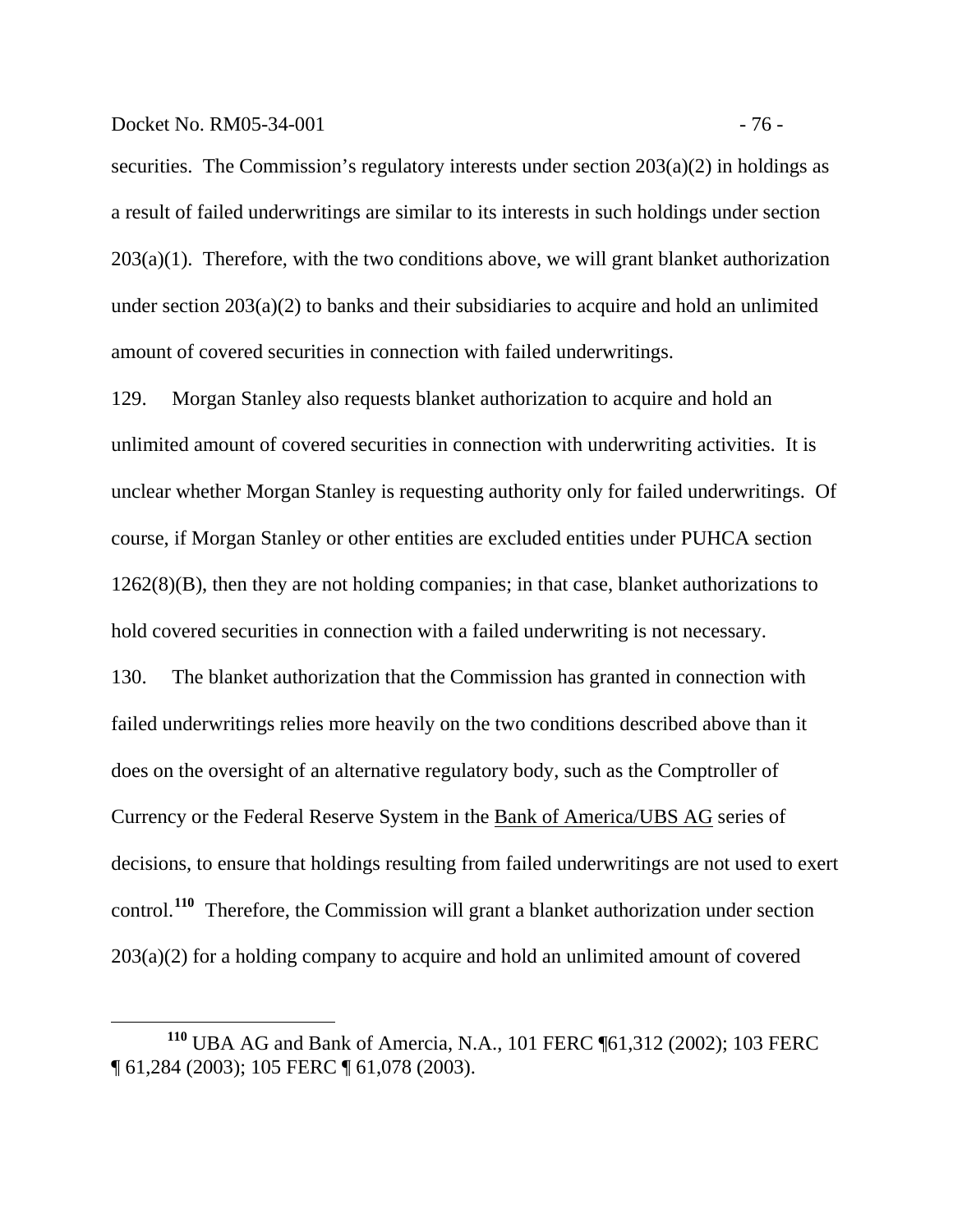securities in connection with a failed underwriting subject to the same conditions imposed in the Bank of America/UBS AG cases. We will add regulatory text to reflect this.

131. BofA/JPMorgan request clarification that the same blanket authorization previously granted for banks to hold equity securities of public utilities and public utility holding companies as principal for derivatives hedging purposes continues to apply under section 203(a)(2). The Commission has, for several years, granted blanket authority to certain banks to hold covered securities for hedging purposes incidental to the business of banking.**[111](#page-79-0)** This has been based in part on the fact that the banks are subject to a supervisory standard that generally limits such holdings so that they typically do not exceed 5 percent of the outstanding shares. The Commission, however, has specifically conditioned the blanket authorizations on a limitation of the banks' authorization to vote the equity shares to 5 percent of the outstanding shares. Under PUHCA 2005, a company is a holding company if it owns 10 percent or more of the securities of a public-utility company or of a holding company of any public-utility company. The Commission agrees that the holding by banks of covered securities for hedging purposes that are incidental to the business of banking are an important part of the transactions necessary to the financing of the utility business. Therefore, the Commission will grant blanket

<span id="page-79-0"></span> $\overline{a}$ 

**<sup>111</sup>** See supra note 110.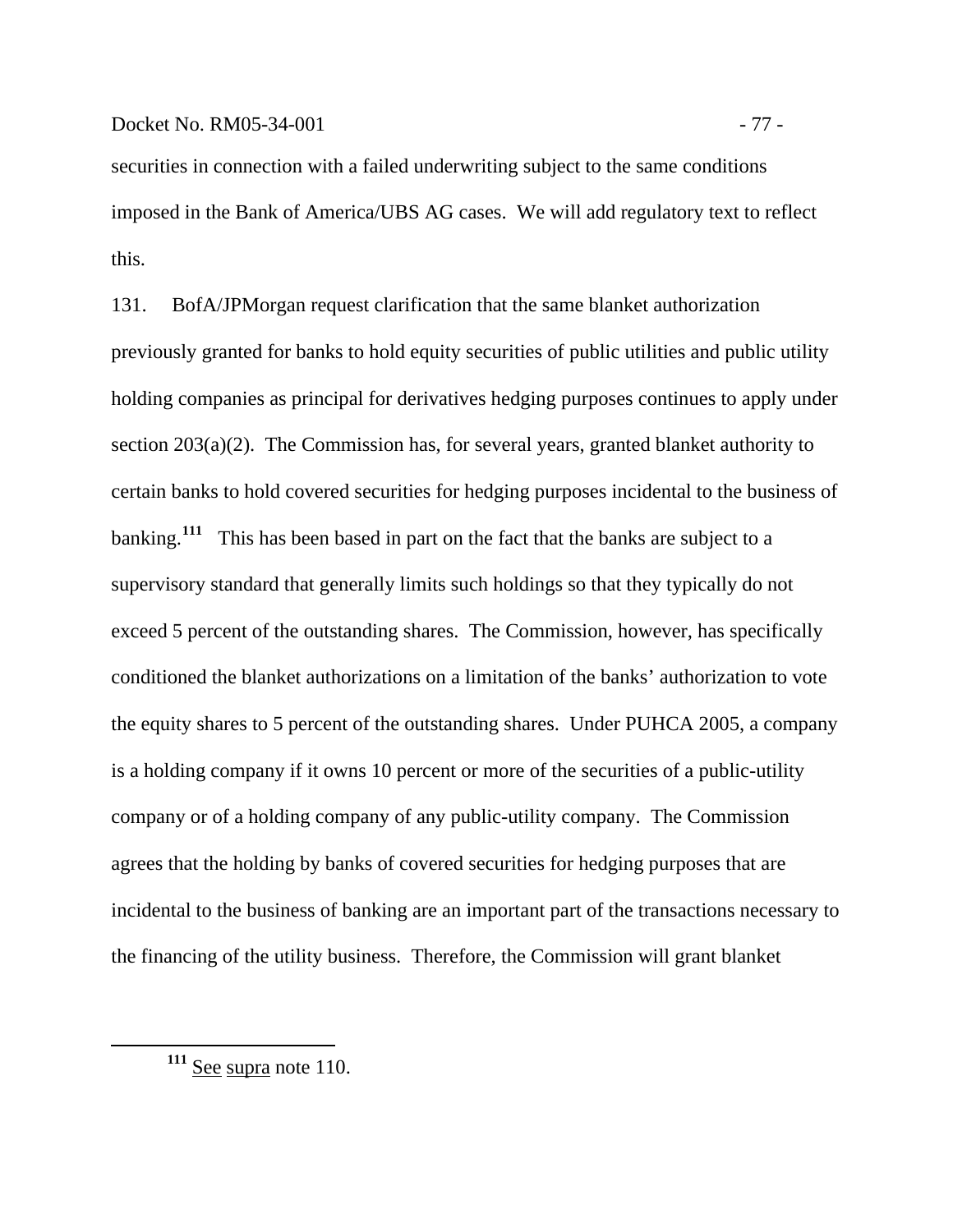## Docket No. RM05-34-001 - 78 -

authorization under section  $203(a)(2)$ , subject to the condition that the bank not vote more than 10 percent of the outstanding shares. We will add regulatory text to reflect this. 132. Morgan Stanley requests clarification that holding covered securities in connection with hedging transactions is not subject to the limitation of up to 10 percent of outstanding securities provided under Order No. 669. It proposes that the Commission condition the grant on the commitment of the entity holding the securities, as well as its affiliates, not to vote securities held in connection with hedging transactions, to the extent that its holdings are 10 percent or more of the outstanding securities in that class. A condition removing the holder's power to vote the securities held for hedging purposes to the extent they are 10 percent or more of the securities in the class outstanding, even though the amount held for hedging is not limited, will address the Commission's concerns with control. Therefore, the Commission will grant the blanket authorization under section 203(a)(2) for companies to hold an unlimited amount of covered securities for hedging purposes on the condition that they do not vote the securities held to the extent they are 10 percent or more of the outstanding securities in the class. We will add

regulatory text to reflect this.

133. We have granted above certain blanket authorizations for holding public utility securities as a fiduciary, for hedging purposes or for purposes of loan collateralization or liquidation. All these blanket authorizations require that such holdings occur in the normal course of business of the company holding the securities. In response to BofA/JP Morgan, we clarify that holdings that are exempt by virtue of section 1262(8)(B) of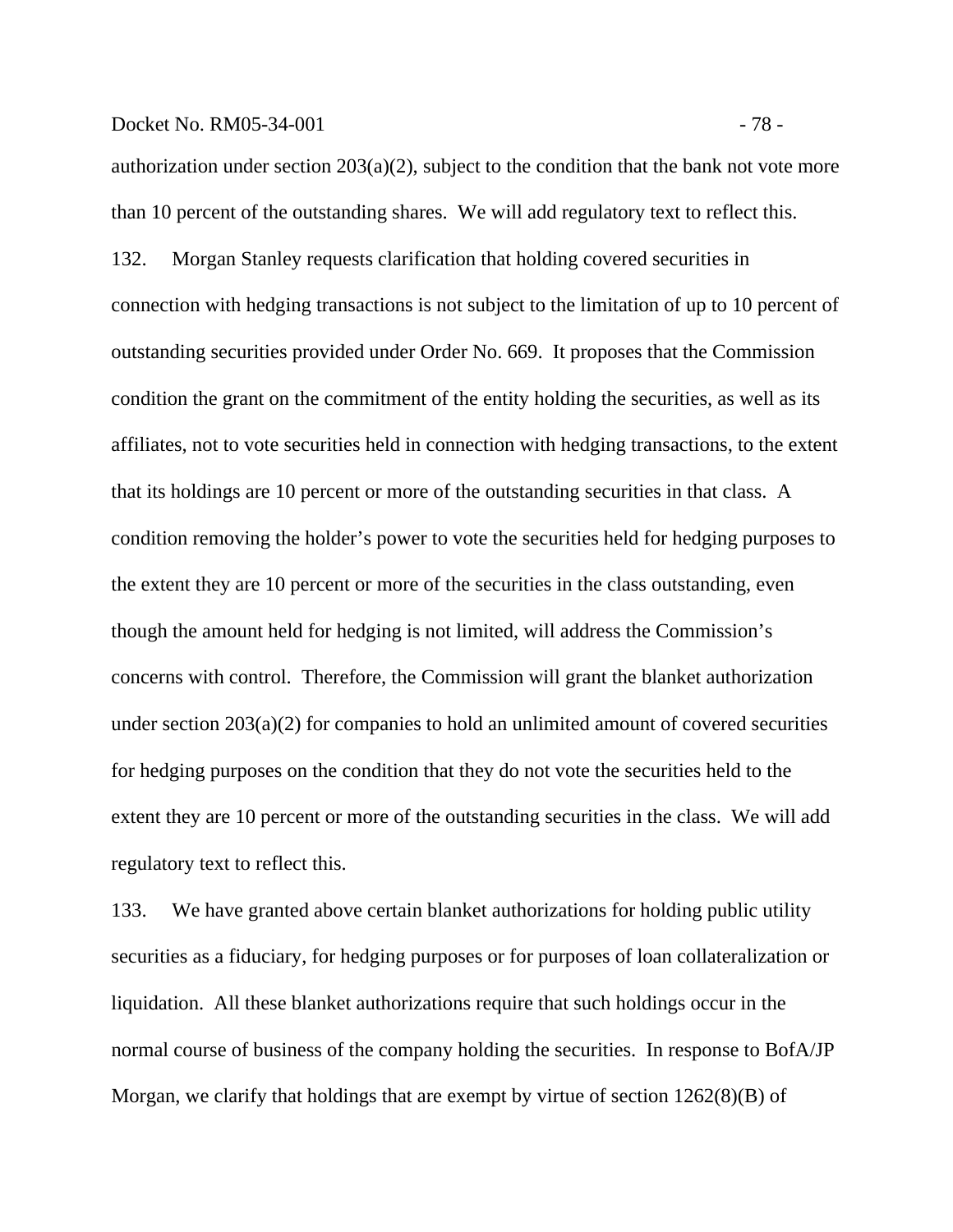PUHCA 2005 will not be counted for purposes of determining whether the company holding such securities is a holding company under section 1262(8) of PUHCA 2005; in other words, holdings exempt by statute will not be aggregated with securities held in other capacities. Holdings by companies as principal for derivatives hedging purposes are not exempt under section 1262(8)(B) and, therefore, will be counted for purposes of determining whether the company is a holding company.

## **7. Section 33.2(j) - General Information Requirements Regarding Cross-Subsidization**

134. Section 33.2(j) provides that a section 203 applicant must provide an explanation, with appropriate evidentiary support (Exhibit M to the application): (1) of how it is providing assurance that the proposed transaction will not result in cross-subsidization of a non-utility associate company or the pledge or encumbrance of utility assets for the benefit of an associate company; or (2) if no such assurance can be provided, an explanation of how such cross-subsidization, pledge, or encumbrance will be consistent with the public interest.

135. In Order No. 669, the Commission also stated that certain protections may be necessary, on a case-by-case basis, in order to protect against cross-subsidization, pledge or encumbrance of utility assets, and affiliate abuse. The Commission stated that applicants should proffer ratepayer protection mechanisms to assure that captive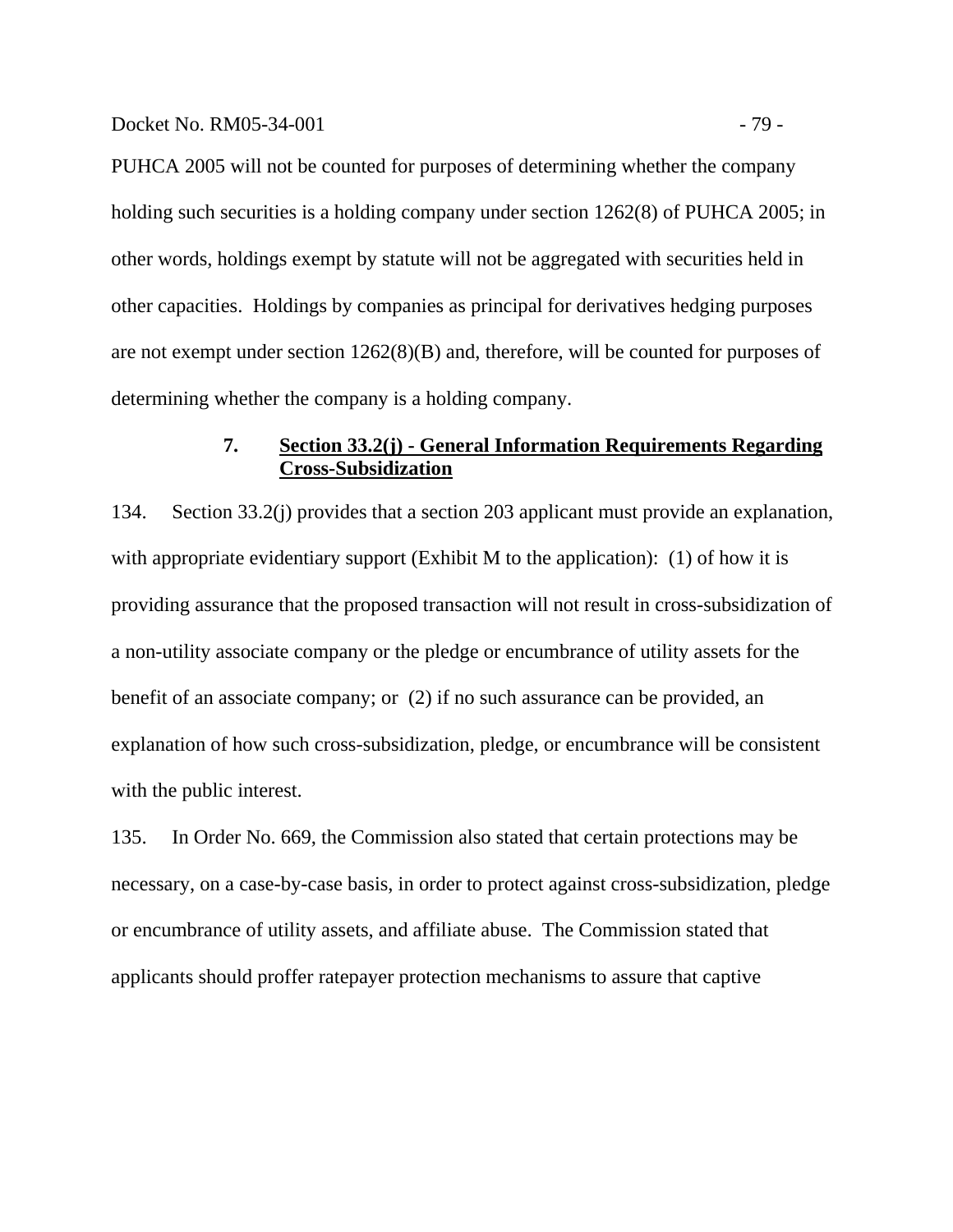#### Docket No. RM05-34-001 - 80 -

 $\overline{a}$ 

customers are protected from the effects of cross-subsidization.**[112](#page-82-0)** Among the types of protection mechanisms that can be proposed by are: a general hold harmless provision, which must be enforceable and administratively manageable, where the applicant commits that it will protect wholesale customers from any adverse rate effects resulting from the transaction for a significant period of time following the transaction; a moratorium on increases in base rates (rate freeze), where the applicant commits to freezing its rates for wholesale customers under a certain tariff for a significant period of time.**[113](#page-82-1)** The Commission stated that it will address the adequacy of the proposed mechanisms on a case-by-case basis.

136. Order No. 669 also stated that certain verifications provided in an application could streamline the approval process by avoiding a detailed examination of crosssubsidization and encumbrance concerns.**[114](#page-82-2)** We stated that we may accept, along with

<span id="page-82-0"></span>**<sup>112</sup>** The Commission also stated that the applicant bears the burden of proof to demonstrate that customers will be protected. See Central Vermont Pub. Serv. Corp., 39 FERC ¶ 61,295, at 61,960 (1987) (finding of a potential for abuse, the Commission may disapprove the transaction or place conditions on it).

<span id="page-82-1"></span>**<sup>113</sup>** Order No. 669 at P 167. These protection mechanisms are offered only as examples. Whether these types of protection mechanisms are sufficient in a particular case will depend on the circumstances. See, e.g., Merger Policy Statement at 30,121-24.

<span id="page-82-2"></span>**<sup>114</sup>** Order No. 669 at P 169. The Commission stated that such verifications, considered on a case-by-case basis in light of the given transaction, and explanations relating to those verifications, as well as other explanations of how the transaction will not result in cross-subsidization, pledge, or encumbrance of utility assets for the benefit of an associate company – or if it does result in such, an explanation of how such cross- (continued)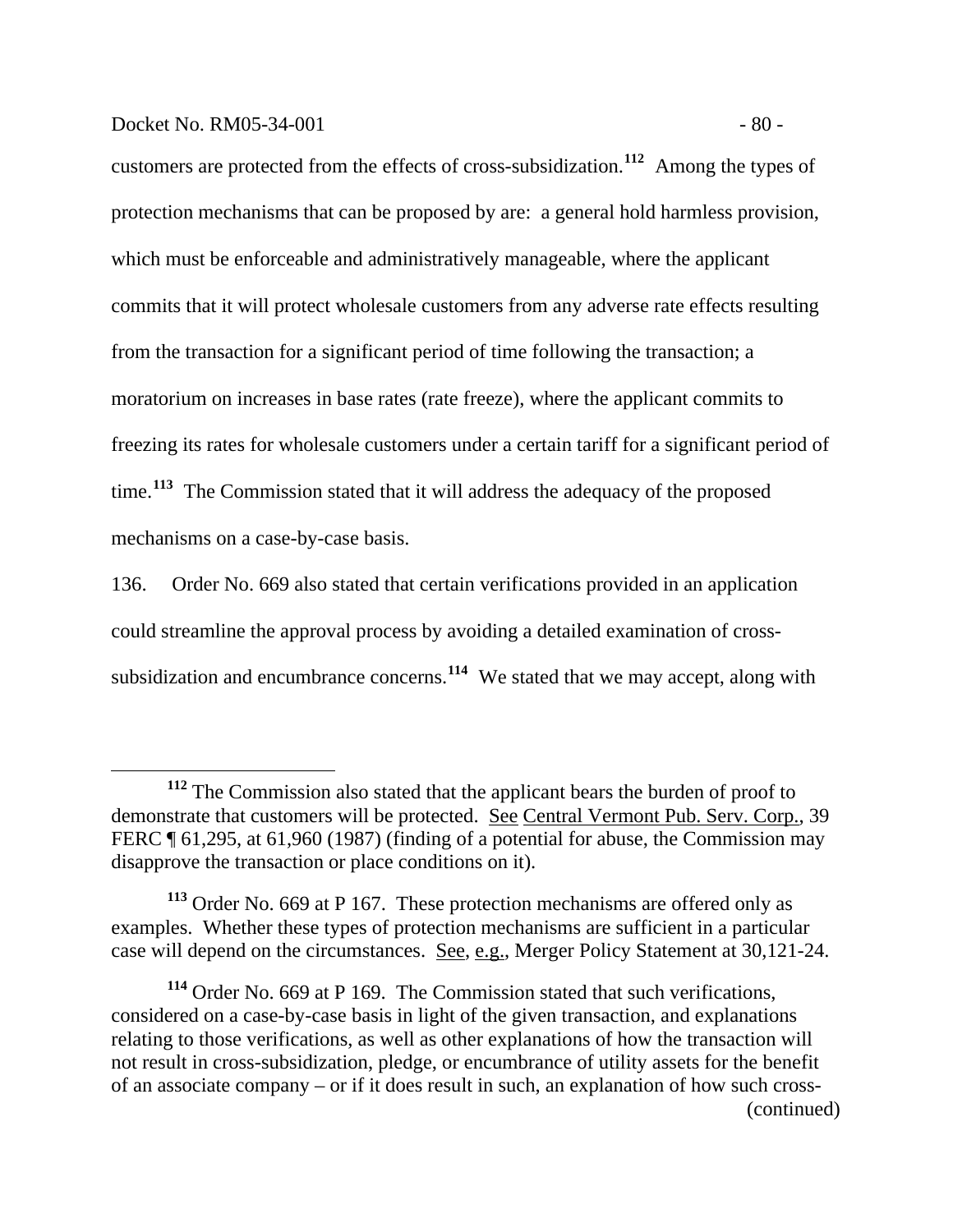#### Docket No. RM05-34-001 - 81 -

 $\overline{a}$ 

any protection mechanisms (discussed above), on a case-by-case basis, in lieu of or in addition to any other explanation, the following four verifications that the proposed transaction does not result in, at the time of the transaction or in the future: (1) transfers of facilities between a traditional utility associate company with wholesale or retail customers served under cost-based regulation and an associate company; (2) new issuances of securities by traditional utility associate companies with wholesale or retail customers served under cost-based regulation for the benefit of an associate company; (3) new pledges or encumbrances of assets of a traditional utility associate company with wholesale or retail customers served under cost-based regulation for the benefit of an associate company; and (4) new affiliate contracts between non-utility associate companies and traditional utility associate companies with wholesale or retail customers served under cost-based regulation, other than non-power goods and services agreements subject to review under sections 205 and 206 of the FPA.

## **a. Rehearing Requests**

137. APPA/NRECA argue that the Commission should have required substantive structural protections to ensure that section 203 transactions do not result in crosssubsidization or pledges or encumbrances of utility assets. They request that the Commission describe the specific issues a section 203 application must address and the

subsidization, pledge, or encumbrance will be consistent with the public interest – is to be included as Exhibit M to the application.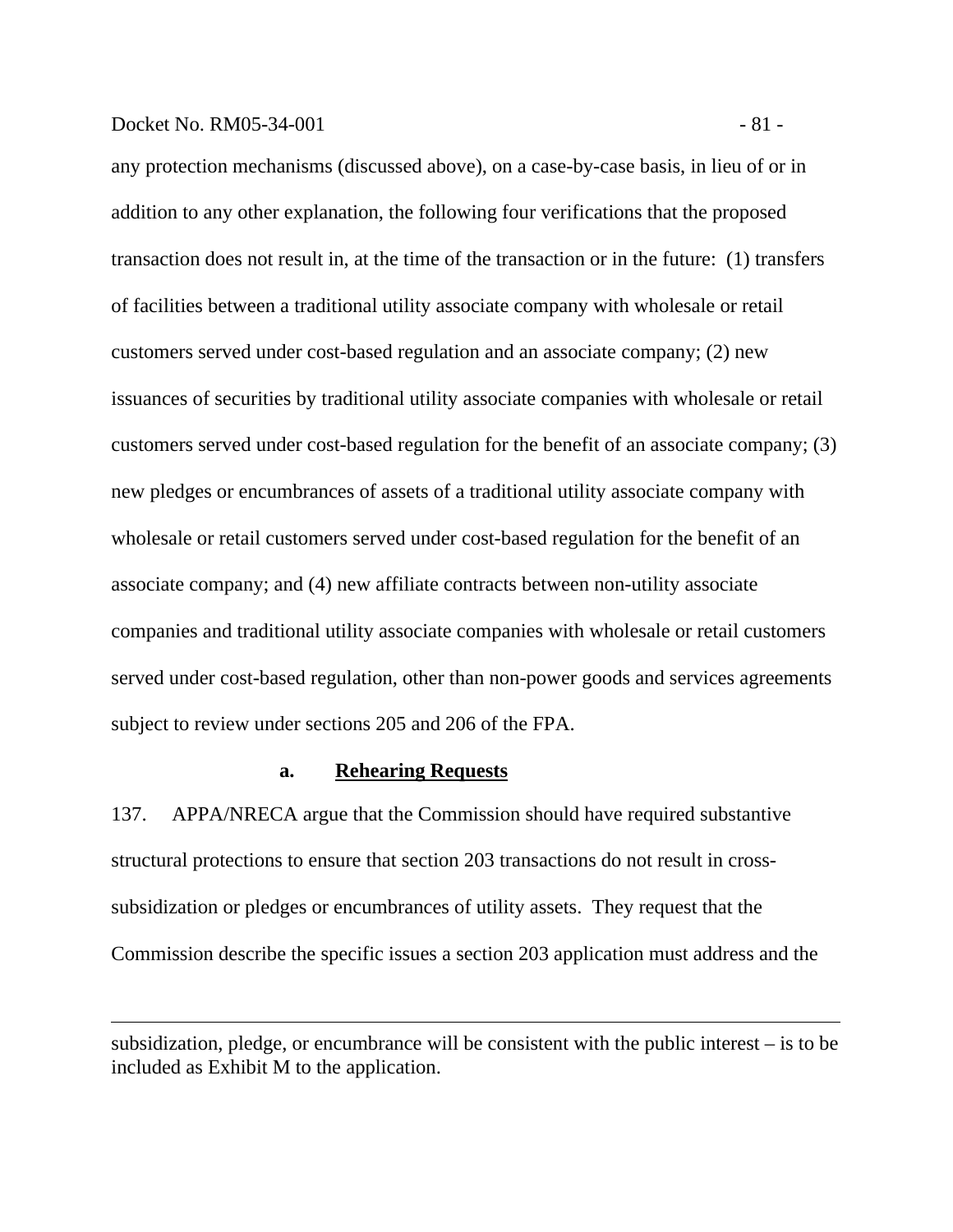#### Docket No. RM05-34-001 - 82 -

specific assurances and protective conditions that must be included to demonstrate that the proposed transaction meet the standards of amended FPA section  $203(a)(4)$ .<sup>[115](#page-84-0)</sup> 138. More fundamentally, however, APPA/NRECA argue that the Commission improperly narrowed the scope of statutory concerns to be addressed under amended section 203. They say that ratepayer protection conditions such as temporary hold harmless commitments are not sufficient because Congress was concerned about more than simply ratepayer protection. APPA/NRECA assert that the ratepayer protection conditions discussed in Order No. 669 would be relevant, at most, to how crosssubsidization might affect rates; the conditions do not address the more structural financial problems of asset pledges or encumbrances.**[116](#page-84-1)** APPA/NRECA contend that the statute focuses not just on rate issues, but more broadly on preventing the erosion of the financial viability of regulated utilities by draining off their resources into non-utility businesses. They assert that Order No. 669 elsewhere acknowledges this broader focus when it permits applicants seeking to avoid a hearing to make the four verifications described above, which concern the financial viability of the regulated utility and crosssubsidization, asset pledges and encumbrance issues.**[117](#page-84-2)** APPA/NRECA also note that the Commission conditioned its grant of blanket authorization for intra-holding company

<span id="page-84-2"></span><span id="page-84-1"></span><span id="page-84-0"></span> $\overline{a}$ 

**<sup>115</sup>** APPA/NRECA Rehearing Request at 13.

**<sup>116</sup>** Id. at 17.

**<sup>117</sup>** Id. at 18 (citing Order No. 669 at P 169).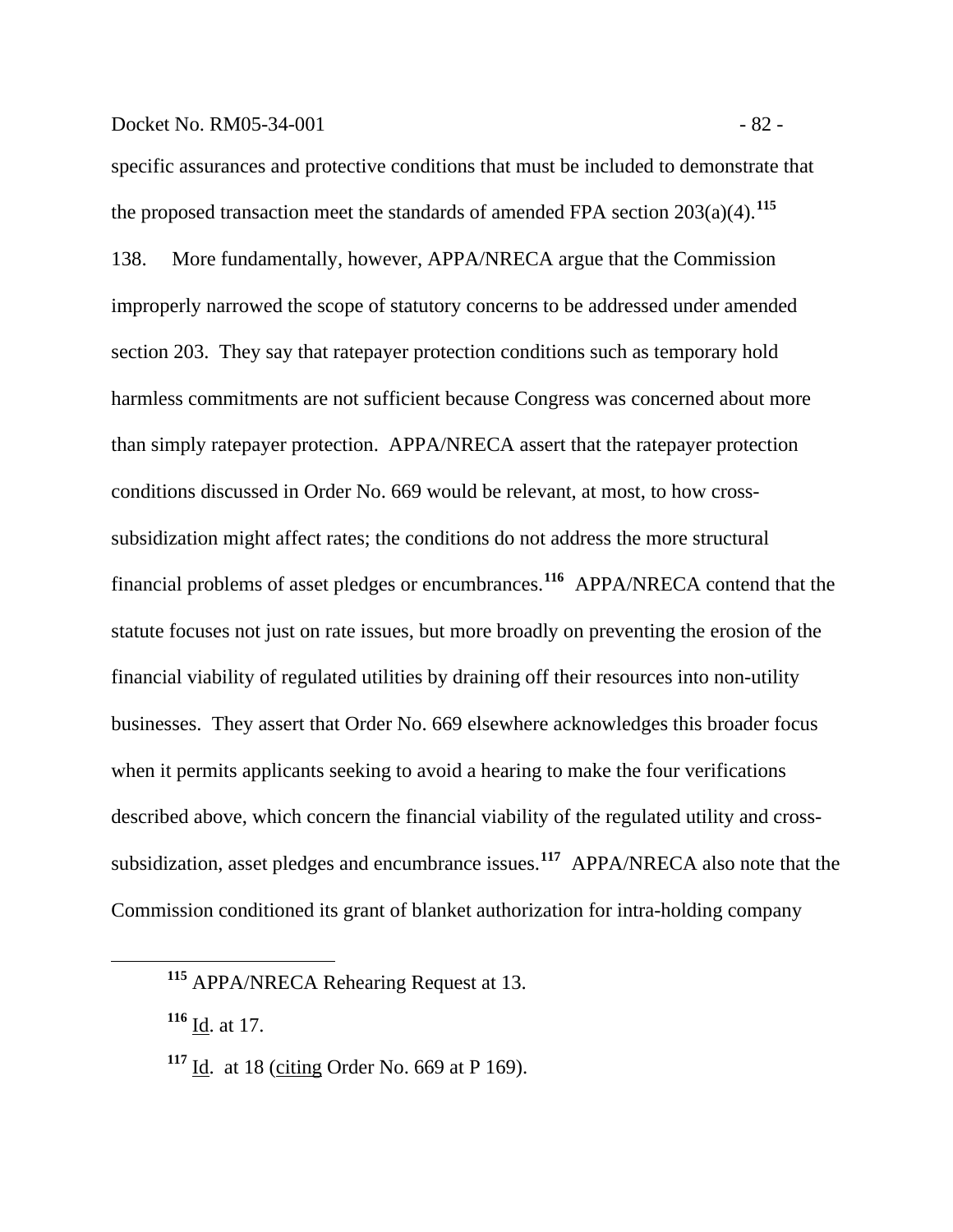## Docket No. RM05-34-001 - 83

financing arrangements, including cash management programs, by requiring applicants to adopt safeguards to prevent any cross-subsidization between holding companies and their new subsidiaries. They urge the Commission to impose a similar requirement on all section 203 applicants, not just those seeking blanket approval of intra-holding company financing arrangements.**[118](#page-85-0)**

139. Rather than allowing applicants to avoid a hearing by using the four verifications, APPA/NRECA assert that the Commission should require all section 203 applicants to demonstrate that cross-subsidization and encumbrance of utility assets cannot occur or to adopt safeguards against such cross-subsidization or asset encumbrance. All section 203 applicants should be required to make a detailed showing that the four conditions discussed in paragraph 169 of Order No. 669 are satisfied or that a transaction that fails any of these tests is nonetheless "consistent with the public interest."**[119](#page-85-1)** This would add substance to 18 CFR. § 33.2(j).

140. APPA/NRECA also argue that the Commission erred by not requiring section 203 applications to demonstrate compliance with the Westar Energy**[120](#page-85-2)** conditions on public utility debt or to explain why such requirement is unnecessary. They explain that, in Westar Energy, the Commission announced restrictions on all future issuances of secured

<span id="page-85-0"></span>**<sup>118</sup>** Id. (citing Order No. 669 at P 143).

<span id="page-85-1"></span>**<sup>119</sup>** Id. at 20.

<span id="page-85-2"></span>**<sup>120</sup>** Westar Energy, 102 FERC ¶ 61,186, clarified*,* 104 FERC ¶ 61,018 (2003).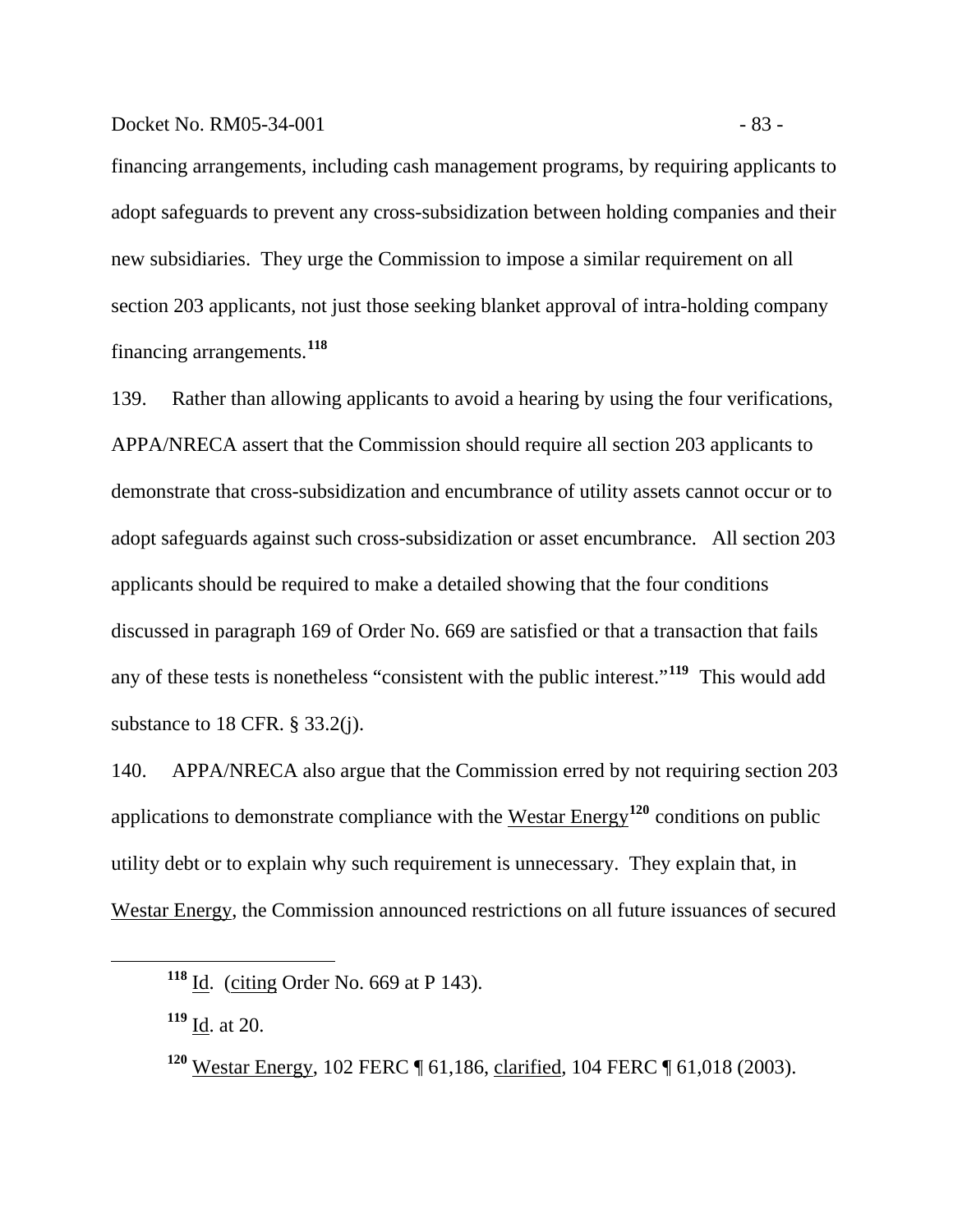#### Docket No. RM05-34-001 - 84 -

and unsecured debt by public utilities under section 204 of the FPA. These conditions "were designed to prevent investor-owned utilities' shareholders and management, whose interests may be different than the interests of utility customers, from taking actions which might jeopardize the utility's ability to perform its utility function and adversely affect its customers."**[121](#page-86-0)** APPA/NRECA contend that the same cross-subsidization concerns underlie the express finding that the Commission is now required to make under amended section 203(a)(4) before approving any section 203 application.

141. In addition, APPA/NRECA assert that the Commission should have required section 203 applicants to disclose all existing pledges and encumbrances of utility assets. In the same vein, TAPSG contends that the Commission should have imposed an ongoing requirement that applicants disclose future pledges, encumbrances, or cross-subsidization involving the assets or businesses that are the subject of a section 203 application.

142. APPA/NRECA further request that the Commission clarify the meaning of the term "traditional utility with captive customers" in paragraphs 169, 192, and 193 of Order No. 669. They believe that, at a minimum, this term should include any public utility: (1) selling electricity at wholesale under cost-based rates; (2) selling electricity at retail under cost-based rates; or (3) owning or providing transmission service over jurisdictional transmission facilities (which, at least today, also implies cost-based

<span id="page-86-0"></span> $\overline{a}$ 

**<sup>121</sup>** APPA/NRECA Rehearing Request at 23.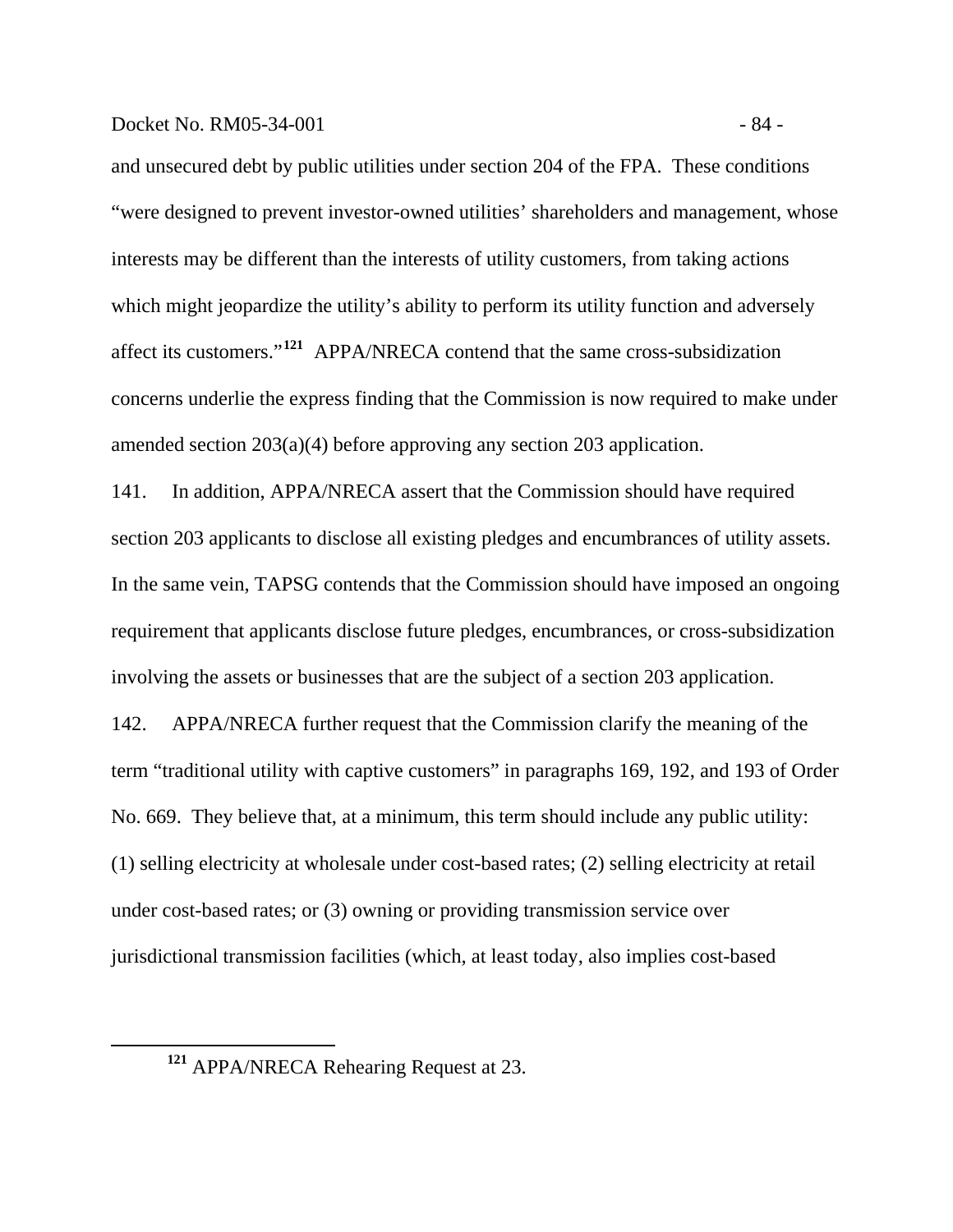rates).**[122](#page-87-0)** APPA/NRECA also would include transmission customers, as well as retail customers and wholesale customers, as "captive customers." Furthermore, APPA/NRECA say that even a utility with market-based rates can have captive customers and, therefore, can be a traditional utility. The Commission should not assume that a utility with market-based rates does not have captive customers, in light of impediments to wholesale competition generally in the industry and the Commission's own actions in revising the tests for market power and then withdrawing market-based rate authority in some cases.

143. Finally, TAPSG requests that the Commission clarify that it will consider adverse competitive effects associated with cross-subsidization.**[123](#page-87-1)** TAPS argues that crosssubsidization not only harms the ratepayers who bear its expense, but also can injure competition in the market where the cross-subsidized company sells. TAPSG contends that a commitment by a utility to hold captive customers harmless from increased costs associated with a section 203 transaction will not address this concern.**[124](#page-87-2)**

**<sup>122</sup>** Id. at 20-21.

<span id="page-87-0"></span> $\overline{a}$ 

**<sup>123</sup>** TAPSG Request for Rehearing at 3.

<span id="page-87-2"></span><span id="page-87-1"></span>**<sup>124</sup>** APPA/NRECA, in response to footnote 118 in Order No. 669, appear to share the same concern. They argue that a utility charging market-based rates can subsidize those rates by inflating its retail and transmission rates, thereby unfairly eliminating wholesale competitors and, in the long run, lessening wholesale competition and raising wholesale rates. APPA/NRECA Rehearing Request at 21, n. 25.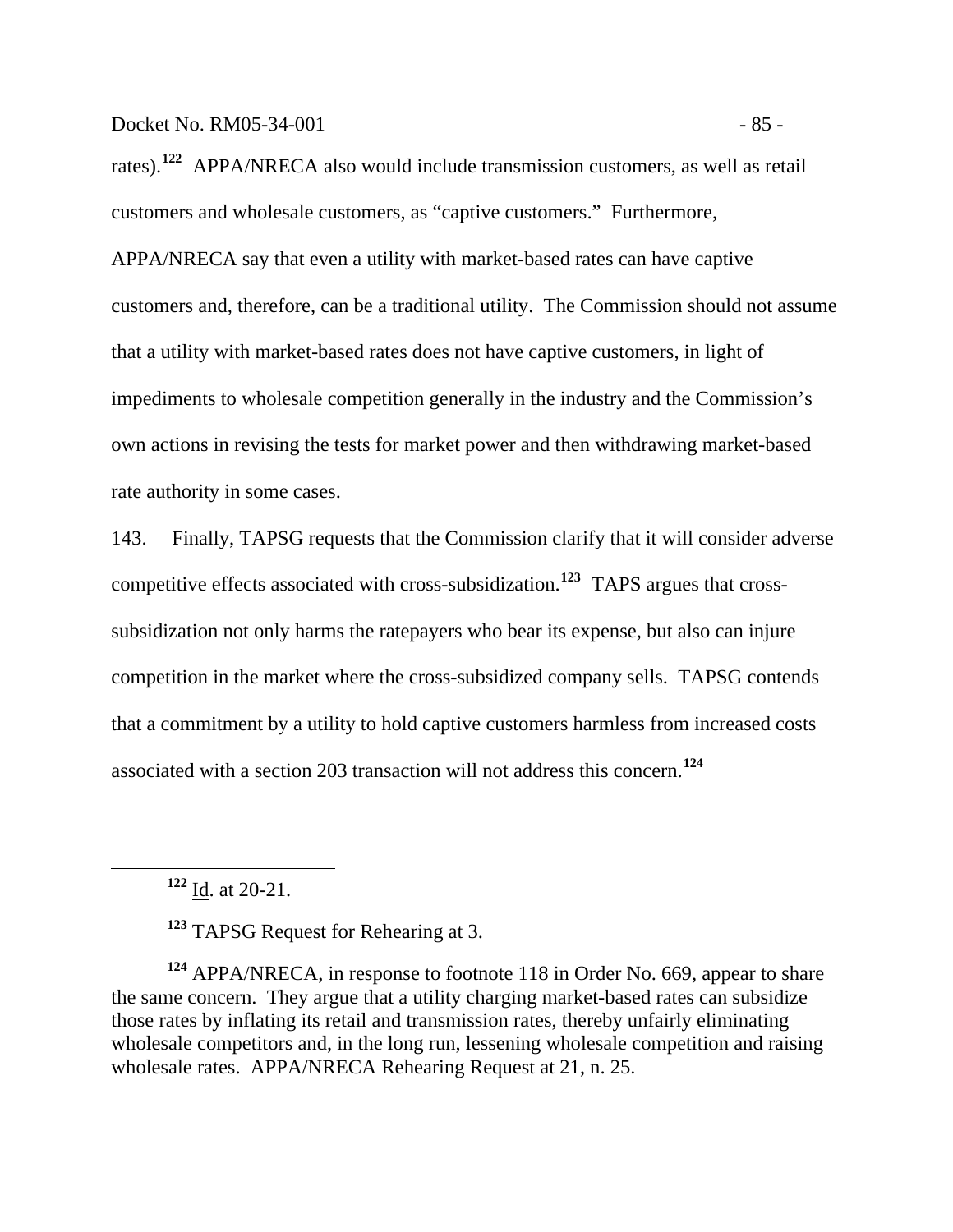### **b. Commission Determination**

144. On further consideration, the Commission will grant APPA/NRECA's request for rehearing and will require all section 203 applicants (which do not include those who have blanket authorization) to include, as part of Exhibit M of the application, a detailed showing that either: (1) all four tests of the four-part framework set forth in Order No. 669 (at P 169), as modified herein, are met, thus demonstrating that the transaction will not result in cross-subsidization of a non-utility associate company or the pledge or encumbrance of utility assets for the benefit of an associate company; or (2) if crosssubsidization or pledges or encumbrances of utility assets were to occur, how such crosssubsidization, pledges or encumbrances would nonetheless be consistent with the public interest.**[125](#page-88-0)** We believe this will assure better customer protection and we will amend the regulatory text to require this demonstration. We do not believe that requiring a detailed showing that all four conditions are met imposes an unreasonable burden on section 203 applicants.

145. However, not withstanding APPA/NRECA's request, we do not find it necessary to generally require, except as noted below, section 203 applicants to demonstrate that the

<span id="page-88-0"></span>**<sup>125</sup>** We will continue to require verifications, rather than a showing or demonstration, as a condition of the blanket authorization for holding company acquisitions of FUCOs, if the holding company or its affiliates, subsidiaries, or associate companies within the holding company have captive customers or own or provide transmission service over jurisdictional transmission facilities in the United States, as provided in section 33.1(c)(5). The Commission's verification requirements are set forth in 18 CFR 385.2005(b).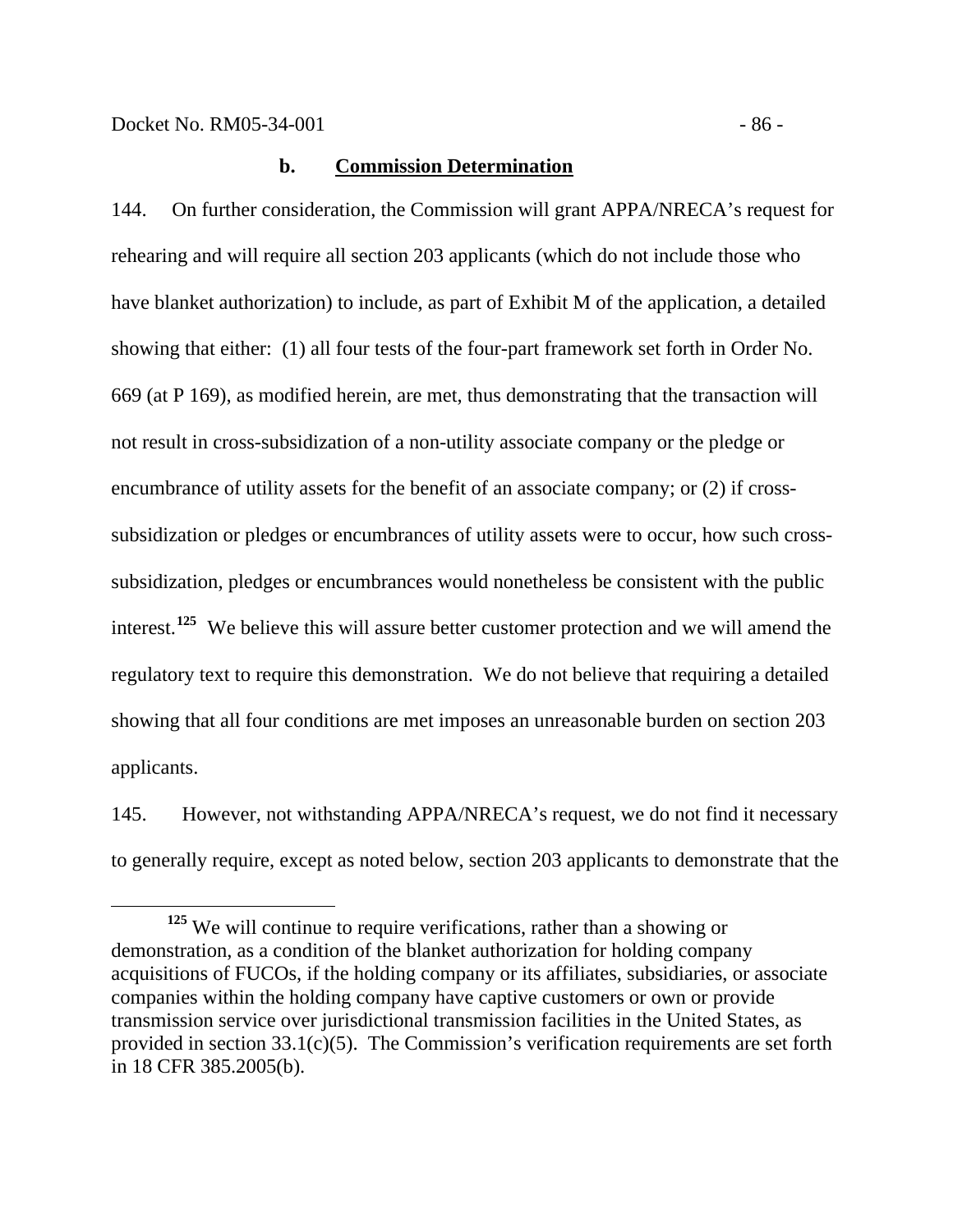## Docket No. RM05-34-001 - 87 -

transaction satisfies the Westar Energy conditions relating to the future issuance of secured and unsecured debt or to certify that they will comply with such conditions in the future. However, if a public utility were to issue secured or unsecured debt pursuant to a Commission section 204 authorization to finance a section 203 transaction undertaken either by itself or its parent or affiliate, the public utility would have to comply with the Westar Energy conditions as a consequence of receiving section 204 authorization for the issuance of debt.

146. The Commission also will require that applicants disclose all existing pledges or encumbrances of utility assets as part of the application. However, contrary to TAPSG' request, we will not generally require the continuing disclosure of future pledges or encumbrances of utility assets as a condition of authorization. On a case-by-case basis, the Commission may determine that such a condition is necessary to ensure that the transaction is consistent with the public interest. Moreover, section 203(b) authority will allow the Commission to revisit its authorization to determine if a further condition requiring continuing disclosure is necessary.

147. In response to APPA/NRECA's request for clarification regarding the meaning of "traditional utility with captive customers," although we will retain and clarify our original definition of the term "captive customer," as discussed below, we will also separately include APPA's language to cover public utilities that own or provide transmission service over Commission-jurisdictional transmission facilities. Thus, various conditions or restrictions will apply where a traditional public utility has captive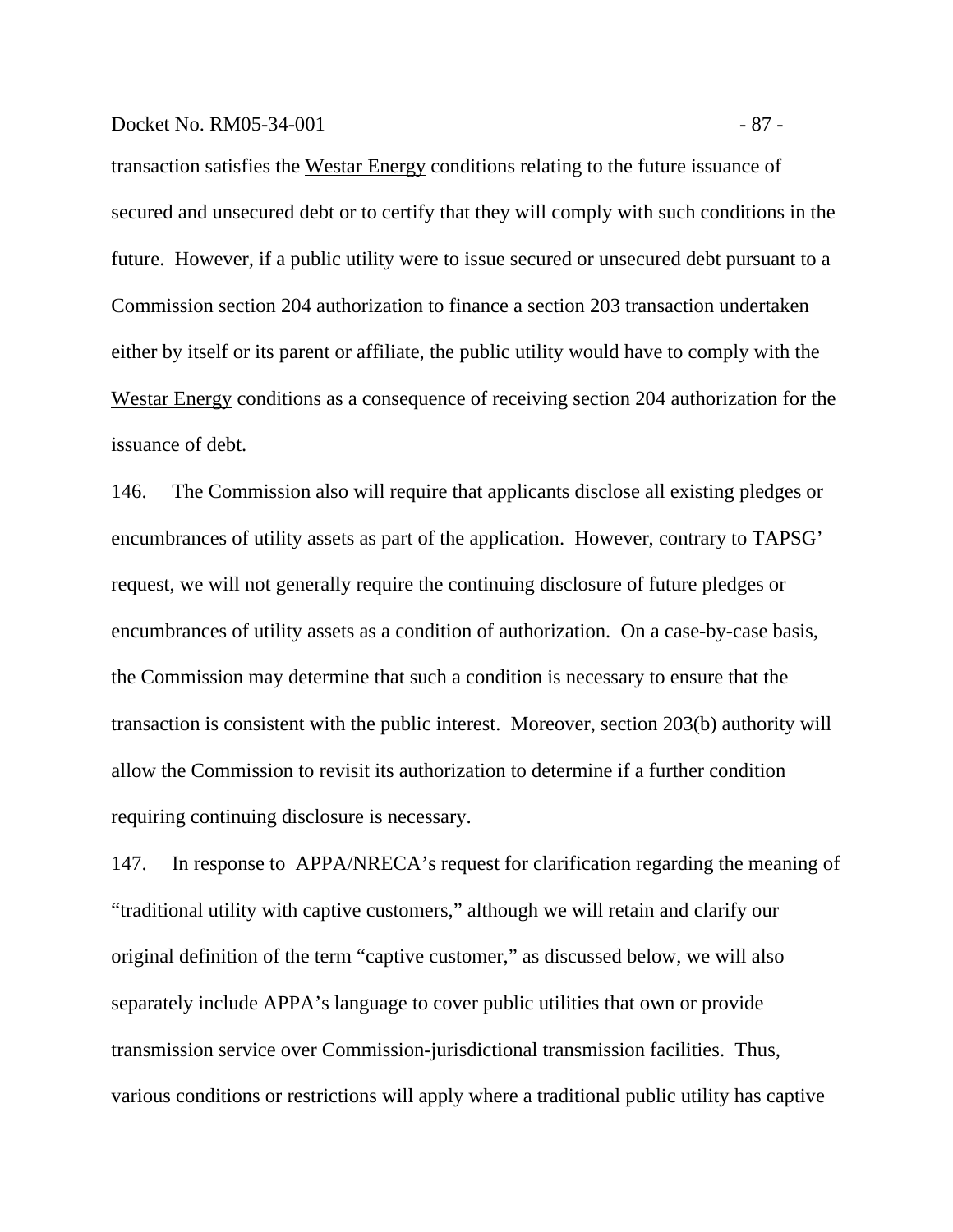#### Docket No. RM05-34-001 - 88 -

customers (defined as wholesale or retail electric energy customers served under costbased regulation) and also where the public utility owns or provides transmission service over Commission-jurisdictional transmission facilities. However, contrary to APPA/NRECA's proposed interpretation, a public utility selling power only pursuant to market-based regulation will not be regarded as a "traditional public utility with captive customers" and, hence, customers served at market-based rates will not be regarded as "captive customers." The fact that the Commission is revisiting its tests for granting market-based rate authority or that the authority of some utilities to sell at market-based rates has been withdrawn does not undermine a conclusion that customers of utilities with legitimate market-based rate authority are not "captive customers." We do not approve market-based rates unless we find that the utility does not have market power.

148. TAPSG requests that the Commission clarify that we will consider the effect of cross-subsidization on competition. Intervenors can always argue that a particular transaction may result in cross-subsidization and that this may affect competition. We will address such arguments based on the facts in a particular case.

## **8. Section 33.11(b) - Commission Procedures for Consideration of Applications under Section 203 of the FPA**

149. Section 33.11(b) states that the Commission will expeditiously consider completed section 203 applications that are not contested, do not involve mergers, and are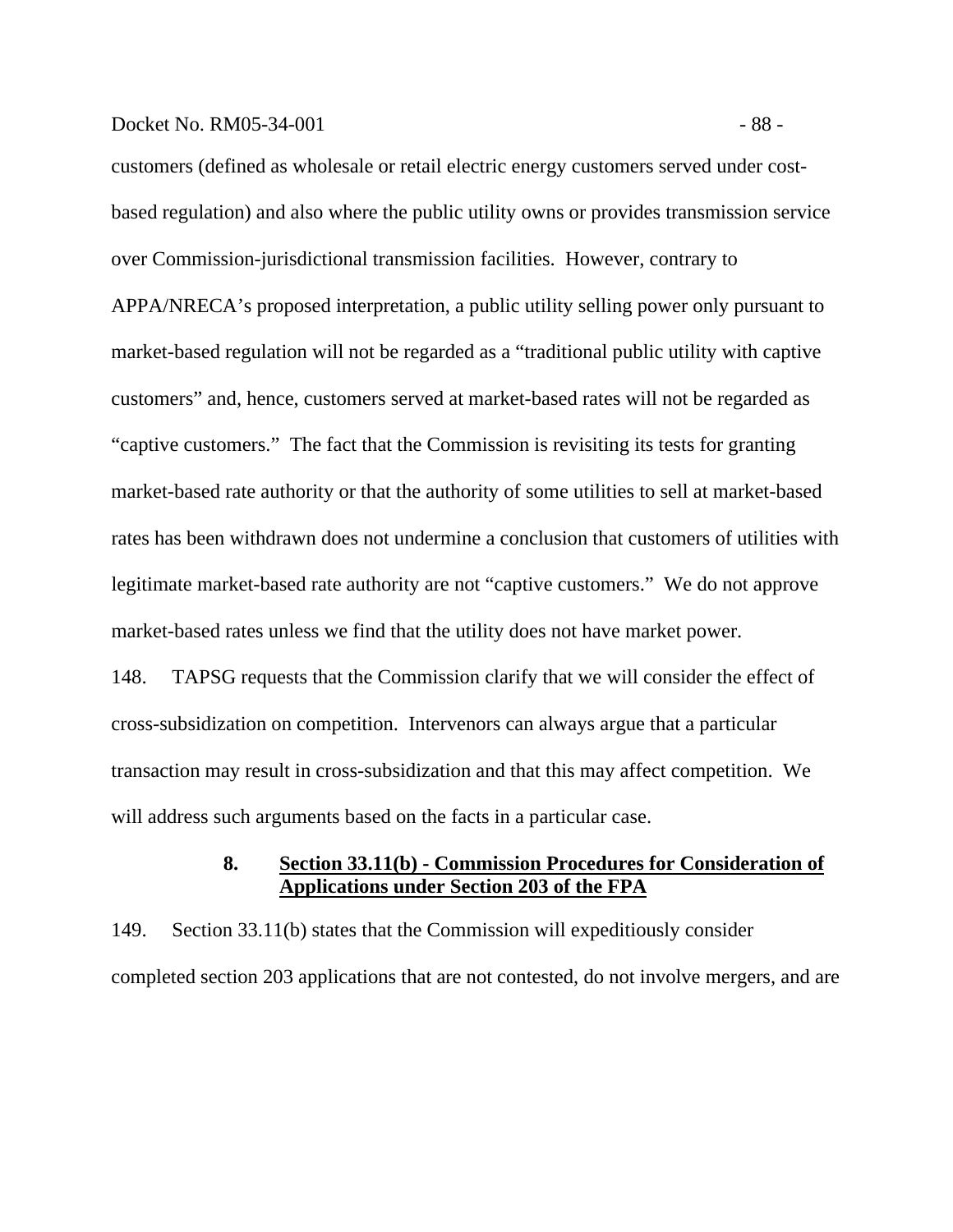consistent with Commission precedent.**[126](#page-91-0)** It provides that dispositions of only transmission facilities, "particularly" those that both before and after the transaction are under the functional control of a Commission-approved RTO or ISO, will generally receive expedited treatment.**[127](#page-91-1)** In Order No. 669, the Commission explained that ISOs and RTOs are pro-competitive and are effective at preventing market power abuse because they have market monitoring and mitigation measures.

## **a. Rehearing Requests**

150. APPA/NRECA assert that the Commission provides no plausible justification for providing expedited review for dispositions of only transmission facilities. They argue that because owning transmission facilities is one of the major means of exercising market power, consolidations of control over transmission facilities should be carefully evaluated. They also argue that the Commission's regulation of transmission service does not mean that transactions involving only transmission should be accomplished with minimal Commission scrutiny.

151. Alternatively, APPA/NRECA state that if the Commission retains section 33.11(b)(1), it should be clarified and revised. They state that the word "particularly" in section 33.11(b)(1) either makes the regulation superfluous or makes its meaning unclear. If the Commission intended for this clause to be restrictive (in other words, a disposition

<span id="page-91-0"></span>**<sup>126</sup>** Order No. 669 at P 188.

<span id="page-91-1"></span>**<sup>127</sup>** Id. at P 190-91.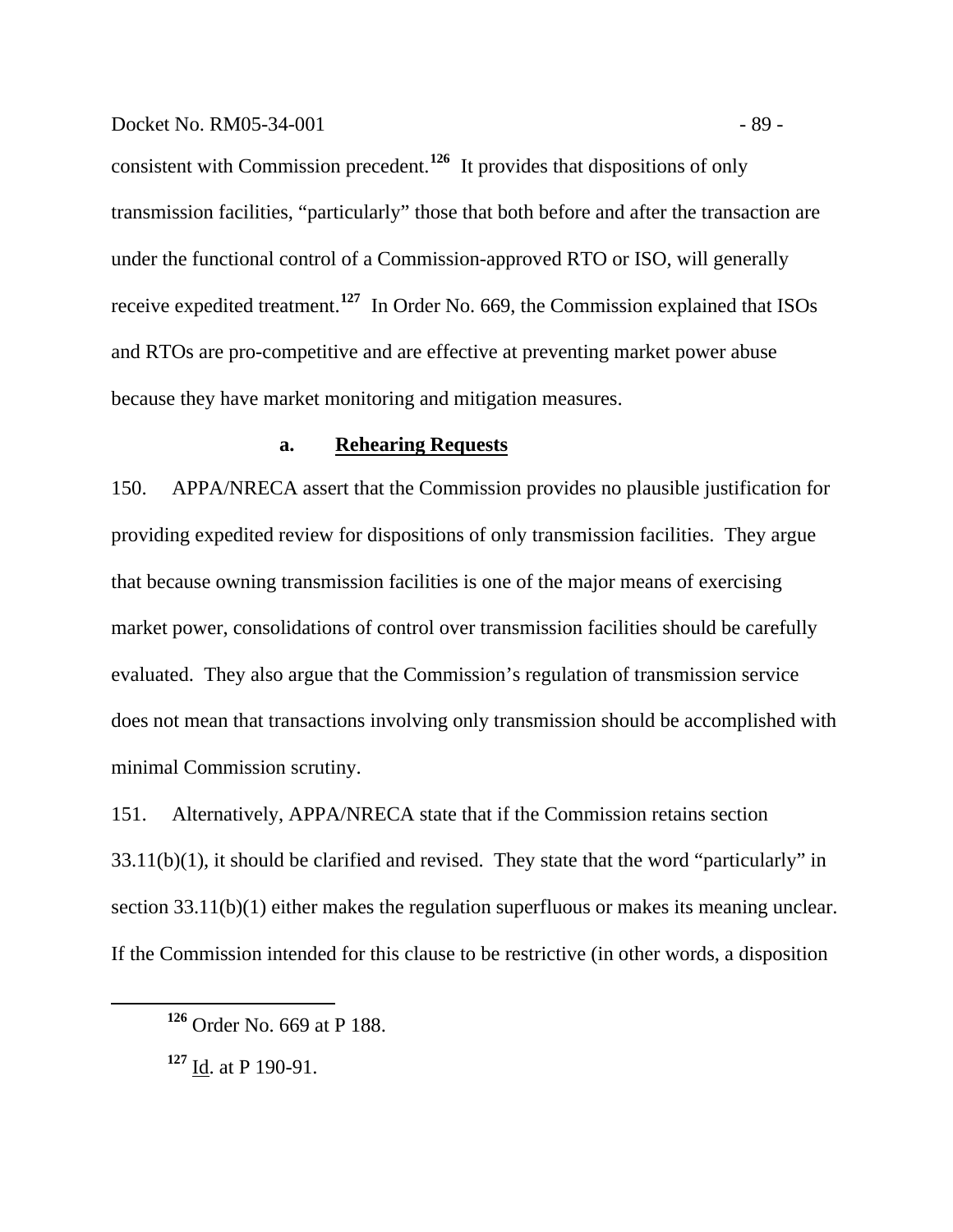#### Docket No. RM05-34-001 - 90 -

of only transmission facilities does not generally warrant expedited review unless the condition in the clause is met), then it should omit the word "particularly."**[128](#page-92-0)**

152. Further, they say that the regulation should provide for expedited review only if the transmission facilities will remain in the same RTO or ISO. They state that such transactions should receive special scrutiny, not expedited review.

## **b. Commission Determination**

153. We will delete the word "particularly," as it is confusing, from section  $33.11(b)(1)$ , newly restated as section  $33.11(c)(1)$ . However, we will not require that to warrant expedited review, the transaction must maintain the transmission facilities in the same RTO or ISO. As we stated in Order No. 669**:**

> the standards set forth in Order No. 2000 require extensive information from RTO applicants that we believe will demonstrate whether the proposal is in the public interest. It also has been our experience that anticompetitive effects are unlikely to arise with regard to internal corporate reorganizations or transactions that only involve the disposition of transmission facilities**[129](#page-92-1)**

154. Participation in any Commission-approved RTO or ISO is pro-competitive. We note that the regulation does not provide that such transactions will always qualify for expedited review. Intervenors may inform us in a particular case if switching RTOs may

<span id="page-92-0"></span>**<sup>128</sup>** APPA/NRECA Rehearing Request at 34.

<span id="page-92-1"></span>**<sup>129</sup>** Order No. 669 at 190 (citing Filing Requirements Rule at 31,902).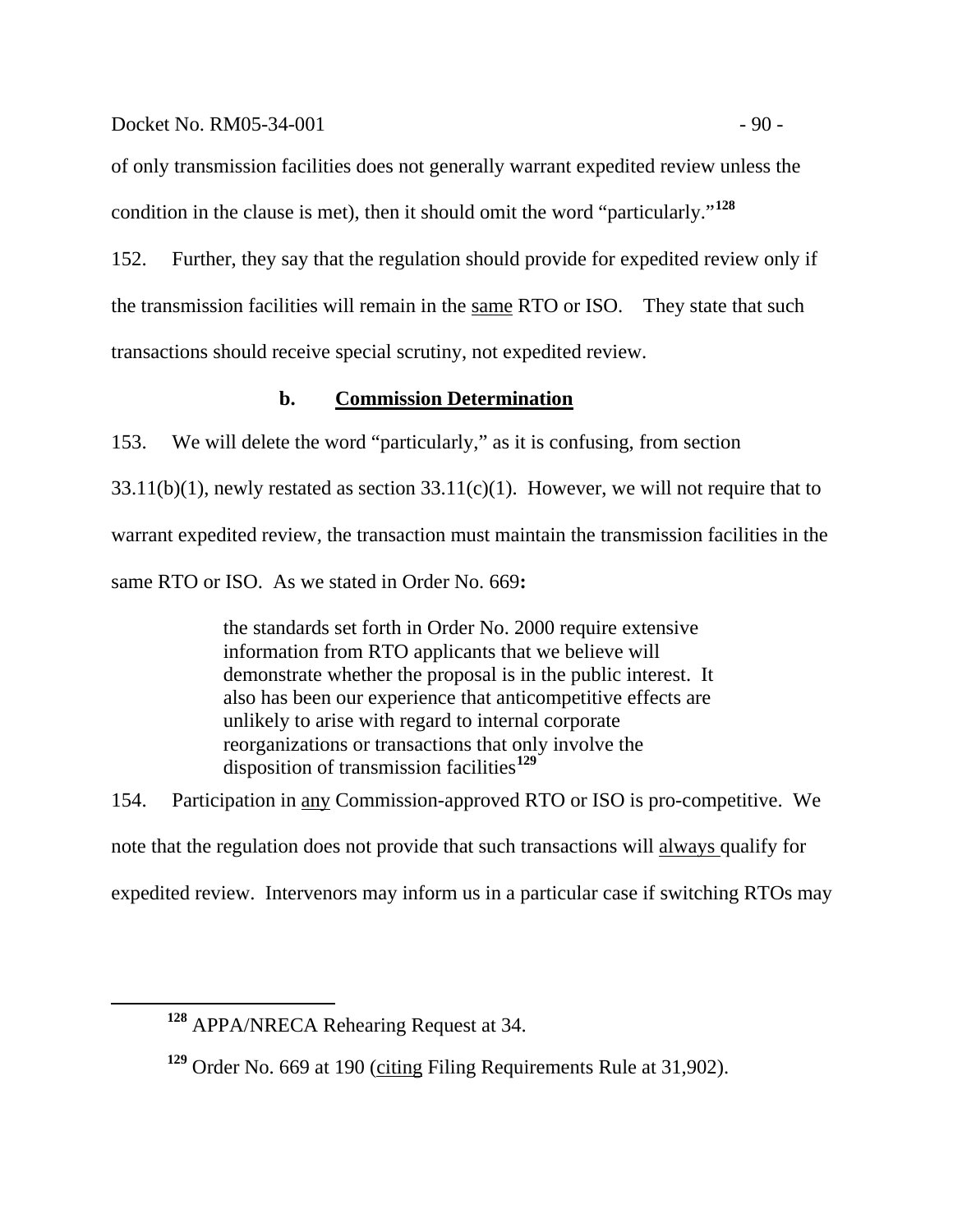$\overline{a}$ 

cause problems, and the Commission will perform its review on an unexpedited basis if justified.

155. The Commission will also take this opportunity to generally address requests for expedited review. We often receive section 203 filings in which an applicant requests that the Commission expedite its review process and act on the filing within a specified time period, occasionally thirty days or less. In some of these instances, applicants also ask us to give a notice period of less than 21 days. Sometimes, applicants offer no reason for seeking expedited action, or when they do, the reason is simply that they wish to close the transaction as soon as possible. The Commission notes that applicants themselves are in the best position to influence the timing of Commission action. In order to have the authorization they require at the time they seek to close the transaction, they should file an application at the earliest possible time. The Commission (and its staff, for transactions that are acted on under delegated authority) will try to act as quickly as possible on all applications, but particularly on those that warrant expedited review.**[130](#page-93-0)** However, the Commission and its staff take seriously the regulation that provides for a 21-day notice period for applications that we deem qualify for expedited review. We believe that, in most circumstances, 21 days is the minimum period necessary for interested persons to conduct an adequate review of the application. Applicants that seek

<span id="page-93-0"></span>**<sup>130</sup>** By law, the Commission is required to take initial action on an application no later than 180 days after filing.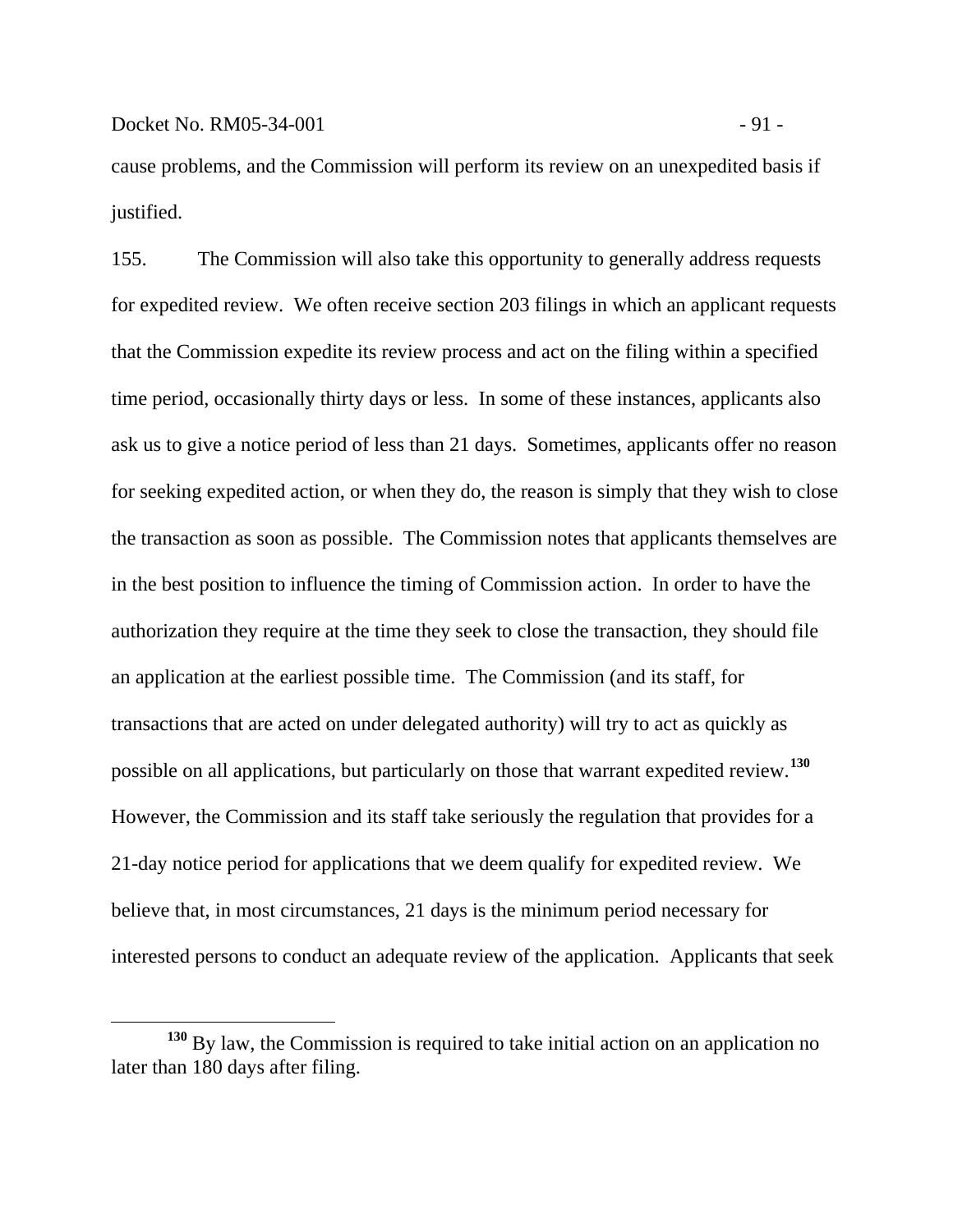#### Docket No. RM05-34-001 - 92 -

a lesser notice period or that request action within a specified time period must clearly identify a significant harm to the public interest, as opposed to a private commercial interest, that justifies action within that time period. We remind applicants that they must also provide a fully completed application, responsive to all of the regulations, to avoid the need for a deficiency letter, which creates delay.**[131](#page-94-0)**

## **B. Amendments to 18 CFR § 2.26 - The Merger Policy Statement**

156. In response to the NOPR, APPA/NRECA and TAPSG recommended that the Commission rethink our current merger policy and what "consistent with the public interest" means in light of amended section 203 and the repeal of PUHCA 1935. In particular, they suggested that the Commission's Appendix A analysis, which focuses on the effect on competition in "common" markets in which applicants operate, will not be well suited to address the effects on competition from the "cross-country" mergers that the repeal of PUHCA 1935 will likely encourage.

157. In response, in Order No. 669, the Commission stated that we are not persuaded to change our current policies now. We said that our standard of review is sufficiently flexible to consider changes in market structure that might result from EPAct 2005 and

<span id="page-94-0"></span>**<sup>131</sup>** On occasion, applicants have not identified all of the entities that must have approval for the transaction, have not adequately identified or described the facilities, the ownership, control or operation of which may be affected directly or indirectly by the transaction, or have not provided the underlying transaction agreement and offered little, if any, reason, for failing to do so. As a consequence, unnecessary additional time is consumed in obtaining the information from applicants and in providing an opportunity for others to comment on the information.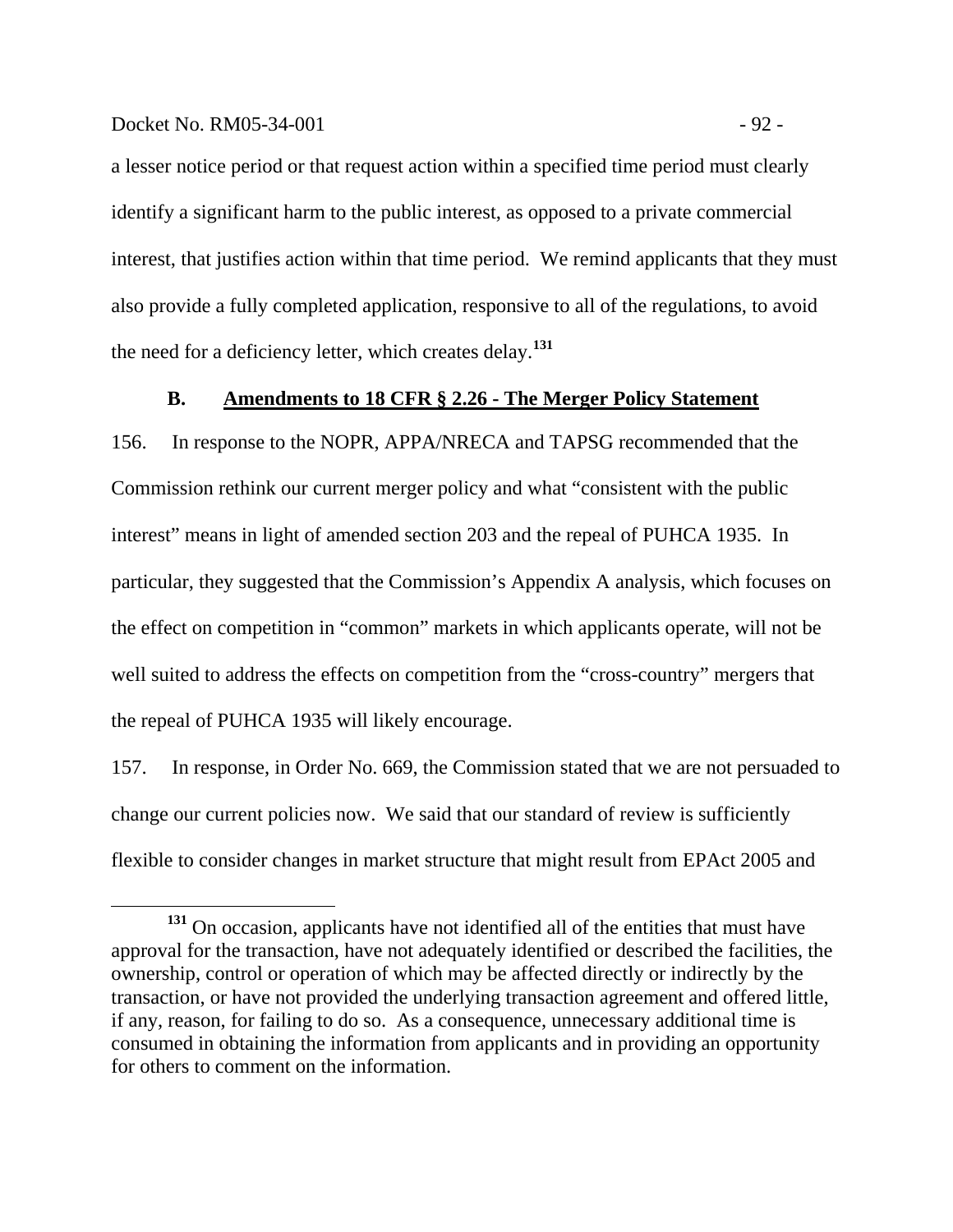Docket No. RM05-34-001 - 93

the repeal of PUHCA 1935. However, we also stated that, as we gain experience in evaluating mergers under the new statute, we may reevaluate our merger policy.**[132](#page-95-0)**

## **1. Rehearing Requests**

158. APPA/NRECA continue to assert that the Commission should reevaluate its criteria for analyzing mergers in order to address the likely market response to the changed regulatory environment. They expect significant merger activity, consolidation and restructuring of the industry in the wake of the repeal of PUHCA 1935. The Commission should reconsider whether its existing merger policy, crafted when PUHCA 1935's ownership restrictions were in place, addresses the dangers to competition and consumers presented by new section 203 transactions. The Commission should consider new approaches to analyzing the effect on competition beyond those in the current Appendix A approach. APPA/NRECA state that they do not expect the Commission to develop a new policy for evaluating mergers on rehearing of Order No. 669. However, they urge the Commission to set out the procedures and timetable for a reexamination of its merger policy.**[133](#page-95-1)**

<span id="page-95-0"></span>159. TAPSG concurs with APPA/NRECA's thoughts on the need to revise merger policy and also asserts that the Commission should not wait to revise its merger policy.**[134](#page-95-2)**

**<sup>132</sup>** Order No. 669 at P 202.

<span id="page-95-1"></span>**<sup>133</sup>** APPA/NRECA Rehearing Request at 38.

<span id="page-95-2"></span>**<sup>134</sup>** TAPSG Rehearing Request at 2-3 and 18-30.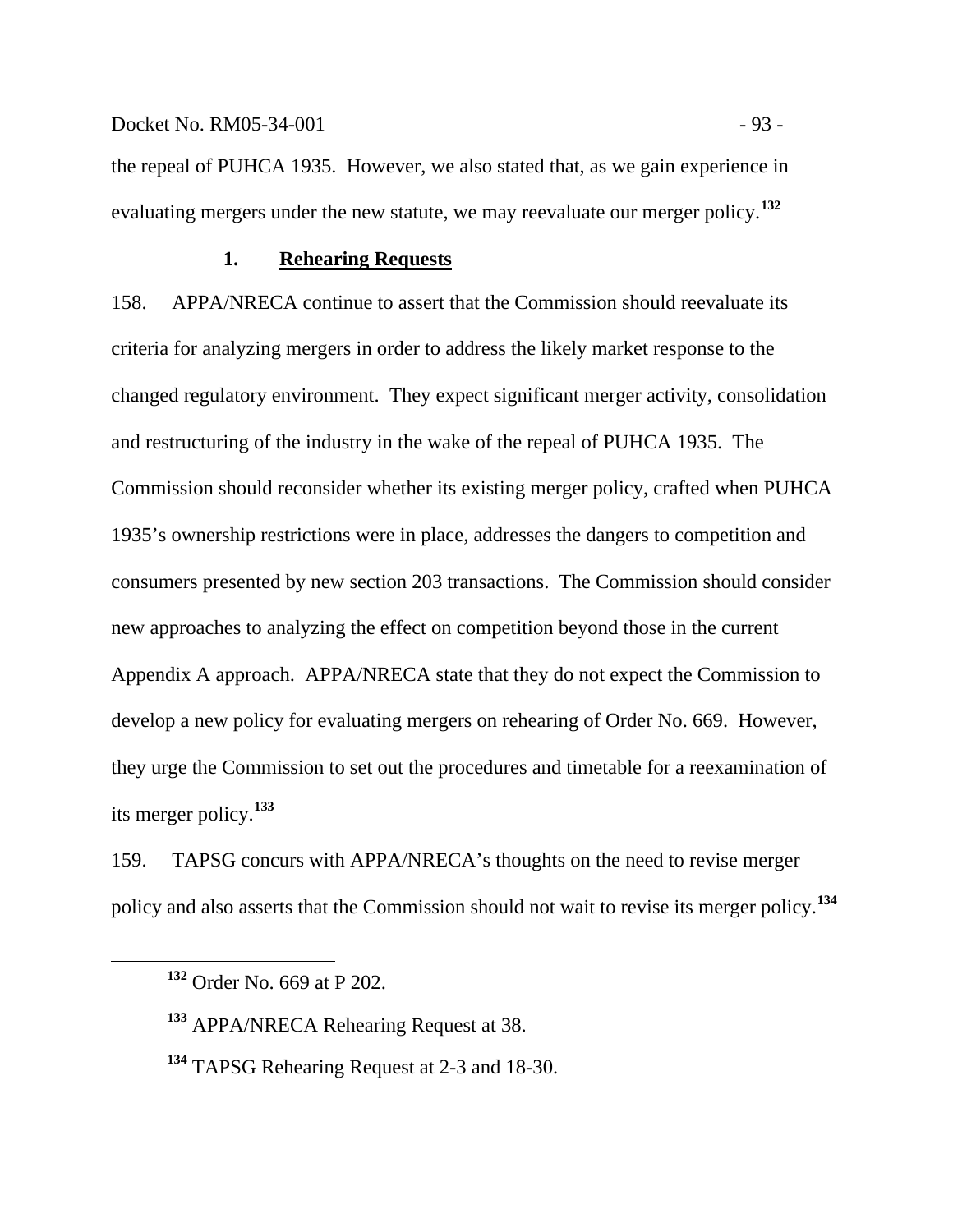TAPSG notes that the Commission adopted its current merger policy almost ten years ago and that much has changed since then, including the development of RTOs with their complicated markets and locational marginal pricing, repeal of PUHCA 1935, and new time constraints on Commission merger review. At a minimum, TAPSG asserts that the Commission should commit to review its current merger policy as part of the technical conference that the Commission will hold within a year to address issues raised in this proceeding and the PUHCA 2005 Final Rule proceeding.**[135](#page-96-0)**

## **2. Commission Determination**

160. We will not reevaluate our criteria for analyzing the competitive effects of mergers as part of this rulemaking. In Order No. 669, we explained that, after the Commission has gained more experience in evaluating section 203 applications under the new statute, we may reevaluate our merger policy.**[136](#page-96-1)** We continue to believe that more experience with the new section 203 will provide us with better guidance as to whether to reevaluate our merger policy.

161. We also note that, consistent with amended section  $203(a)(4)$ , we added new section 2.26(f) to our regulations. It provides that the Commission will not approve a transaction that will result in cross-subsidization of a non-utility associate company or pledge or encumbrance of utility assets for the benefit of an associate company unless

<span id="page-96-0"></span>**<sup>135</sup>** Order No. 669 at P 4.

<span id="page-96-1"></span>**<sup>136</sup>** Id. at P 202.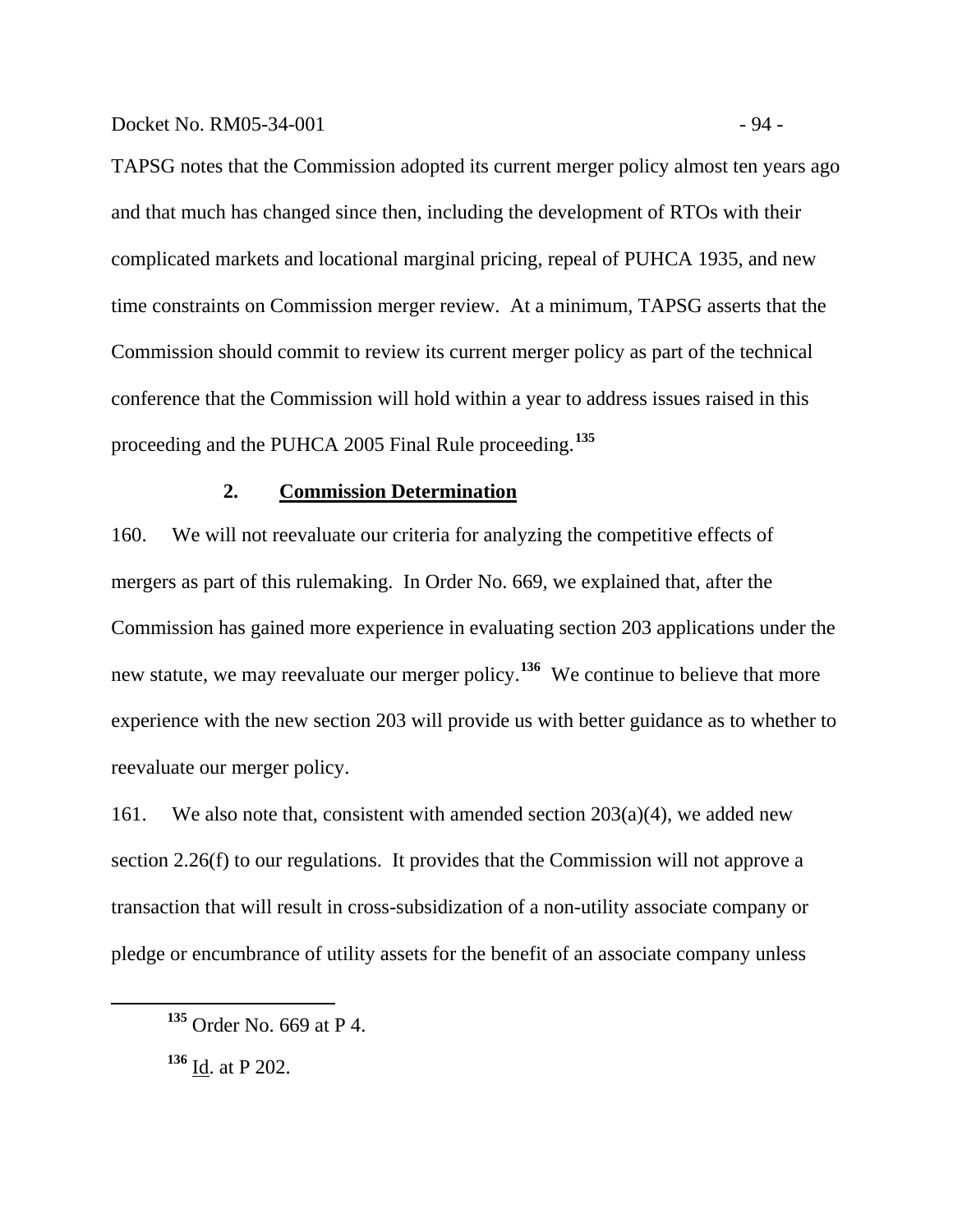Docket No. RM05-34-001 - 95 -

that cross-subsidization, pledge, or encumbrance will be consistent with the public interest. Thus, in Order No. 669, the Commission properly updated its merger policy to address Congress' specific concerns with respect to new section 203.

162. However, the Commission commits to consider whether our current merger policy should be revised as part of the technical conference to be held within one year.**[137](#page-97-0)** That technical conference will address issues raised both in this proceeding and the PUHCA 2005 Final Rule proceeding implementing PUHCA 2005.

## **IV. Information Collection Statement**

163. The regulations of the Office of Management and Budget (OMB)**[138](#page-97-1)** require that OMB approve certain information requirements imposed by an agency. OMB has approved the information requirements contained in Order No. 669. Specifically, OMB approved the following information collection and assigned the corresponding OMB control numbers: "Application under Federal Power Act Section 203" (FERC-519). 164. This order on rehearing adopts a number of changes in response to the requests for rehearing of Order No. 669. Four of these are important with respect to information collection. First, as noted above, we will require that for holding company acquisitions of securities of intrastate utilities or utilities that own or control facilities used solely for local distribution or retail sales of electric energy regulated by a state commission, if any

<span id="page-97-0"></span>**<sup>137</sup>** PUHCA 2005 Final Rule at P 17.

<span id="page-97-1"></span>**<sup>138</sup>** 5 CFR § 1320.12.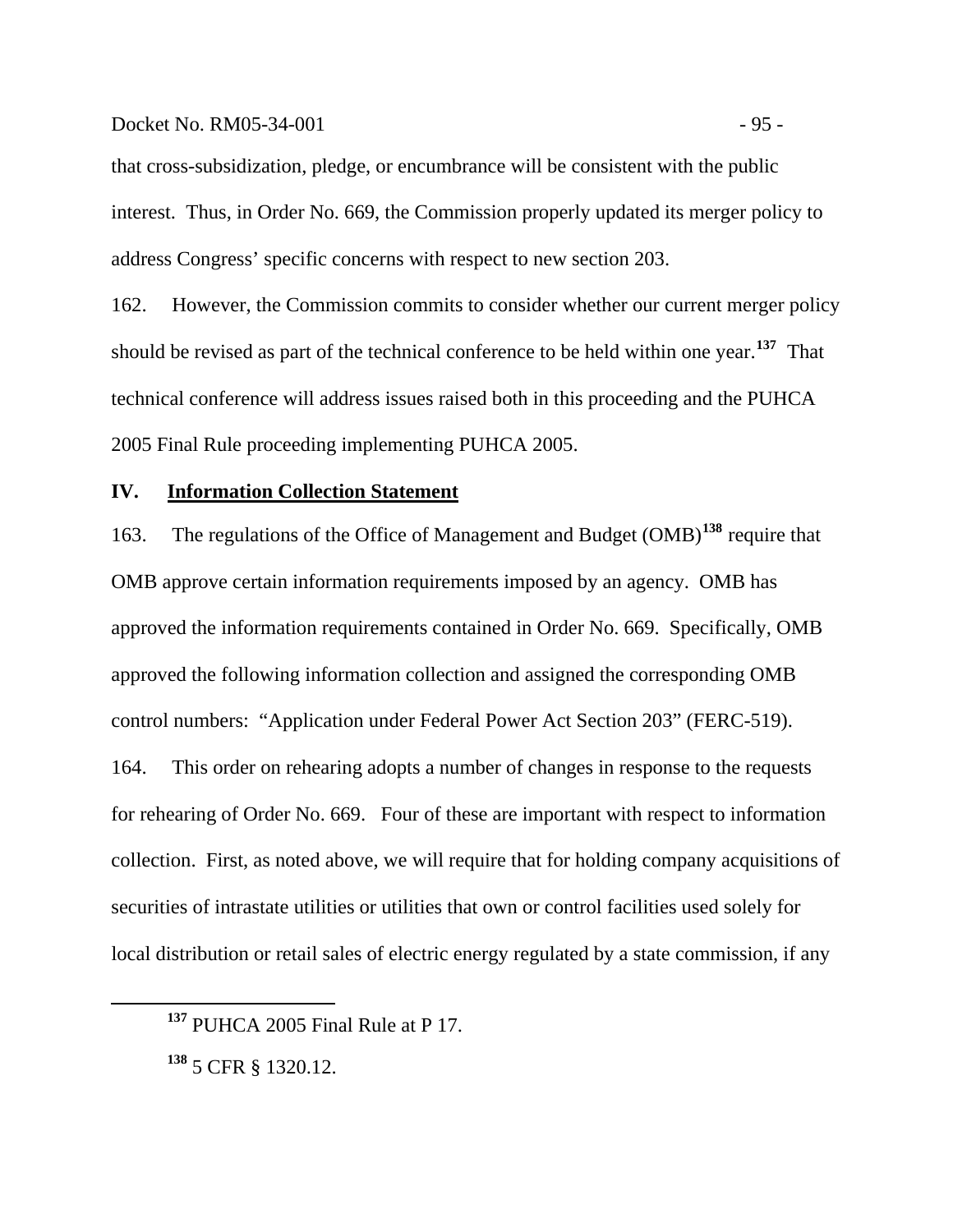#### Docket No. RM05-34-001 - 96 -

public utility within the holding company system has captive customers, the holding company must report the acquisition to the Commission, including any state actions and conditions related to the acquisition and provide an explanation why the transaction does not result in cross-subsidization. Second, we will require that for certain holding company acquisitions of securities of electric utility companies or transmitting utilities, or of holding companies that include such entities, the parent company file with the Commission, on a public basis and within 45 days of the close of each calendar quarter, both its total holdings and its holdings as principal of the securities, each by class, unless the holdings within a class are less than one percent of outstanding shares. Third, with regard to the submission of Exhibit M of the application, all section 203 applicants (excluding those whose transactions fall under blanket authorizations) must demonstrate that they have met all four tests of a four-part framework, as elaborated herein and in Order No.669, showing that the transaction will not result in cross-subsidization of a nonutility associate company or the pledge or encumbrances of utility assets for the benefit of an associate company, or if cross-subsidization or pledges or encumbrances of utility assets were to occur, that such results are nonetheless consistent with the public interest. Fourth, also as part of Exhibit M to the application, applicants are required to disclose all existing pledges or encumbrances as part of utility assets. We do not believe that this information requirement will impose an unreasonable burden on section 203 applicants. 165. Any increases in burden will be offset by the additional blanket authorizations that the Commission is granting in this proceeding. Specifically, the Commission will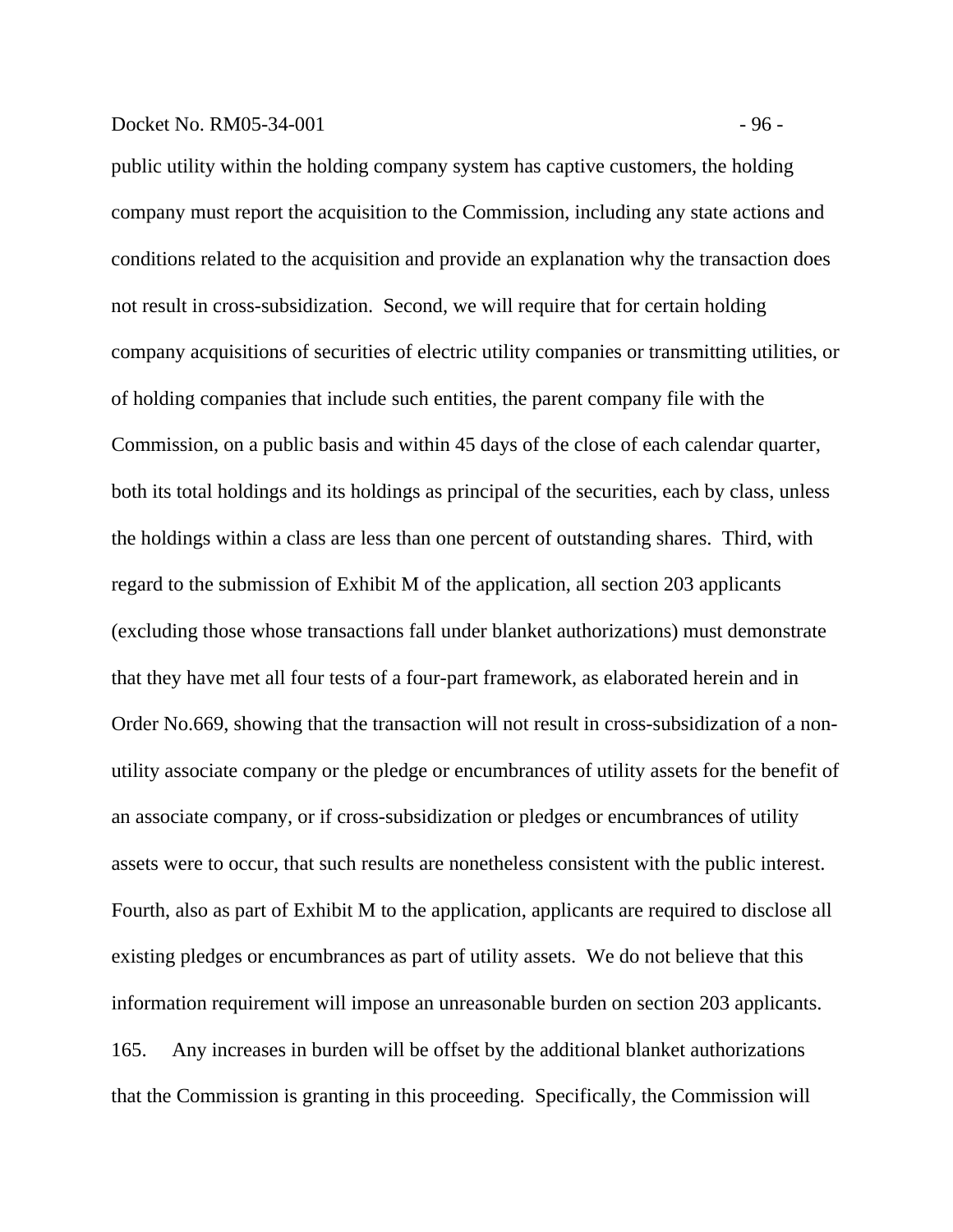## Docket No. RM05-34-001 - 97 -

grant a blanket authorization under section 203(a)(1) of the Federal Power Act for certain internal corporate reorganizations, provided that the public utility does not have captive customers and the transaction does not present cross-subsidization issues. The Commission will also grant a blanket authorization for holding companies that own or control only EWGs, QFs or FUCOs to acquire the securities of additional EWGs, FUCOs or QFs. In addition, the Commission will grant a blanket authorization allowing any company in the holding company system to acquire the securities of an electric company that owns generating facilities that total 100 MW or less and are primarily used for the acquired company's own load or for sales to affiliated end-users. The Commission will also grant a blanket authorization for transfers of wholesale market-based rate contracts between public utility affiliates that have the same upstream ownership and are not affiliated with a traditional public utility with captive ratepayers. For those entities that are subject to regulatory oversight of the Federal Reserve Bank or the Comptroller of the Currency because of their affiliation with banks or bank holding companies that are regulated by the agencies identified above, the Commission will grant a blanket authorization to acquire and hold an unlimited amount of covered securities for fiduciaries, collateral for loans or for loan liquidation, subject to certain reporting requirements. Further, the Commission will grant a blanket authorization to the banks and their subsidiaries to acquire and hold an unlimited amount of covered securities in connection with failed underwritings, subject to certain conditions. The Commission will also grant a blanket authorization for certain non-banking financial institutions to acquire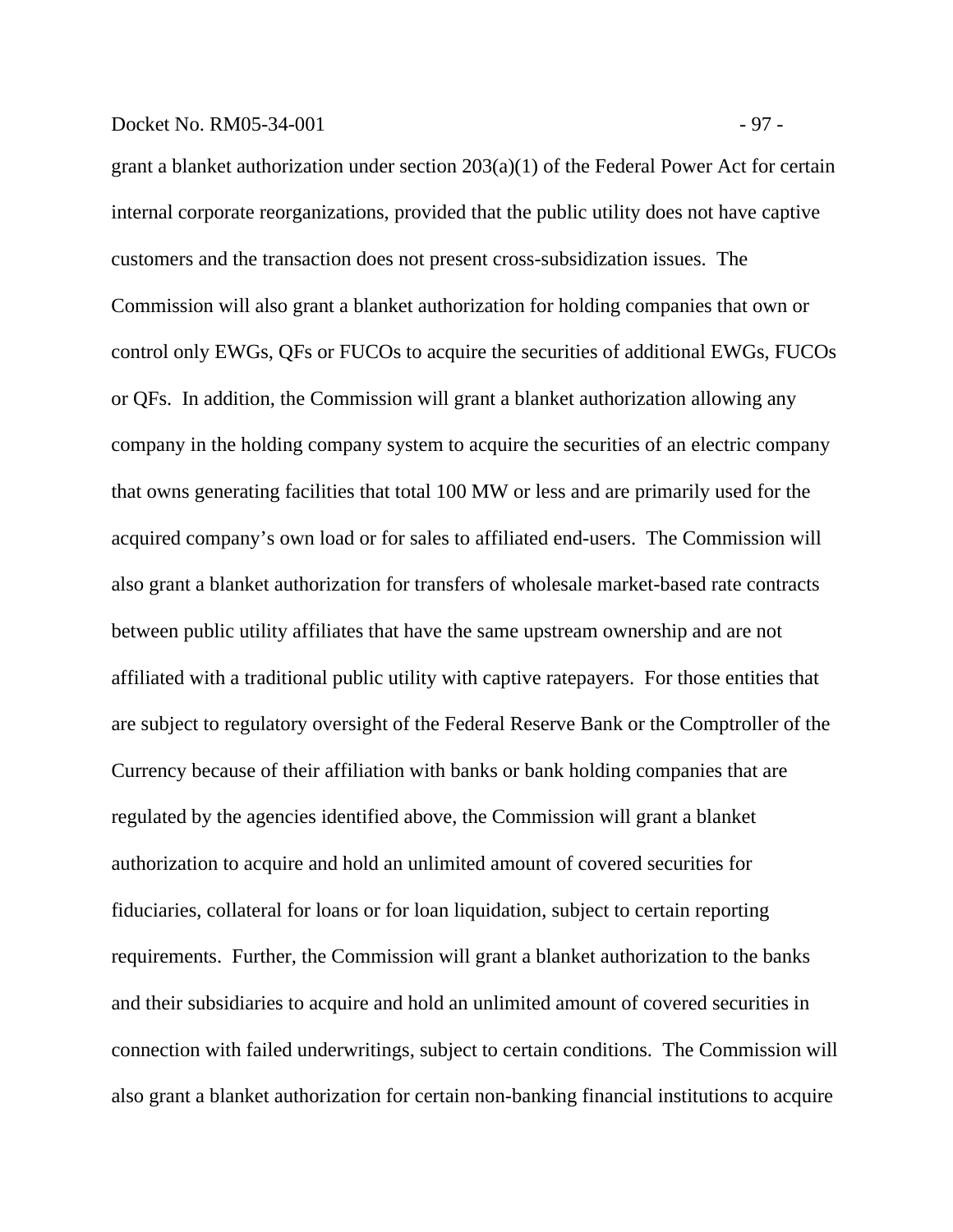## Docket No. RM05-34-001 - 98 -

covered securities in a fiduciary capacity or for hedging purposes, subject to certain conditions and reporting requirements. In sum, taking into account both the additional requirements and the additional blanket authorizations, we believe that one offsets the other and will allow the original projected burden estimates expressed in Order No. 669 to stand. We will, however, adjust these burden estimates accordingly as we receive filings and we will notify OMB of any changes that may be necessary. The Commission did not receive any comments on burden estimates in response to Order No. 669. 166. Interested persons may obtain information on the information requirements by contacting the following: The Federal Energy Regulatory Commission, 888 First Street, NE, Washington, DC 20426 [Attention: Michael Miller, Office of the Executive Director, ED-34, Phone: (202)502-8415, Fax: (202) 273-0873, e-mail:

[michael.miller@ferc.gov.](mailto:michael.miller@ferc.gov)

167. To submit comments concerning the collection(s) of information and provide estimates on the associated burden of these requirements, please send your comments to the contact listed above and to the Office of Management and Budget, Office of Information and Regulatory Affairs, Washington, DC 20503 {Attention: Desk Officer for the Federal Energy Regulatory Commission, phone: (202)395-4650. Comments should be e-mailed to <u>oira\_submission@omb.eop.gov</u> and reference the OMB Control number listed above.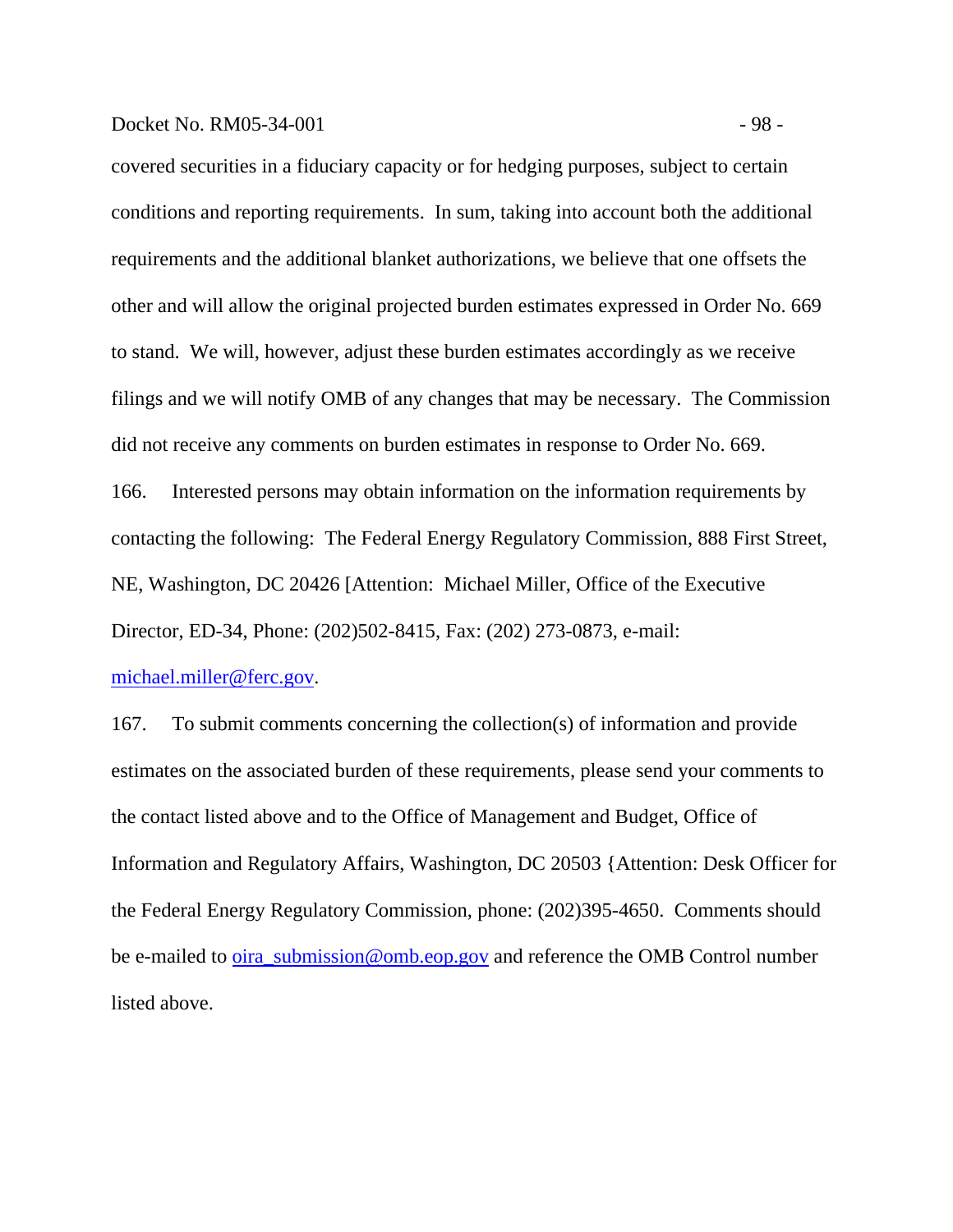## **V. Document Availability**

168. In addition to publishing the full text of this document in the Federal Register, the Commission provides all interested persons an opportunity to view and/or print the contents of this document via the Internet through Commission's Home Page [\(http://www.ferc.gov\) a](http://www.ferc.gov/)nd in the Commission's Public Reference Room during normal business hours (8:30 a.m. to 5:00 p.m. Eastern time) at 888 First Street, N.E., Room 2A, Washington, D.C. 20426.

169. From the Commission's Home Page on the Internet, this information is available in the Commission's document management system, eLibrary. The full text of this document is available on eLibrary in PDF and Microsoft Word format for viewing, printing, and/or downloading. To access this document in eLibrary, type "RM05-34" in the docket number field.

170. User assistance is available for eLibrary and the Commission's website during normal business hours. For assistance, please contact FERC Online Support at 1-866- 208-3676 (toll free) or 202-502-6652 (e-mail at FERCOnlineSupport@FERC.gov), or the Public Reference Room at 202-502-8371, TTY 202-502-8659 (e-mail at

[public.referenceroom@ferc.gov\)](mailto:public.referenceroom@ferc.gov).

## **VI. Effective Date**

171. Changes to Order No. 669 made in this order on rehearing will become effective on [insert 30 days after publication in the **FEDERAL REGISTER**].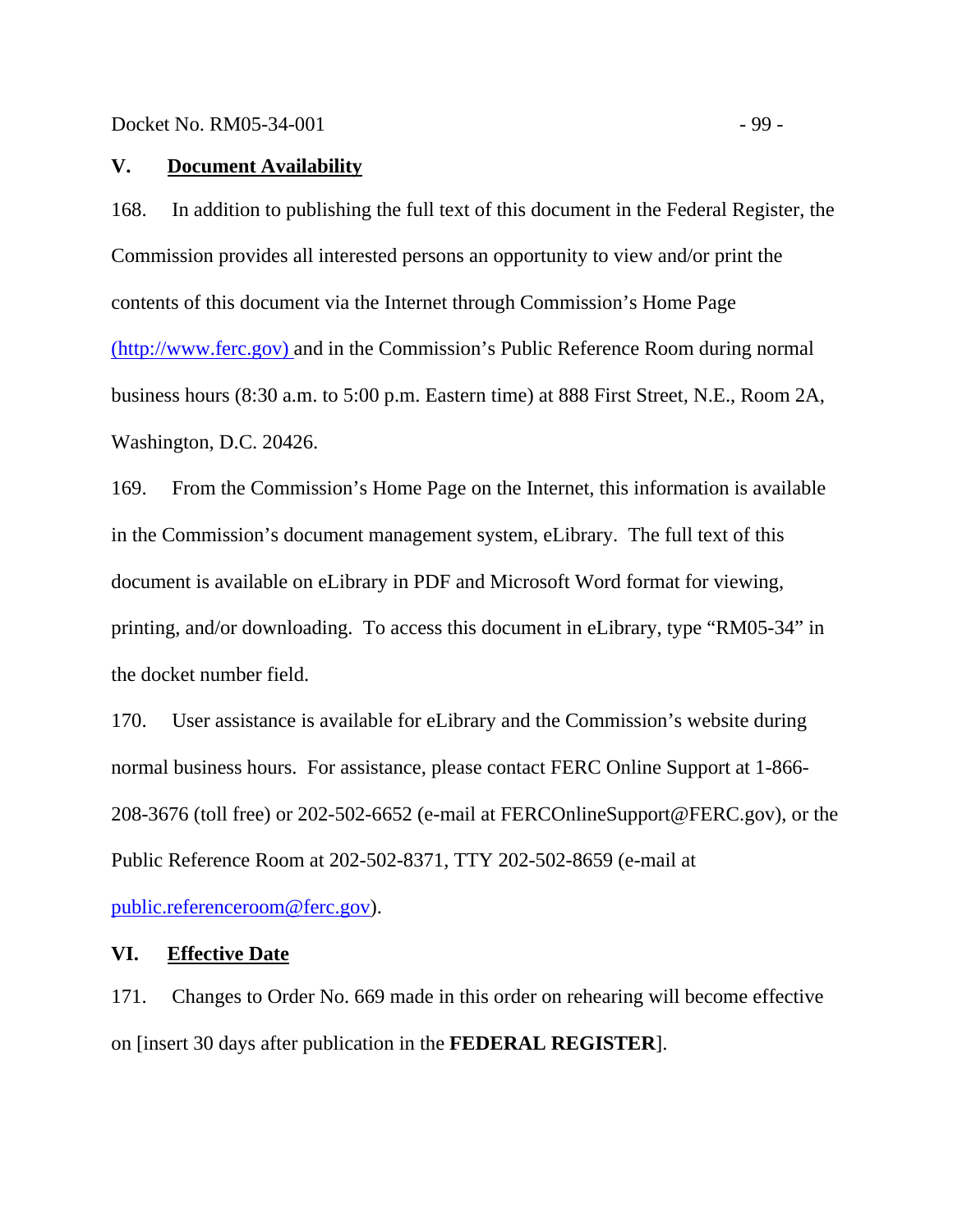Docket No. RM05-34-001 - 100 -

List of subjects in 18 CFR Part 2

Administrative practice and procedure, Electric power, Natural gas, Pipelines, Reporting

and recordkeeping requirements

List of subjects in 18 CFR Part 33

Electric utilities; Reporting and recordkeeping requirements; Securities

By the Commission.

 $(S E A L)$ 

Magalie R. Salas, Secretary.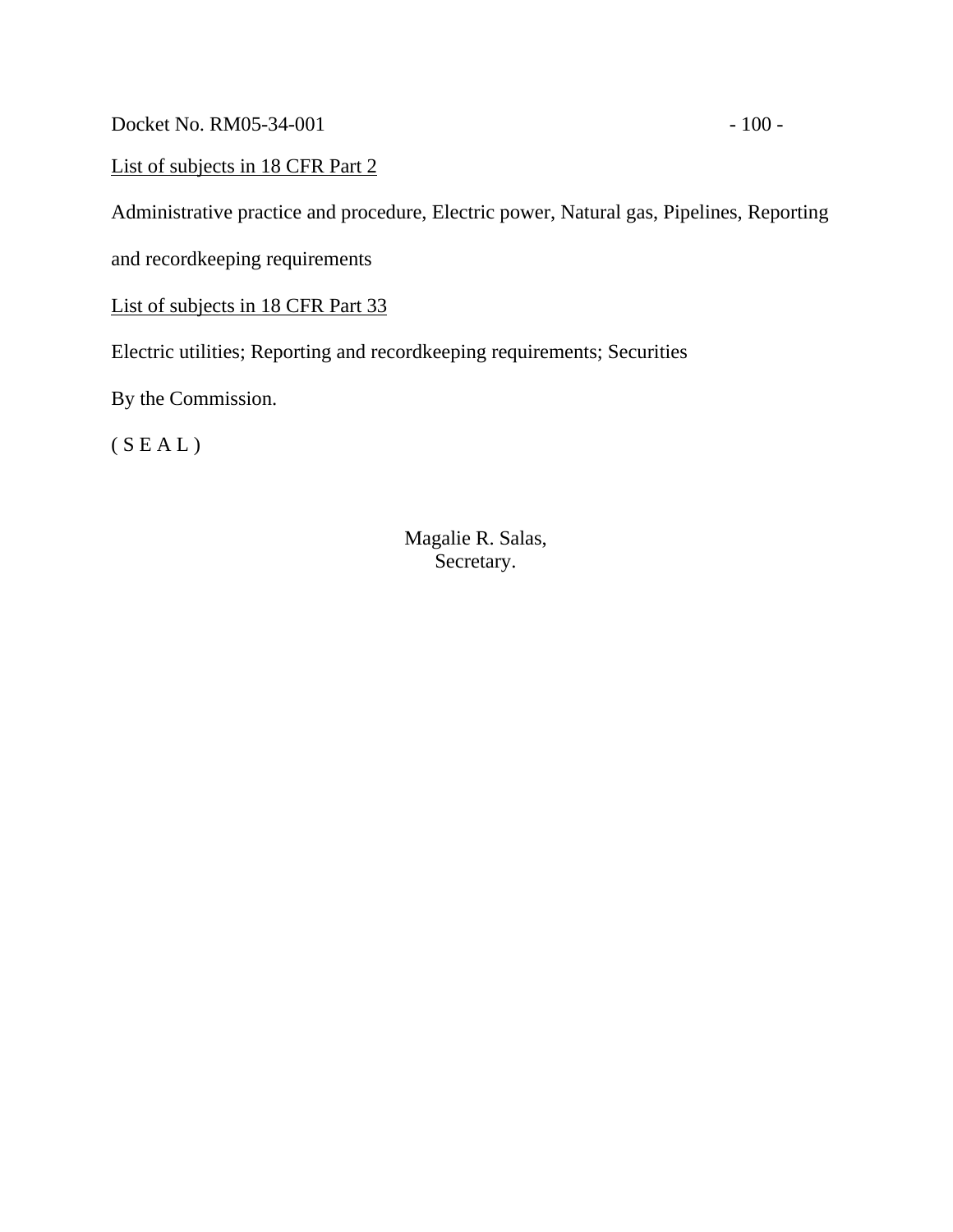In consideration of the foregoing, under the authority of EPAct 2005, the Commission is amending Parts 2 and 33 of Chapter I, Title 18, Code of Federal Regulations, as set forth:

## **PART 2 – GENERAL POLICY AND INTERPRETATIONS**.

1. The authority citation for Part 2 is revised to read as follows:

Authority: 5 U.S.C. 601; 15 U.S.C. 717-717w, 3301-3432; 16 U.S.C. 792-825y, 2601-2645; 42 U.S.C. 4321-4361, 7101-7352; Pub. L. No. 109-58, 119 Stat. 594.2.

2. Section 2.26 is amended by revising paragraph (e) and adding paragraph (f) to read as follows:

# **§ 2.26. Policies concerning review of applications under section 203**.

\* \* \* \* \*

(e) Effect on regulation. (1) Where the affected state commissions have authority to act on the transaction, the Commission will not set for hearing whether the transaction would impair effective regulation by the state commissions. The application should state whether the state commissions have this authority.

(2) Where the affected state commissions do not have authority to act on the transaction, the Commission may set for hearing the issue of whether the transaction would impair effective state regulation.

(f) Under section 203(a)(4) of the Federal Power Act (16 U.S.C. 824b), in reviewing a proposed transaction subject to section 203, the Commission will also consider whether the proposed transaction will result in cross-subsidization of a nonutility associate company or pledge or encumbrance of utility assets for the benefit of an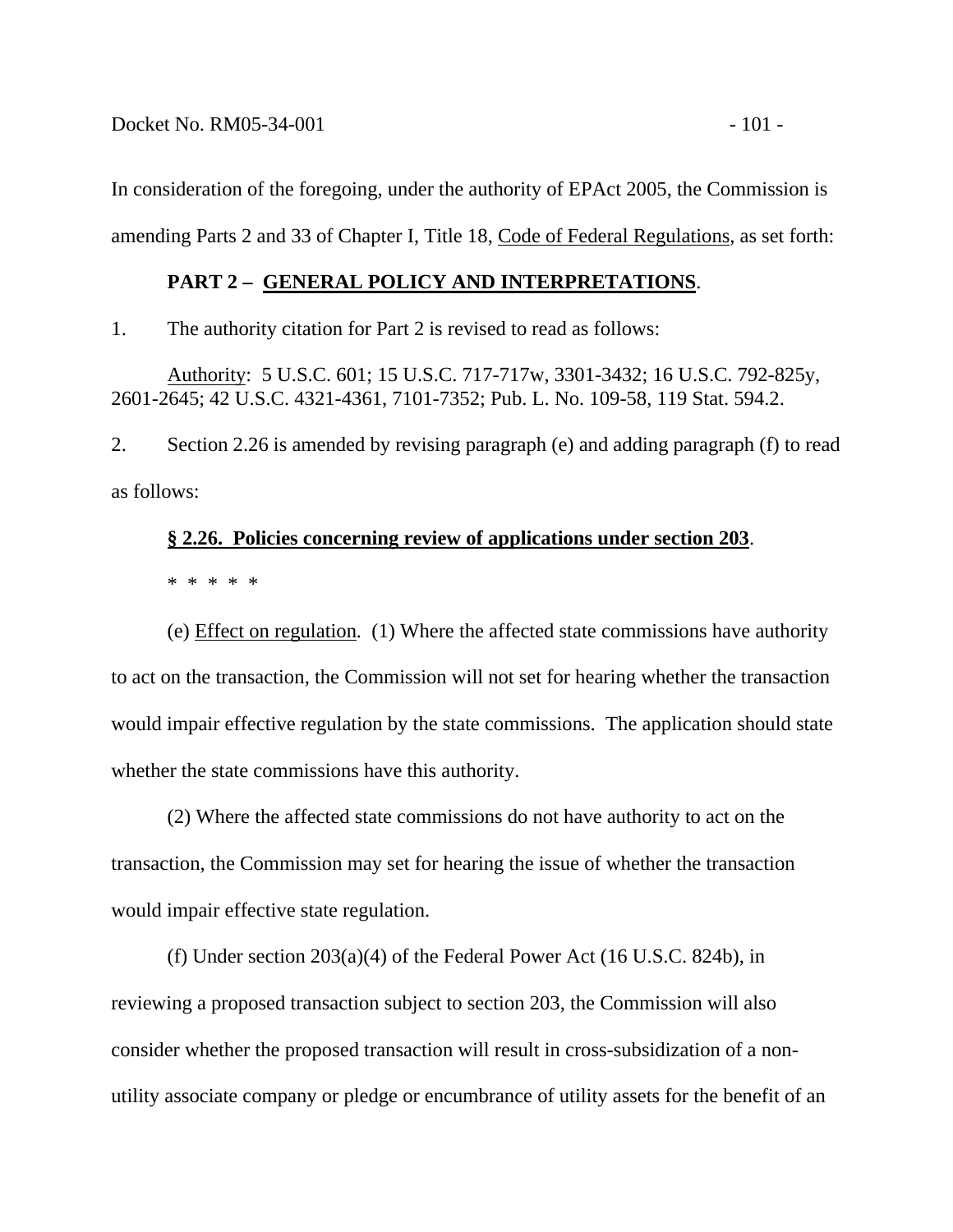associate company, unless that cross-subsidization, pledge, or encumbrance will be consistent with the public interest.

# **PART 33 – APPLICATIONS UNDER FEDERAL POWER ACT**

## **SECTION 203**.

- 3. The authority citation for Part 33 is revised to read as follows: Authority: 16 U.S.C. 791a-825r, 2601-2645; 31 U.S.C. 9701; 42 7101-7352; Pub.
- L. No. 109-58, 119 Stat. 594.
- 4. The heading of Part 33 is revised to read as set forth above.
- 5. Section 33.1 is revised to read as follows:

## **§ 33.1. Applicability, definitions, and blanket authorizations**. (a) Applicability.

(1) The requirements of this part will apply to any public utility seeking authorization under section 203 of the Federal Power Act to:

(i) Sell, lease, or otherwise dispose of the whole of its facilities subject to the jurisdiction of the Commission, or any part thereof of a value in excess of \$10 million;

(ii) Merge or consolidate, directly or indirectly, such facilities or any part thereof with those of any other person, by any means whatsoever;

(iii) Purchase, acquire, or take any security with a value in excess of \$10 million of any other public utility; or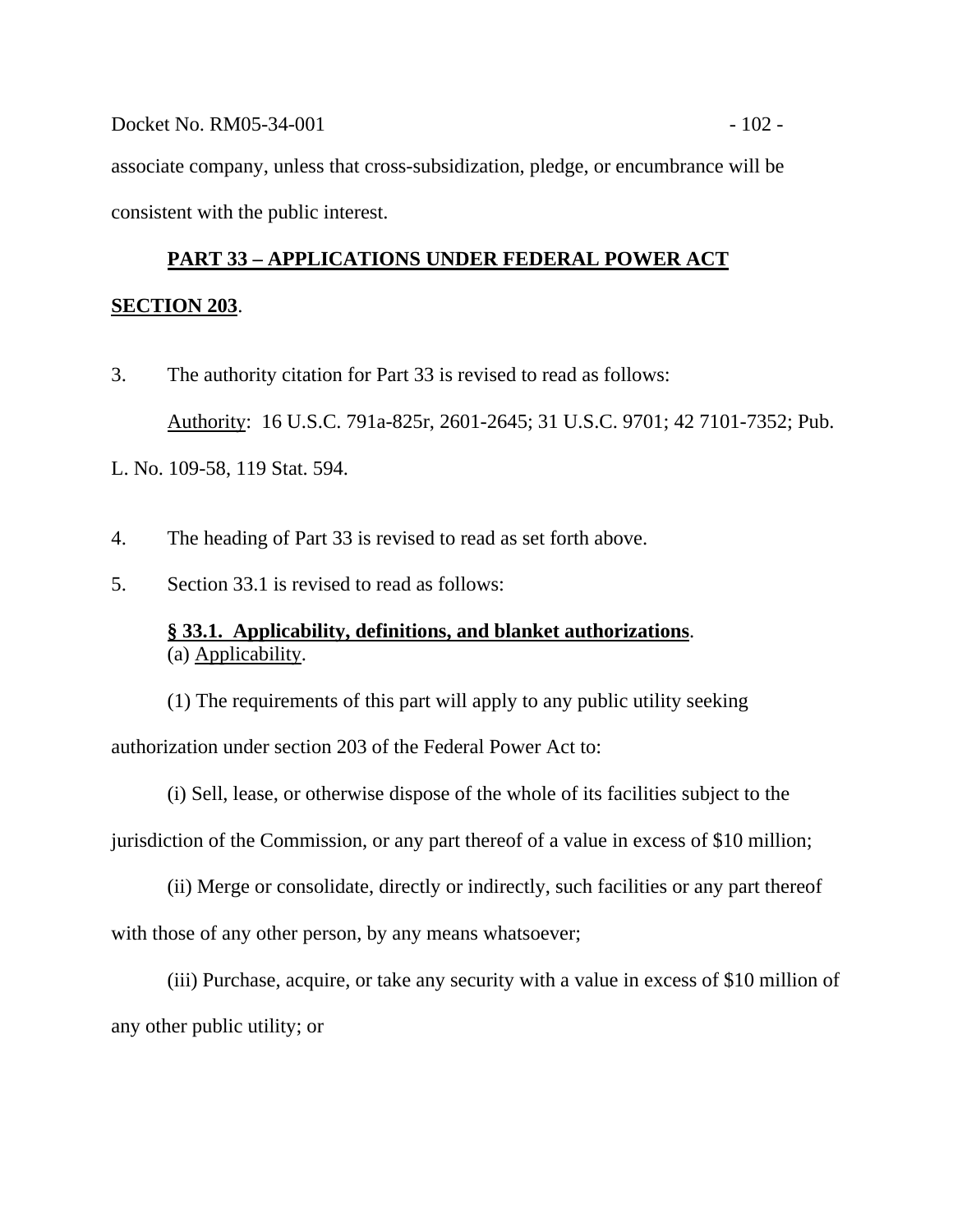(iv) Purchase, lease, or otherwise acquire an existing generation facility:

(A) That has a value in excess of \$10 million; and

(B) That is used in whole or in part for wholesale sales in interstate commerce by a public utility.

(2) The requirements of this part shall also apply to any holding company in a holding company system that includes a transmitting utility or an electric utility if such holding company seeks to purchase, acquire, or take any security with a value in excess of \$10 million of, or, by any means whatsoever, directly or indirectly, merge or consolidate with, a transmitting utility, an electric utility company, or a holding company in a holding company system that includes a transmitting utility, or an electric utility company, with a value in excess of \$10 million.

(b) Definitions. For the purposes of this part, as used in section 203 of the Federal Power Act (16 U.S.C. 824b)

(1) Existing generation facility means a generation facility that is operational at or before the time the section 203 transaction is consummated. "The time the transaction is consummated" means the point in time when the transaction actually closes and control of the facility changes hands. "Operational" means a generation facility for which construction is complete  $(i.e., it is capable of producing power)$ . The Commission will rebuttably presume that section 203(a) applies to the transfer of any existing generation facility unless the utility can demonstrate with substantial evidence that the generator is used exclusively for retail sales.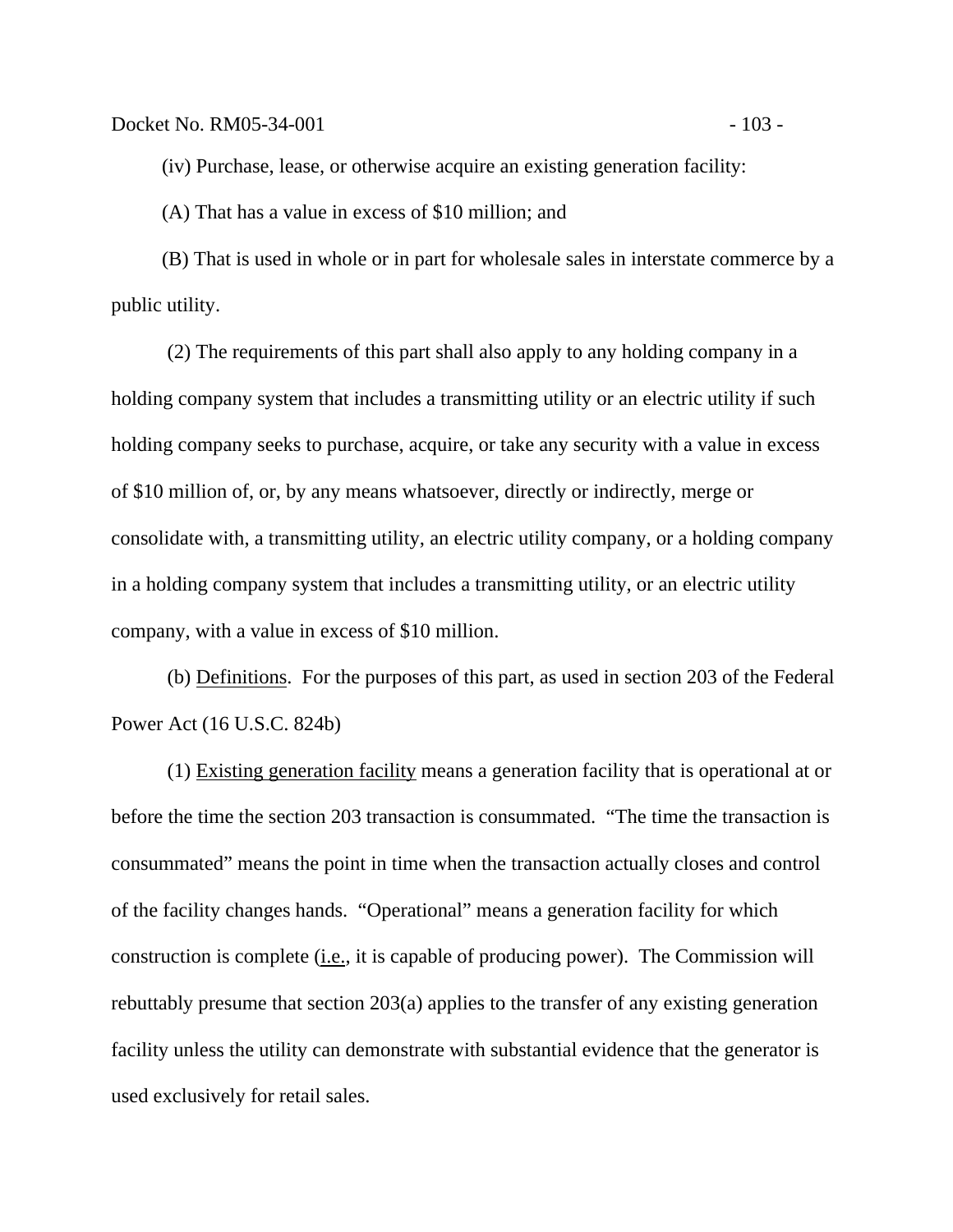#### Docket No. RM05-34-001 - 104 -

(2) Non-utility associate company means any associate company in a holding company system other than a public utility or electric utility company that has wholesale or retail customers served under cost-based regulation.

(3) Value when applied to:

(i) Transmission facilities, generation facilities, transmitting utilities, electric utility companies, and holding companies, means the market value of the facilities or companies for transactions between non-affiliated companies; the Commission will rebuttably presume that the market value is the transaction price. For transactions between affiliated companies, value means original cost undepreciated, as defined in the Commission's Uniform System of Accounts prescribed for public utilities and licensees in part 101 of this chapter, or original book cost, as applicable;

(ii) Wholesale contracts, means the market value for transactions between nonaffiliated companies; the Commission will rebuttably presume that the market value is the transaction price. For transactions between affiliated companies, value means total expected nominal contract revenues over the remaining life of the contract; and

(iii) Securities, means market value for transactions between non-affiliated companies; the Commission will rebuttably presume that the market value is the agreedupon transaction price. For transactions between affiliated companies, value means market value if the securities are widely traded, in which case the Commission will rebuttably presume that market value is the market price at which the securities are being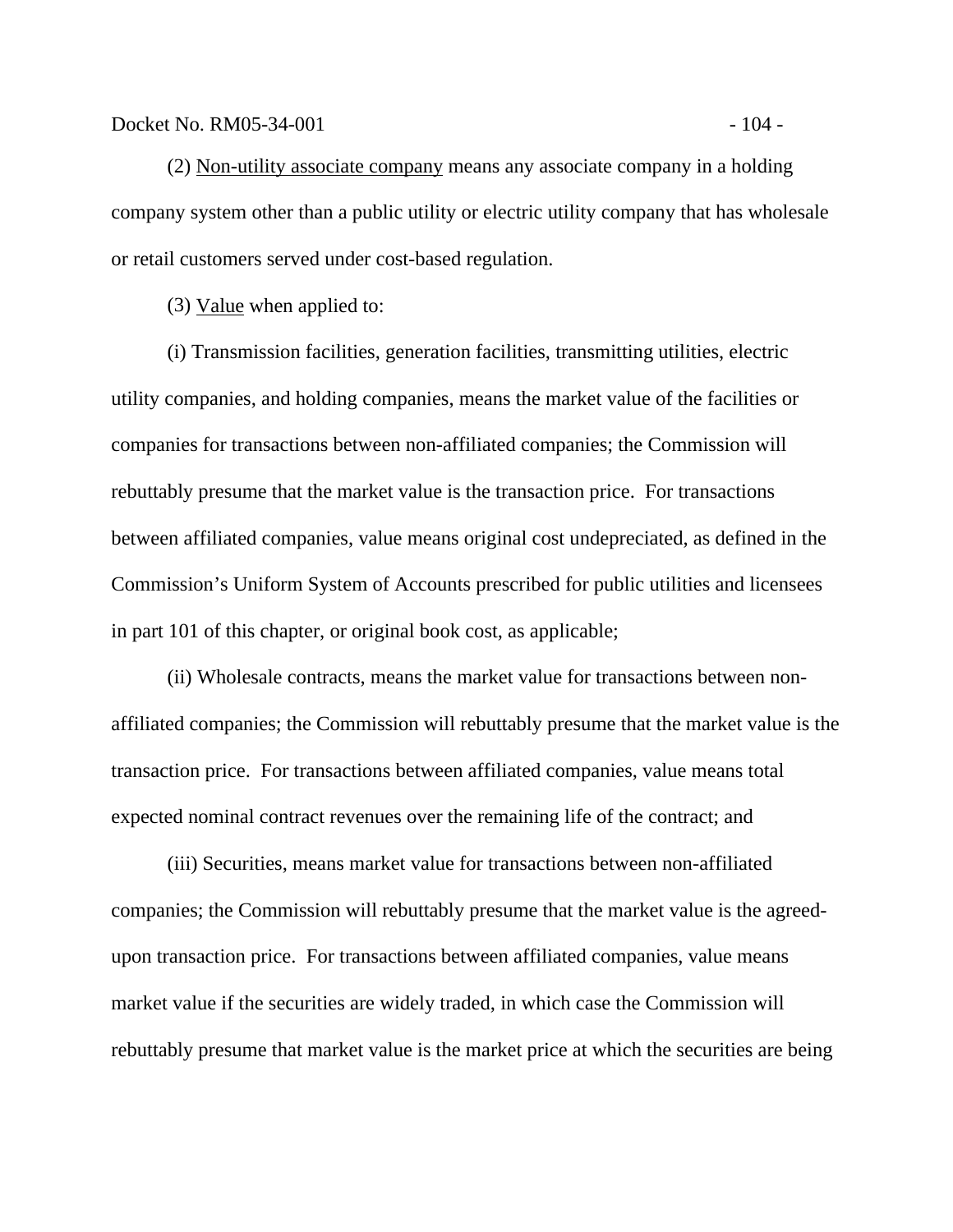traded at the time the transaction occurs; if the securities are not widely traded, market value is determined by:

(A) Determining the value of the company that is the issuer of the equity securities based on the total undepreciated book value of the company's assets;

(B) Determining the fraction of the securities at issue by dividing the number of equity securities involved in the transaction by the total number of outstanding equity securities for the company; and

(C) Multiplying the value determined in paragraph  $(b)(3)(iii)(A)$  of this section by the value determined in paragraph  $(b)(3)(iii)(B)$  of this section (i.e., the value of the company multiplied by the fraction of the equity securities at issue).

(4) The terms associate company, electric utility company, foreign utility company, holding company, and holding company system have the meaning given those terms in the Public Utility Holding Company Act of 2005. The term holding company does not include: a State, any political subdivision of a State, or any agency, authority or instrumentality of a State or political subdivision of a State; or an electric power cooperative.

(5) For purposes of this Part, the term captive customers means any wholesale or retail electric energy customers served under cost-based regulation.

(c) Blanket Authorizations.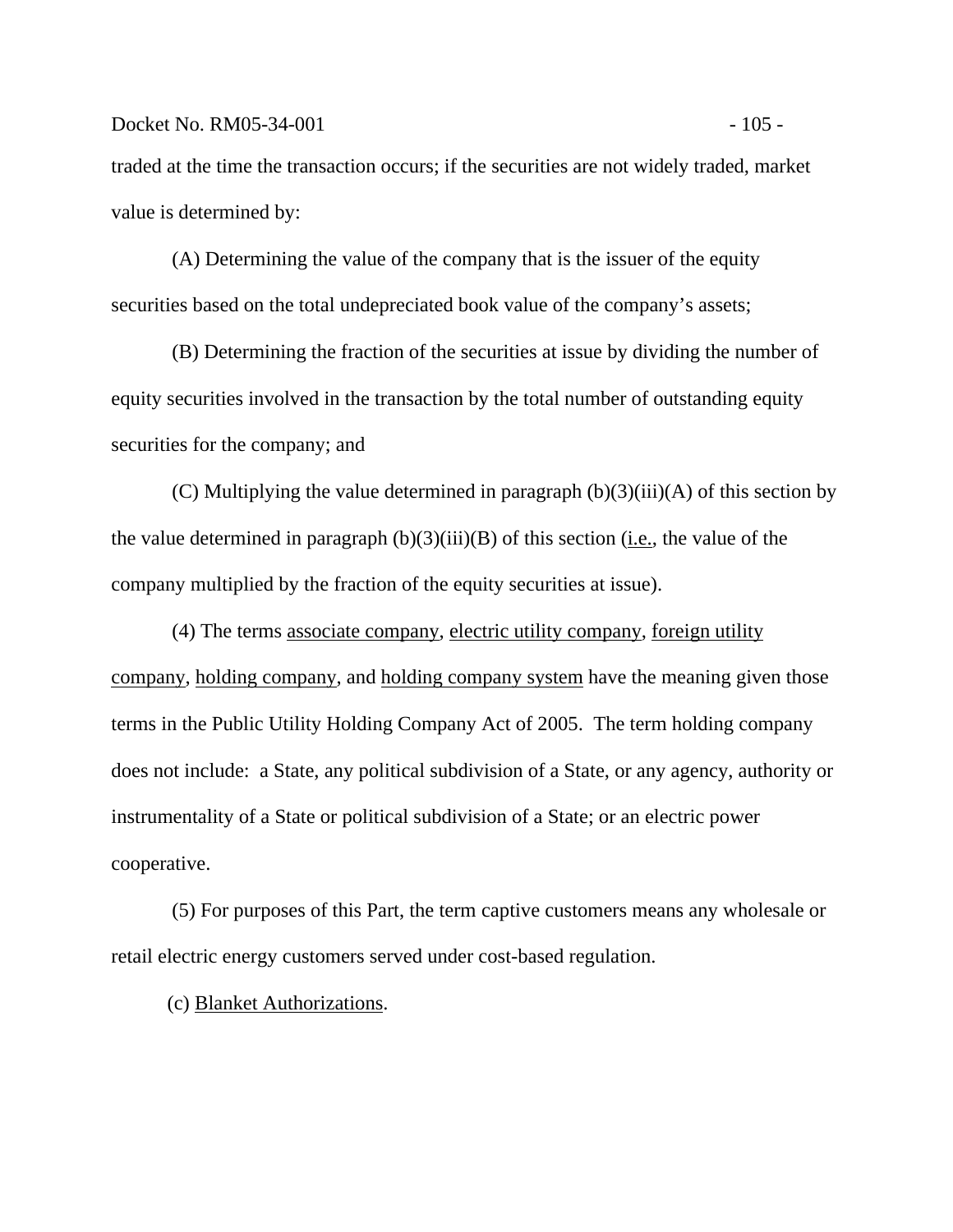Docket No. RM05-34-001 - 106 -

(1) Any holding company in a holding company system that includes a transmitting utility or an electric utility is granted a blanket authorization under section  $203(a)(2)$  of the Federal Power Act to purchase, acquire, or take any security of:

(i) A transmitting utility or company that owns, operates, or controls only facilities used solely for transmission in intrastate commerce and/or sales of electric energy in intrastate commerce, provided that if any public utility within the holding company system has captive customers, or owns or provides transmission service over jurisdictional transmission facilities, the holding company must report the acquisition to the Commission, including any state actions or conditions related to the transaction, and shall provide an explanation of why the transaction does not result in cross-subsidization;

(ii) A transmitting utility or company that owns, operates, or controls only facilities used solely for local distribution and/or sales of electric energy at retail regulated by a state commission, provided that if any public utility within the holding company system has captive customers, or owns or provides transmission service over jurisdictional transmission facilities, the holding company must report the acquisition to the Commission, including any state actions or conditions related to the transaction, and shall provide an explanation of why the transaction does not result in cross-subsidization; or

(iii) An electric utility company that owns generating facilities that total 100 MW or less and are fundamentally used for its own individual load or for sales to affiliated end-users.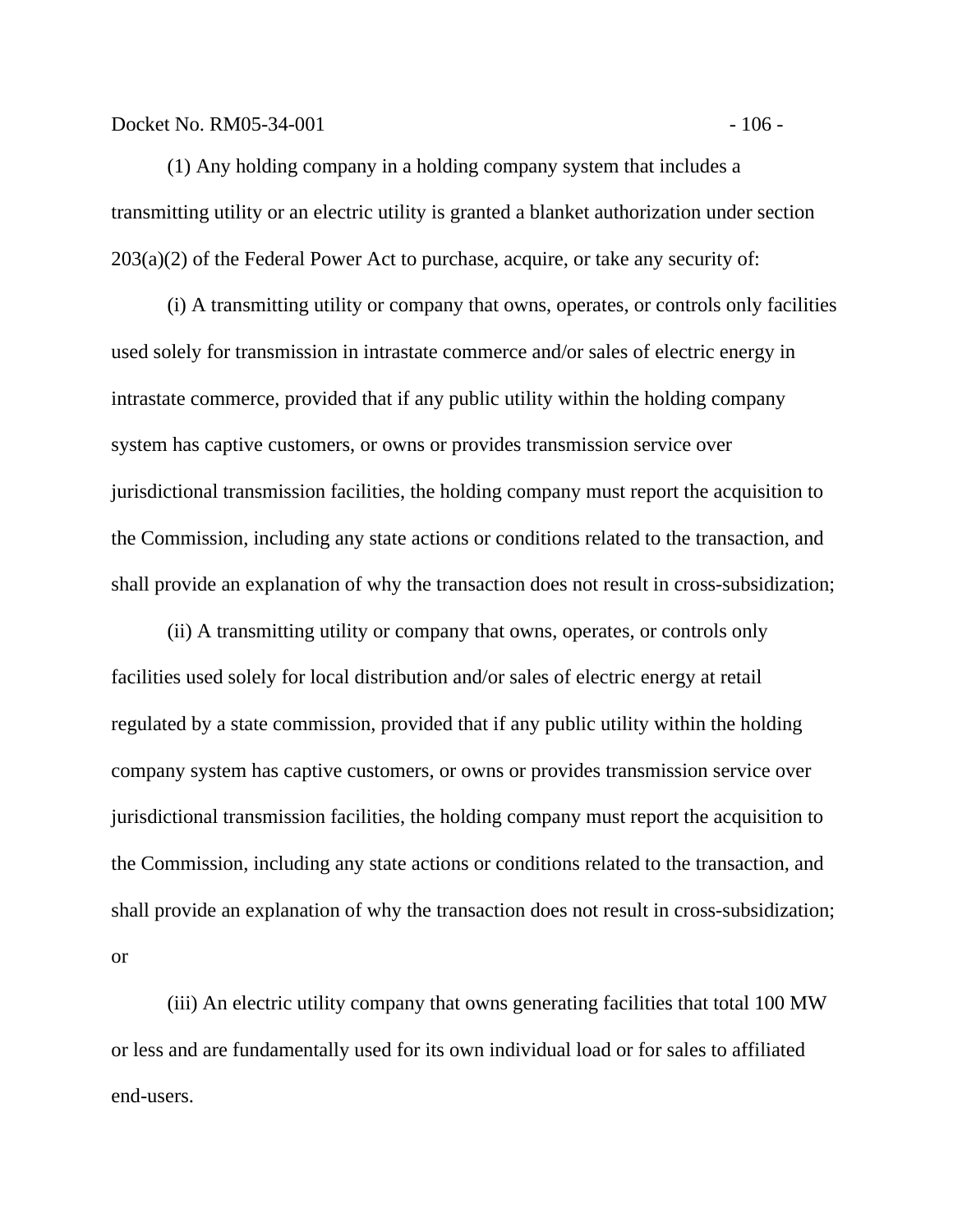Docket No. RM05-34-001 - 107 -

(2) Any holding company in a holding company system that includes a transmitting utility or an electric utility is granted a blanket authorization under section  $203(a)(2)$  of the Federal Power Act to purchase, acquire, or take:

(i) Any non-voting security (that does not convey sufficient veto rights over management actions so as to convey control) in a transmitting utility, an electric utility company, or a holding company in a holding company system that includes a transmitting utility or an electric utility company; or

(ii) Any voting security in a transmitting utility, an electric utility company, or a holding company in a holding company system that includes a transmitting utility or an electric utility company if, after the acquisition, the holding company will own less than 10 percent of the outstanding voting securities; or

(iii) Any security of a subsidiary company within the holding company system.

(3) The blanket authorizations granted under paragraph (c)(2) of this section are subject to the conditions that the holding company shall not:

(i) Borrow from any electric utility company subsidiary in connection with such acquisition; or

(ii) Pledge or encumber the assets of any electric utility company subsidiary in connection with such acquisition.

(4) A holding company granted blanket authorizations in paragraph (c)(2) of this section shall provide the Commission copies of any Schedule 13D, Schedule 13G and Form 13F, at the same time and on the same basis, as filed with the Securities and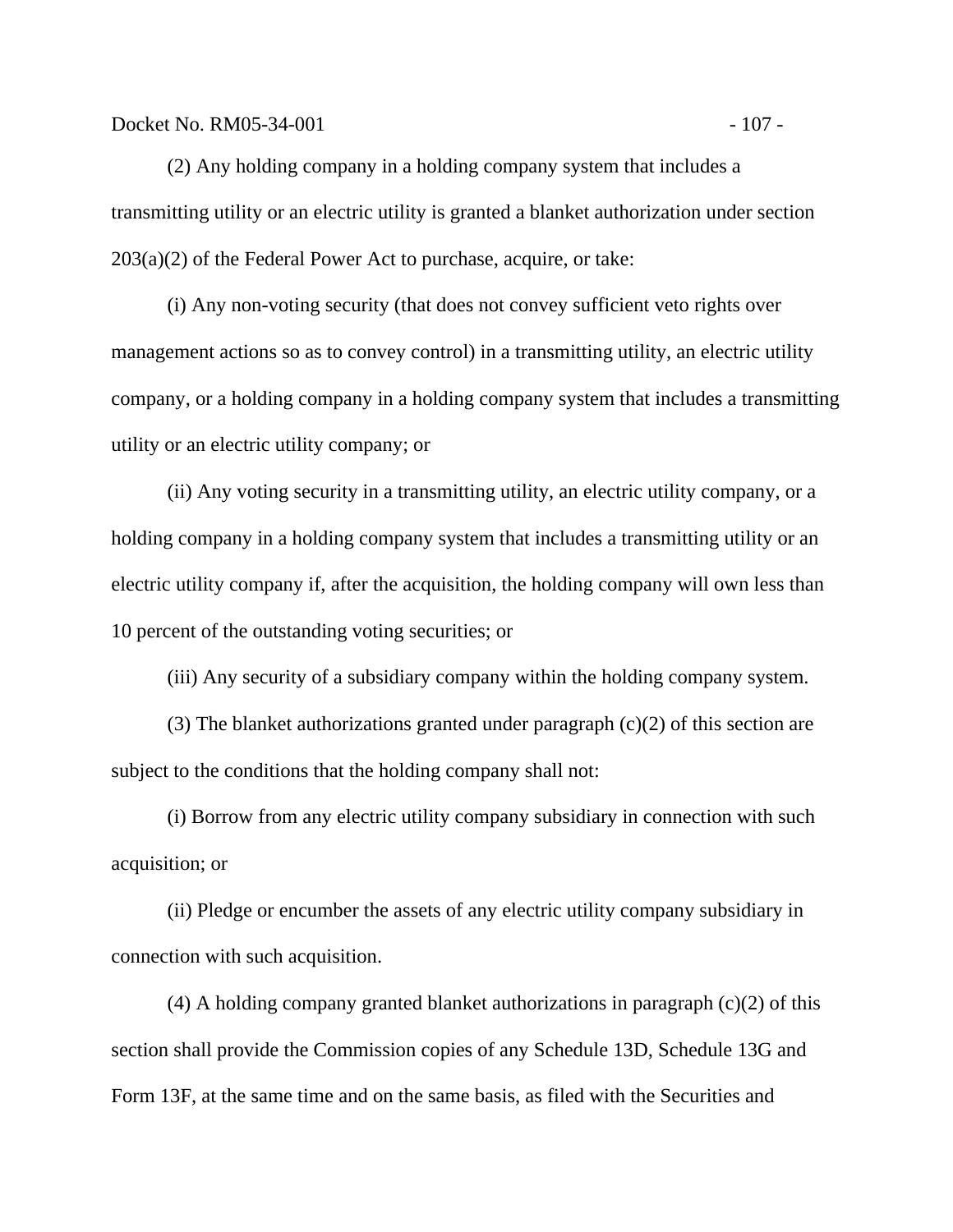Exchange Commission in connection with any securities purchased, acquired or taken pursuant to this section.

(5) Any holding company in a holding company system that includes a transmitting utility or an electric utility is granted a blanket authorization under section  $203(a)(2)$  of the Federal Power Act to acquire a foreign utility company. However, if such holding company or any of its affiliates, its subsidiaries, or associate companies within the holding company system has captive customers in the United States, or owns or provides transmission service over jurisdictional transmission facilities in the United States, the authorization is conditioned on the holding company, consistent with 18 C.F.R. 385.2005(b), verifying by a duly authorized corporate official of the holding company that the proposed transaction:

(i) Will not have any adverse effect on competition, rates, or regulation; and

(ii) Will not result in, at the time of the transaction or in the future:

(A) Any transfer of facilities between a traditional public utility associate company that has captive customers or that owns or provides transmission service over jurisdictional transmission facilities, and an associate company;

(B) Any new issuance of securities by a traditional public utility associate company that has captive customers or that owns or provides transmission service over jurisdictional transmission facilities, for the benefit of an associate company;

(C) Any new pledge or encumbrance of assets of a traditional public utility associate company that has captive customers or that owns or provides transmission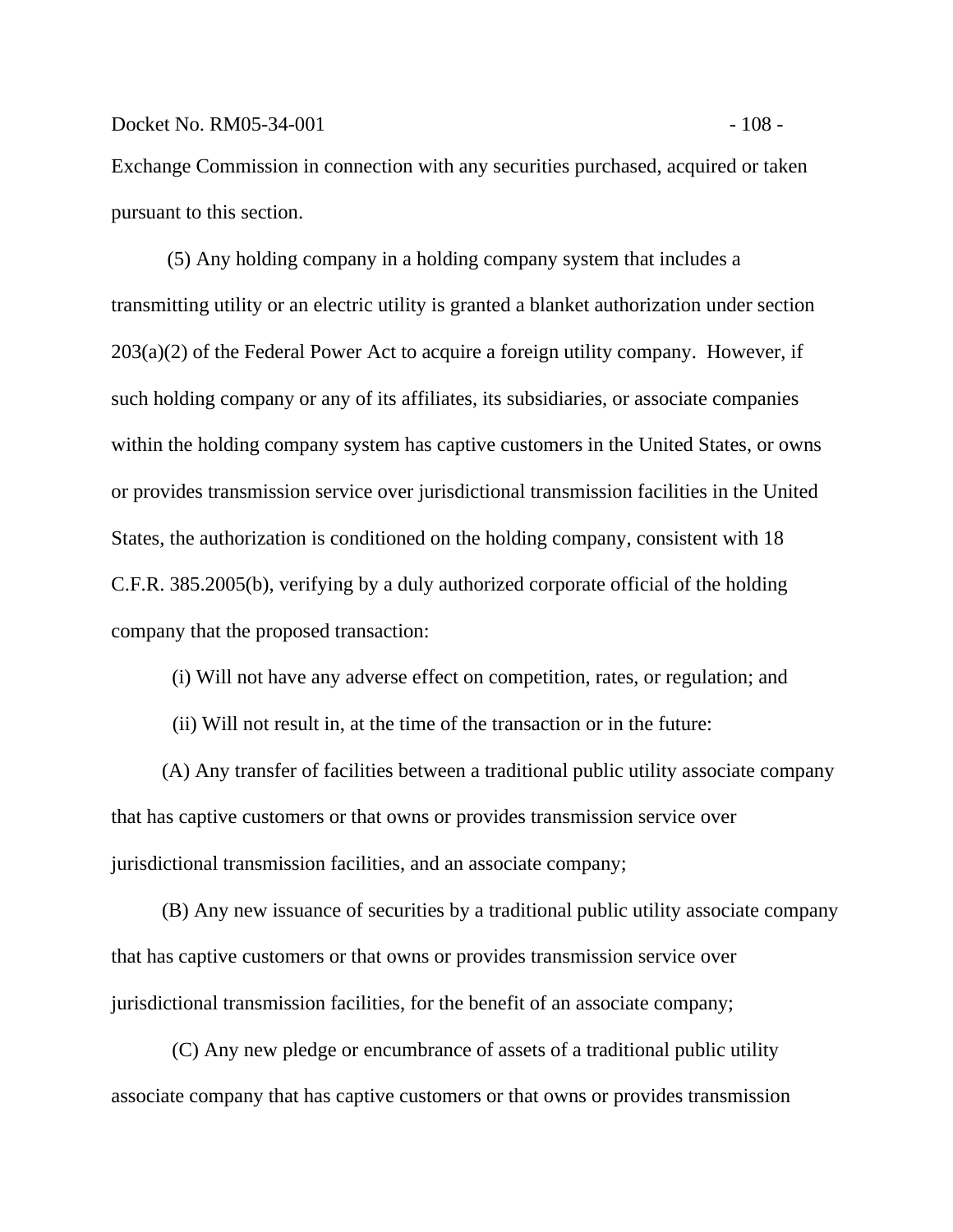service over jurisdictional transmission facilities, for the benefit of an associate company; or

(D) Any new affiliate contracts between a non-utility associate company and a traditional public utility associate company that has captive customers or that owns or provides transmission service over jurisdictional transmission facilities, other than nonpower goods and services agreements subject to review under sections 205 and 206 of the Federal Power Act.

(iii) A transaction by a holding company subject to the conditions in paragraphs  $(c)(5)(i)$  and (ii) of this section will be deemed approved only upon filing the information required in paragraphs  $(c)(5)(i)$  and  $(ii)$  of this section.

(6) Any public utility or any holding company in a holding company system that includes a transmitting utility or an electric utility is granted a blanket authorization under sections 203(a)(1) or 203(a)(2) of the Federal Power Act, as relevant, for internal corporate reorganizations that do not result in the reorganization of a traditional public utility that has captive customers or that owns or provides transmission service over jurisdictional transmission facilities, and that do not present cross-subsidization issues.

(7) Any public utility in a holding company system that includes a transmitting utility or an electric utility is granted a blanket authorization under section 203(a)(1) of the Federal Power Act to purchase, acquire, or take any security of a public utility in connection with an intra-system cash management program, subject to safeguards to prevent cross-subsidization or pledges or encumbrances of utility assets.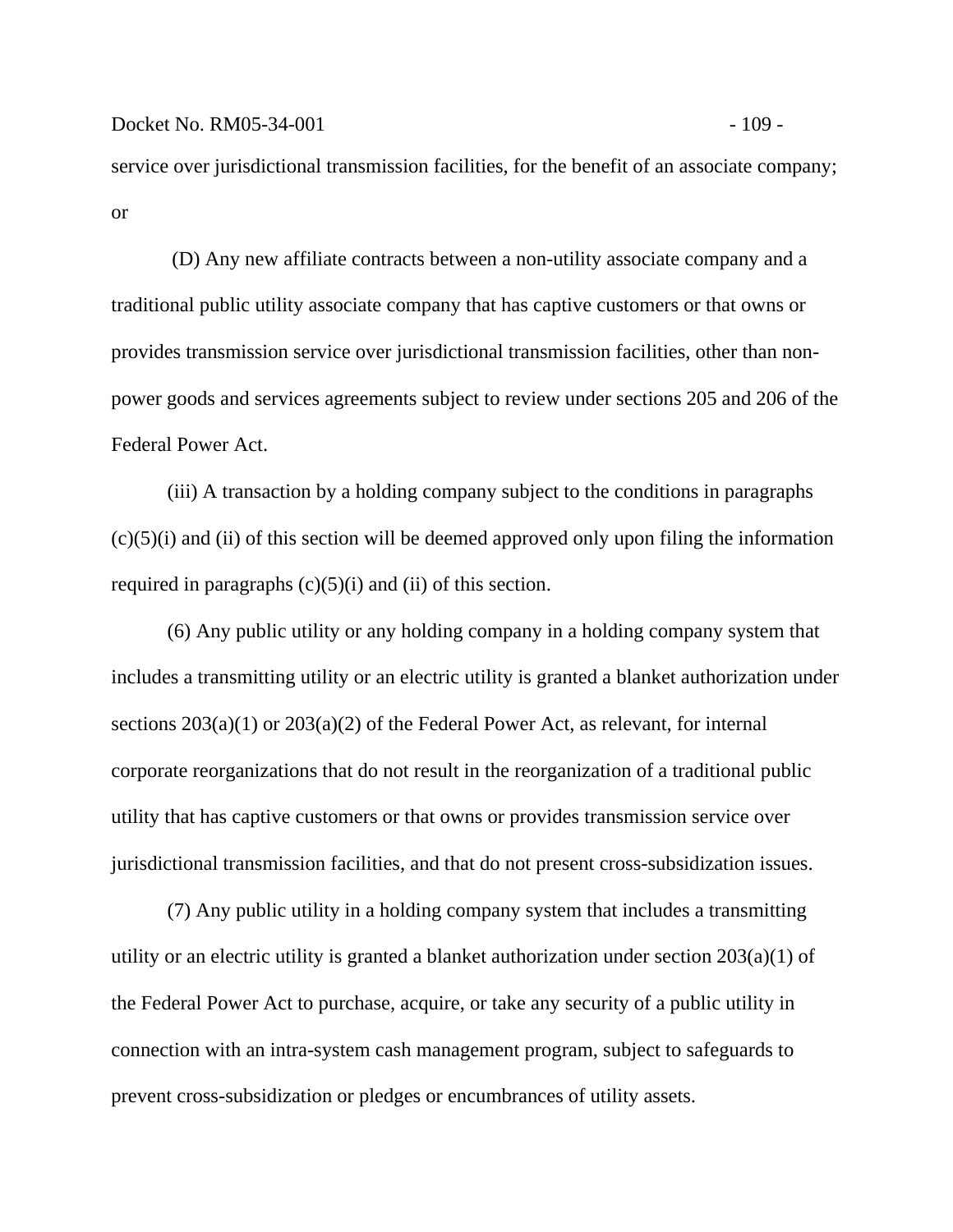Docket No. RM05-34-001 - 110 - 110 - 110 - 110 - 110 - 110 - 110 - 110 - 110 - 110 - 110 - 110 - 110 - 110 - 1

(8) A person that is a holding company solely with respect to one or more exempt wholesale generators (EWGs), foreign utility companies (FUCOs), or qualifying facilities (QFs) is granted a blanket authorization under section 203(a)(2) of the Federal Power Act to acquire the securities of additional EWGs, FUCOs, or QFs.

(9) A holding company, or a subsidiary of that company, that is regulated by the Board of Governors of the Federal Reserve Bank or by the Office of the Comptroller of the Currency, under the Bank Holding Company Act of 1956 as amended by the Gramm-Leach-Bliley Act of 1999, is granted a blanket authorization under section 203(a)(2) of the Federal Power Act to acquire and hold an unlimited amount of the securities of holding companies that include a transmitting utility or an electric utility company if such acquisitions and holdings are in the normal course of its business and the securities are held:

(i) As a fiduciary;

(ii) As principal for derivatives hedging purposes incidental to the business of banking and it commits not to vote such securities to the extent they exceed 10 percent of the outstanding shares;

(iii) As collateral for a loan; or

(iv) Solely for purposes of liquidation and in connection with a loan previously contracted for and owned beneficially for a period of not more than two years, with the following conditions and reporting requirement: the holding does not confer a right to control, positively or negatively, through debt covenants or any other means, the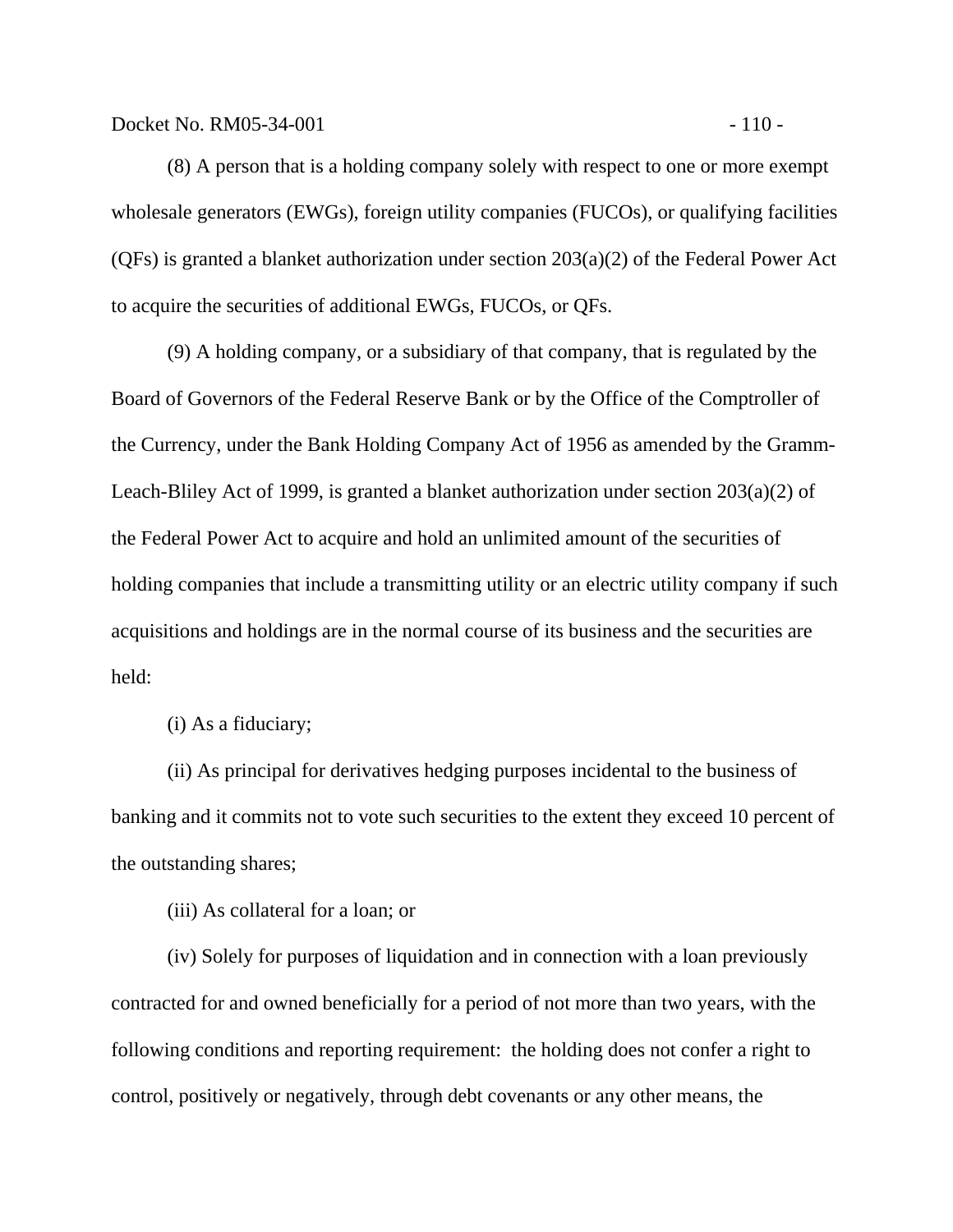#### Docket No. RM05-34-001 - 111 -

operation or management of the public utility or public utility holding company, except as to customary creditors' rights or as provided under the United States Bankruptcy Code; and the parent holding company files with the Commission on a public basis and within 45 days of the close of each calendar quarter, both its total holdings and its holdings as principal, each by class, unless the holdings within a class are less than one percent of outstanding shares, irrespective of the capacity in which they were held.

(10) Any holding company, or a subsidiary of that company, is granted a blanket authorization under section 203(a)(2) of the Federal Power Act to acquire any security of a public utility or a holding company that includes a public utility:

(i) For purposes of conducting underwriting activities, subject to the condition that holdings that the holding company or its subsidiary are unable to sell or otherwise dispose of within 45 days are to be treated as holdings as principal and thus subject to a limitation of 10 percent of the stock of any class unless the holding company or its subsidiary has within that period filed an application under section 203 of the Federal Power Act to retain the securities and has undertaken not to vote the securities during the pendency of such application; and the parent holding company files with the Commission on a public basis and within 45 days of the close of each calendar quarter, both its total holdings and its holdings as principal, each by class, unless the holdings within a class are less than one percent of outstanding shares, irrespective of the capacity in which they were held;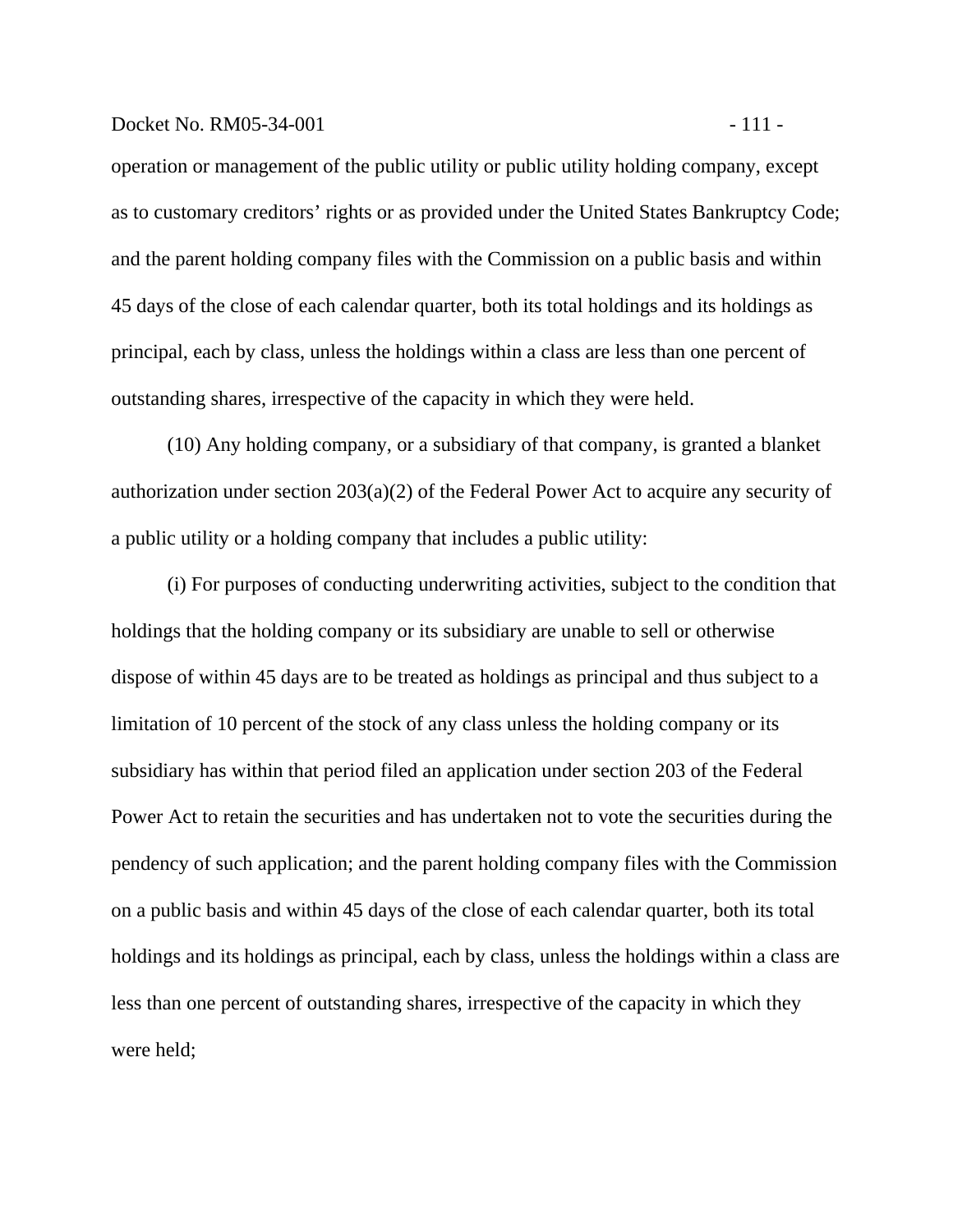(ii) For purposes of engaging in hedging transactions, subject to the condition that if such holdings are 10 percent or more of the voting securities of a given class, the holding company or its subsidiary shall not vote such holdings to the extent that they are 10 percent or more.

(11) Any public utility is granted a blanket authorization under section  $203(a)(1)$ of the Federal Power Act to transfer a wholesale market-based rate contract to any other public utility affiliate that has the same ultimate upstream ownership, provided that neither affiliate is affiliated with a traditional public utility with captive customers.

6. Section 33.2 is amended to add paragraph (j) to read as follows:

### **§ 33.2. Contents of application – general information requirements**.

\* \* \* \* \*

(j) An explanation, with appropriate evidentiary support for such explanation (to be identified as Exhibit M to this application):

(1) Of how applicants are providing assurance that the proposed transaction will not result in cross-subsidization of a non-utility associate company or pledge or encumbrance of utility assets for the benefit of an associate company, including:

(i) Disclosure of existing pledges and/or encumbrances of utility assets; and

(ii) A detailed showing that the transaction will not result in:

(A) Any transfer of facilities between a traditional public utility associate company that has captive customers or that owns or provides transmission service over jurisdictional transmission facilities, and an associate company;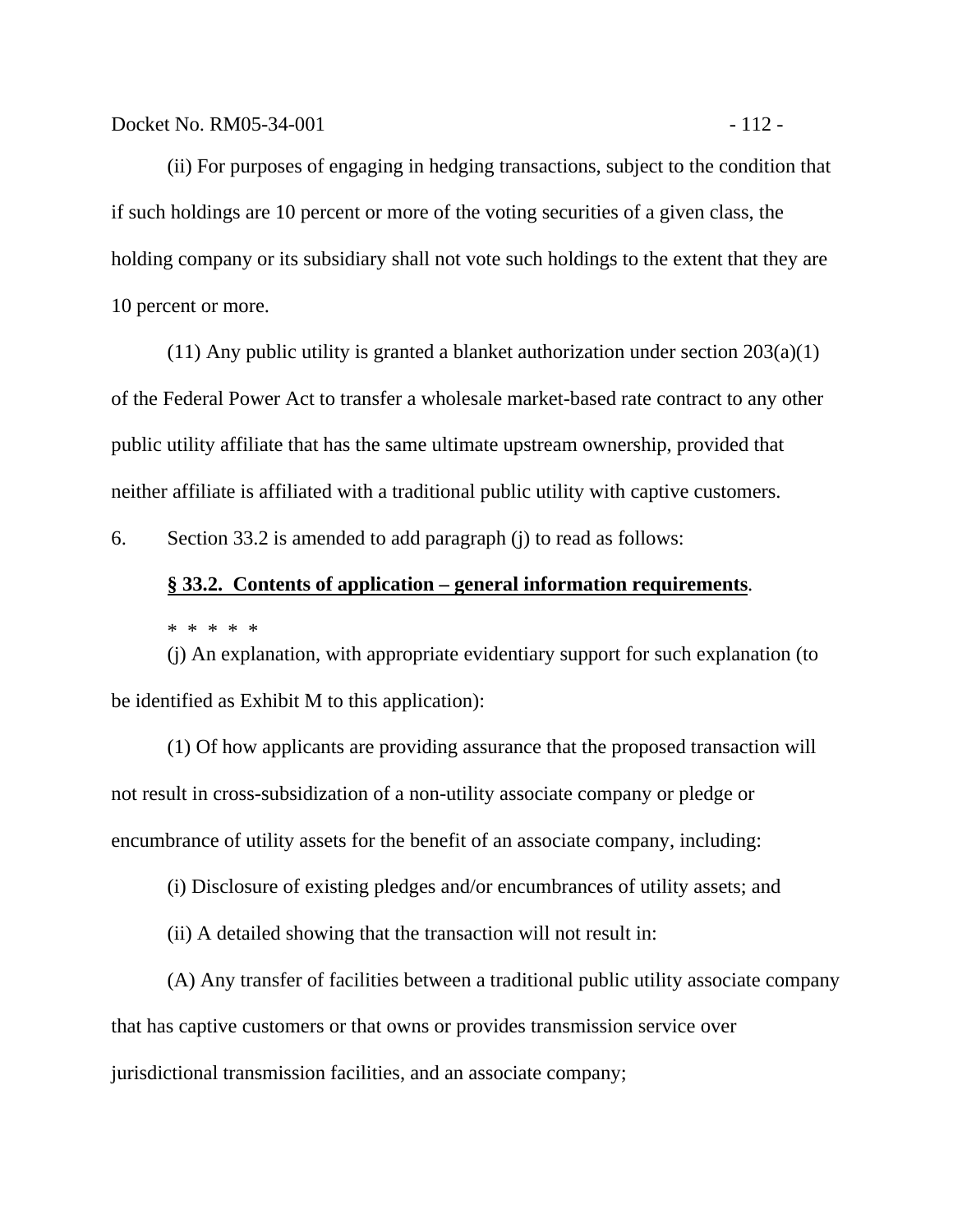(B) Any new issuance of securities by a traditional public utility associate company that has captive customers or that owns or provides transmission service over jurisdictional transmission facilities, for the benefit of an associate company;

(C) Any new pledge or encumbrance of assets of a traditional public utility associate company that has captive customers or that owns or provides transmission service over jurisdictional transmission facilities, for the benefit of an associate company; or

(D) Any new affiliate contract between a non-utility associate company and a traditional public utility associate company that has captive customers or that owns or provides transmission service over jurisdictional transmission facilities, other than nonpower goods and services agreements subject to review under sections 205 and 206 of the Federal Power Act; or

(2) If no such assurance can be provided, an explanation of how such crosssubsidization, pledge, or encumbrance will be consistent with the public interest.

7. Section 33.11 is added to read as follows:

## **§ 33.11. Commission procedures for the consideration of applications under section 203 of the FPA**.

(a) The Commission will act on a completed application for approval of a transaction (i.e., one that is consistent with the requirements of this part) not later than 180 days after the completed application is filed. If the Commission does not act within 180 days, such application shall be deemed granted unless the Commission finds, based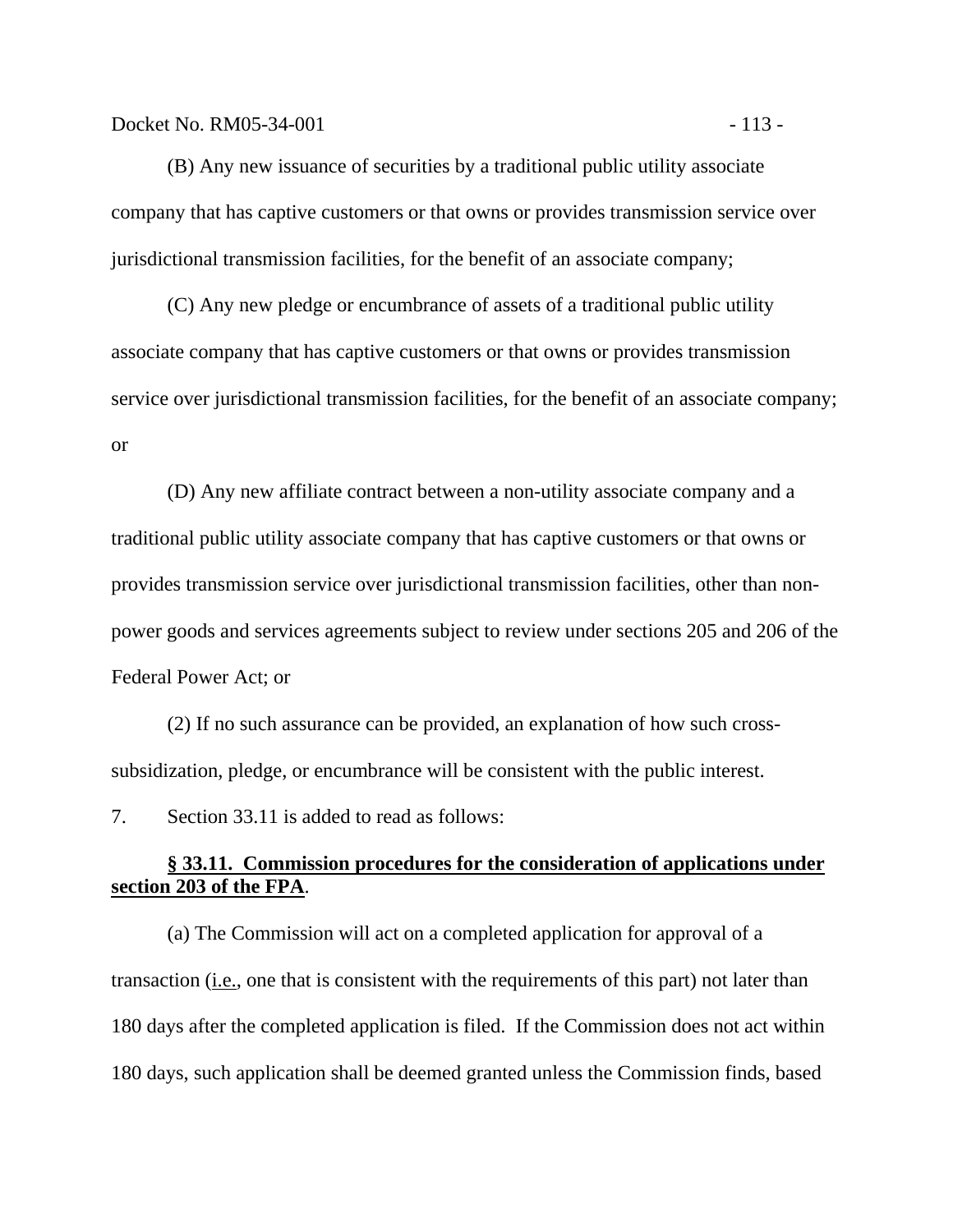#### Docket No. RM05-34-001 - 114 -

 $\overline{a}$ 

on good cause, that further consideration is required to determine whether the proposed transaction meets the standards of section  $203(a)(4)$  of the FPA and issues, by the  $180<sup>th</sup>$ day, an order tolling the time for acting on the application for not more than 180 days, at the end of which additional period the Commission shall grant or deny the application.

(b) The Commission will provide for the expeditious consideration of completed applications for the approval of transactions that are not contested, do not involve mergers, and are consistent with Commission precedent.

(c) Transactions, provided that they are not contested, do not involve mergers and are consistent with Commission precedent, that will generally be subject to expedited review include:

(1) A disposition of only transmission facilities, including, but not limited to, those that both before and after the transaction remain under the functional control of a Commission-approved regional transmission organization or independent system operator; and

(2) Transactions that do not require an Appendix A analysis;**[139](#page-116-0)** and

(3) Internal corporate reorganizations that result in the reorganization of a traditional public utility that has captive customers or owns or provides transmission

<span id="page-116-0"></span>**<sup>139</sup>** Inquiry Concerning the Commission's Merger Policy Under the Federal Power Act: Policy Statement, Order No. 592, 61 FR 68,595 (Dec. 30, 1996), FERC Stats. & Regs. ¶ 31,044 (1996), reconsideration denied, Order No. 592-A, 62 FR 33,340 (June 19, 1977), 79 FERC ¶ 61,321 (1997) (Merger Policy Statement).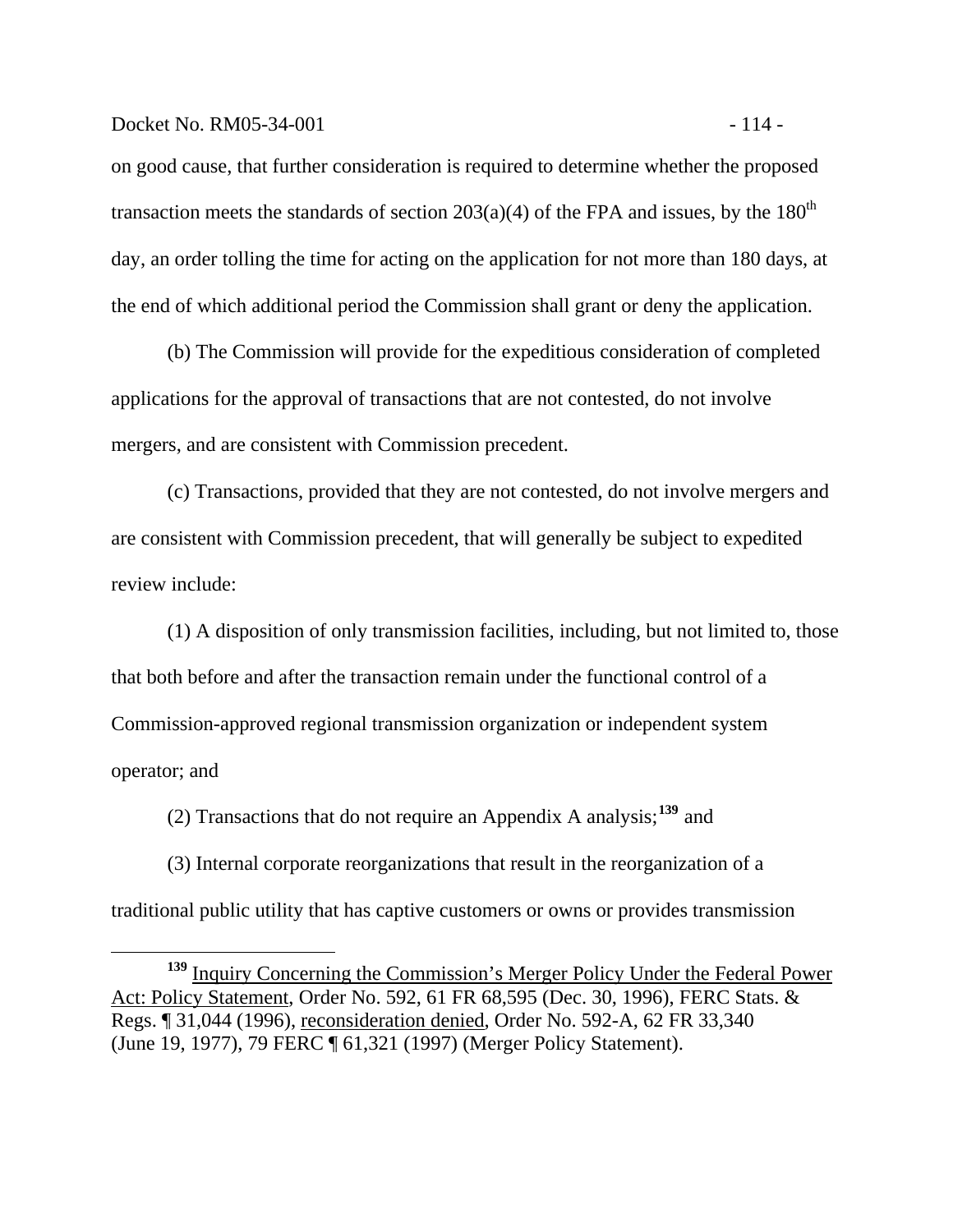Docket No. RM05-34-001 - 115 -

service over jurisdictional transmission facilities, but do not present cross-subsidization issues.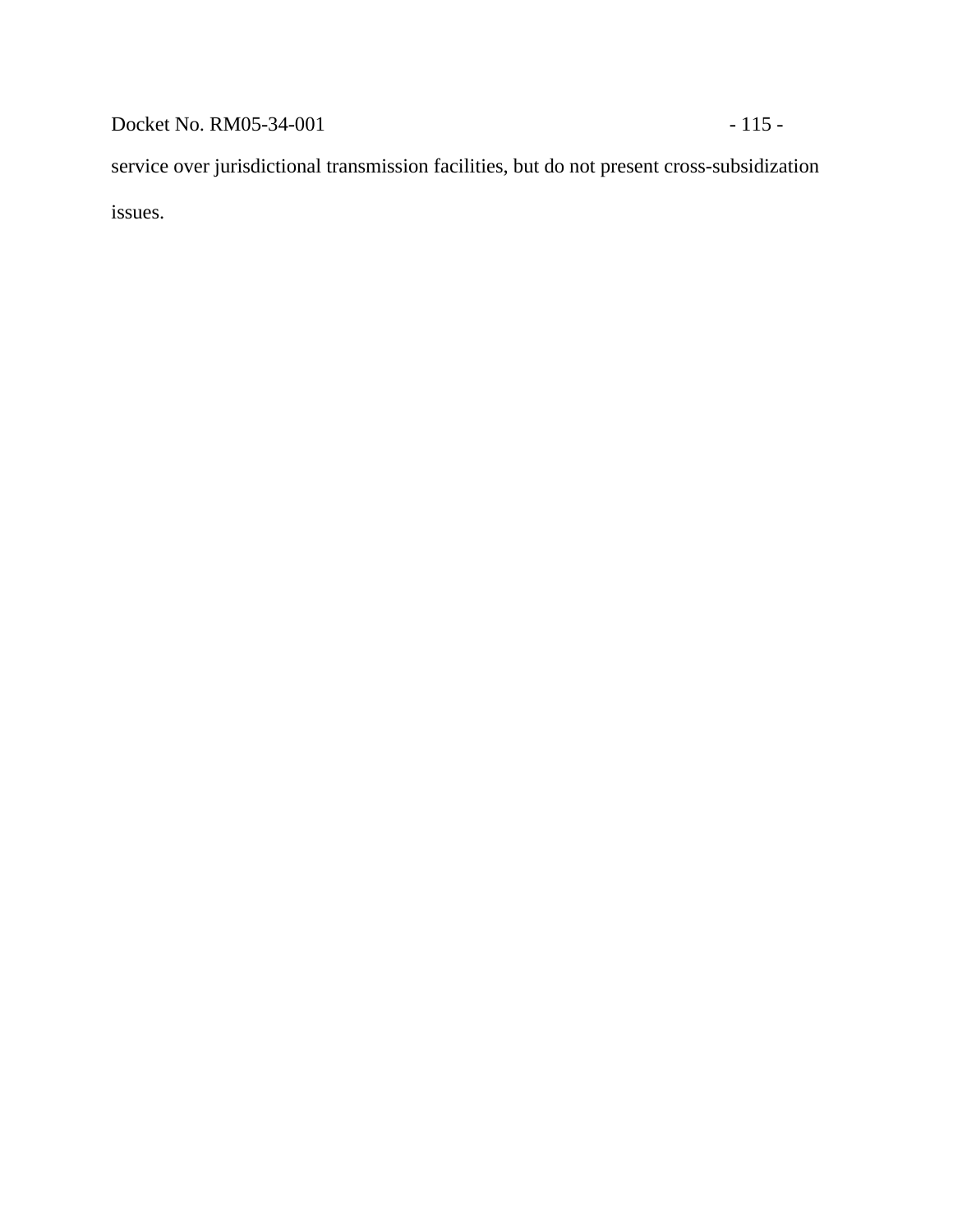# **APPENDIX A**

**NOTE:** The following Appendix will not be published in the Code of Federal Regulations.

| Name<br><u>Acronym</u>                                                     |  |
|----------------------------------------------------------------------------|--|
| <b>APPA/NRECA</b><br>American Public Power Association and the National    |  |
| <b>Rural Electric Cooperative Association</b>                              |  |
| Bank of America, N.A. and JPMorgan Chase Bank,<br><b>BofA/JPMorgan</b>     |  |
| N.A.                                                                       |  |
| <b>Coral Power</b><br>Coral Power, L.L.C.                                  |  |
| <b>Duke/Cinergy</b><br>Duke Energy Corporation and Cinergy Corporation     |  |
| <b>Edison Electric Institute</b><br>EEI                                    |  |
| Entergy Services, Inc.<br><b>Entergy</b>                                   |  |
| <b>GS Group</b><br>The Goldman Sachs Group, Inc.                           |  |
| <b>Industrial Consumers</b><br>Electricity Consumers Resource Council, the |  |
| American Iron and Steel Institute, and the American                        |  |
| <b>Chemistry Council</b>                                                   |  |
| <b>MidAmerican</b><br>MidAmerican Energy Holdings Company                  |  |
| Morgan Stanley Capital Group, Inc.<br><b>Morgan Stanley</b>                |  |
| <b>NARUC</b><br>National Association of Regulatory Utility                 |  |
| Commissioners                                                              |  |
| National Grid USA<br><b>National Grid</b>                                  |  |
| <b>Occidental</b><br><b>Occidental Chemical Corporation</b>                |  |
| <b>TAPSG</b><br><b>Transmission Access Policy Study Group</b>              |  |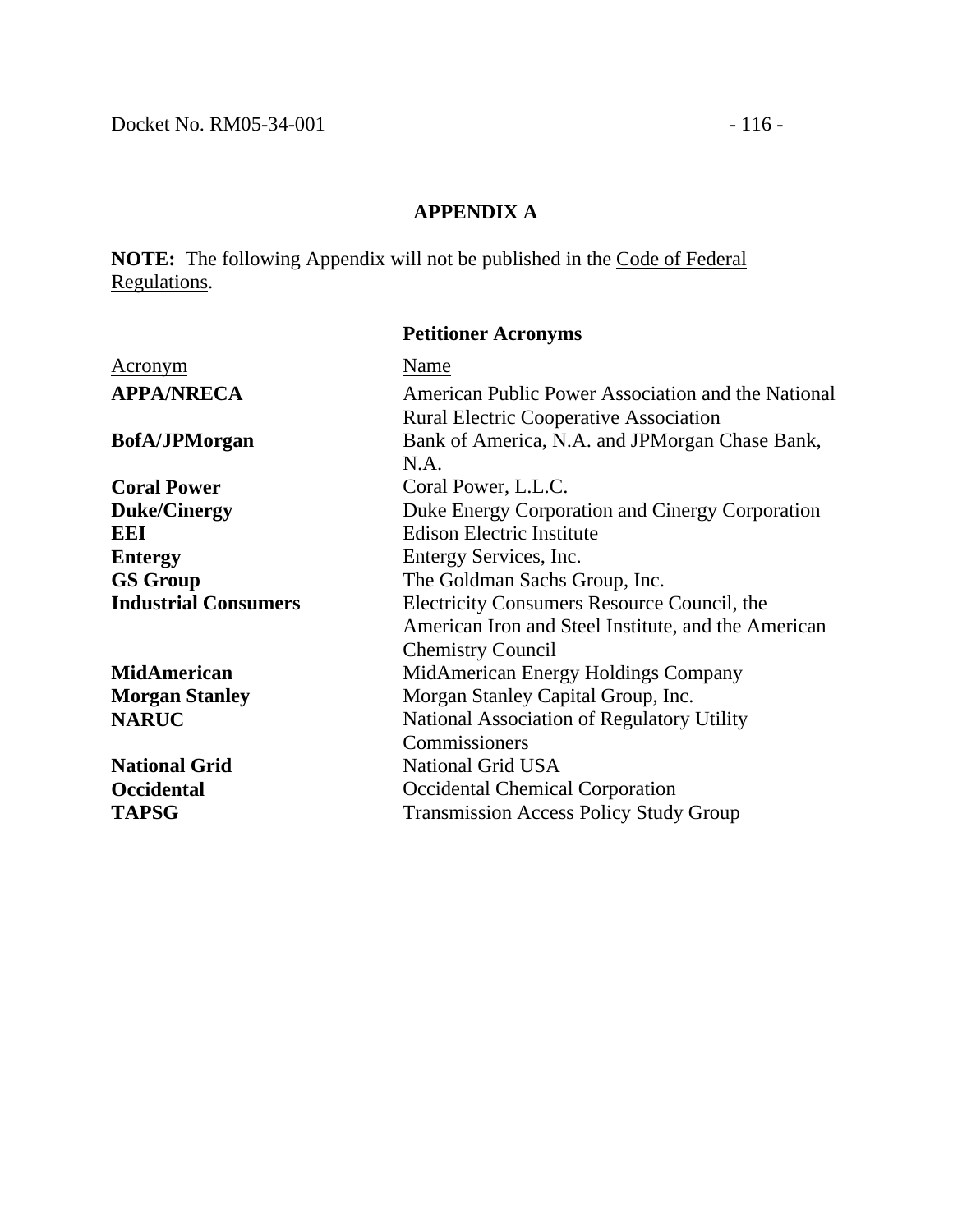## **APPENDIX B**

**NOTE:** The following Appendix (red-lined version of the regulatory text showing changes from Order 669 to 669-A) is for information purposes only. It will not be published in the Federal Register.

In consideration of the foregoing, under the authority of EPAct 2005, the Commission is amendings Parts 2 and 33 of Chapter I, Title 18, Code of Federal Regulations, as set forth<del>follows</del>:

# **PART 2 – GENERAL POLICY AND INTERPRETATIONS**.

1. The authority citation for Part 2 is revised to read as follows:

Authority: 5 U.S.C. 601; 15 U.S.C. 717-717w, 3301-3432; 16 U.S.C. 792-825y,

2601-2645; 42 U.S.C. 4321-4361, 7101-7352; Pub. L. No. 109-58, 119 Stat. 594.2.

2. Section 2.26 is amended by revising paragraphs (e) and (f) to read as follows:

## **§ 2.26. Policies concerning review of applications under section 203**.

\* \* \* \* \*

(e) Effect on regulation. (1) Where the affected state commissions have authority to act on the transaction, the Commission will not set for hearing whether the transaction would impair effective regulation by the state commissions. The application should state whether the state commissions have this authority.

(2) Where the affected state commissions do not have authority to act on the transaction, the Commission may set for hearing the issue of whether the transaction would impair effective state regulation.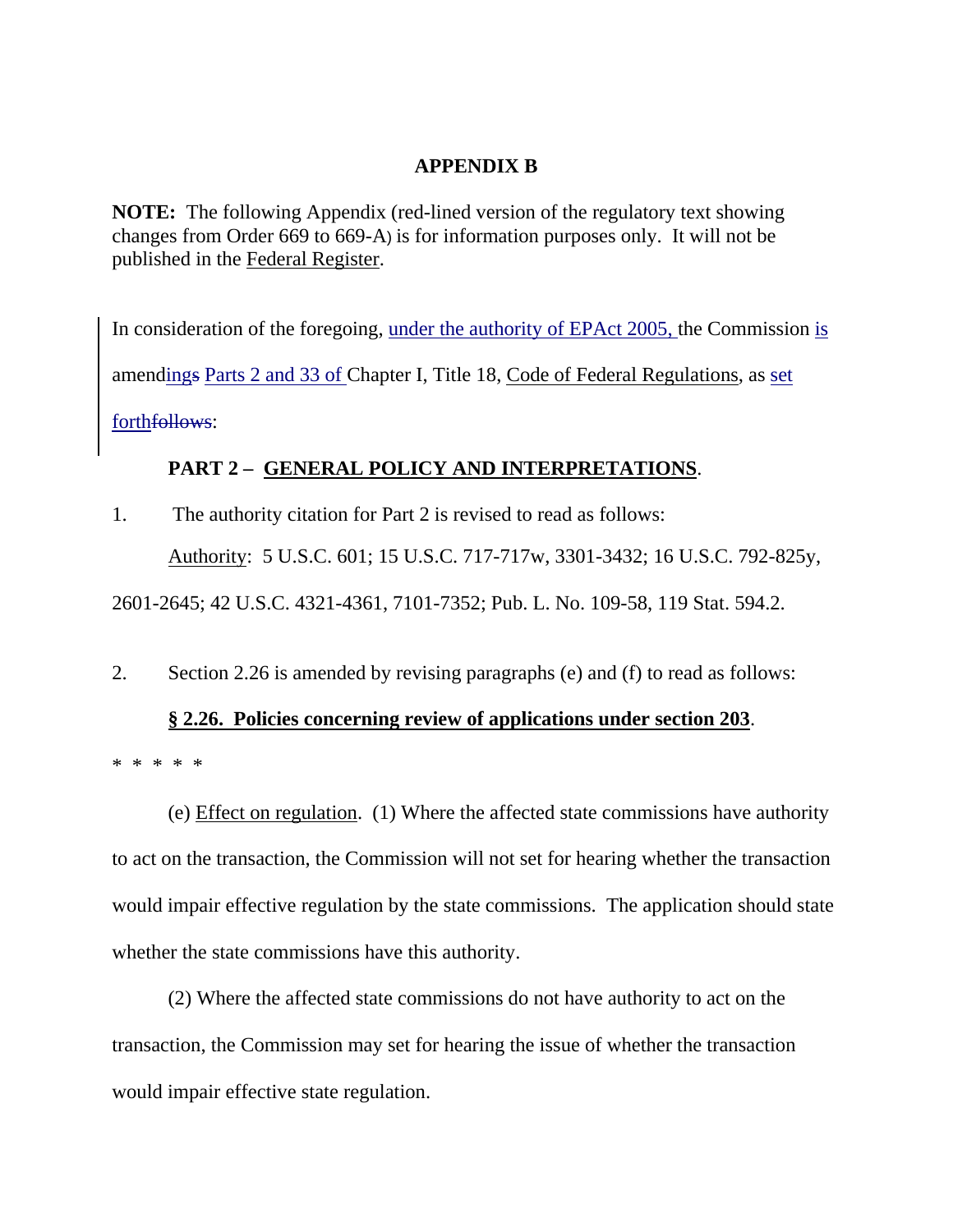(f) Under section 203(a)(4) of the Federal Power Act (16 U.S.C. 824b), in reviewing a proposed transaction subject to section 203, the Commission will also consider whether the proposed transaction will result in cross-subsidization of a nonutility associate company or pledge or encumbrance of utility assets for the benefit of an associate company, unless that cross-subsidization, pledge, or encumbrance will be consistent with the public interest.

# **PART 33 – APPLICATIONS UNDER FEDERAL POWER ACT**

### **SECTION 203**.

- 3. The authority citation for Part 33 continues to read as follows: Authority: 16 U.S.C. 791a-825r, 2601-2645; 31 U.S.C. 9701; 42 U.S.C. 7101- 7352; Pub. L. No. 109-58, 119 Stat. 594.
- 4. The heading of Part 33 is revised to read as set forth above.
- 5. Section 33.1 is revised to read as follows:

### **§ 33.1. Applicability, definitions, and blanket authorizations**.

(a) Applicability.

(1) The requirements of this part will apply to any public utility seeking authorization under section 203 of the Federal Power Act to:

(i) Sell, lease, or otherwise dispose of the whole of its facilities subject to the jurisdiction of the Commission, or any part thereof of a value in excess of \$10 million;

(ii) Merge or consolidate, directly or indirectly, such facilities or any part thereof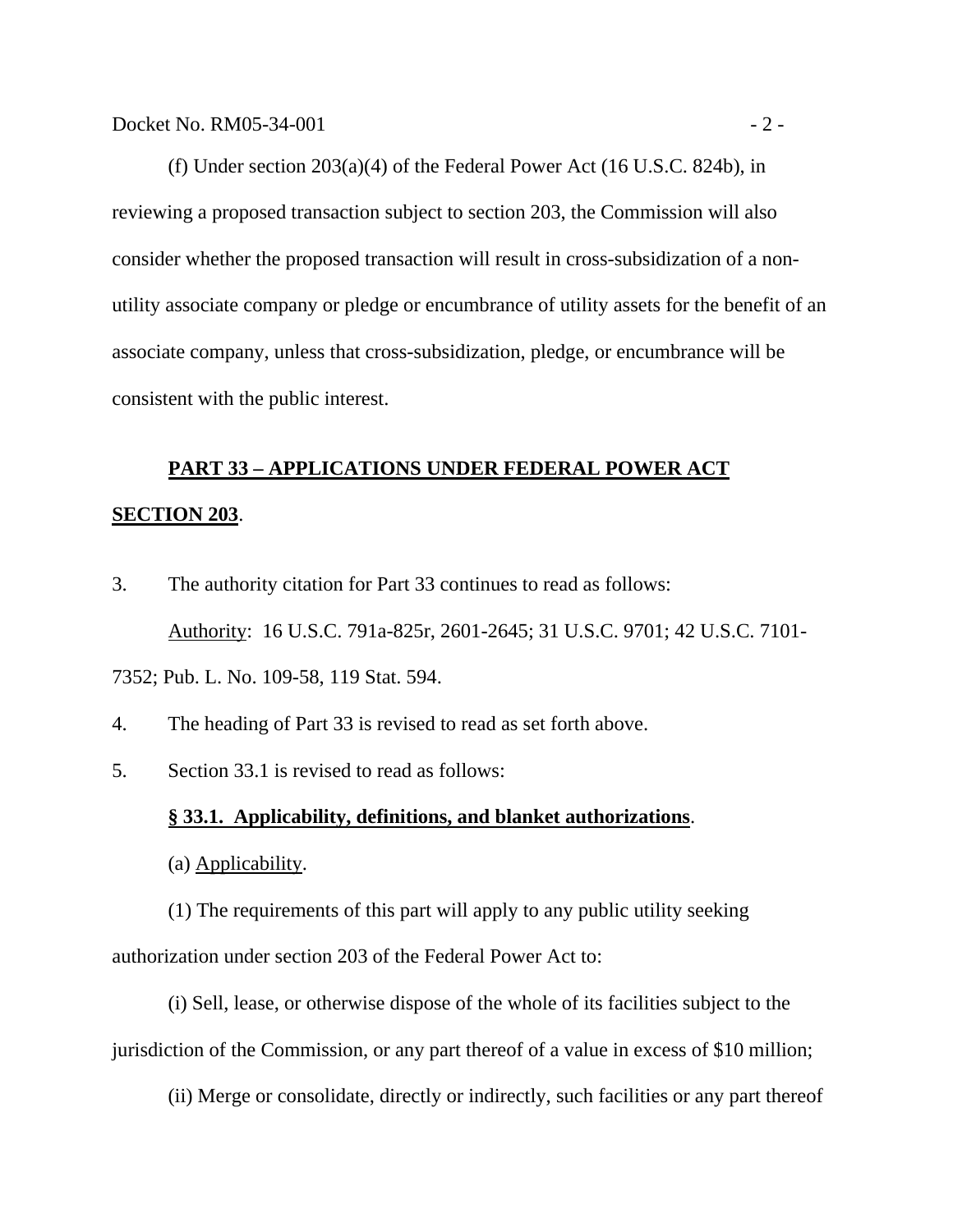with those of any other person, by any means whatsoever;

(iii) Purchase, acquire, or take any security with a value in excess of \$10 million of any other public utility; or

(iv) Purchase, lease, or otherwise acquire an existing generation facility:

(A) That has a value in excess of \$10 million; and

(B) That is used in whole or in part for wholesale sales in interstate commerce by a public utility.

(2) The requirements of this part shall also apply to any holding company in a holding company system that includes a transmitting utility or an electric utility if such holding company seeks to purchase, acquire, or take any security with a value in excess of \$10 million of, or, by any means whatsoever, directly or indirectly, merge or consolidate with, a transmitting utility, an electric utility company, or a holding company in a holding company system that includes a transmitting utility, or an electric utility company, with a value in excess of \$10 million.

(b) Definitions. For the purposes of this part, as used in section 203 of the Federal Power Act (16 U.S.C. 824b)

(1) Existing generation facility means a generation facility that is operational at or before the time the section 203 transaction is consummated. "The time the transaction is consummated" means the point in time when the transaction actually closes and control of the facility changes hands. "Operational" means a generation facility for which construction is complete (i.e., it is capable of producing power). The Commission will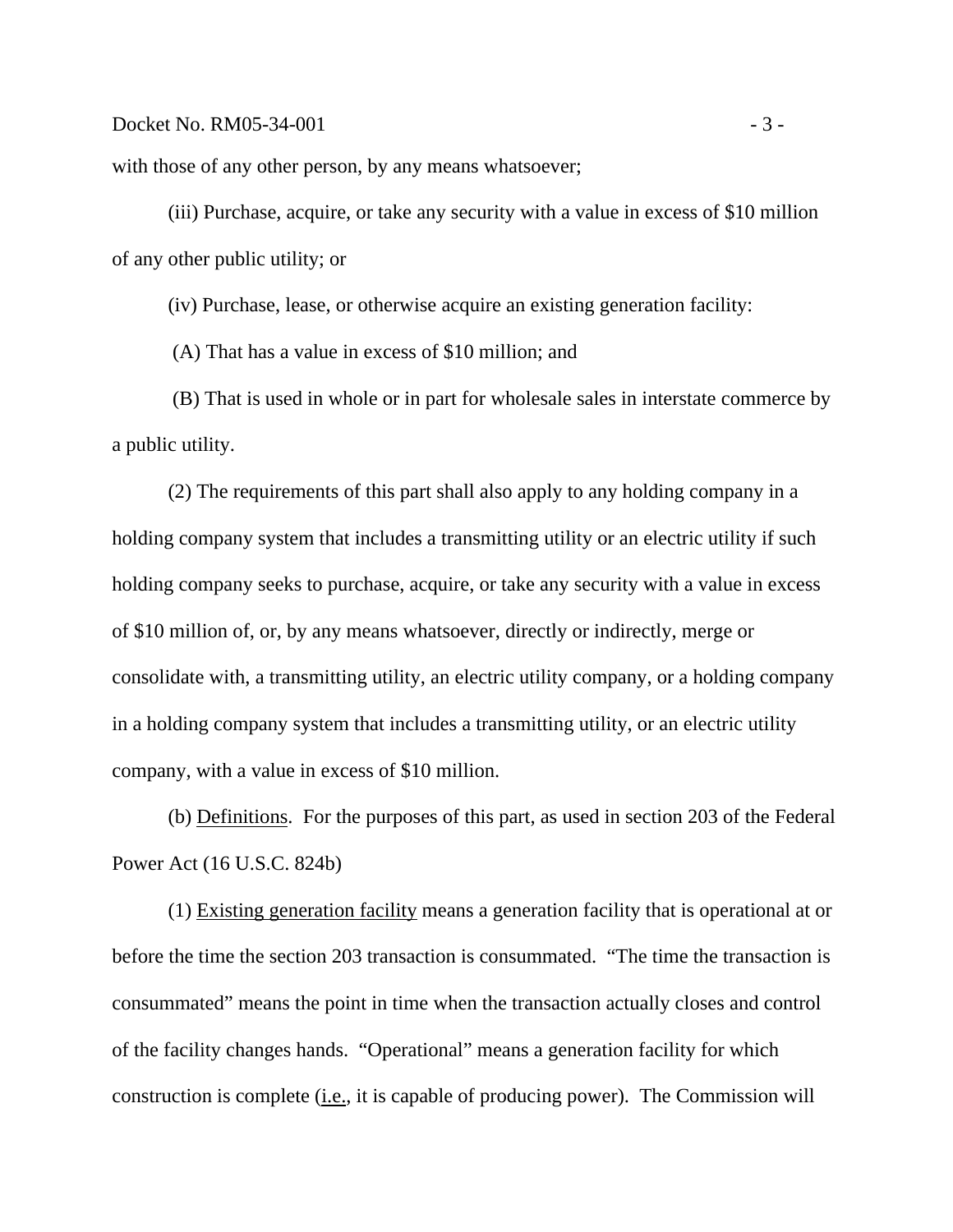### $Dacket No. RM05-34-001$   $-4-$

rebuttably presume that section 203(a) applies to the transfer of any existing generation facility unless the utility can demonstrate with substantial evidence that the generator is used exclusively for retail sales.

(2) Non-utility associate company means any associate company in a holding company system other than a public utility or electric utility company that has wholesale or retail customers served under cost-based regulation.

(3) Value when applied to:

(i) Transmission facilities, generation facilities, transmitting utilities, electric utility companies, and holding companies, means the market value of the facilities or companies for transactions between non-affiliated companies; the Commission will rebuttably presume that the market value is the transaction price. For transactions between affiliated companies, value means original cost undepreciated, as defined in the Commission's Uniform System of Accounts prescribed for public utilities and licensees in part 101 of this chapter, or original book cost, as applicable;

(ii) Wholesale contracts, means the market value for transactions between nonaffiliated companies; the Commission will rebuttably presume that the market value is the transaction price. For transactions between affiliated companies, value means total expected nominal contract revenues over the remaining life of the contract; and

(iii) Securities, means market value for transactions between non-affiliated companies; the Commission will rebuttably presume that the market value is the agreedupon transaction price. For transactions between affiliated companies, value means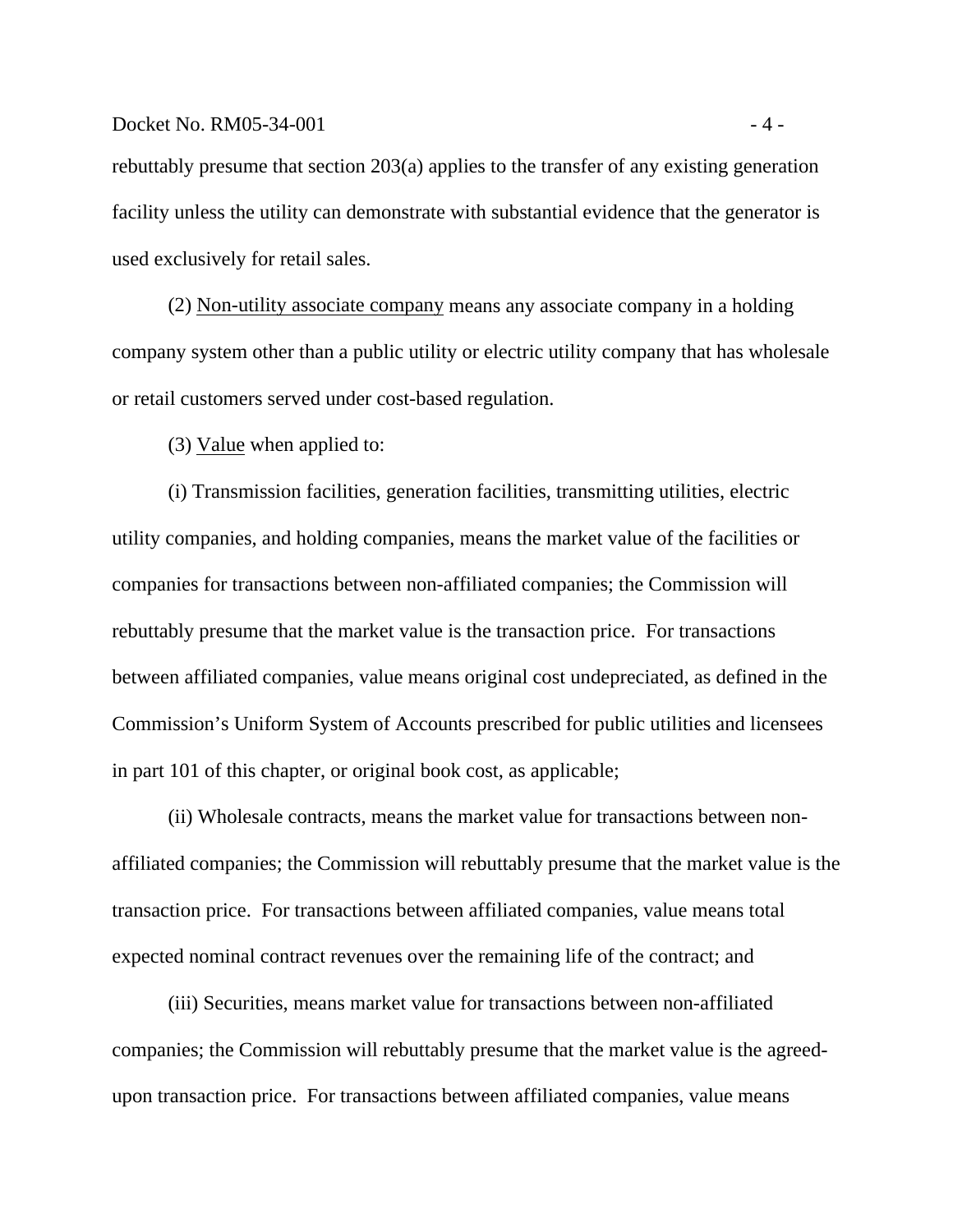### Docket No.  $RM05-34-001$   $-5-$

market value if the securities are widely traded, in which case the Commission will rebuttably presume that market value is the market price at which the securities are being traded at the time the transaction occurs; if the securities are not widely traded, market value is determined by:

(A) Determining the value of the company that is the issuer of the equity securities based on the total undepreciated book value of the company's assets;

(B) Determining the fraction of the securities at issue by dividing the number of equity securities involved in the transaction by the total number of outstanding equity securities for the company; and

(C) Multiplying the value determined in paragraph  $(b)(3)(iii)(A)$  of this section by the value determined in paragraph  $(b)(3)(iii)(B)$  of this section (i.e., the value of the company multiplied by the fraction of the equity securities at issue).

(4) The terms associate company, electric utility company, foreign utility company, holding company, and holding company system have the meaning given those terms in the Public Utility Holding Company Act of 2005. The term holding company does not include: a State, any political subdivision of a State, or any agency, authority or instrumentality of a State or political subdivision of a State; or an electric power cooperative.

(5) For purposes of this Part, the term captive customers means any wholesale or retail electric energy customers served under cost-based regulation.

(c) Blanket Authorizations.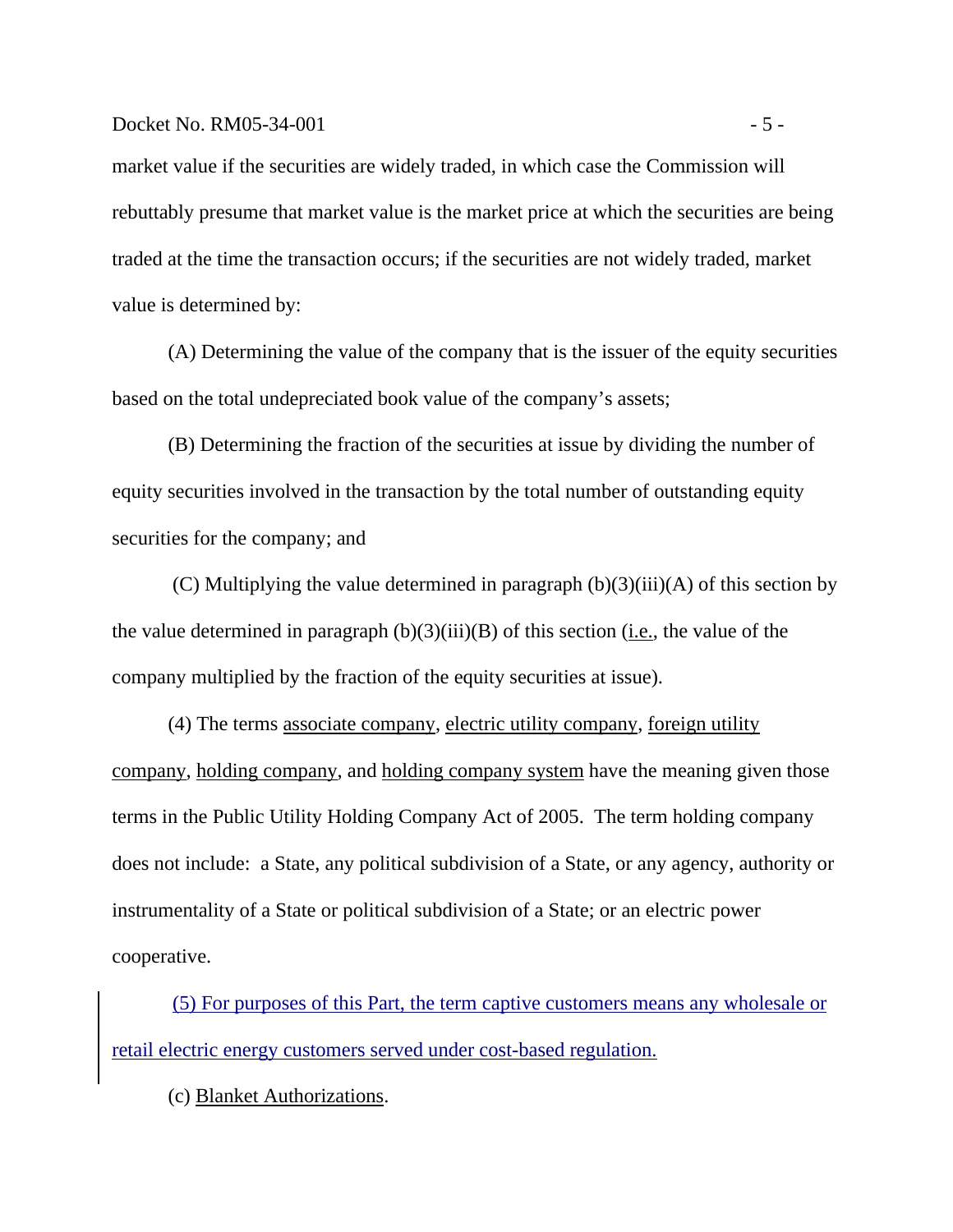(1) Any holding company in a holding company system that includes a transmitting utility or an electric utility is granted a blanket authorization under section 203(a)(2) of the Federal Power Act to purchase, acquire, or take any security of:

(i) A transmitting utility or company that owns, operates, or controls only facilities used solely for transmission in intrastate commerce and/or sales of electric energy in intrastate commerce, provided that if any public utility within the holding company system has captive customers, or owns or provides transmission service over jurisdictional transmission facilities, the holding company must report the acquisition to the Commission, including any state actions or conditions related to the transaction, and shall provide an explanation of why the transaction does not result in cross-subsidization;

(ii) A transmitting utility or company that owns, operates, or controls only facilities used solely for local distribution and/or sales of electric energy at retail regulated by a state commission, provided that if any public utility within the holding company system has captive customers, or owns or provides transmission service over jurisdictional transmission facilities, the holding company must report the acquisition to the Commission, including any state actions or conditions related to the transaction, and shall provide an explanation of why the transaction does not result in cross-subsidization; or

(iii) An electric utility company that owns generating facilities that total 100 MW or less and are fundamentally used for its own individual load or for sales to affiliated end-users. a transmitting utility or company if the transaction involves an internal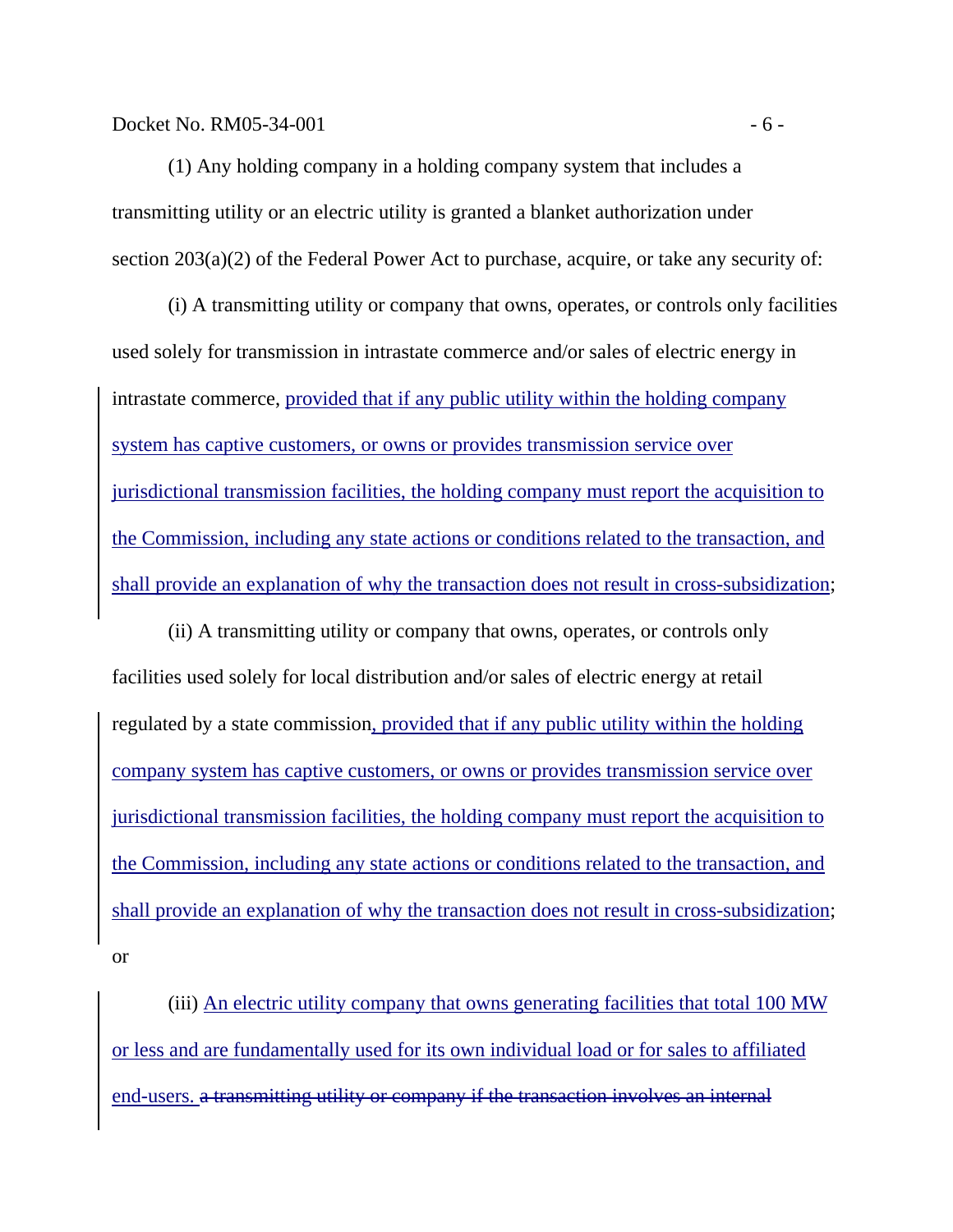corporate reorganization that does not present cross-subsidization issues and does not involve a traditional public utility with captive customers.

(2) Any holding company in a holding company system that includes a transmitting utility or an electric utility is granted a blanket authorization under section 203(a)(2) of the Federal Power Act to purchase, acquire, or take:

(i) Any non-voting security (that does not convey sufficient veto rights over management actions so as to convey control) in a transmitting utility, an electric utility company, or a holding company in a holding company system that includes a transmitting utility or an electric utility company; or

(ii) Any voting security in a transmitting utility, an electric utility company, or a holding company in a holding company system that includes a transmitting utility or an electric utility company if, after the acquisition, the holding company will own less than 10 percent of the outstanding voting securities; or

(iii) Any security of a subsidiary company within the holding company system.

(3) The blanket authorizations granted under paragraphsection  $(c)(2)$  of this section are subject to the conditions that the holding company shall not:

(i) Borrow from any electric utility company subsidiary in connection with such acquisition; or

(ii) Pledge or encumber the assets of any electric utility company subsidiary in connection with such acquisition;

(4) A holding company granted blanket authorizations in paragraphsection (c)(2)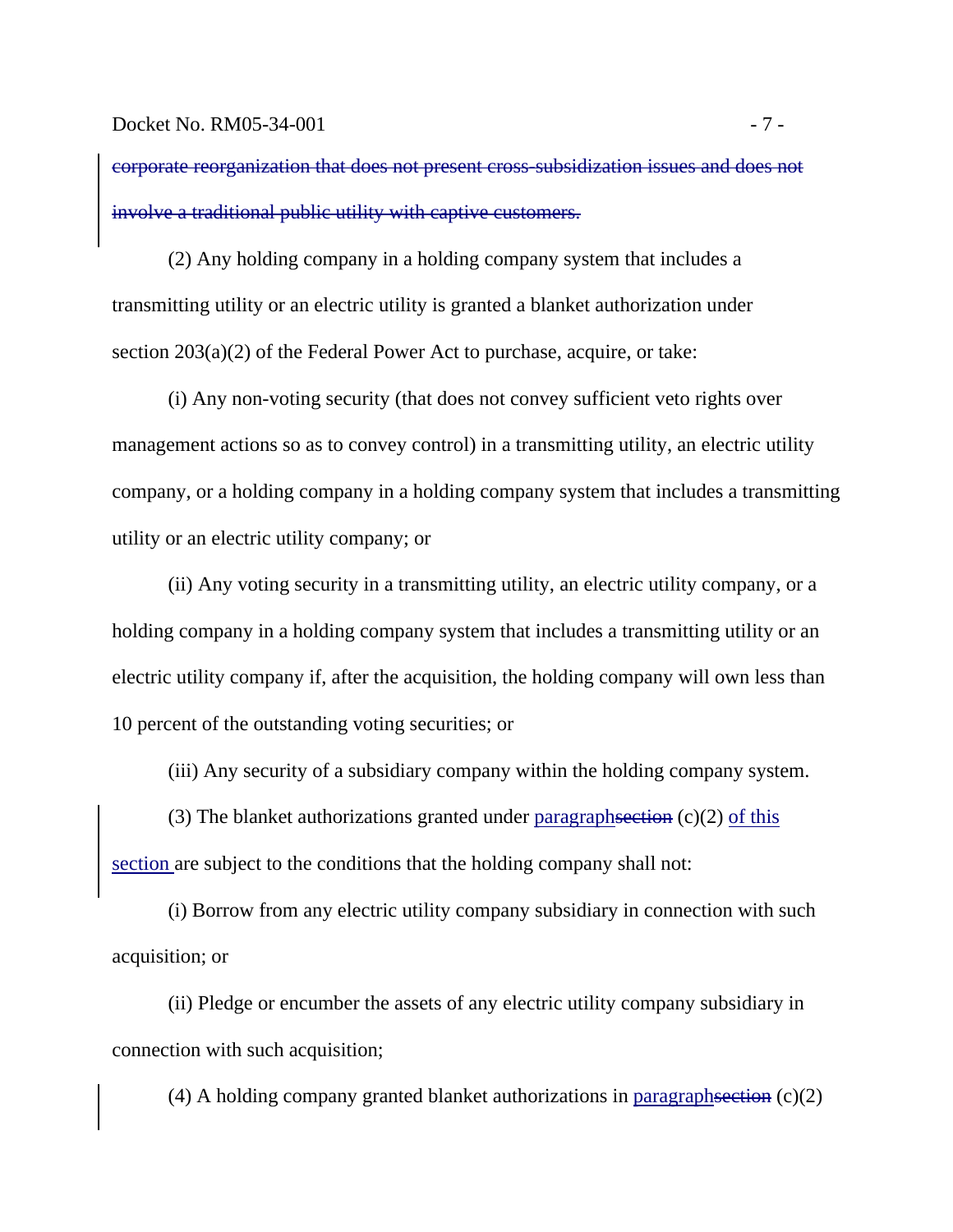Docket No. RM05-34-001 - 8 -

of this section shall provide the Commission copies of any Schedule 13D, Schedule 13G and Form 13F, at the same time and with the same information, on the same basis, as filed with that the holding company provides to the Securities and Exchange Commission in connection with any securities purchased, acquired or taken pursuant to this section.

(5) Any holding company in a holding company system that includes a transmitting utility or an electric utility is granted a blanket authorization under section  $203(a)(2)$  of the Federal Power Act to acquire a foreign utility company. However, if such holding company or any of its affiliates, its subsidiaries, or associate companies within the holding company system hasve captive customers in the United States, or owns or provides transmission service over jurisdictional transmission facilities in the United States, the authorization is conditioned on the holding company, consistent with 18 C.F.R. 385.2005(b), verifying by a duly authorized corporate official of the holding company that the proposed transaction:

(i) Will not have any adverse effect on competition, rates, or regulation; and

(ii) Will not result in, at the time of the transaction or in the future:

(A) Any transfer of facilities between a traditional public utility associate company that haswith wholesale or retail captive customers served under cost-based regulation or that owns or provides transmission service over jurisdictional transmission facilities, and an associate company;

(B) any new issuance of securities by a traditional public utility associate companies that has with wholesale or retailcaptive customers or that owns or provides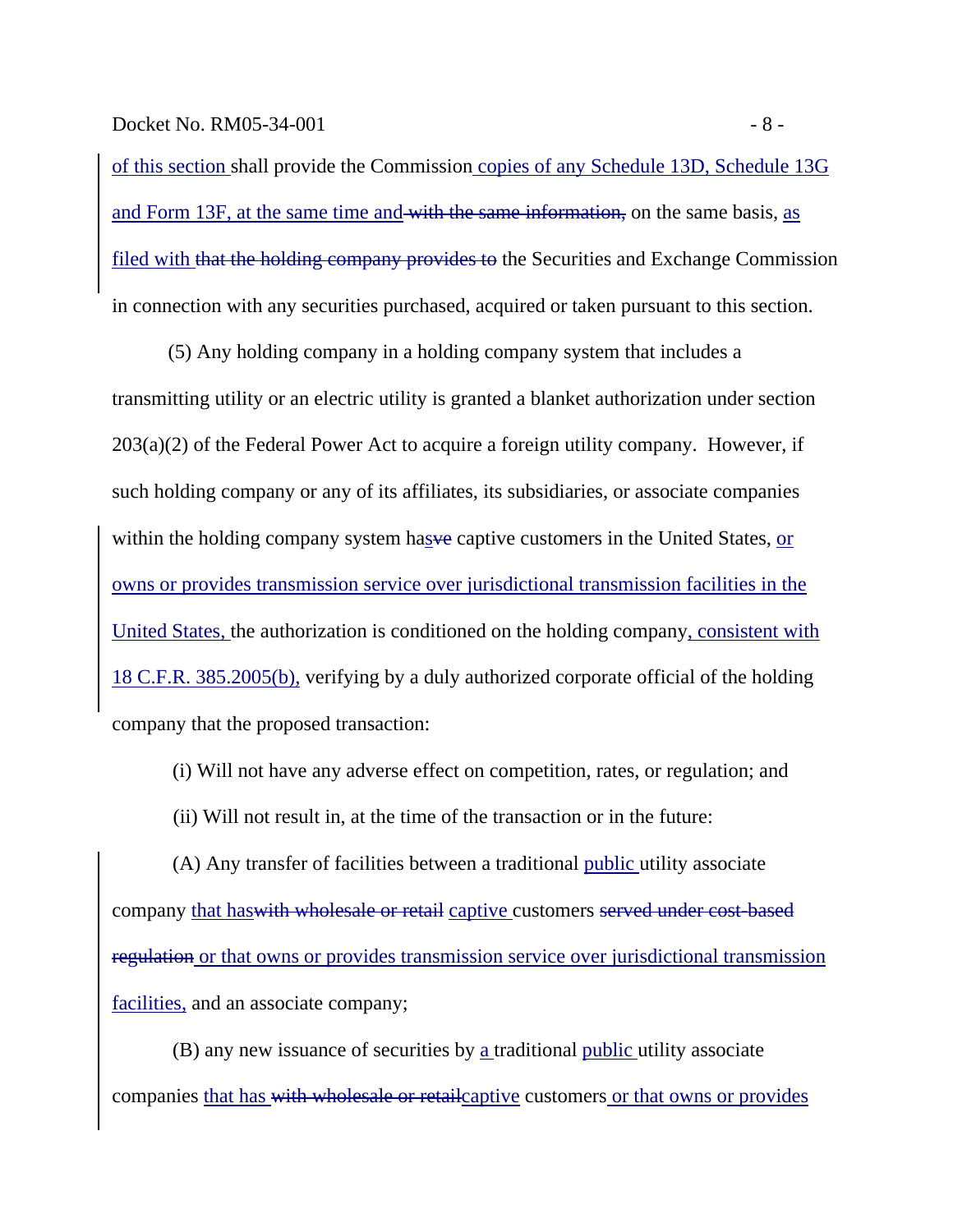transmission service over jurisdictional transmission facilities, served under cost-based regulation for the benefit of an associate company;

(C) Any new pledge or encumbrance of assets of a traditional public utility associate company that has with wholesale or retailcaptive customers served under costbased regulation or that owns or provides transmission service over jurisdictional transmission facilities, for the benefit of an associate company; or

(D) Any new affiliate contracts between a non-utility associate companyies and a traditional public utility associate companyies that has with wholesale or retailcaptive customers, served under cost-based regulation or that owns or provides transmission service over jurisdictional transmission facilities, other than non-power goods and services agreements subject to review under sections 205 and 206 of the Federal Power Act.

(iii) A transaction by a holding company subject to the conditions in sections paragraphs  $(c)(5)(i)$  and (ii) of this section will be deemed approved only upon filing the information required in sections paragraphs  $(c)(5)(i)$  and  $(ii)$  of this section.

(6) Any public utility or any holding company in a holding company system that includes a transmitting utility or an electric utility is granted a blanket authorization under sections 203(a)(1) or 203(a)(2) of the Federal Power Act, as relevant, for internal corporate reorganizations that do not result in the reorganization of a traditional public utility that has captive customers or that owns or provides transmission service over jurisdictional transmission facilities, and that do not present cross-subsidization issues.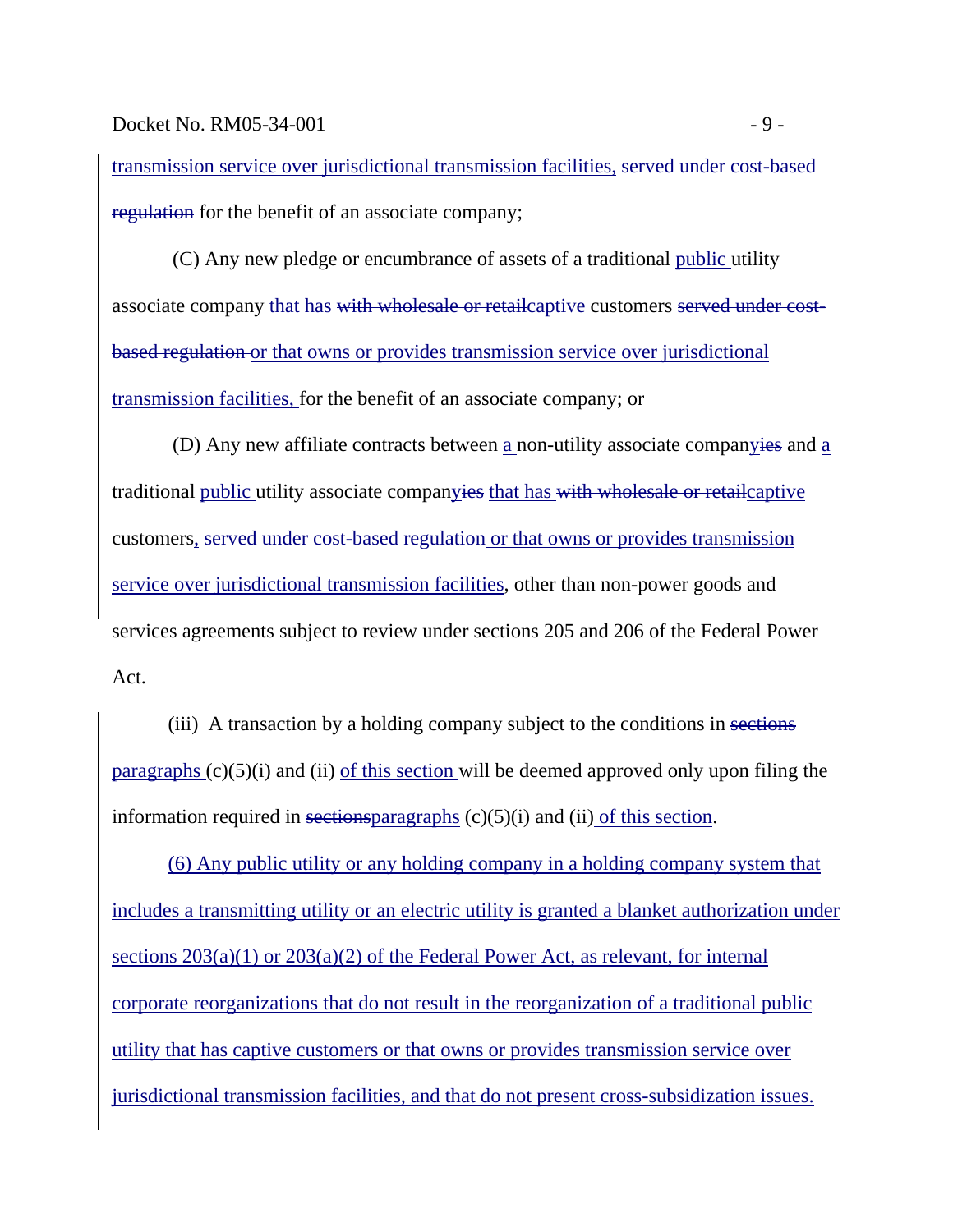Docket No. RM05-34-001 - 10 -

(7) Any public utility in a holding company system that includes a transmitting utility or an electric utility is granted a blanket authorization under section  $203(a)(1)$  of the Federal Power Act to purchase, acquire, or take any security of a public utility in connection with an intra-system cash management program, subject to safeguards to prevent cross-subsidization or pledges or encumbrances of utility assets.

(8) A person that is a holding company solely with respect to one or more exempt wholesale generators (EWGs), foreign utility companies (FUCOs), or qualifying facilities ( $QFs$ ) is granted a blanket authorization under section  $203(a)(2)$  of the Federal Power Act to acquire the securities of additional EWGs, FUCOs, or QFs.

(9) A holding company, or a subsidiary of that company, that is regulated by the Board of Governors of the Federal Reserve Bank or by the Office of the Comptroller of the Currency, under the Bank Holding Company Act of 1956 as amended by the Gramm-Leach-Bliley Act of 1999, is granted a blanket authorization under section 203(a)(2) of the Federal Power Act to acquire and hold an unlimited amount of the securities of holding companies that include a transmitting utility or an electric utility company if such acquisitions and holdings are in the normal course of its business and the securities are held:

## (i) As a fiduciary;

(ii) As principal for derivatives hedging purposes incidental to the business of banking and it commits not to vote such securities to the extent they exceed 10 percent of the outstanding shares;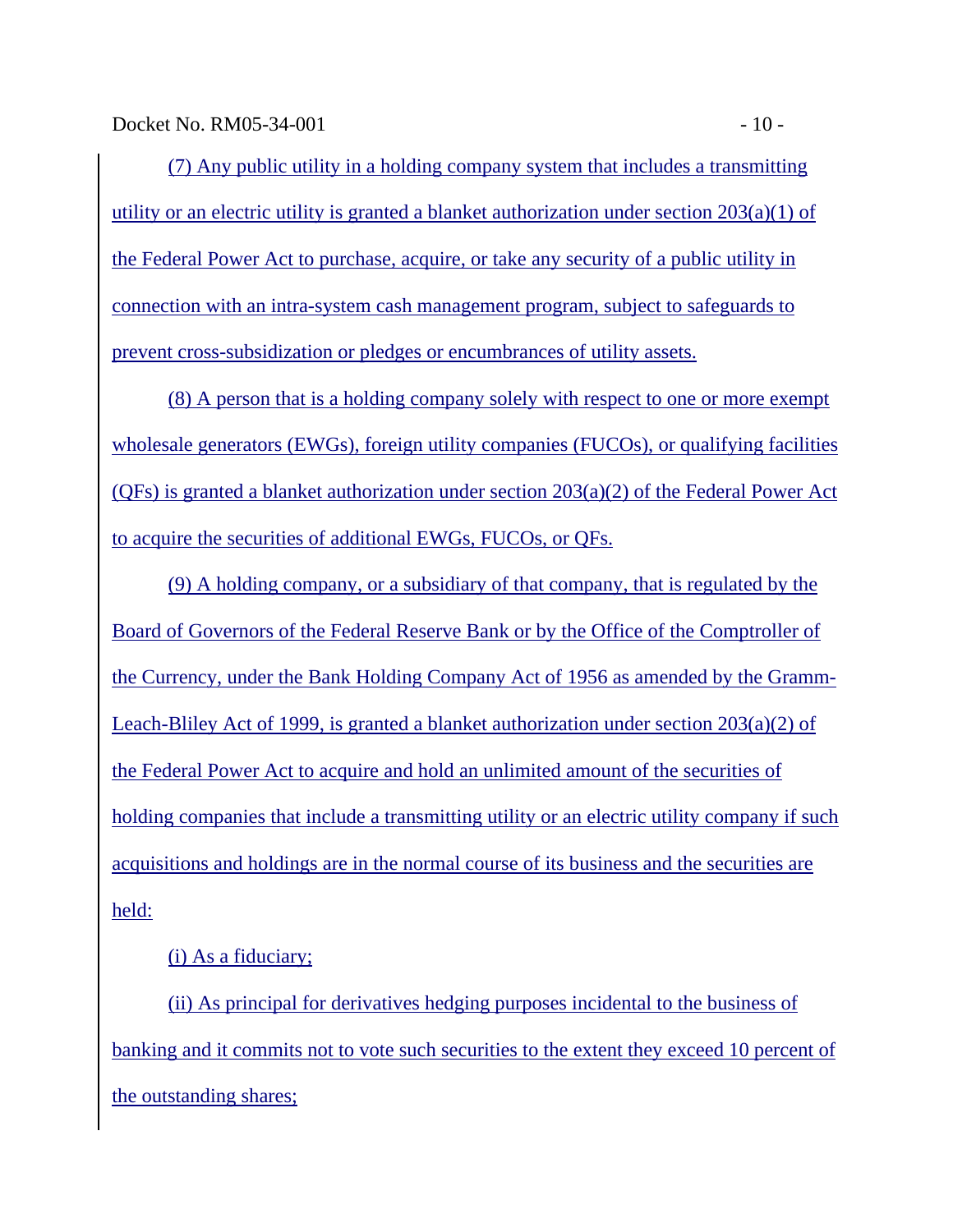(iii) As collateral for a loan; or

(iv) Solely for purposes of liquidation and in connection with a loan previously contracted for and owned beneficially for a period of not more than two years, with the following conditions and reporting requirement: the holding does not confer a right to control, positively or negatively, through debt covenants or any other means, the operation or management of the public utility or public utility holding company, except as to customary creditors' rights or as provided under the United States Bankruptcy Code; and the parent holding company files with the Commission on a public basis and within 45 days of the close of each calendar quarter, both its total holdings and its holdings as principal, each by class, unless the holdings within a class are less than one percent of outstanding shares, irrespective of the capacity in which they were held.

(10) Any holding company, or a subsidiary of that company, is granted a blanket authorization under section 203(a)(2) of the Federal Power Act to acquire any security of a public utility or a holding company that includes a public utility:

(i) For purposes of conducting underwriting activities, subject to the condition that holdings that the holding company or its subsidiary are unable to sell or otherwise dispose of within 45 days are to be treated as holdings as principal and thus subject to a limitation of 10 percent of the stock of any class unless the holding company or its subsidiary has within that period filed an application under section 203 of the Federal Power Act to retain the securities and has undertaken not to vote the securities during the pendency of such application; and the parent holding company files with the Commission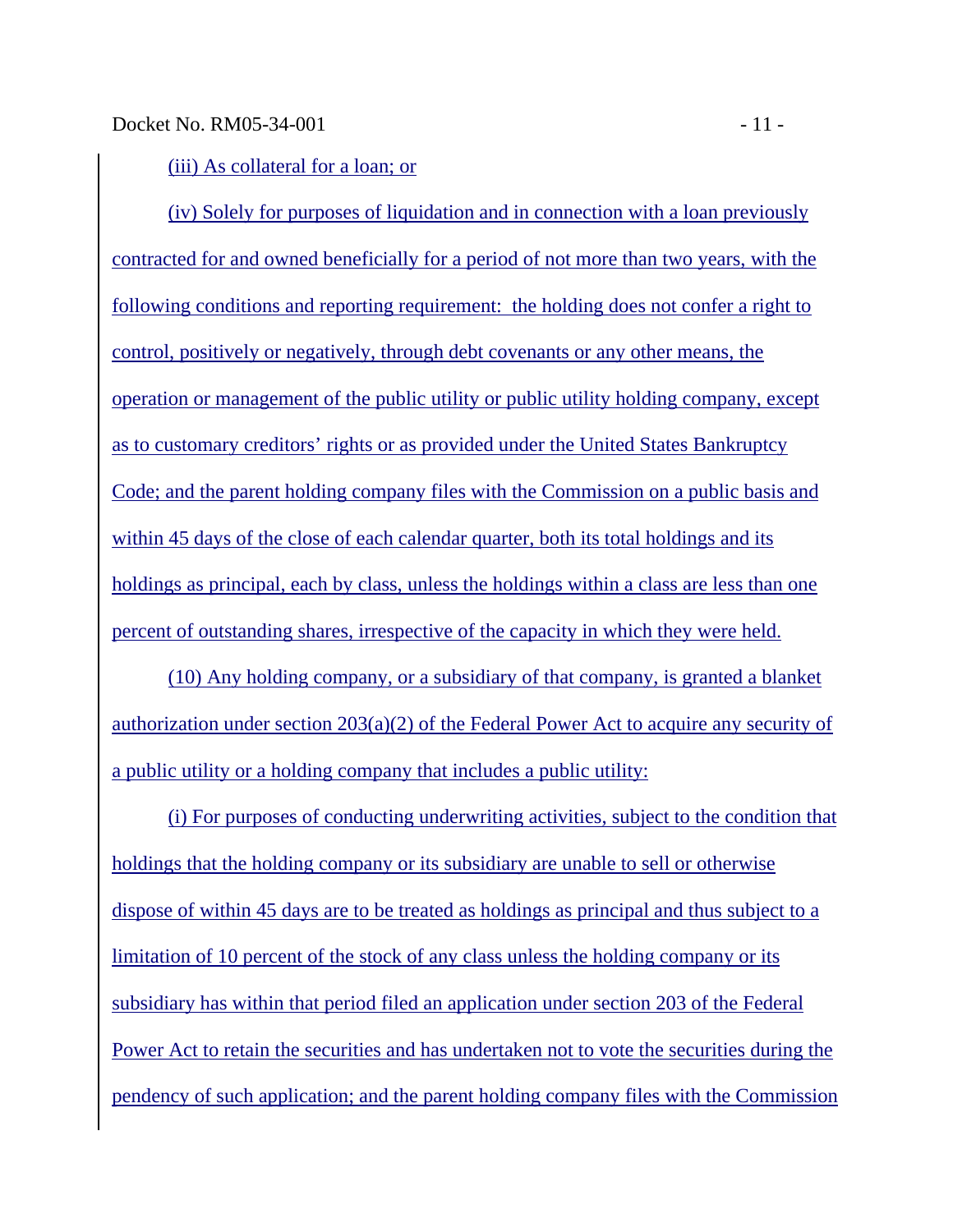on a public basis and within 45 days of the close of each calendar quarter, both its total holdings and its holdings as principal, each by class, unless the holdings within a class are less than one percent of outstanding shares, irrespective of the capacity in which they were held;

(ii) For purposes of engaging in hedging transactions, subject to the condition that if such holdings are 10 percent or more of the voting securities of a given class, the holding company or its subsidiary shall not vote such holdings to the extent that they are 10 percent or more.

(11) Any public utility is granted a blanket authorization under section 203(a)(1) of the Federal Power Act to transfer a wholesale market-based rate contract to any other public utility affiliate that has the same ultimate upstream ownership, provided that neither affiliate is affiliated with a traditional public utility with captive customers.

6. Section 33.2 is amended to add paragraph (j) to read as follows:

# **§ 33.2. Contents of application – general information requirements**. \* \* \* \* \*

(j) An explanation, with appropriate evidentiary support for such explanation (to be identified as Exhibit M to this application):

(1) Of how applicants are providing assurance that the proposed transaction will not result in cross-subsidization of a non-utility associate company or pledge or encumbrance of utility assets for the benefit of an associate company; including: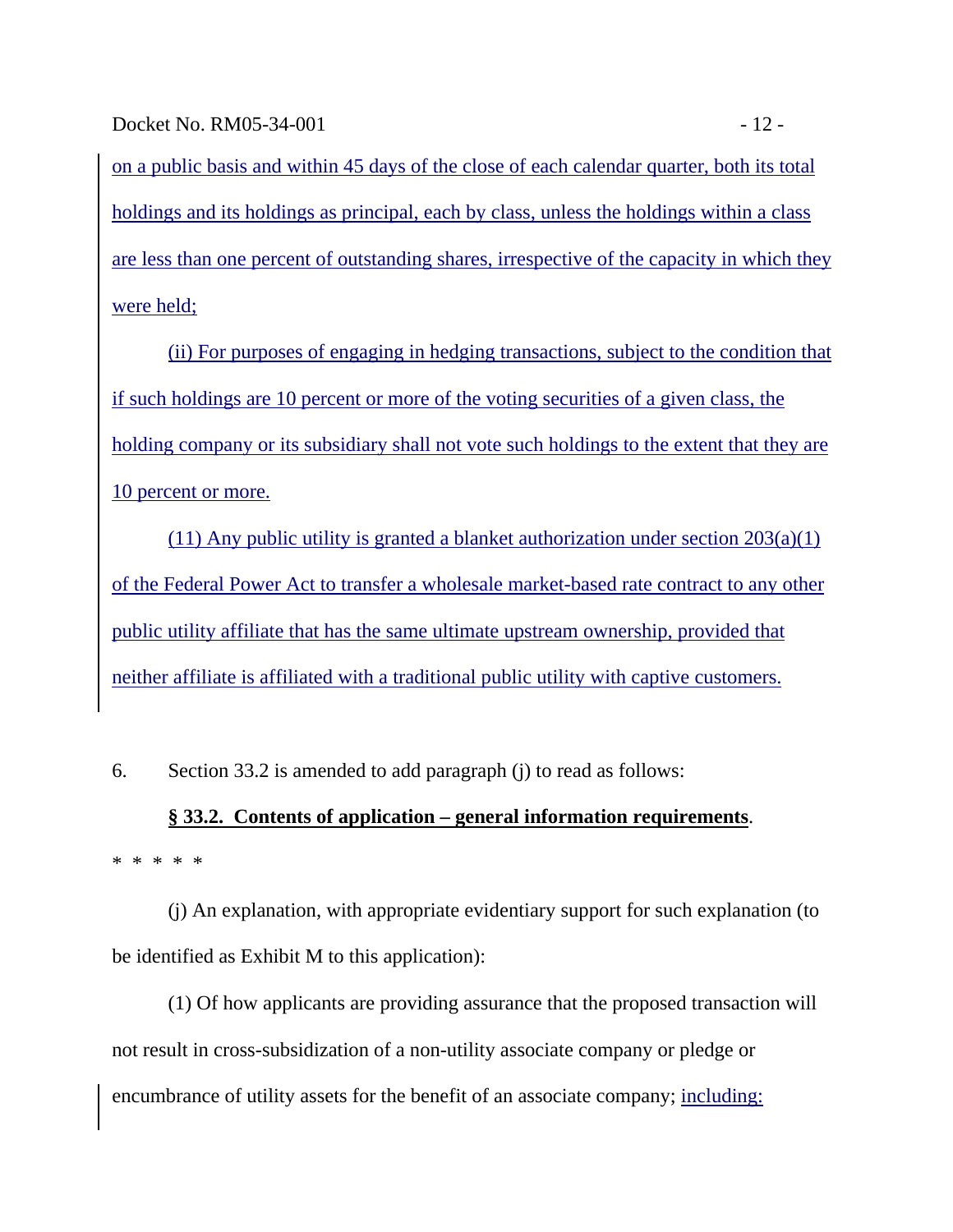Docket No. RM05-34-001 - 13 -

(i) Disclosure of existing pledges and/or encumbrances of utility assets; and (ii) A detailed showing that the transaction will not result in:

(A) Any transfer of facilities between a traditional public utility associate company that has captive customers or that owns or provides transmission service over jurisdictional transmission facilities, and an associate company;

(B) Any new issuance of securities by a traditional public utility associate company that has captive customers or that owns or provides transmission service over jurisdictional transmission facilities, for the benefit of an associate company;

(C) Any new pledge or encumbrance of assets of a traditional public utility associate company that has captive customers or that owns or provides transmission service over jurisdictional transmission facilities, for the benefit of an associate company; or

(D) Any new affiliate contract between a non-utility associate company and a traditional public utility associate company that has captive customers or that owns or provides transmission service over jurisdictional transmission facilities, other than nonpower goods and services agreements subject to review under sections 205 and 206 of the Federal Power Act; or

(2) If no such assurance can be provided, an explanation of how such crosssubsidization, pledge, or encumbrance will be consistent with the public interest.

7. Section 33.11 is added to read as follows: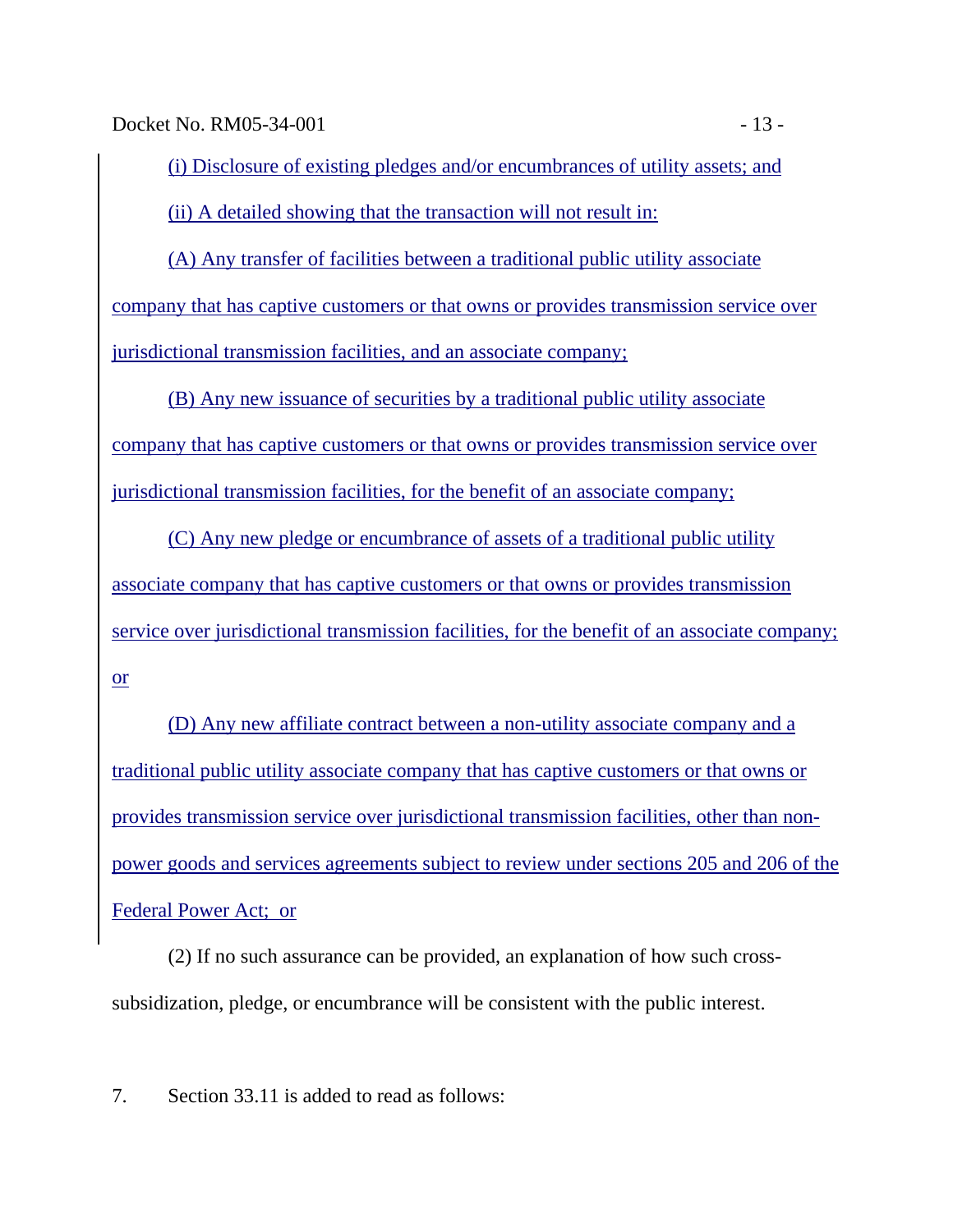## **§ 33.11. Commission procedures for the consideration of applications under section 203 of the FPA**.

(a) The Commission will act on a completed application for approval of a transaction (i.e., one that is consistent with the requirements of this part) not later than 180 days after the completed application is filed. If the Commission does not act within 180 days, such application shall be deemed granted unless the Commission finds, based on good cause, that further consideration is required to determine whether the proposed transaction meets the standards of section  $203(a)(4)$  of the FPA and issues, by the  $180<sup>th</sup>$ day, an order tolling the time for acting on the application for not more than 180 days, at the end of which additional period the Commission shall grant or deny the application.

(b) The Commission will provide for the expeditious consideration of completed applications for the approval of transactions that are not contested, do not involve mergers, and are consistent with Commission precedent. The transactions that would generally warrant expedited review include:

(c) Transactions, provided that they are not contested, do not involve mergers and are consistent with Commission precedent, that will generally be subject to expedited review include:

(1) A disposition of only transmission facilities, particularly including, but not limited to, those that both before and after the transaction remain under the functional control of a Commission-approved regional transmission organization or independent system operator; and